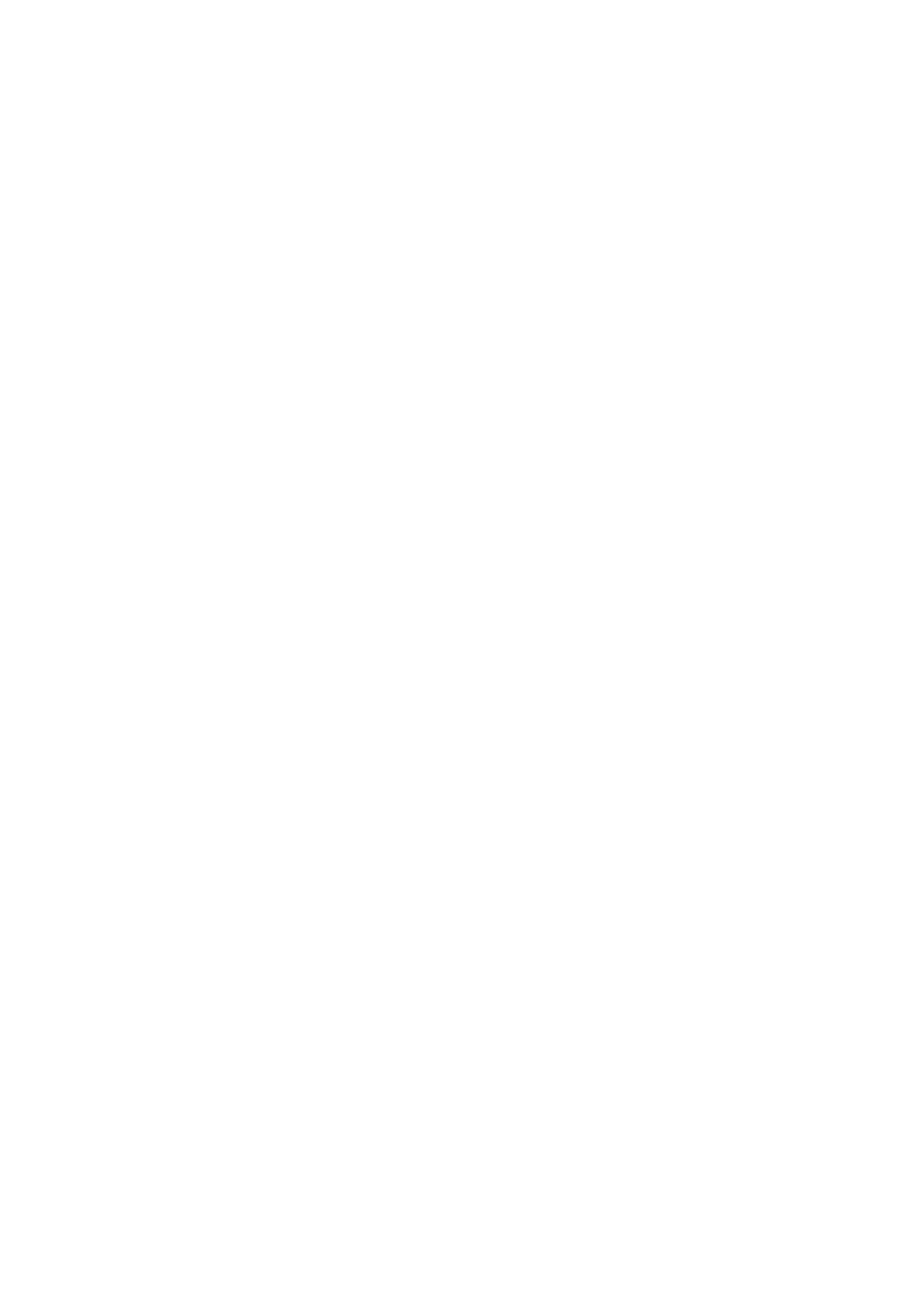# **Table of Contents**

| <b>INTRODUCTION</b>                                            | 5  |
|----------------------------------------------------------------|----|
|                                                                |    |
| <b>OVERVIEW OF THE AOB</b>                                     | 8  |
| Legal mandate                                                  | 8  |
| Reorganisation of the AOB                                      | 9  |
| Structure of the AOB                                           | 11 |
| <b>FACTS AND FIGURES</b>                                       | 13 |
| Investigations of public administration                        | 13 |
| Monitoring & control activities within the scope of the NPM    | 18 |
| <b>Budget and personell</b>                                    | 19 |
| Citizen-friendly communication                                 | 20 |
| <b>Events</b>                                                  | 21 |
| Training and continuing education                              | 23 |
| THE MEMBERS OF THE AOB TAKE STOCK                              | 25 |
| Ombudswoman Terezija Stoisits                                  | 25 |
| Ombudswoman Gertrude Brinek                                    | 28 |
| Ombudsman Peter Kostelka                                       | 30 |
| PREVENTIVE MONITORING - PROTECTION & PROMOTION OF HUMAN RIGHTS | 33 |
| Competences of the AOB                                         | 36 |
| Personell and financial resources                              | 38 |
| Investigative proceedings in the year under review             | 43 |
| Reports of the human advisory council                          | 56 |
| Additional activities in the period under review               | 59 |
|                                                                |    |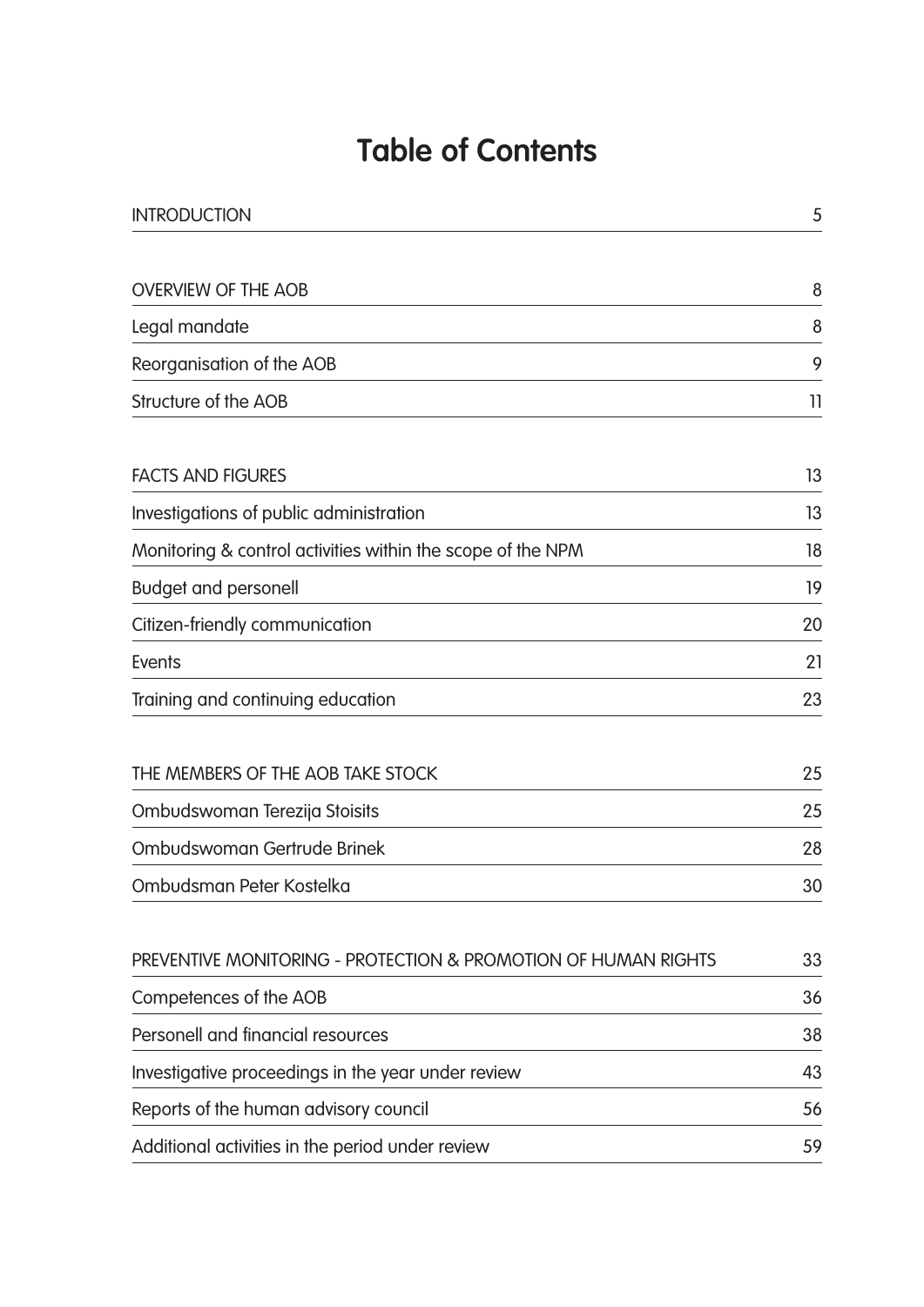| <b>EX-POST CONTROL: INVESTIGATIONS OF PUBLIC ADMINISTRATION</b> | 61 |
|-----------------------------------------------------------------|----|
| Anti-discrimination                                             | 61 |
| Labour, social affairs & consumer protection                    | 82 |
| <b>Finances</b>                                                 | 84 |
| <b>Interior</b>                                                 | 85 |
| Justice system                                                  | 91 |
| Economy, family and youth                                       | 92 |
| <b>INTERNATIONAL ACTIVITIES</b>                                 | 94 |
| International ombudsman institute (IOI)                         | 94 |
| International organisations                                     | 96 |

Bilateral contacts **97** 

International conferences 98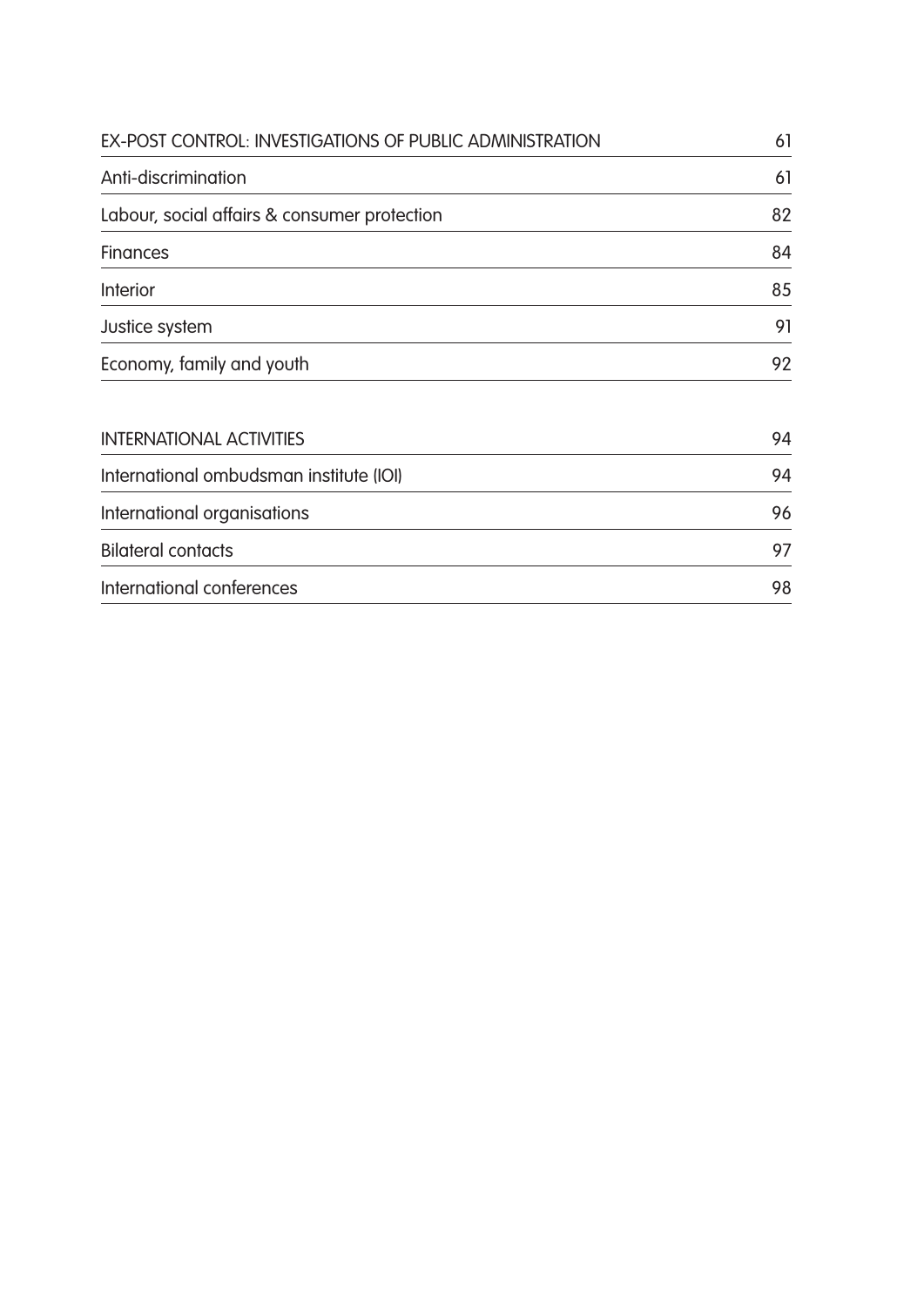# **Preface**

Since 1 July 2012, the Austrian Ombudsman Board (AOB) is also competent for preventive monitoring: It is now part of its mandate to monitor and control all institutions and facilities, in which persons with and without disabilities may be helpless and at risk of abuse, inhuman treatment and measures that restrict their freedom. This investigative mandate means that a total of more than 4,000 public and private institutions and facilities will be monitored and controlled by the AOB. The Austrian Ombudsman Board shall assume these duties as the National Preventive Mechanism (NPM) jointly with the Commissions that it has established.

While the new competences are consistent with the previous duties of the Austrian Ombudsman Board, they are also expanding the range of competences significantly; therefore, a reorientation of the AOB was required. It was necessary to create new networks and the cooperation with international organisations became an even greater priority. The exchange of information with other groups and experts from various disciplines (for example, medicine, nursing sciences, psychology) have changed not only the work environment of the Austrian Ombudsman Board but the substance of its work as well.

This report describes the previous activities relative to preventive monitoring and control and provides information about the investigations undertaken in the period under review. For the first time other stakeholders have the opportunity to voice their opinions in a report of the Austrian Ombudsman Board: The Human Rights Advisory Council as an advisory body and the six Commissions of the AOB, which commenced their work mid-year 2012 and which are undertaking monitoring and control activities on an ongoing basis.

The protection of fundamental rights was always a central priority in the Austrian Ombudsman Board's ex-post control activities. The violation of human rights was always considered the most egregious form of maladministration on the part of authorities. The new mandate of the Austrian Ombudsman Board now ranges from preventive to ex-post monitoring and control of human rights and the rights of persons with disabilities. This significantly increases the opportunities to protect human rights.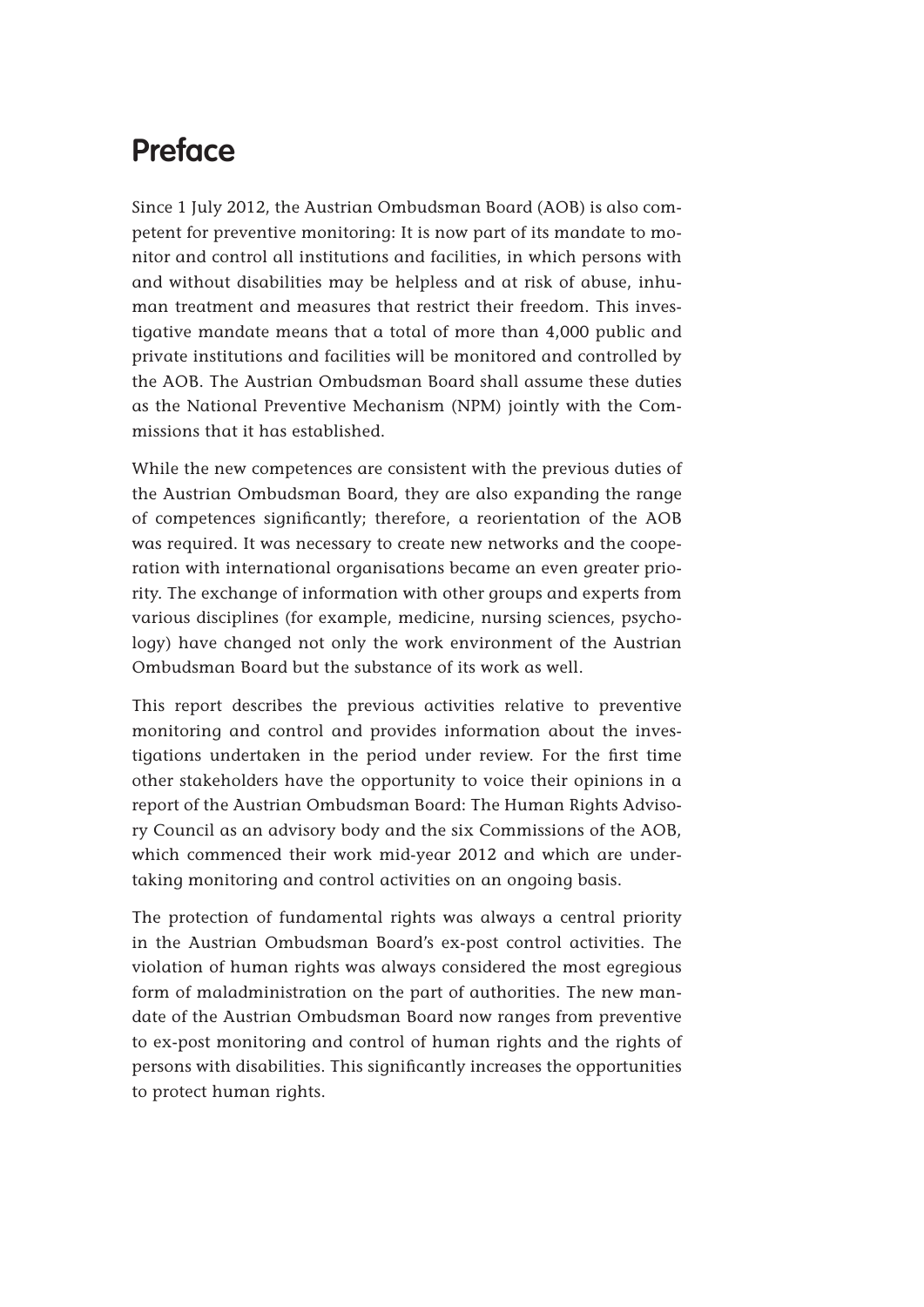We would like to thank the Federal Ministries and other federal, regional and municipal bodies for their willingness to cooperate during the past year.

Our particular thanks go to the employees of the Austrian Ombudsman Board, the Commissions and the Human Rights Advisory Council, who formed an integral part of this process of change to which they all contributed actively and significantly and embraced their new competences with a great deal of commitment.

Spilinde Baut

to Odlew

Gertrude Brinek Terezija Stoisits Peter Kostelka

Vienna, June 2012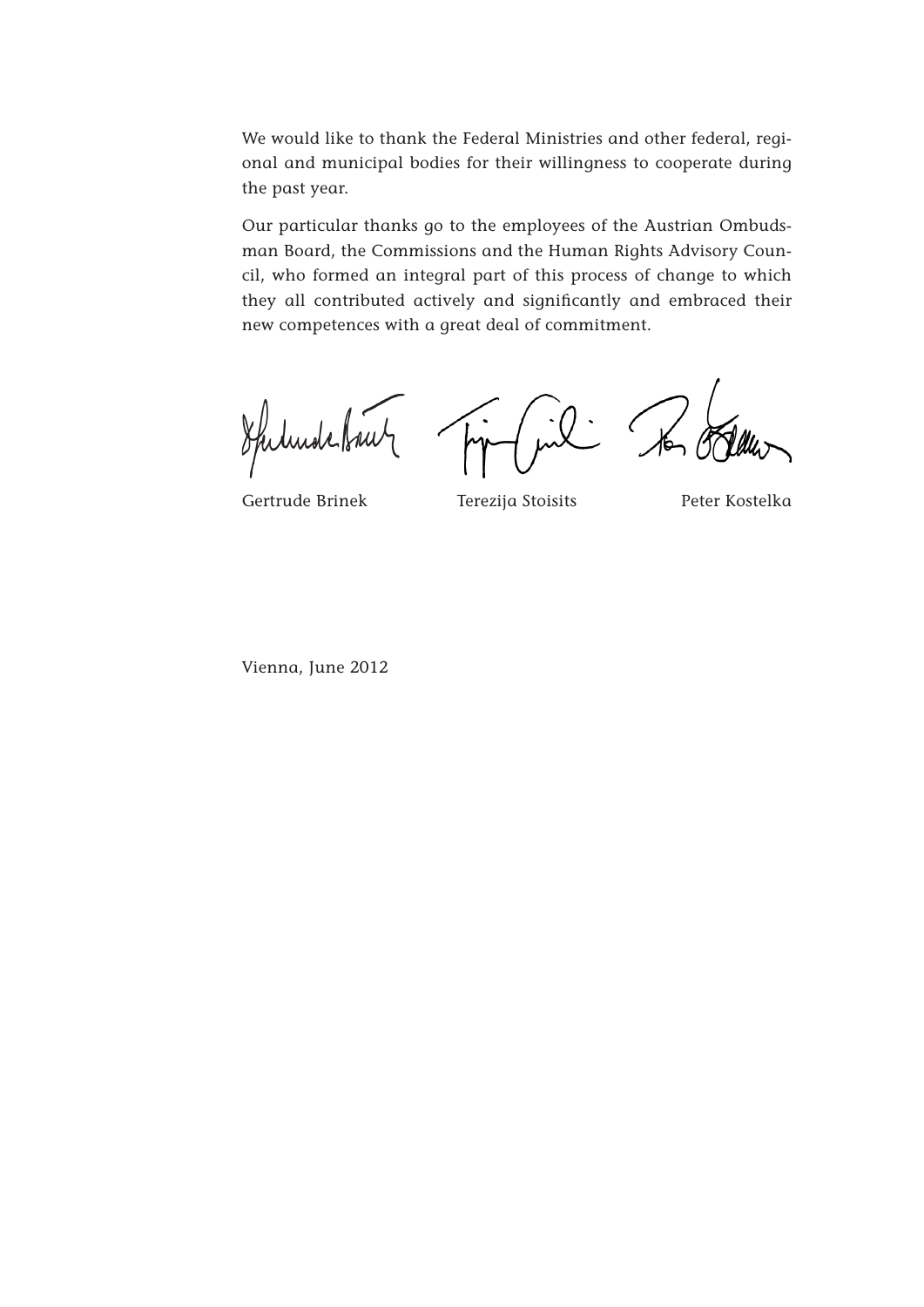# **Introduction**

This Annual Report differs from the previous ones in that it describes and documents the impact of a major change.

Since 1 July 2012, die AOB has undertaken the responsibility of monitoring and controlling public and private institutions and facilities where freedom is or can be restricted. This mandate under Austrian constitutional law enables the broad-based establishment of the National Preventive Mechanism (NPM) in Austria. It is based on the Act on the Implementation of the OPCAT (OPCAT Durchführungsgesetz), which implemented the UN Optional Protocol of the Convention against Torture and other Cruel, Inhuman or Degrading Treatment or Punishment (OPCAT).

At the same time, the AOB received a mandate to monitor and control institutions and facilities as well as programmes for persons with disabilities. These controls will enable the prevention of all forms of exploitation, violence and abuse. The third new area of competence covers the in itinere and observatory monitoring of the conduct of the agencies empowered to exercise administrative power and compulsion.

These additional functions of the AOB are already reflected in concrete results of its work. The law, which was adopted in December 2011, mandates that the expert Commissions of the AOB are to be charged with these new monitoring and control competences. In the first half of the year, the six Commissions already carried out more than 100 visits. Particular focal points were visits in police detention centres, correctional institutions, retirement and nursing homes, psychiatric institutions, as well as the monitoring of (forced) returns. In some cases, there were initial indications that human rights were not being protected. The AOB has already initiated the appropriate investigative proceedings.

The commencement of monitoring and control activities was preceded by intensive preliminary work and a host of organisational measures. The reorientation of the AOB was underpinned by three guiding principles:

The new competences, some of which were assumed from the former Human Rights Advisory Board of the Federal Ministry of the Interior, AOB's new competences

Commencement of monitoring and control activities

Three guiding principles of the AOB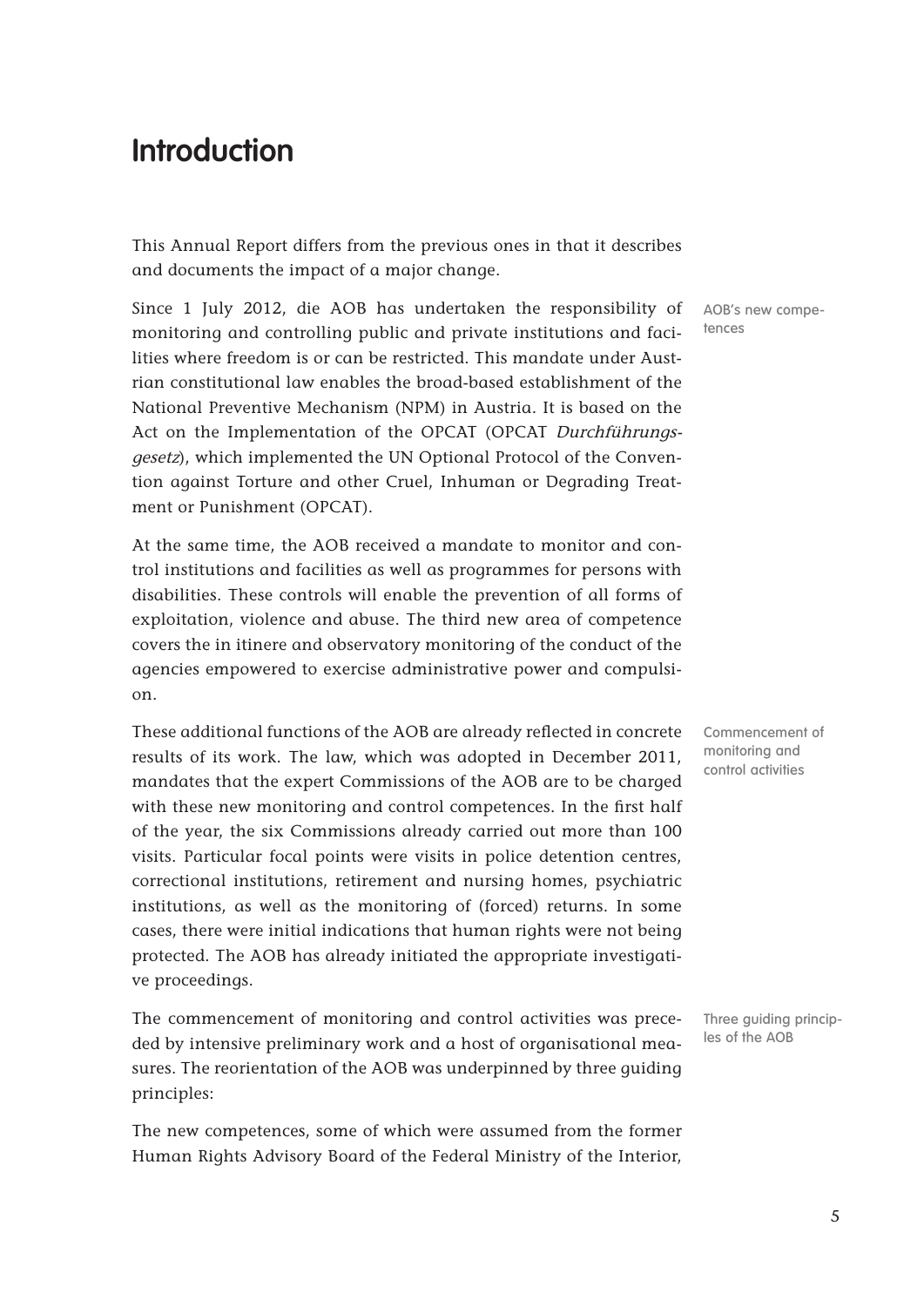should be organised in such a way that a certain continuity is preserved while, at the same time, visible changes are being effected.

The hitherto existing ex-post control should be integrated with preventive monitoring and control in order to guarantee that human rights are protected as comprehensively as possible. This approach underpins the AOB's claim of being the "Human Rights House of the Republic of Austria".

The National Preventive Mechanism (NPM) is implemented through the collaboration of the AOB with the Commissions it has established. But this can work only when civil society is integrated accordingly and sees that it is a worthwhile endeavour to commit oneself to this new mechanism for the protection of human rights. Civil society is prominently represented by NGOs in the Human Rights Advisory Council.

In the second half of 2012, the AOB had an additional budget of EUR 1,947,000 to fulfil its new competences. The increased expenditure can be explained on one hand by the activities of the members of the Human Rights Advisory Council and the Commissions who are entitled to remuneration and reimbursement of travel expenses. Furthermore, increased personnel are required for additional administrative tasks and there are also expenses resulting from the AOB's obligations under OPCAT, for example, the mandatory cooperation with international bodies, such as the UN Subcommittee on Prevention of Torture. Higher budget due to expansion of competences

Despite the newly assumed competences, the importance and priority of ex-post control for the AOB have not changed. In 2012, around 15,600 complaints were received; the AOB receives about 63 complaints each working day. In order to put these figures into proportion, it should be recalled that, when the AOB was established, the assumption was that it would receive 1,500 complaints per year. Priority of ex-post control unchanged

One item that has remained the same in recent years is that most of the complaints and investigations refer to the sector of social affairs. More than one quarter of all initiated investigations fall into this particularly sensitive area. The high percentage of complaints in the area of internal security is also significant. This development has emerged in recent years and is due to the large number of complaints dealing with the law on aliens and asylum law. This year has seen an increase in the number of complaints concerning the judiciary, in particular regarding the penal system. This is probably due to the initial visits by the Commissions and the reports in the media about the new competences of the AOB. Trends in complaints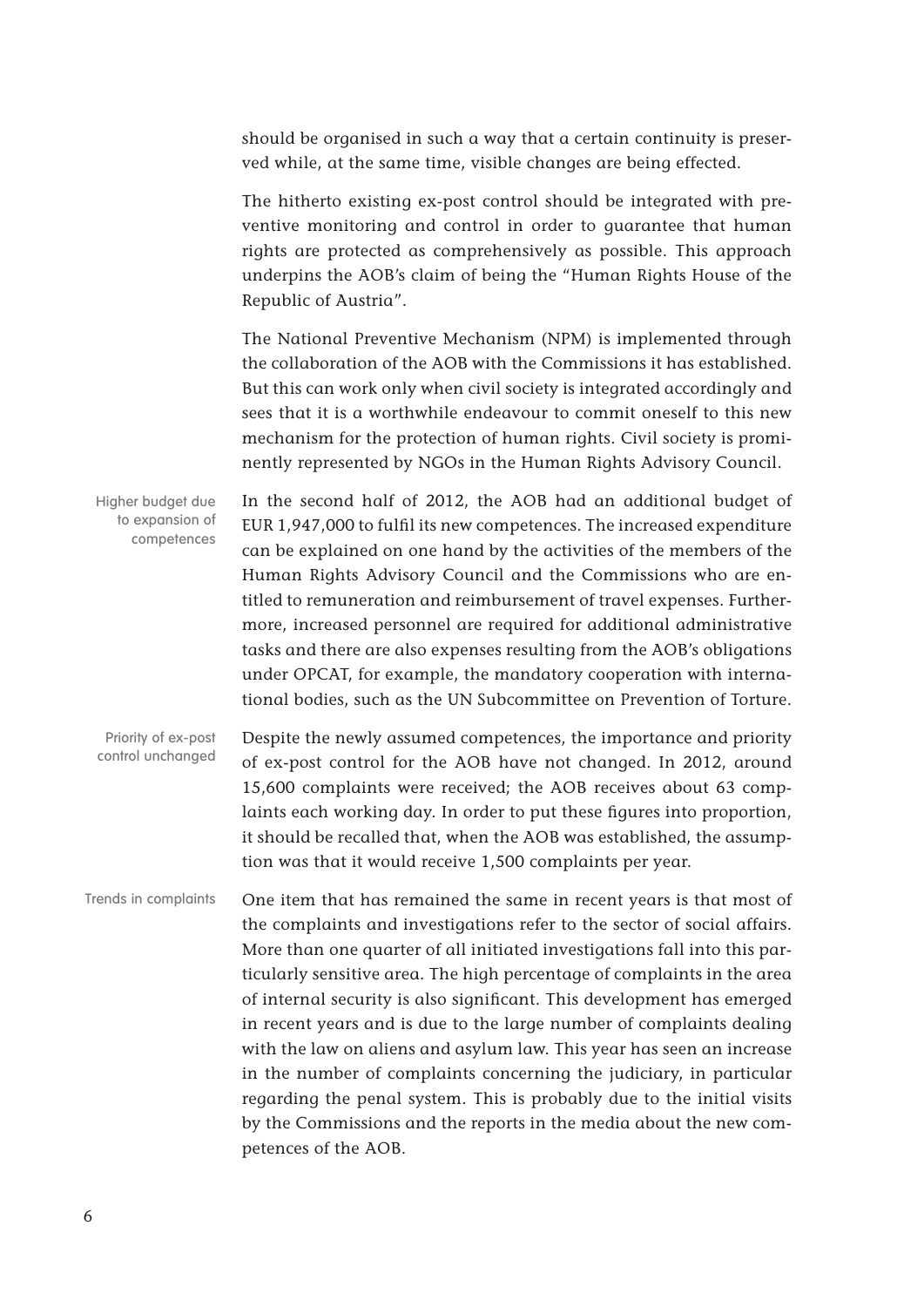When dealing with complaints, the AOB always endeavours to resolve them promptly. On average, the AOB informs the parties involved within 44 days whether maladministration was determined. The average investigation duration was reduced by five days compared to the previous year.

In 2012, a total of around 9,300 investigations were completed; maladministration was found in 16% of the cases. Despite the challenges that the reorganisation of the AOB created for its employees, there was an increase of 10% in the number of completed investigations compared to the previous year.

The present report provides detailed information about the events and concrete results of the AOB's work that have been summarised here. It should be emphasised that the AOB has been delighted to undertake its new competences. Despite the time-consuming organisational changes, it has not neglected its already existing competences, but has even improved its performance. Nevertheless, six months after undertaking its new competences and creating completely new networks, it has by no means attained a status that is satisfactory for all the parties involved. If the AOB employees, its Commissions and the members of the Human Rights Advisory Council view the results thus far as an incentive and the previous cooperation as a good beginning, its development towards becoming the "Human Rights House of the Republic of Austria" will make rapid progress.

Preventive monitoring and control as a development process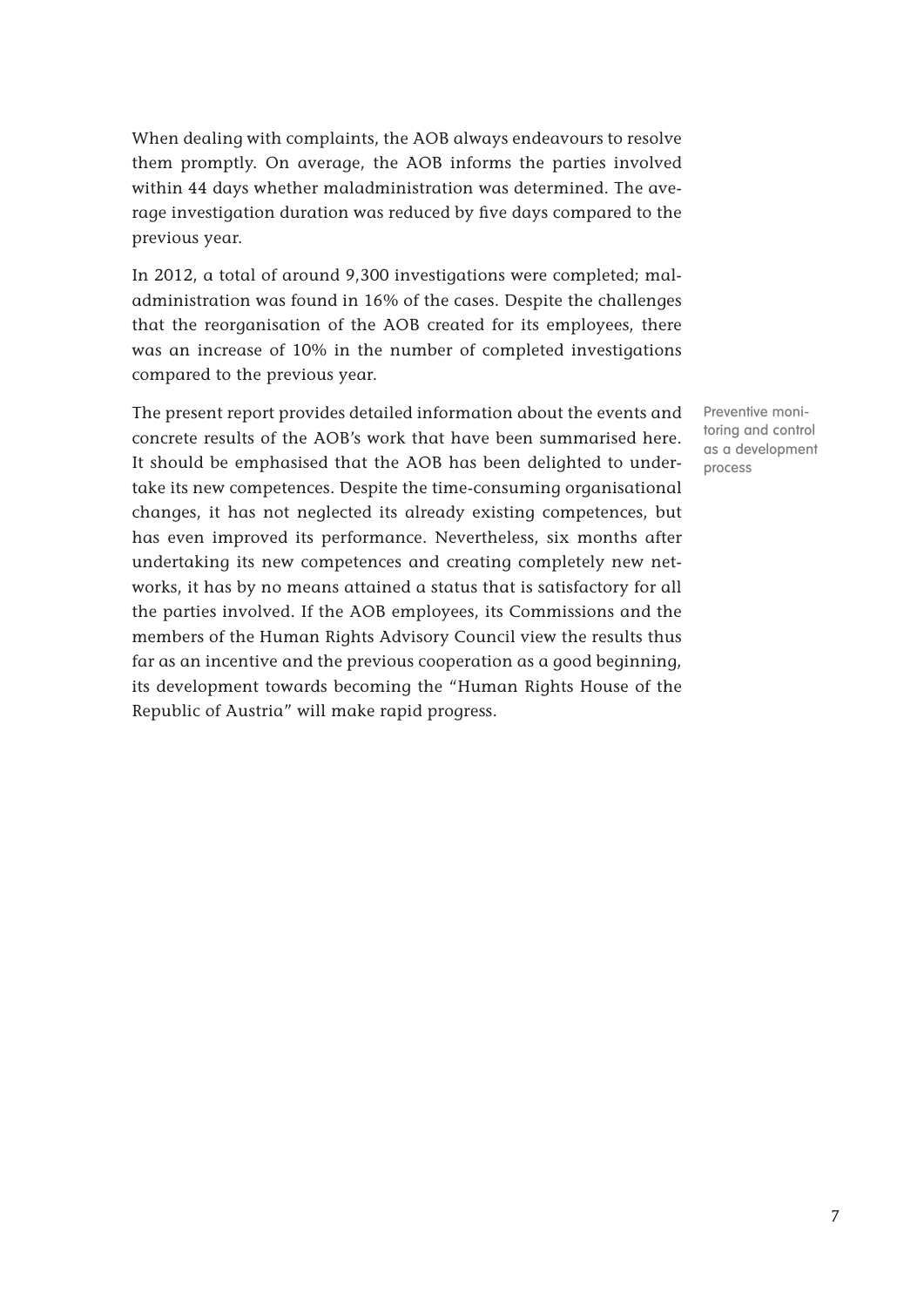## **Overview of the AOB**

#### **Legal mandate**

Expansion of competences as of 1 July 2012

Since 1 July 2012, the AOB has also assumed preventive monitoring duties: Monitoring and control of public and private institutions and facilities where persons are or can be detained is now within its remit. Its remit also includes institutions and facilities as well as programmes for persons with disabilities in order to prevent any form of exploitation, violence or abuse. The observatory and in itinere monitoring of the exercise of direct administrative power and compulsion by police, including but not limited to manifestations and (forced) returns, are included in the new competences; the AOB has assumed these from the previous Human Rights Advisory Council, which was part of the Ministry of the Interior.

It is the responsibility of the AOB to charge the expert Commissions it has established with the actual execution of monitoring and control activities. A total of more than 4,000 institutions and facilities have to be inspected. This includes, for example, correctional institutions, psychiatric institutions, retirement and nursing homes, crisis centres and facilities for persons with disabilities. The AOB will perform its new duties jointly with the Commissions as the National Preventive Mechanism (NPM).

The basis for the expansion of its competences are two significant UN human rights conventions under which the Republic of Austria has committed itself to human rights guarantees and international standards: The UN Optional Protocol of the Convention against Torture and other Cruel, Inhuman or Degrading Treatment or Punishment (OPCAT) of 18 December 2002, as well as the UN Convention on the Rights of Disabled Persons (CRDP). Implementation of UN human rights conventions

Compliance with international guidelines

The AOB and the Commissions are bound by international standards in the execution of their new competences. This gives rise to the necessity and obligation on the part of the AOB to cooperate closely with international organisations, such as the UN Subcommittee on Prevention of Torture (SPT). This cooperation will ensure that experience is shared on an international level. Additionally, the AOB must publish an annual NPM Report and send it to the SPT in Geneva.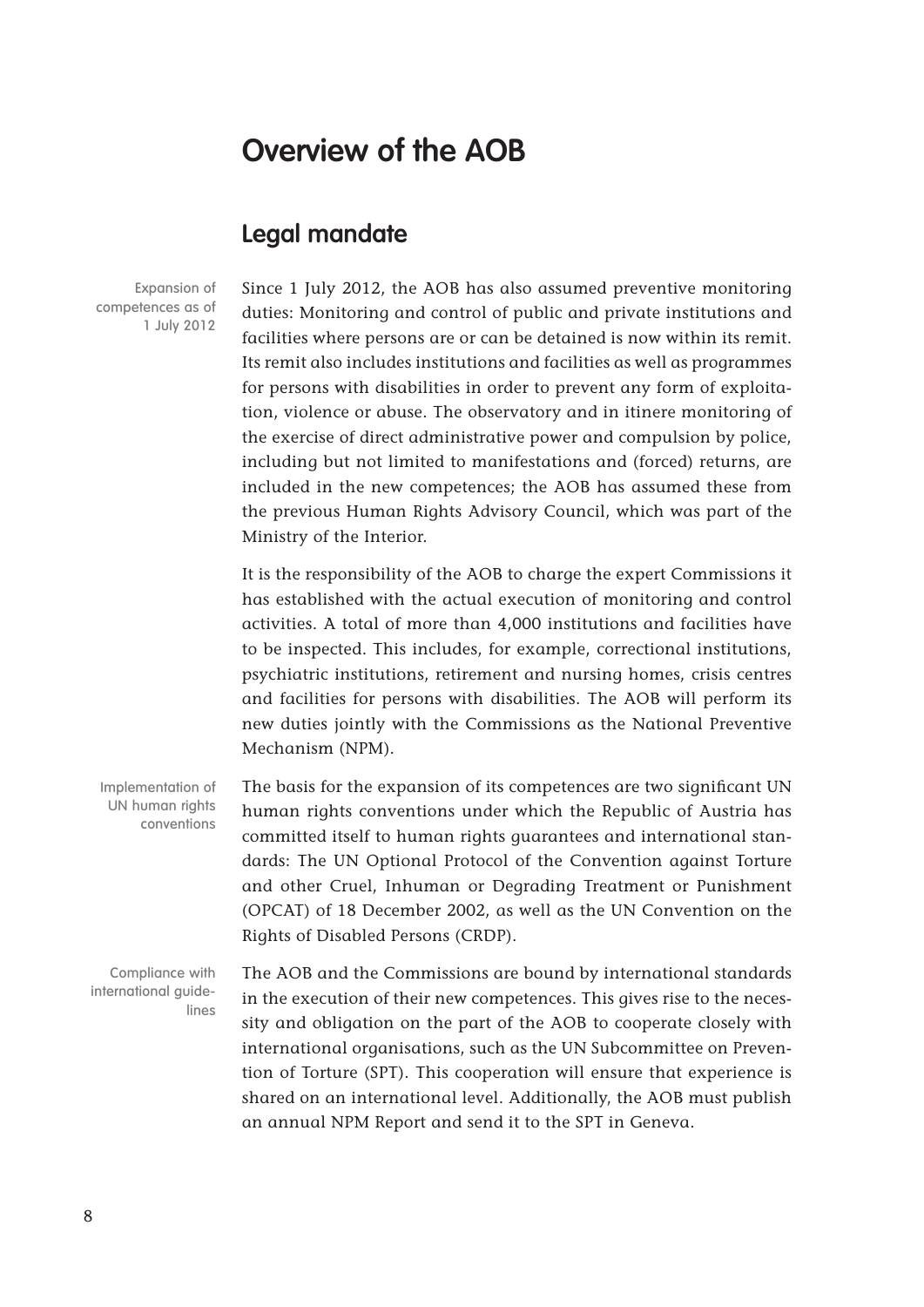What has remained the same is the constitutional mandate to perform ex-post control that the AOB has been engaged in since 1977, which is linked to the right of any citizen to submit a complaint to the AOB regarding alleged maladministration by the federal administraion. Every sovereign administrative act for which the federal administraion is competent, as well as its actions as holder of private rights, are subject to mal-administration monitoring by the AOB. This corresponds to the AOB's duty to investigate every permissible complaint, to review it and to inform those involved of the result of the investigation, as well as of any measures that may have been initiated.

Furthermore, the AOB is entitled to undertake ex-officio investigations of suspected cases of maladministration. From 1988 on, the AOB has been additionally tasked with helping to handle petitions and initiatives of citizens' action groups that are addressed to the National Council. It is also authorised to file petitions before the Austrian Constitutional Court to review the legality of a regulation issued by a federal agency.

#### **Reorganisation of the AOB**

In December 2011, the Austrian Parliament adopted the Act on the Implementation of the OPCAT (OPCAT Durchführungsgesetz). This act contains the provision that the expansion of the AOB's competences enters into force as at 1 July 2012. Therefore, only six months remained for the organisational restructuring and the establishment of the new institutions.

In order to enable the necessary organisational adjustments during this tight timeframe, the AOB solicited bids from experienced organisational consultants and awarded a contract that stipulated the following objectives: (1) furnish a current-state analysis detailing the strengths and improvement potential of the existing organisation; (2) address problem areas using project teams and, using this information, develop suggestions for adjustments and/or changes in the organisation; (3) provide support in the implementation of the new work and organisational structures. These measures concerned the hitherto existing organisational and work methodologies of the AOB and provided the basis for the integration of newly hired employees.

Considerable parts of the new organisation were developed by internal project groups. Employee teams worked on possible improvements to internal work processes, as well as protocol standards for preventive

**Complementary** organisational consulting

Internal projects prepare reorganisation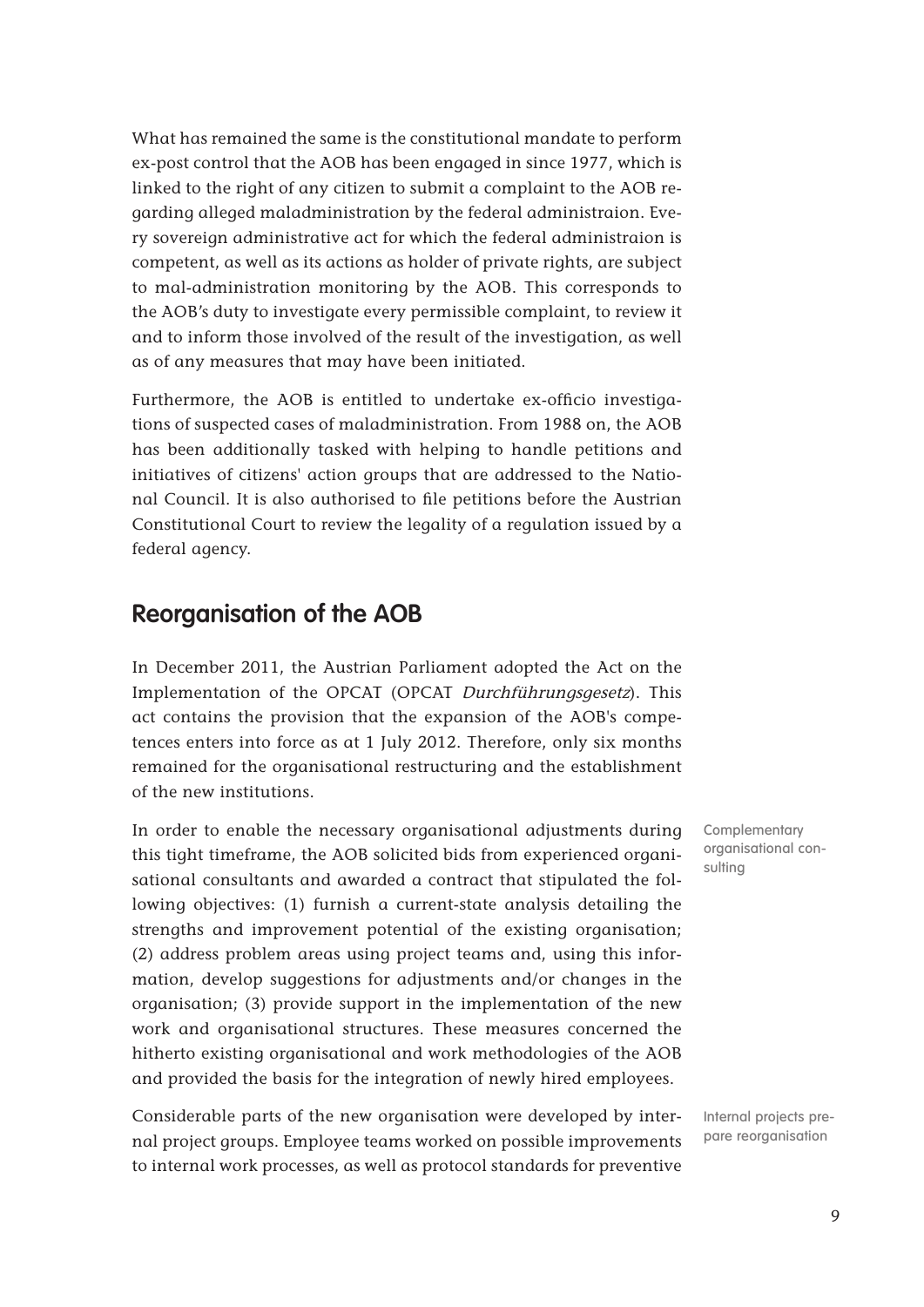monitoring and control. The results of the first group's work led to an optimisation of work processes that created the prerequisite for the new system of work organisation. The second project group submitted a summary of all of the internationally accepted investigative standards and compared these results with the standards appropriate in our culture.

In a subsequent step, work schedules were developed to establish the new institutions (Commissions and Human Rights Advisory Council) as efficiently and effectively as possible. Before the decision regarding the number, size and areas of competence of the Commissions could be taken, the Human Rights Advisory Council had to be established. The Human Rights Advisory Council consists of the chairperson and deputy chairperson who are appointed by the AOB and 32 additional members and substitute members (16 representatives of NGOs and 16 representatives of Ministries and Laender). For the AOB it was clear from the outset that NGOs needed to be included as early and as comprehensively as possible in the formation process of the Human Rights Advisory Council. Therefore, the AOB offered the NGOs the opportunity to determine the eligible organisations themselves. Inclusion of the NGOs

The appointment of the Commissions was a process that took many weeks. The three members of the AOB had to select the six Chairpersons of the Commissions from more than 100 applicants. More than 600 persons applied to work on the AOB Commissions. The members of the Human Rights Advisory Council also attended these hearings. The AOB views this unexpectedly high number of applications as an expression of interest in being involved with the new competences. Appointment of the Commissions

The reorganisation also required an overhaul of the entire information management process. Vis-à-vis external parties, this includes the AOB reports. For example, the present report has been restructured and part of it, namely the chapter on preventive monitoring and controll (see page 35), has been executed such that it will be submitted to the UN Subcommittee on Prevention of Torture (SPT) in Geneva as the NPM Report. Development of a new concept for reports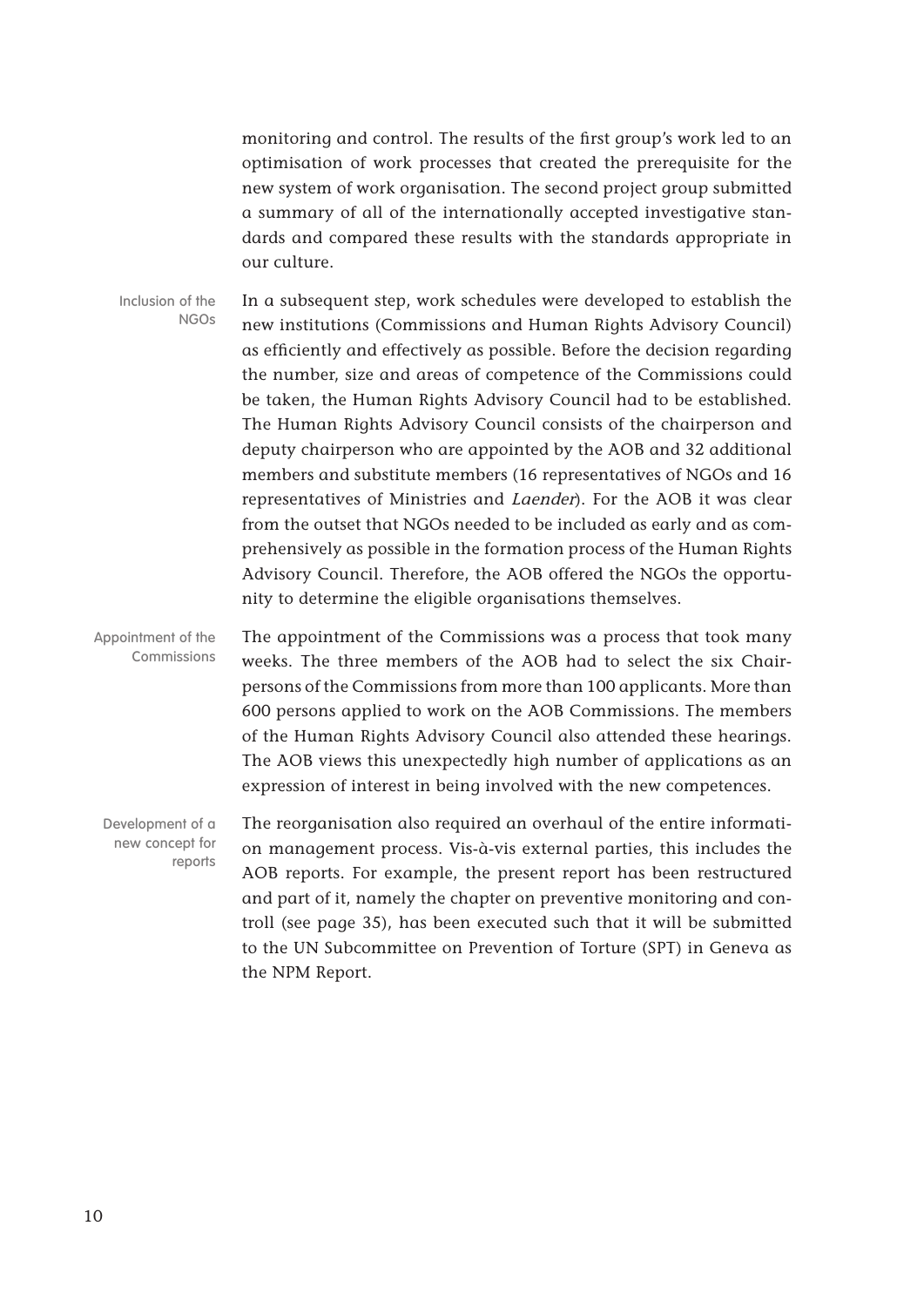## **Structure of the AOB**

The structure of the AOB corresponds only partially to the classic structure of a public agency as it is headed by three members. Each year, a different member becomes the new chair. At the beginning of each term of office, the members of the AOB agree on the allocation of duties within the scope of which the members' areas of competence are defined. In order to be able to carry out the tasks in their respective areas of competence, each member is assigned staff. The individual areas of competence are operationally managed by a Chief of Cabinet. The AOB had a total of 90 employees in 2012.

The administration assists the areas of competence. In addition to the customary duties for an organisational unit of this kind (budget, public services law, IT, secretarial pool), an administration office has been set up, which is competent for the preparation of all decisions by the AOB and which provides the necessary technical and organisational support. The information service and the secretariats of the members of the AOB are the points of contact for citizens. An OPCAT-Secretariat has been newly established; it will provide administrative support for the Commissions.

Duties involving international issues and communications have been centralised in one organisational unit. Since 2009, the General Secretariat of the International Ombudsman Institute (IOI) has been part of this unit. The IOI is an independent, unpolitical, international organisation that promotes the worldwide sharing of information and experience between ombudsman institutions.

The new Act on the Implementation of the OPCAT provided for the establishment of a Human Rights Advisory Council as an advisory body to the AOB. It advises the members of the AOB in determining general investigative focal points and prior to issuing determinations of maladministration and recommendations. The chairperson of the new Human Rights Advisory Council and her deputy were appointed by the AOB. The 32 members and substitute members were delegated on the basis of parity by non-governmental organisations and Federal Ministries; the Laender all together delegate one representative and one substitute member.

In order to handle the new competences relative to human rights, the AOB has formed six Commissions with a total of 48 members for whom this work will be a secondary job. The Chairpersons and

Three areas of competence

Support by the administration

International issues and communications

Human Rights Advisory Council as an advisory body

Six Commissions conduct visits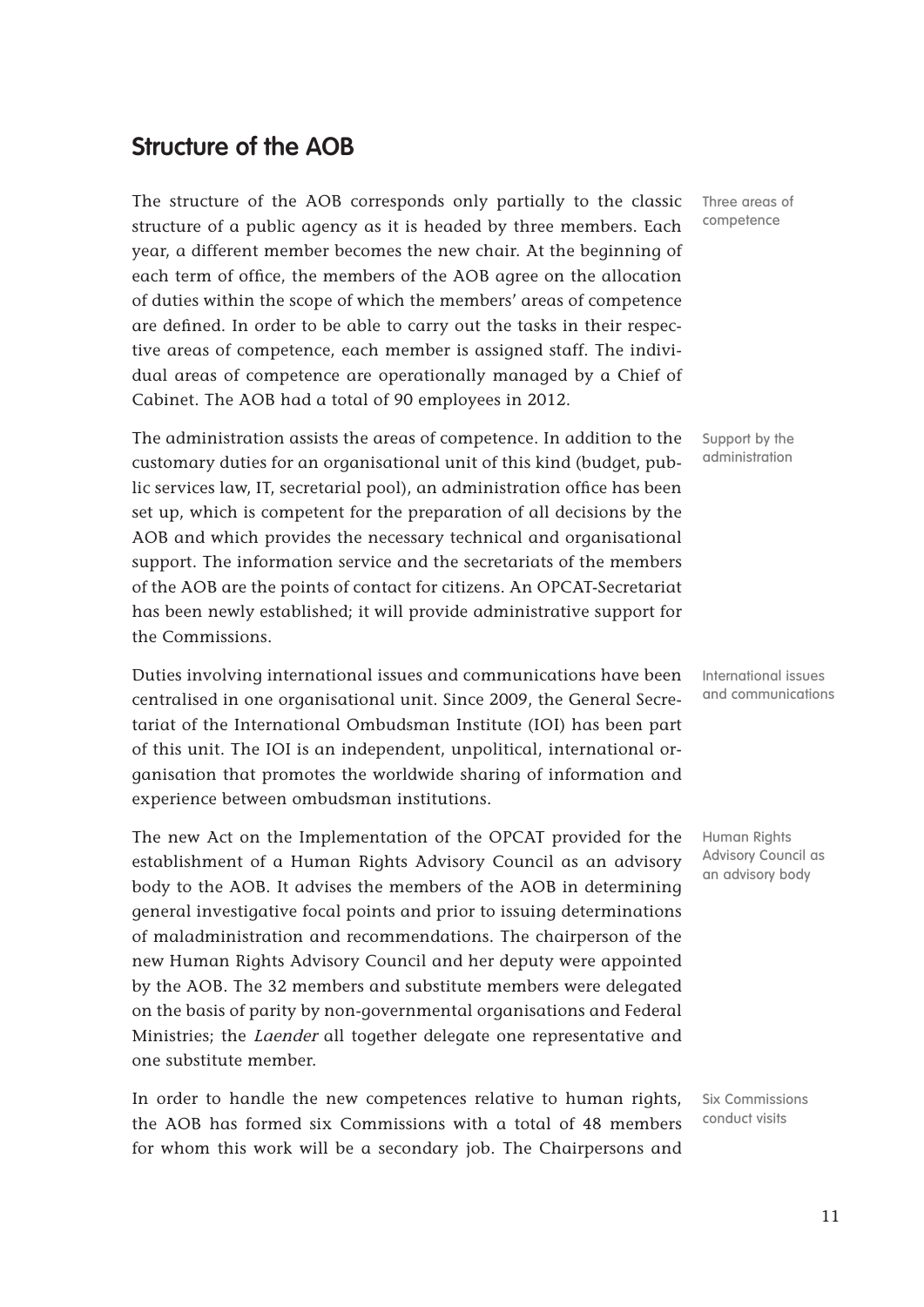the members of the Commissions were appointed by the AOB. The Commissions conduct visits throughout Austria on behalf of the AOB and observe (forced) returns and manifestations. The collaboration between the Commissions and the AOB ensures the National Preventive Mechanism (NPM).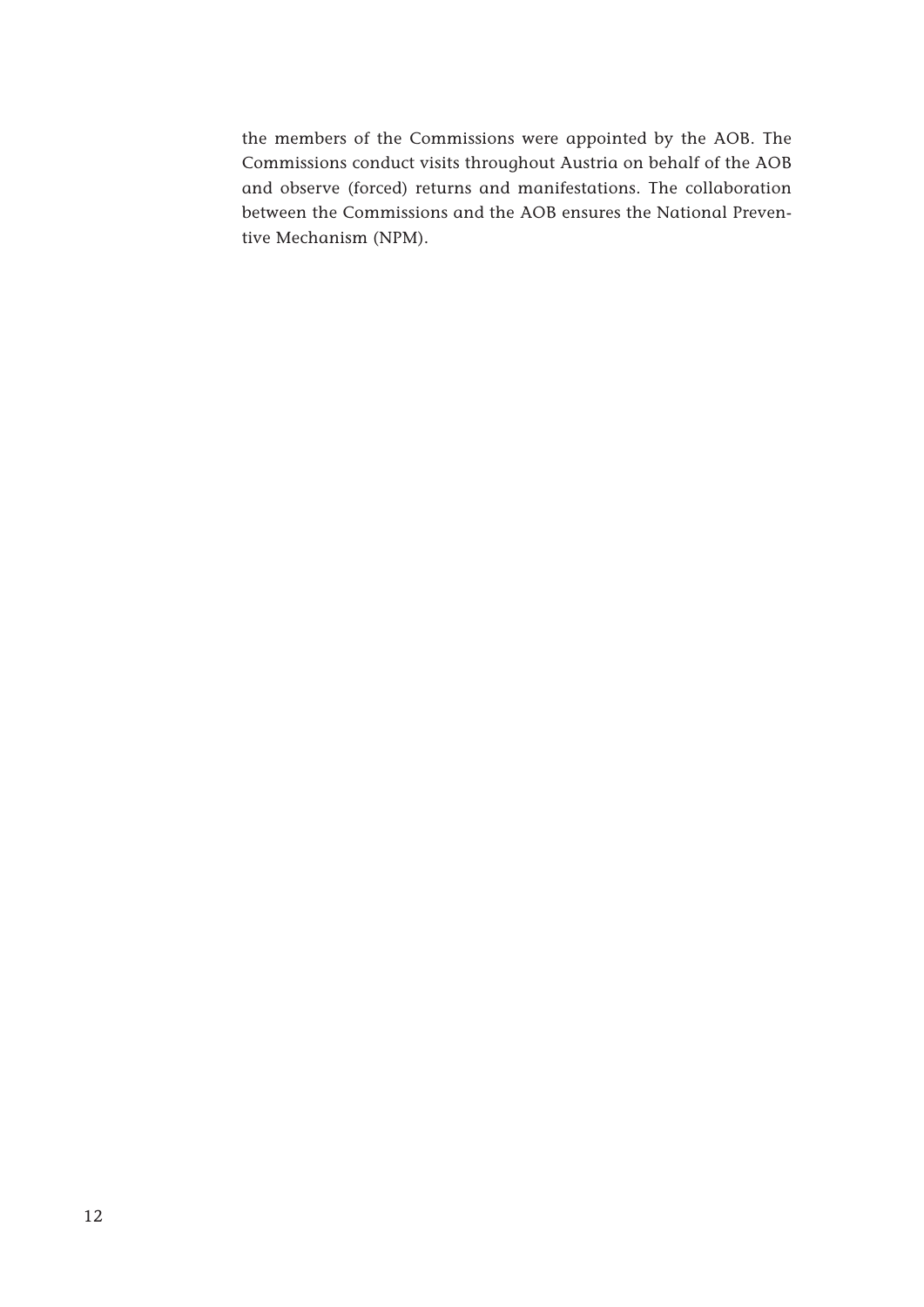# **Facts and figures**

## **Investigations of public administration**

63 complaints per day

In 2012, 15,649 persons contacted the AOB with a concern. This means that on average the AOB receives around 63 complaints each working day. In 60% of all complaints that referred to concrete actions or omissions by public authorities (7,048 cases), the AOB initiated investigations. Another 4,700 complaints fell into the AOB's area of competence; however, there were insufficient indications of maladministration. 3,900 complaints were outside the AOB's mandate; nevertheless, the AOB provides support in these cases as well. It provides information and offers advice about further advisory and/or counselling services.

| Key Figures                               | 2012   | 2011   |
|-------------------------------------------|--------|--------|
| Complaints regarding administration       | 11,748 | 12,331 |
| Investigative proceedings                 | 7,048  | 7,287  |
| Federal administration                    | 4,529  | 4,665  |
| Regional/municipal administration         | 2,519  | 2,622  |
| Handled without investigative proceedings | 4,700  | 5,044  |
| Complaints outside AOB mandate            | 3,901  | 3,908  |
| TOTAL number of handled complaints        | 15.649 | 16,239 |

The AOB's area of competence covers all public administration, i.e. all authorities, administrative bodies, agencies and departments whose duty it is to implement federal law. The AOB carried out a total of 4,529 investigative proceedings in matters involving federal administration.

As was the case in previous years, the majority of complaints related to the sector of social affairs. More than one quarter of all of the initiated investigations was in respect of this area for which Ombudsman Peter Kostelka is competent. Errors in the assessment of entitlement to care and nursing allowances, problems with the granting of pensions, sick pay, childcare allowances or unemployment benefits are existential questions for many people and require a quick clarification of 4,529 investigations of federal administration

Most of complaints in the sector of social affairs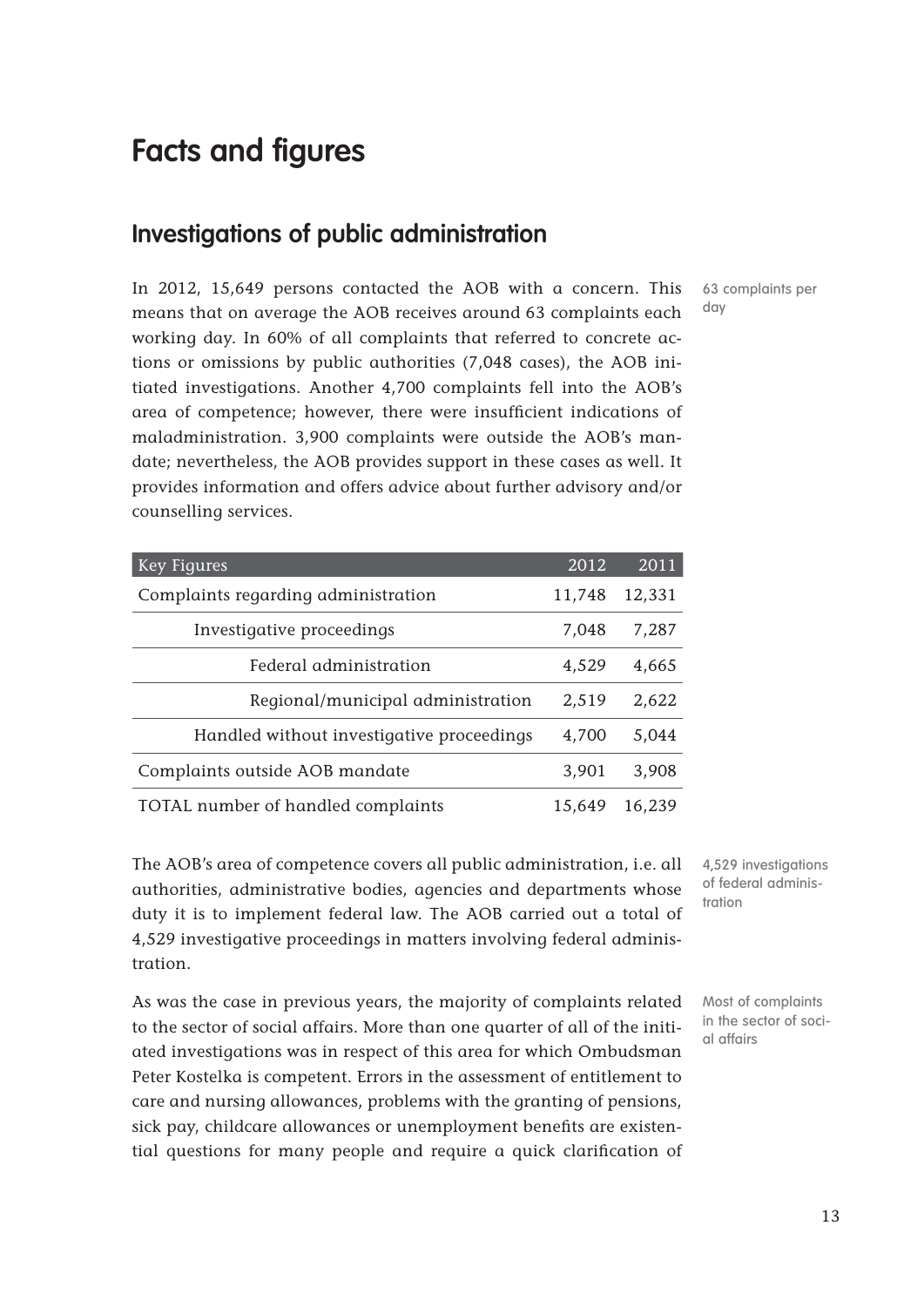the complaints. The AOB contacts all public social insurance carriers and offices of the Public Employment Service Austria (AMS) directly; furthermore, it is sometimes necessary to also involve the Federal Ministry of Labour and Social Affairs.

| TOTAL                                                                                                       | 4,526 | 100.00 |
|-------------------------------------------------------------------------------------------------------------|-------|--------|
| Federal Ministry of European and International<br><b>Affairs</b>                                            | 19    | 0.42   |
| <b>Federal Chancellery</b>                                                                                  | 21    | 0.46   |
| Federal Ministry of Defence and Sports                                                                      | 45    | 0.99   |
| Federal Ministry of Health<br>(excl. health and accidental insurance)                                       | 59    | 1.30   |
| Federal Ministry of Science and Research                                                                    | 75    | 1.66   |
| Federal Ministry for Education, Arts and Culture                                                            | 85    | 1.88   |
| Federal Ministry of Agriculture, Forestry,<br><b>Environment and Water Management</b>                       | 195   | 4.31   |
| Federal Ministry of Economy, Family and Youth                                                               | 282   | 6.23   |
| Federal Ministry of Finance                                                                                 | 312   | 6.89   |
| Federal Ministry for Transport, Innovation<br>and Technology                                                | 393   | 8.68   |
| Federal Ministry of Justice                                                                                 | 678   | 14.98  |
| Federal Ministry of the Interior                                                                            | 1,116 | 24.66  |
| Federal Ministry of Labour, Social Affairs<br>and Consumer Protection                                       | 1,246 | 27.53  |
| Initiated investigative proceedings regarding federal<br>administration authorities in 2012 - focal points* | 2011  | $\%$   |

\*Three cases did not fall into the remit of any of the Ministries and are therefore maintained as files to be handled by the Chairperson of the AOB

Administration of the judiciary: Number of complaints rose slightly

In 2012, 678 complaints regarding the judiciary were addressed to the competent Ombudswoman Gertrude Brinek; this was 15% of all investigative proceedings. This means that the number of complaints rose slightly compared to the previous year (2011: 646). The AOB's remit covers administration of the judiciary, the Public Prosecutor's Office, the penal system and investigations of delays in court proceedings. Numerous complaints related to court rulings by the independent judiciary, which are not within the mandate of the AOB.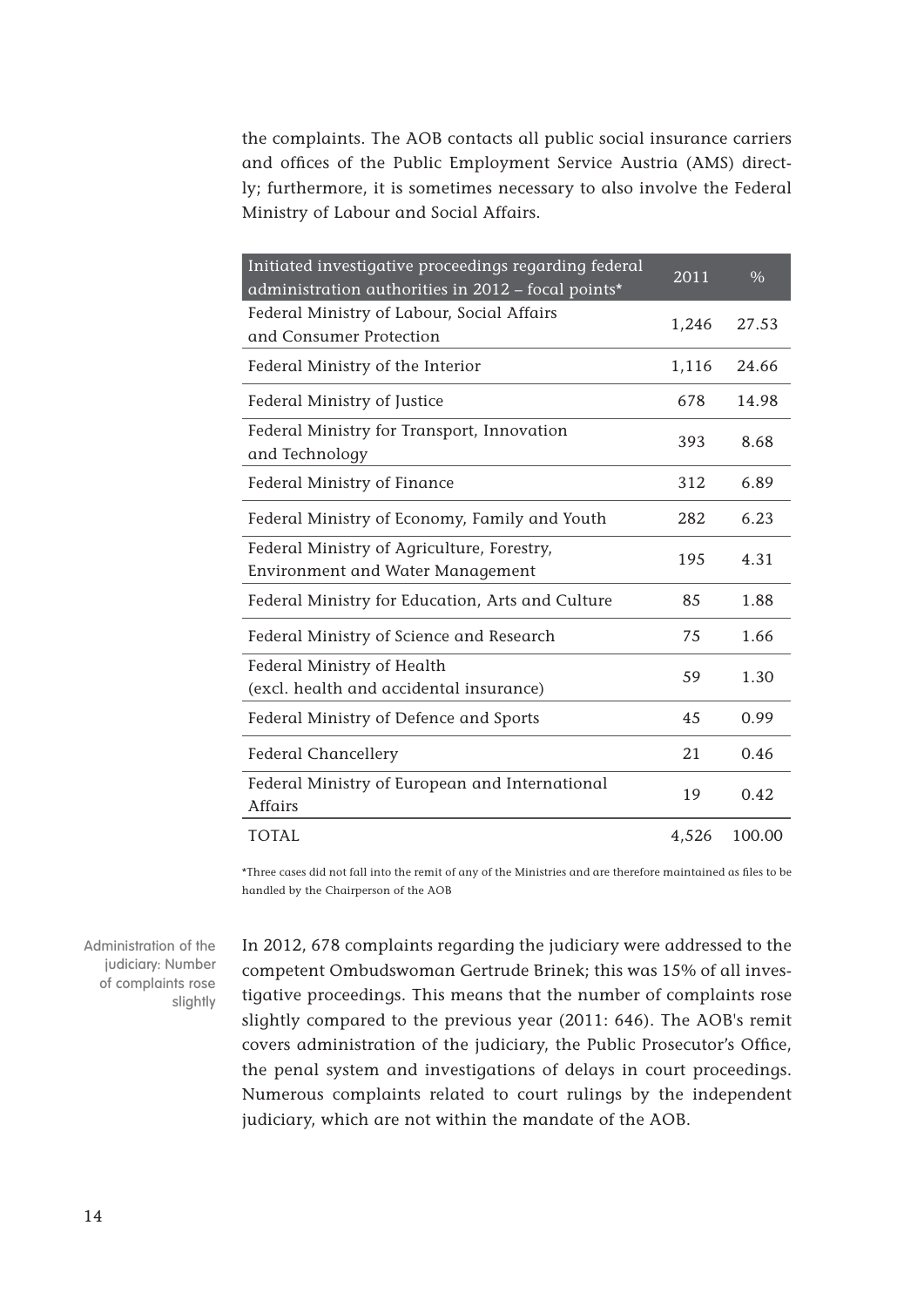Ombudswoman Terezija Stoisits recorded 1,116 complaints from the 25% of all complaints internal security sector in the year under review. This means that while there was a slight decline in the number of complaints compared to the previous year (2011: 1,306), 25% of all investigations pertained to this sector – a percentage that was only slightly lower than in the sector of social affairs. This development has emerged in recent years and is due primarily to the large number of complaints dealing with the law on aliens and asylum law. Complaints did not relate solely to matters involving the Federal Ministry of the Interior and agencies subordinate to it, but primarily concerned the Asylum Court.

In addition to the federal public administration, the AOB also monitors administration of the regional and municipal authorities in seven of the federal Laender. Only the Laender of Tyrol and Vorarlberg have their own regional ombudsman boards. In 2012, the AOB conducted a total of 2,519 investigative proceedings of regional and municipal government administration. In comparison to the previous year, the number of investigated cases in these sectors has declined by 3.9 % (2011: 2,662).

Not surprisingly, Vienna, the most populous Land by far, has the highest percentage of investigative proceedings (37%), followed by 20% of the cases in Lower Austria, while Styria and Upper Austria had 13% and 12% of the cases respectively. Compared to the previous year, only Vienna experienced a significant increase in complaints.

| New investigations of regional and       |       |       | Change                   |
|------------------------------------------|-------|-------|--------------------------|
| municipal government administrati-<br>on | 2012  | 2011  | $\overline{\text{in}}$ % |
| Vienna                                   | 924   | 848   | 9.0                      |
| Lower Austria                            | 493   | 570   | $-13.5$                  |
| Styria                                   | 338   | 365   | $-7.4$                   |
| <b>Upper Austria</b>                     | 309   | 328   | $-5.8$                   |
| Carinthia                                | 191   | 184   | 3.8                      |
| Salzburg                                 | 136   | 164   | $-17.1$                  |
| Burgenland                               | 128   | 163   | $-21.5$                  |
| TOTAL                                    | 2,519 | 2,622 | $-3.9$                   |

involved the internal security sector

Investigative proceedings in Vienna rose significantly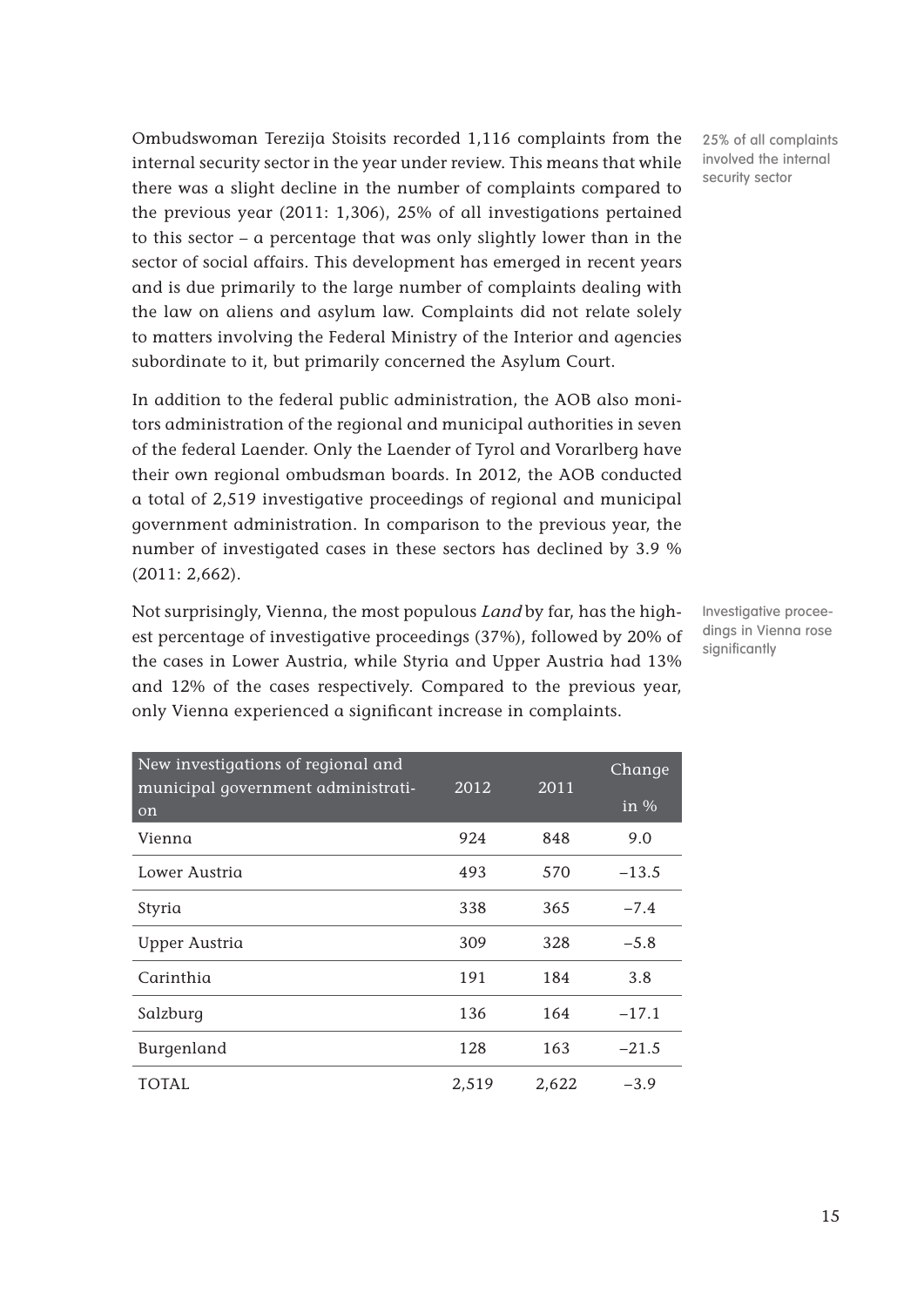Focal points in the federal Laender

As in recent years, in investigative proceedings at the regional and municipal level, various thematic focal points predominate: Most of the complaints relate to youth welfare and social welfare. As the number of cases investigated by Ombudsman Peter Kostelka shows, the increase in complaints in this area continued unabated in 2012 (617 compared to 558 in 2011). 602 cases were in respect of problems in the areas of regional planning and building law and were therefore addressed to Ombudswoman Gertrude Brinek. Problems surrounding the execution of citizenship law were focal points of the investigative activities undertaken by Ombudswoman Terezija Stoisits

| Complaints relative to regional and municipal<br>government administration - focal points                      | 2012  | $\%$   |
|----------------------------------------------------------------------------------------------------------------|-------|--------|
| Social welfare, youth welfare                                                                                  | 617   | 24.49  |
| Regional planning and housing, building law                                                                    | 602   | 23.90  |
| Municipal affairs                                                                                              | 371   | 14.73  |
| Citizenship, voter register, traffic police                                                                    | 249   | 9.88   |
| Finances of the Laender, regional and municipal<br>taxes                                                       | 158   | 6.27   |
| Health care systems and veterinary sector                                                                      | 127   | 5.04   |
| Regional and municipal roads                                                                                   | 122   | 4.84   |
| Education systems, sports and cultural matters                                                                 | 89    | 3.53   |
| Office of the Land Government, public services<br>and compensation law for regional and municipal<br>employees | 47    | 1.87   |
| Agriculture and forestry, hunting and fishing laws                                                             | 45    | 1.79   |
| Trade and industry; energy                                                                                     | 44    | 1.75   |
| Nature conservation and environmental<br>protection, waste management                                          | 32    | 1.27   |
| Transport and traffic on regional and municipal<br>roads (excl. traffic police)                                | 14    | 0.56   |
| Science, research and the arts                                                                                 | 2     | 0.08   |
| <b>TOTAL</b>                                                                                                   | 2,519 | 100.00 |

Shorter duration of investigations In the year under review, a total of 9,315 investigated cases were resolved, i.e. 11% more than in the previous year. The number of cases where maladministration was ascertained also increased from 1,041 (2011) to 1,519 (2012) and was therefore at 16.3% in 2012. On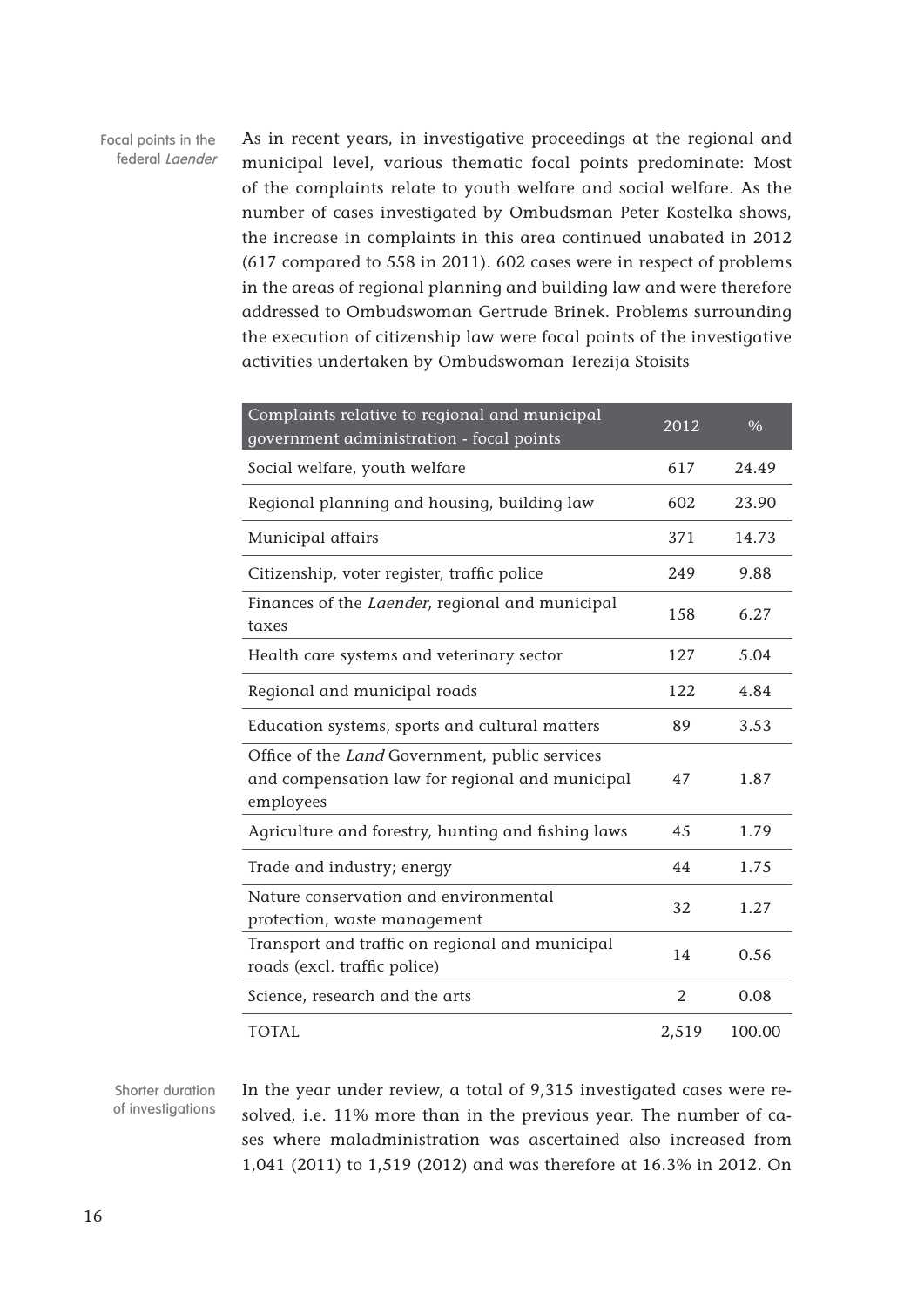average, the AOB informed the parties involved within 44 days whether maladministration was determined. This means that the average investigation duration was reduced by five days compared to the previous year.

In 1,362 cases, the complaint fell within the AOB's area of competence, but there was no reason to initiate an investigative proceeding. In these cases, the AOB provided additional information, including legal information. 1,311 cases were outside the scope of the AOB's mandate. However, the AOB endeavoured to provide support in these cases as well. It contacted the relevant authorities and identified possible approaches for a potential solution for the complainants. In 643 instances, the complaint was withdrawn.

Under the Austrian Federal Constitution, the AOB can initiate investigative proceedings ex-officio if it has concrete suspicions regarding maladministration. As was the case in the previous years, the members of the AOB made use of this right, initiating 58 ex-officio investigative proceedings (2011: 54).

| Resolved complaints relative to regional and muni-<br>cipal government administration               | 2012     | 2011  |
|-----------------------------------------------------------------------------------------------------|----------|-------|
| No maladministration found                                                                          | 4,306    | 4,163 |
| Maladministration on the part of the authorities                                                    | 1,519    | 1,041 |
| Investigative proceeding currently inadmissible<br>(administrative proceeding still ongoing)        | 1,362    | 1,217 |
| Complaints outside the AOB mandate                                                                  | 1,311    | 1,177 |
| Complaint retracted                                                                                 | 643      | 647   |
| Complaints not suitable for handling<br>(per the relevant requlations)                              | 167      | 128   |
| Cases which the Board jointly determined a case of<br>maladministration and issued a recommendation | 7        | 3     |
| Challenges to regulations                                                                           | $\Omega$ | 1     |
| TOTAL                                                                                               | 9,315    | 8,377 |

Information outside of the investigative mandate

58 ex-officio investigative proceedings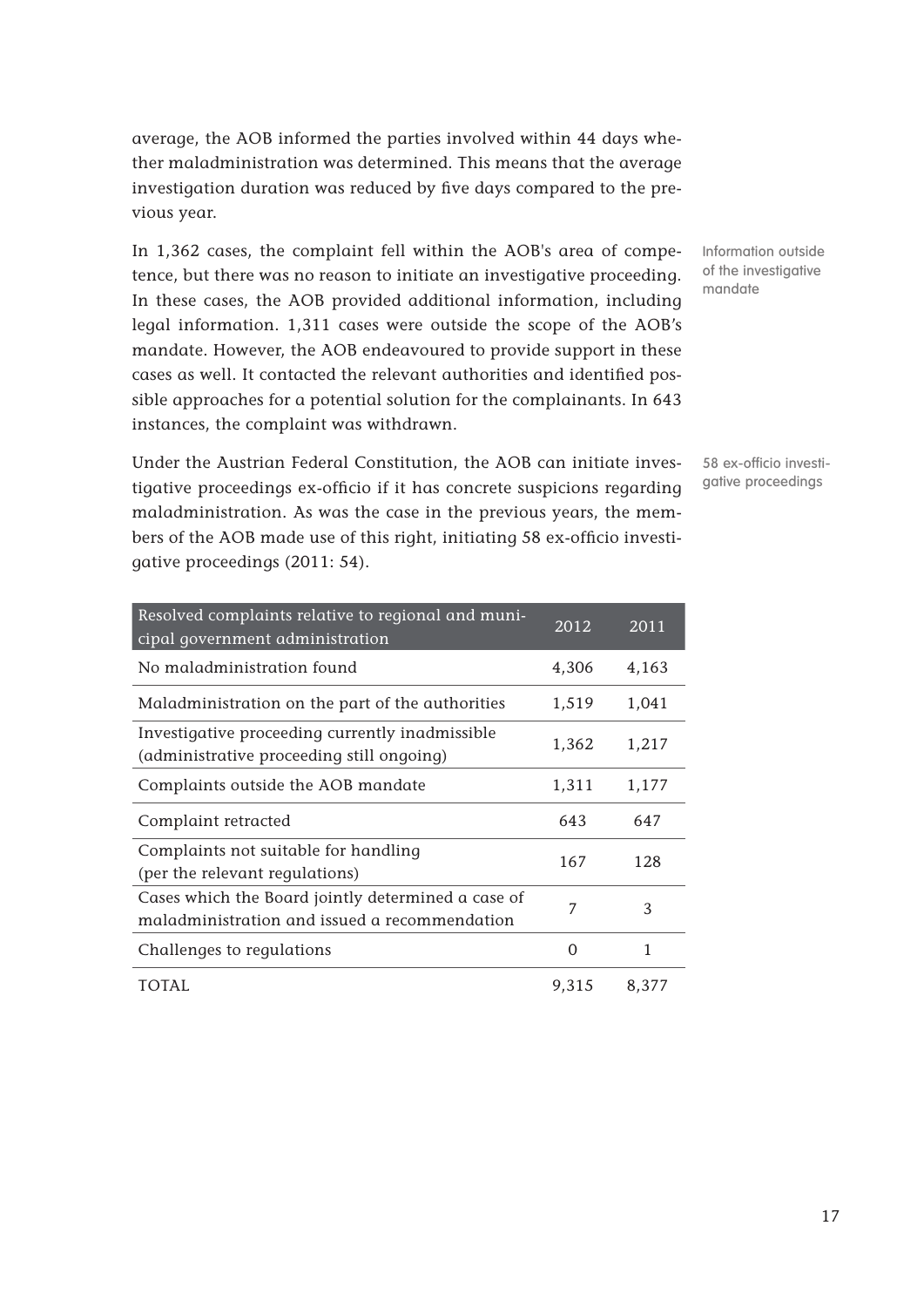#### **Monitoring and control activities within the scope of the National Preventive Mechanism**

133 visits since September 2012 In 2012, 133 monitoring and control visits were carried out within the scope of the National Preventive Mechanism. When analysing the figures for monitoring and control activities, it must be taken into consideration that the Commissions only began with their visits in mid-September. Initially, it was necessary to work on team building and to develop work methodologies. A workshop was held to teach the fundamental legal principles of the AOB's new competences and to develop a common understanding of the investigative standards.

| Preventive monitoring<br>& control 2012 | Visits and investiga-<br>tions of institutions<br>& facilities | Monitoring of the<br>exercise of direct admi-<br>nistrative power and<br>compulsion |
|-----------------------------------------|----------------------------------------------------------------|-------------------------------------------------------------------------------------|
| Vienna                                  | 25                                                             | 21                                                                                  |
| Burgenland                              | 3                                                              |                                                                                     |
| Lower Austria                           | 24                                                             | $\mathbf{1}$                                                                        |
| <b>Upper Austria</b>                    | 16                                                             | 4                                                                                   |
| Salzburg                                | 3                                                              | $\Omega$                                                                            |
| Carinthia                               | 6                                                              | 0                                                                                   |
| Styria                                  | 8                                                              | $\overline{2}$                                                                      |
| Vorarlberg                              | 4                                                              | 0                                                                                   |
| <b>Tyrol</b>                            | 13                                                             | 3                                                                                   |
| <b>TOTAL</b>                            | 102                                                            | 31                                                                                  |
| (of which un-<br>announced)             | 88                                                             | 6                                                                                   |

Almost 80% of the cases were visits to facilities where people are being detained. The main focus was on police stations and departments and penal institutions. Of the total of 102 visits, 88 were unannounced.

The detailed statistics show the following distribution: 39 police stations and departments, 17 correctional facilities, 4 youth welfare facilities, 9 institutions and facilities for persons with disabilities, 20 retirement and nursing homes and 13 psychiatric departments in hospitals and medical facilities were visited.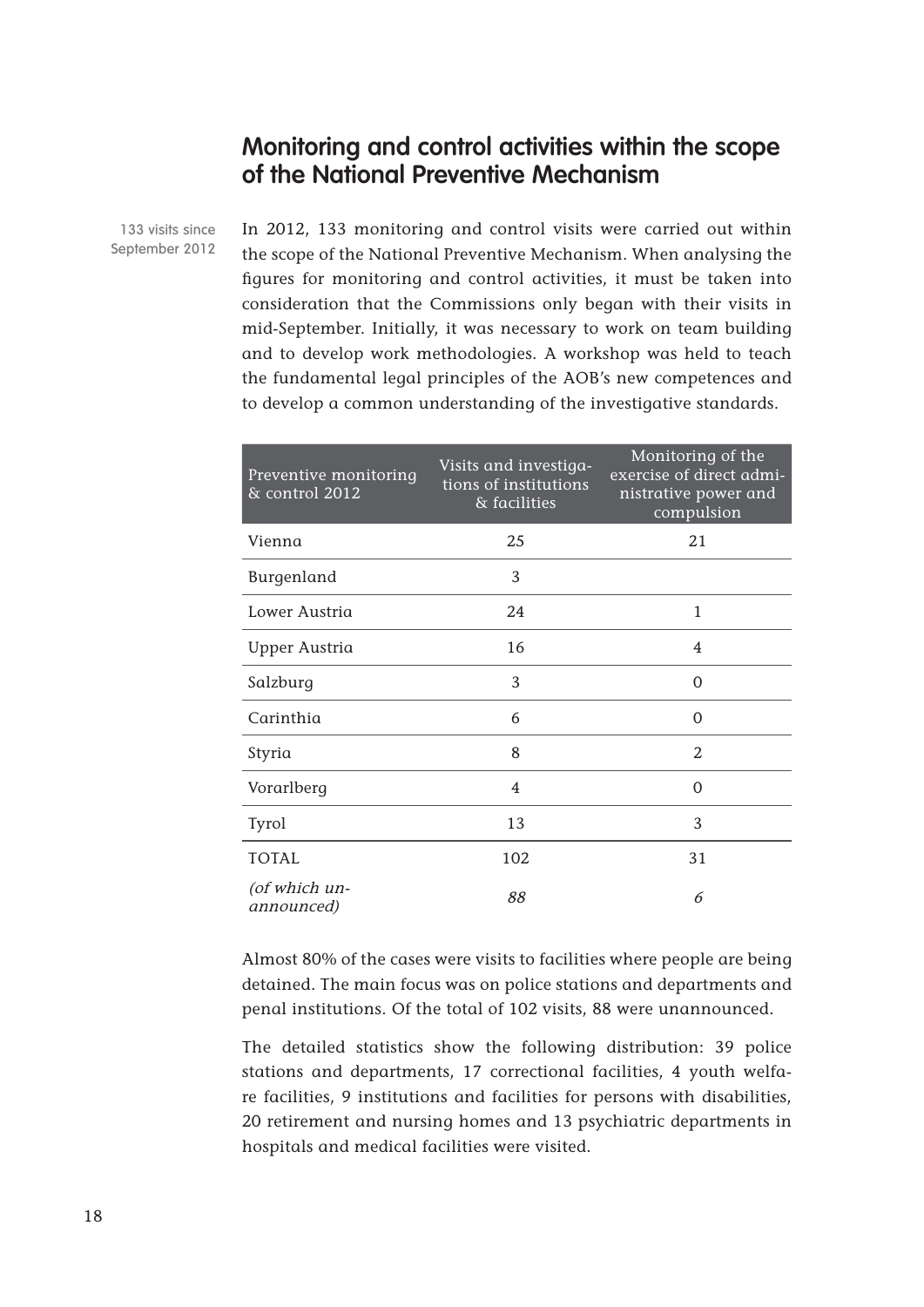In itinere observation of (forced) returns and manifestations comprised 31 cases, of which one fifth was unannounced. The greatest number of monitoring and control visits took place in Vienna, followed by Lower and Upper Austria.

## **Budget and personell**

In 2012, the AOB had a budget of EUR 9,278,000. This amount includes the budget increase that was necessary due to the expansion of competences as at 1 July 2012 as a result of the Act on the Implementation of the OPCAT.

Budget increase due to new competences

EUR 4,925,000 (2011: EUR 4,022,000) were available for personnel expenses and EUR 4,353,000 (2011: EUR 2,578,000) for material expenses. The material expenses include facilities, advance payments of salaries, expenses stemming from statutory obligations (for remuneration of members and pensions of former members of the AOB, as well as pensions for widows of former members of the AOB), as well as other expenses.

A budget of EUR 1,947,000 was provided for the second half of 2012 for fulfilment of the new competences. Of this amount, around EUR 574,000 were budgeted for reimbursement and travel expenses for Commission members and around EUR 50,000 for the Human Rights Advisory Council; EUR 100,000 were made available for workshops for the Commissions, the AOB staff employed in the OPCAT section and expert opinions.

| Federal budget estimate of the AOB* |       |
|-------------------------------------|-------|
| 2012                                | 2011  |
| 9.278                               | 6.600 |

|       | Personell expenses | Material expenses |       |
|-------|--------------------|-------------------|-------|
| 2012  | 2011               | 2012              | 2011  |
| 4.925 | 4 022              | 4.353             | 2.578 |

\* in millions of Euros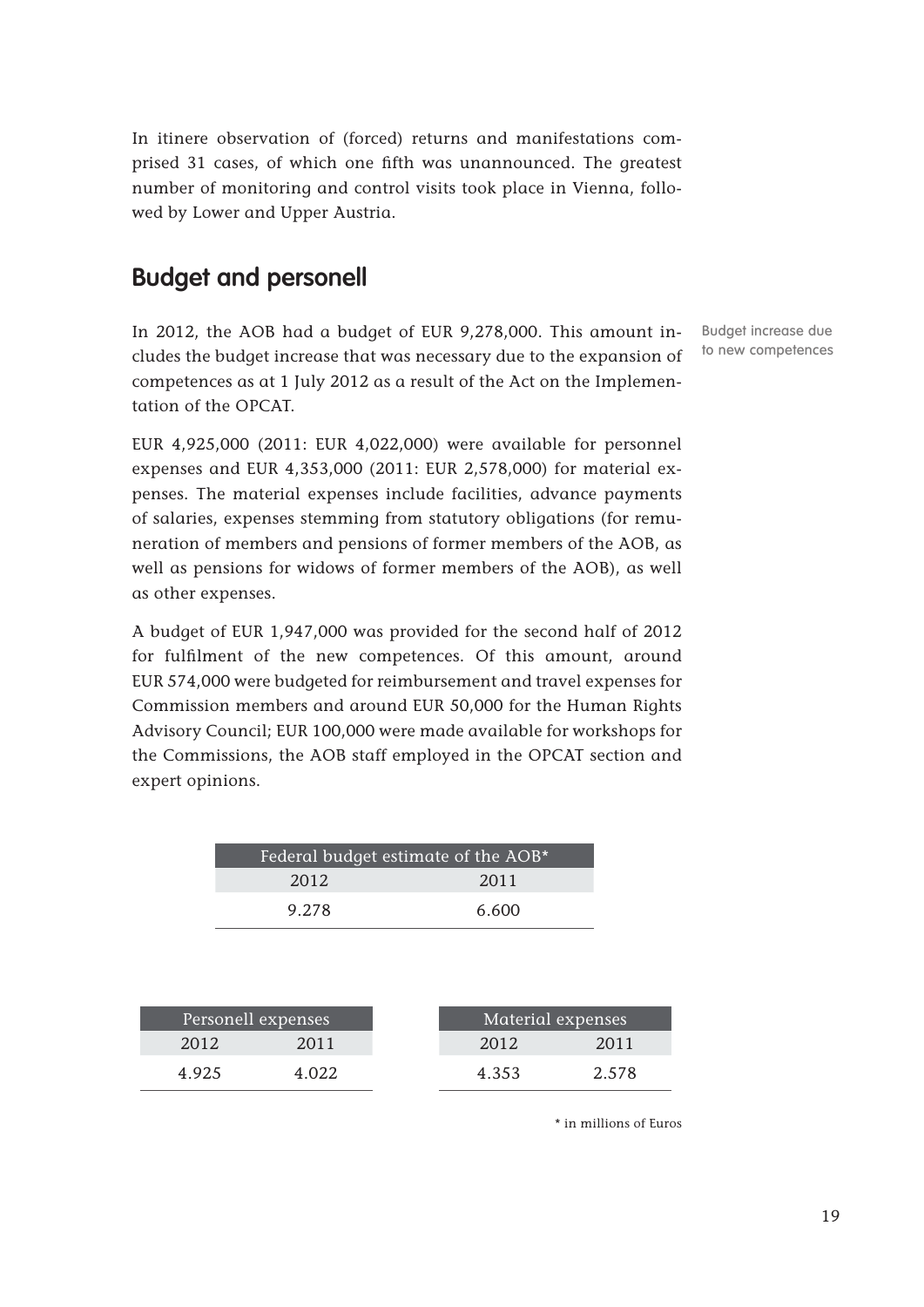15 new permanent positions

In order to be able to fulfil the additional competences, in 2012, the AOB was allocated 15 new permanent positions and had a total of 74 permanent positions in the federal personnel budget (2011: 59 permanent positions). This means that the AOB is the smallest supreme body of the Republic of Austria. With part-time staff, persons working reduced weekly hours, administrative internships and staff posted from other local and regional authorities, 90 persons on average are working at the AOB. The 48 members of the six Commissions as well as the 34 members and the substitute members of the Human Rights Advisory Council do not count as AOB staff members.

## **Citizen-friendly communication**

#### Communication with the Public

- 213 consultation days with about 1,100 personal contacts
- 7,567 people contacted the AOB personally or by phone
- 15,036 people wrote to the AOB
- 26,232 documents comprised the AOB's correspondence
- 10,825 letters  $\&$  e-mails were sent to government authorities
- 90,000 hits were registered on the AOB website

Citizens appreciate straightforward contact

These figures lead one to assume that broad segments of the population evidently welcome the fact that it is very easy to contact the AOB personally, by phone or in writing. The members' consultation days in the Laender are also very popular. Citizens have the opportunity to speak to a member of the AOB personally about their matter of concern. In the year under review, 213 consultation days with more than 1,000 personal discussions were held. Compared to the previous year, fewer consultation days were held (2011: 276); the decrease was due to the many tasks that had to be completed within the scope of the reorganisation of the AOB. In accordance with the demographics, the largest number of consultation days was held in Vienna (52).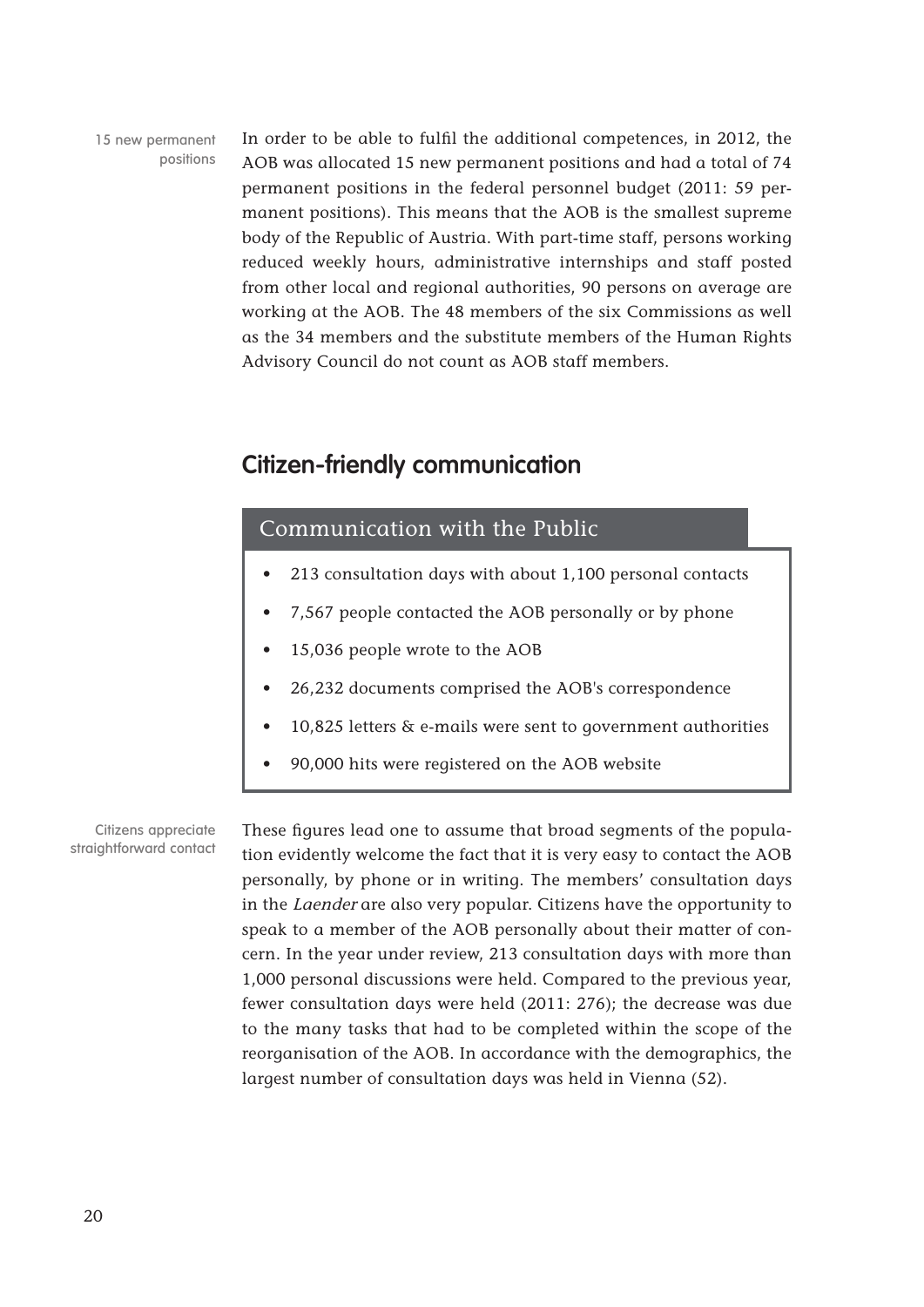| Consultation days    | 2012 | 2011 |
|----------------------|------|------|
| Vienna               | 52   | 74   |
| Burgenland           | 14   | 21   |
| Lower Austria        | 32   | 41   |
| <b>Upper Austria</b> | 27   | 28   |
| Salzburg             | 24   | 19   |
| Carinthia            | 21   | 24   |
| Styria               | 21   | 36   |
| Vorarlberg           | 8    | 8    |
| <b>Tyrol</b>         | 14   | 25   |
| TOTAL                | 213  | 276  |

For more than ten years, the television programme *Bürgeranwalt* Televisionprogram-("Advocate for the People") has had high viewing figures, proving to be an important platform for the issues handled by the AOB. On average, each week around 308,000 households follow the efforts of Ombudspersons Gertrude Brinek, Terezija Stoisits and Peter Kostelka, who address the population's everyday problems with Austrian authorities and work to find a solution.

The Internet is being increasingly utilised as a point of contact for the AOB. The growing number of visitors shows clearly that the AOB's Internet presence is popular and is perceived as informative. In the past year, the AOB website was accessed around 90,000 times. The online complaint form was downloaded 986 times. This is an indication that people appreciate the unbureaucratic access to the AOB.

me Bürgeranwalt on ORF is very popular

The AOB website gets 90,000 hits

## **Events**

As was the case in previous years, the AOB organised numerous events in order to communicate with citizens and members of national and international organisations, as well as experts. The year 2012 saw the emergence of an additional, new focal point: The AOB undertook particular efforts to include civil society in the formation of the newly established Human Rights Advisory Council. In February, the members of the AOB invited more than 100 NGOs to an informational event in order to familiarise them with the new Act on the Implemen-

Inclusion of civil society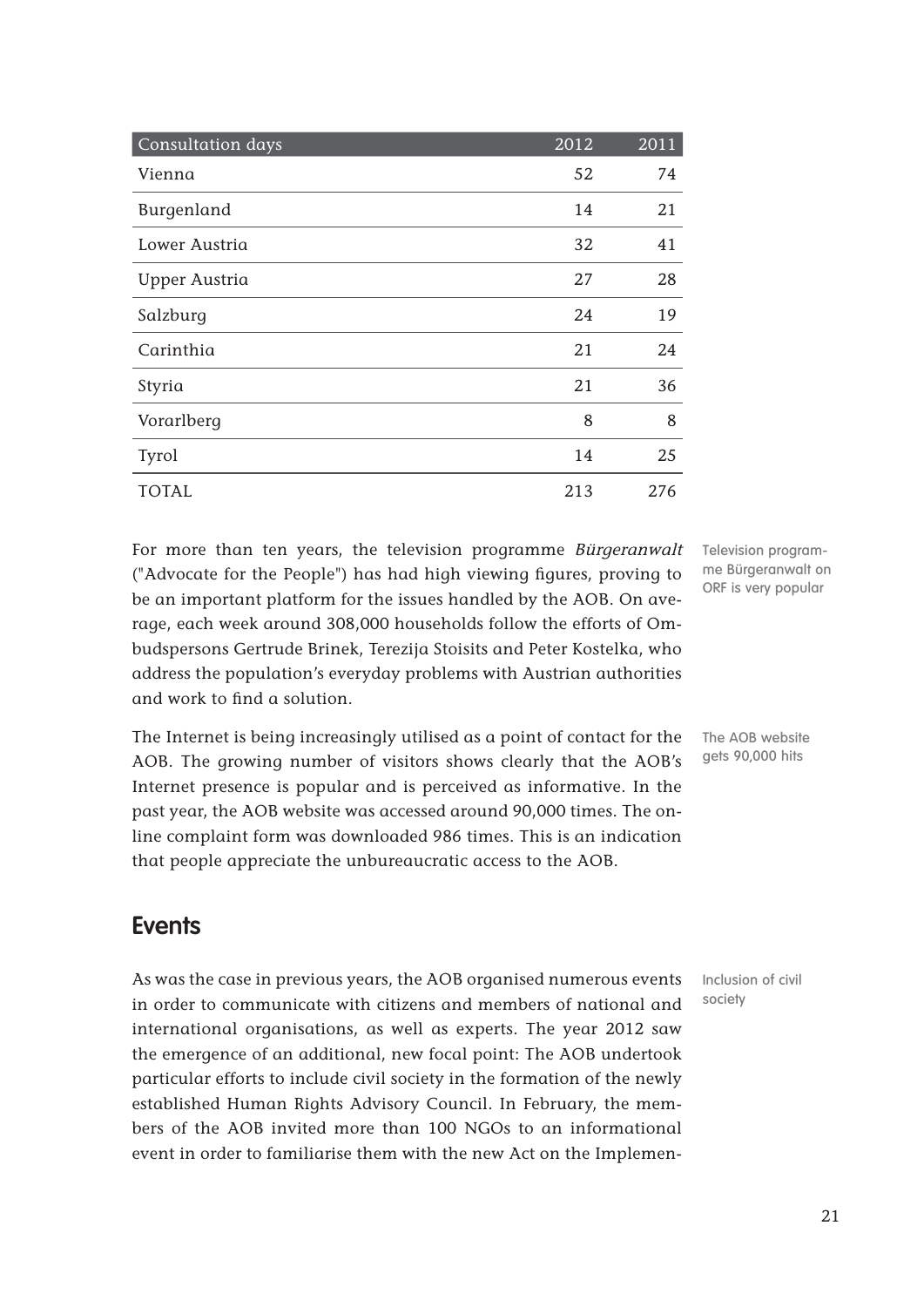tation of the OPCAT. This initiated a dialogue with civil society about the composition of the Human Rights Advisory Council and the competences of this body.

On 10 July 2012, the collaboration with the newly established Human Rights Advisory Council and the Commissions was acclaimed in the first official ceremony. National Council President Barbara Prammer and the members of the AOB issued invitations to a formal launch event in the Austrian Parliament. Chairperson Terezija Stoisits and Ombudspersons Peter Kostelka und Gertrude Brinek introduced the new competences undertaken by the AOB. Subsequently, the newly established Human Rights Advisory Council was introduced by its Chairwoman Renate Kicker and Deputy Chairwoman Gabriele Kucsko-Stadlmayer. Subsequently, the constitutive meetings of the Commissions were held. Formal launch event in Parliament

Within the scope of many events and meetings, the AOB provided information about its new competences and deepened its relationships to important international institutions and Austrian control bodies. There have also been numerous work-intensive visits to regional offices by AOB executives. The purpose of these informational events was to discuss the impact of the new competences and investigative activities on the Laender and to consult on cooperation possibilities. Information on the new competences

Among the many working meetings, the meetings with institutions and professional associations that have comparable competences as the AOB or are pursuing similar objectives were especially notable. For example, cooperation possibilities were discussed with associations covered by the Act for Legal Trusteeship for Associations, Patients and Inhabitants of Homes and Institutions as well as with children and youth advocates and collaboration agreements were formed. The purpose was to prevent duplication of activities (for example, by coordinating visits) and improve the effectiveness of the participating bodies by engaging in information-sharing on an institutional basis. Collaborations with professional associations

The AOB, however, also provides a forum for the sharing of expert knowledge. An example is the "Fachgespräch Staatsbürgerschaft" (expert discussion on citizenship), which took place in September 2012 and was organised jointly with the Counselling Centre for Migrants. Around 40 experts from federal and regional authorities, as well as representatives of various sciences and civil society, discussed access to citizenship compared to other European countries and current developments in Austrian citizenship law. With events of this kind, the AOB is fulfilling its legal mandate to cooperate with the sciences. Forum for sharing of expert knowledge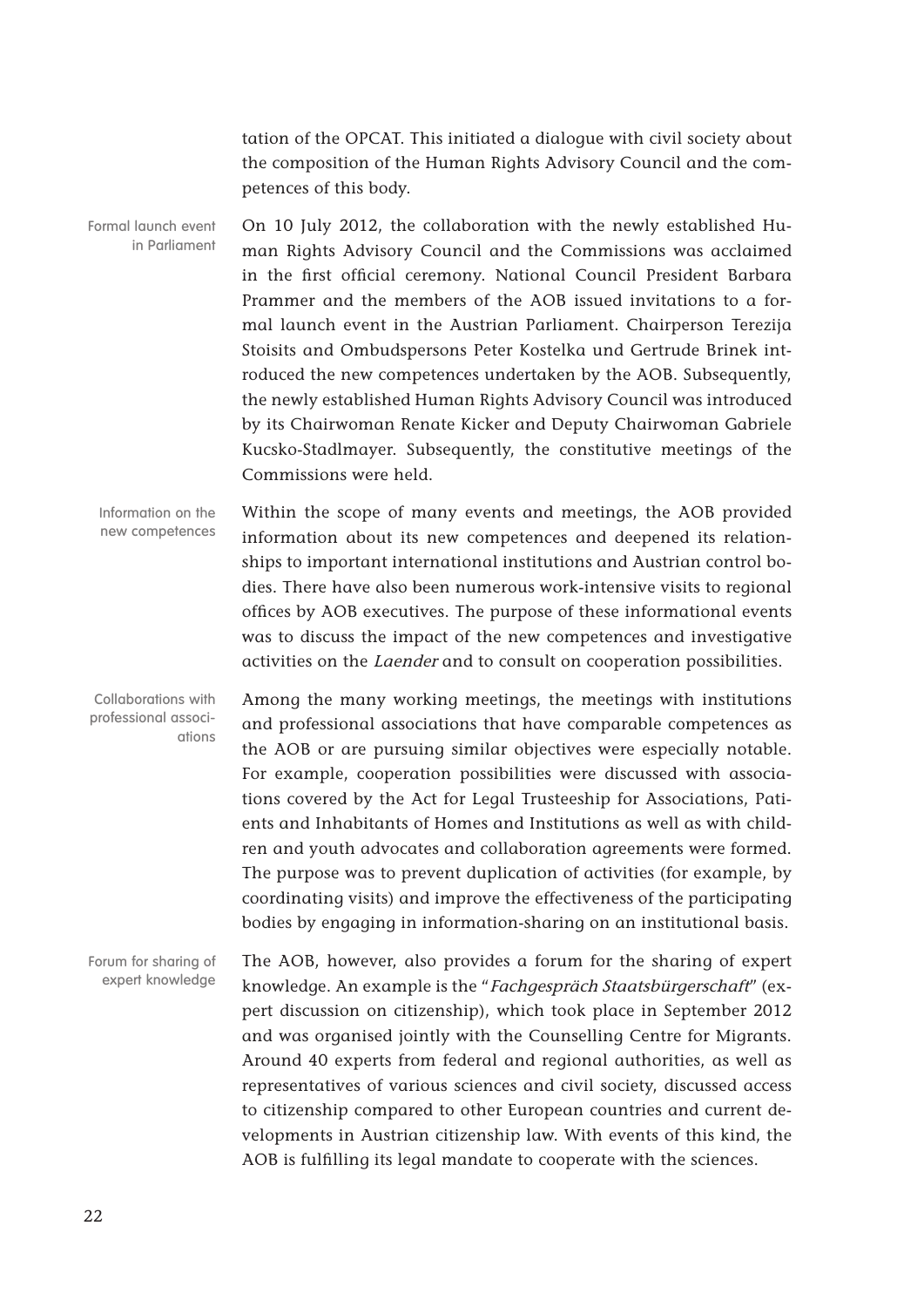## **Training and continuing education**

During the year under review, the AOB conducted a number of continuing education events and trainings in order to ensure an optimum performance of the new competences.

In the period from November 2011 to March 2012, AOB executives put on a series of lectures for all its employees that provided information about the forthcoming expansion of competences and explained the impact and the legal background thereof. The lectures focused on the AOB's obligations under OPCAT, the position of the AOB as a National Institution for the Promotion and Protection of Human Rights, as well as the investigative standards. Additionally, they provided an initial overview of the customary international procedures of commissions when undertaking preventive monitoring and control.

The topic of another internal training course was the reporting system. As the new competences of the AOB also impacted the AOB's reports, a number of adjustments were necessary. In November 2012, three one-day writing workshops were conducted for AOB experts to establish the new reporting standards in house.

On 14 and 15 September, the AOB conducted a kick-off workshop for the Commissions, the purpose of which was primarily to provide some basic knowledge regarding the fundamental legal principles of the National Preventive Mechanism and to develop a basic common understanding of the applicable investigative standards. National and international experts spoke about monitoring and control visits in care facilities, psychiatric institutions and prisons. The focus was on the individual phases of the monitoring process.

In early November, there was another custom-tailored training module for the Commissions that was held jointly with the Council of Europe. The primary objective of this shadow monitoring was to enable the sharing of experience and knowledge at the international level. Six internationally recognised experts accompanied the Commissions during their visits of three selected facilities. The module was divided into three sections: joint planning of the visits, the visits themselves as well as debriefing and concluding evaluations. This form of training was another important step in ensuring that international standards are complied with when conducting visits.

Continuing internal education

Kick-off workshop for the Commissions

Shadow monitoring in cooperation with the Council of Europe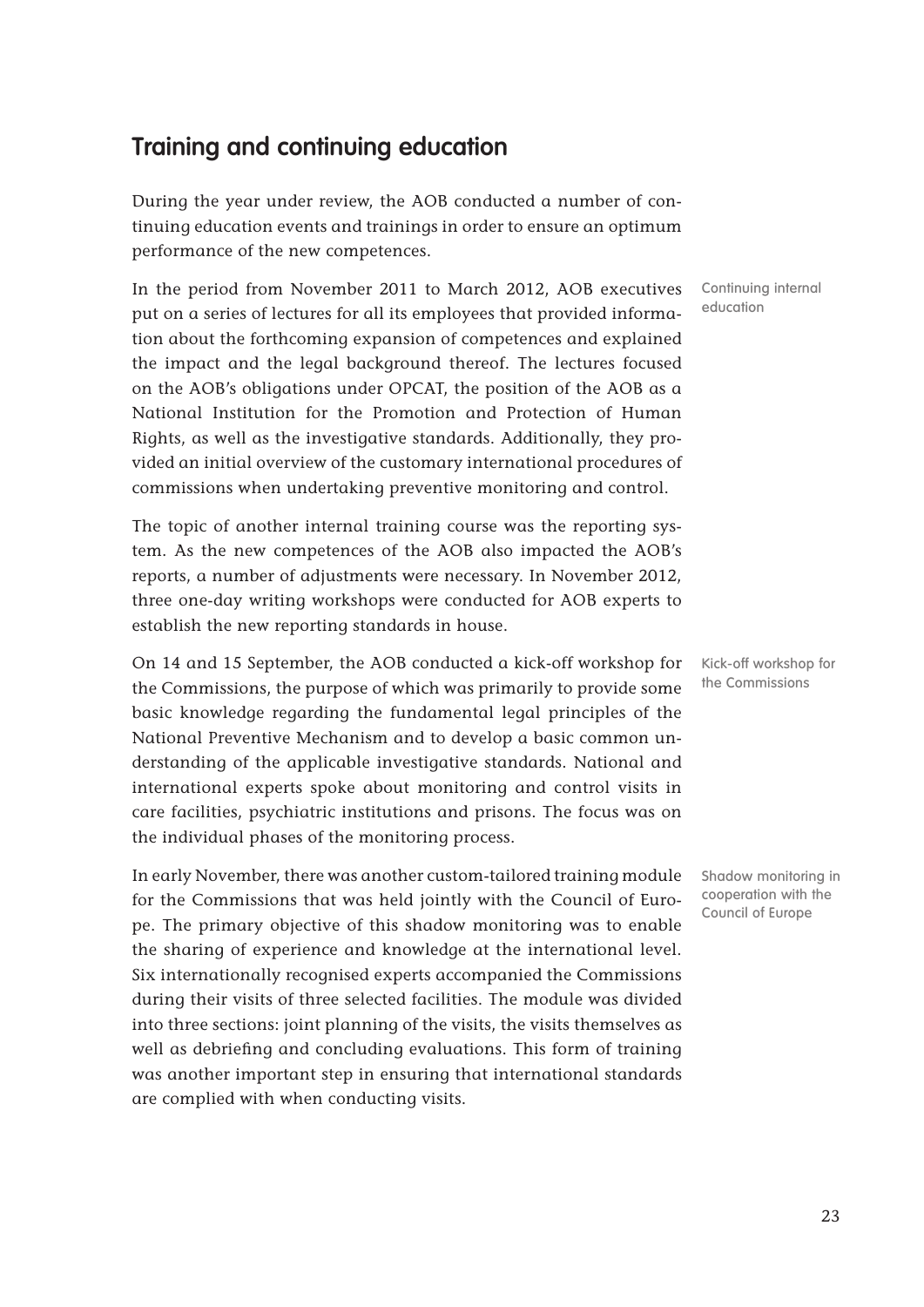Due to the very positive feedback, further training modules are already being planned for 2013. A particular focus will be to continue to standardise the methodological approaches and deepen the common understanding of the National Preventive Mechanism. A corresponding continuing education concept is being developed.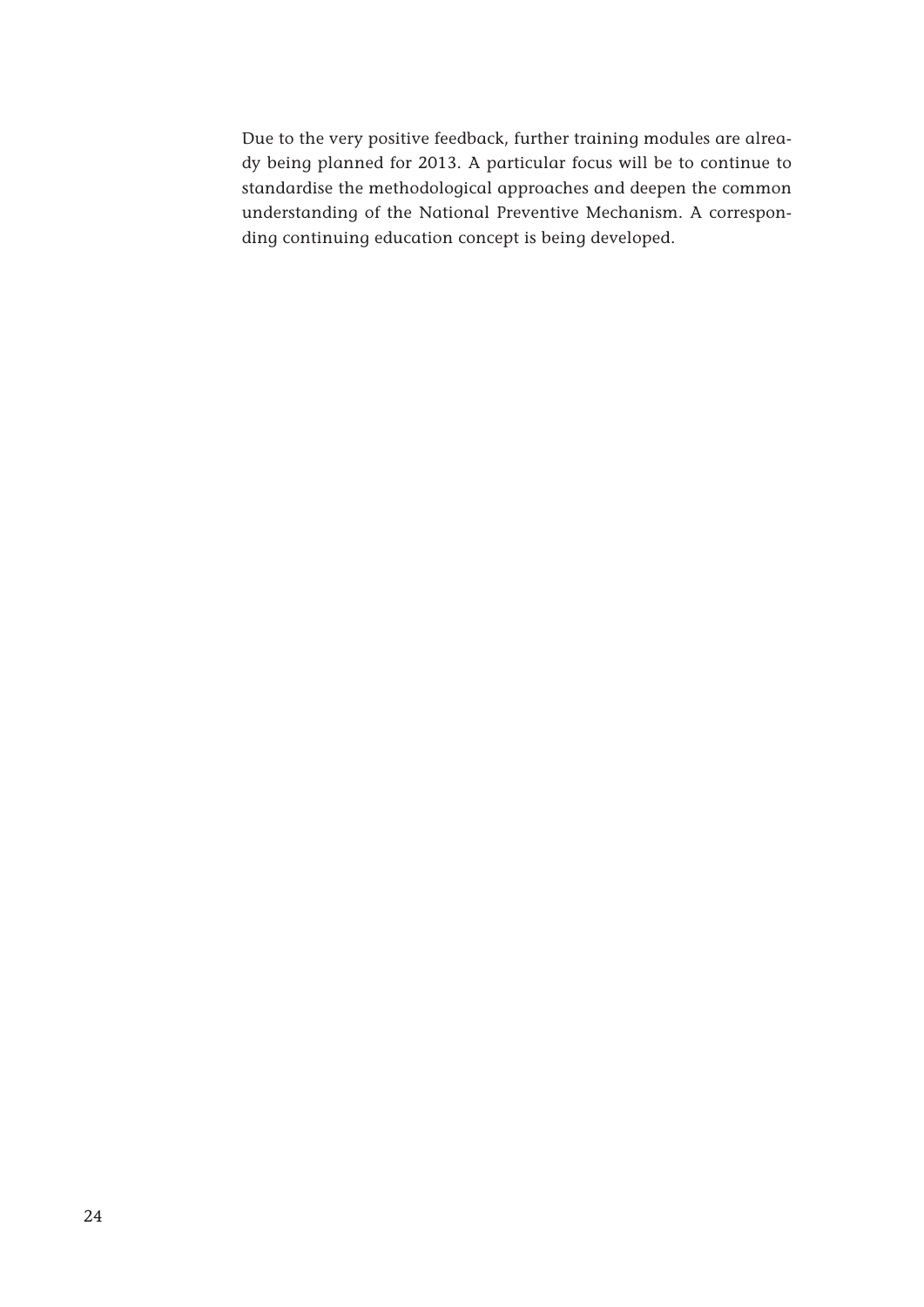# **The members of the AOB take stock**

## **Ombudswoman Terezija Stoisits**

The new work of the AOB began as of 1 July 2012. The six Commissions established within the AOB began their work and are visiting public and private institutions and facilities where persons are being detained. All matters that fall within the area of authority of the Ministry of the Interior are in my area of competence. Therefore, I was able to take advantage of the longstanding activities and experience of the former Human Rights Advisory Council and the earlier Commissions. From the very beginning, it was important to me to utilise this knowledge and to take up recommendations that have not yet been implemented.

During their visits in the first six months, the Commissions focused on the areas they were familiar with from earlier reports: Police detention centres, observation of forced returns, observation of the exercise of administrative power and compulsion as well as police stations. The visits of the police detention centres have made it clear that many of the demands expressed by the former Human Rights Advisory Council continue to be relevant today and are still awaiting implementation. I therefore made this my first focus in this area and submitted suggestions for improvements to the Ministry of the Interior.

In addition to the challenges presented by the new competences, I would like to emphasise how important the previous activities of the AOB have been to me. The ex-post control of public administration continues to be an indicator of how well the administration is working. For more than 35 years, the AOB has been a yardstick for both citizens on one hand and public administration on the other. Because of its perseverance and determination, it has been able to effect both improvements in enforcement of the law and of legislation itself. The continuing numbers of complaints confirm that the AOB has not only been accepted by the population, but is also being actively utilised. As an ombudswoman, I am glad to see this and it confirms how useful the work of the AOB is.

A focus of ex-post control continues to be the Asylum Court. It is true that this year the number of complaints has declined in comparison to 2011, but nevertheless, the situation for asylum seekers continuCommissions investigate since 1 July 2012

Focus of visits in the area of authority of the Ministry of the Interior

Asylum Court is still in arrears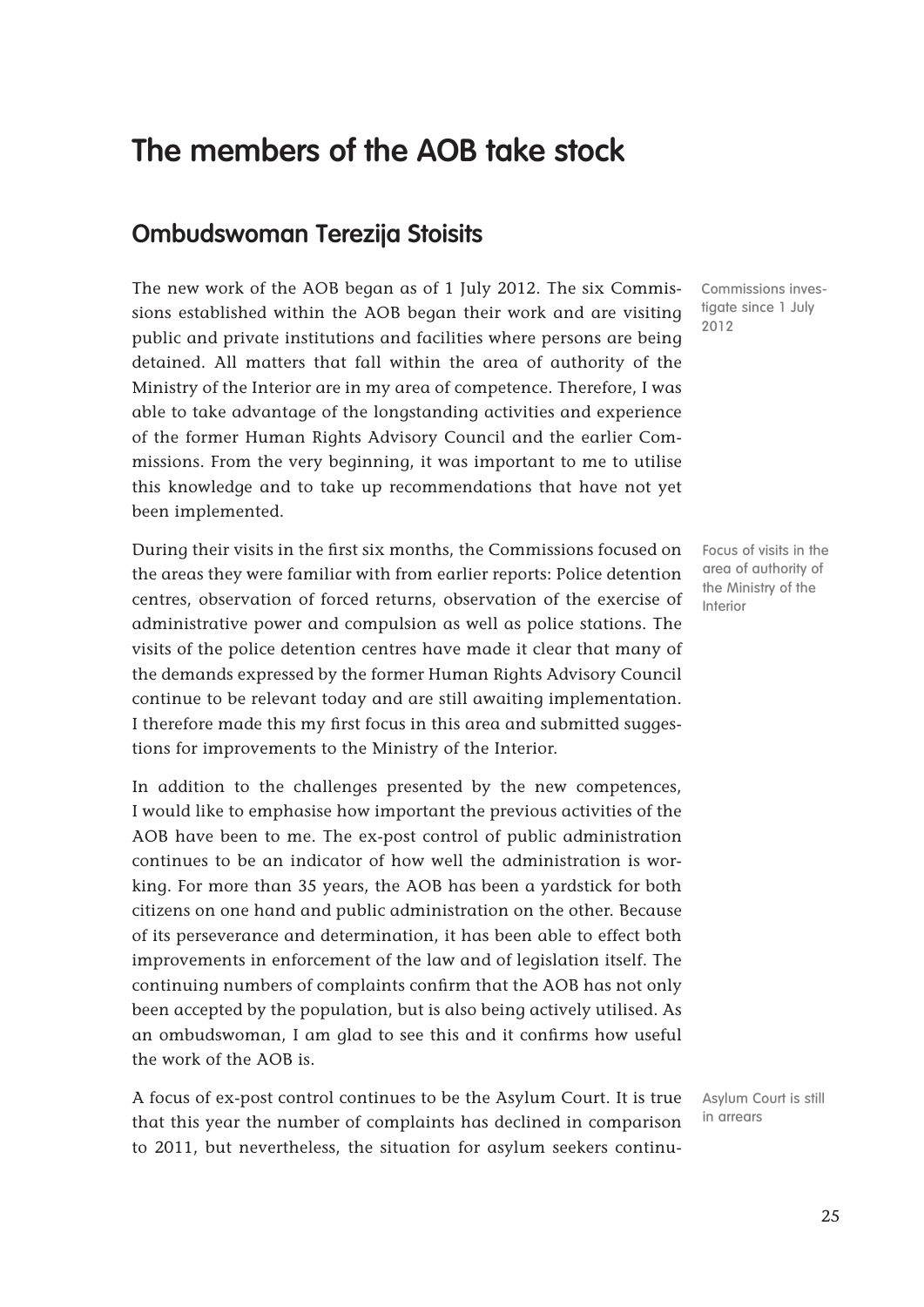es to be unsatisfactory. They have been waiting for many years for decisions. In 2012, the AOB found a total of 382 cases of maladministration due to inaction on the part of the Asylum Court. In almost all of the cases that have been pending before the Asylum Court since 2012, the Asylum Court was not able to refer the AOB any procedural steps it had taken. I am afraid that cases, which have been pending for "only" one year will go on for years. Many asylum seekers who contacted the AOB in 2010 or 2011 have again complained this year about the duration of the proceedings. The Asylum Court was able to report investigations or proceedings only rarely. The need of the individuals involved to learn their status is justified. This need must be met. In the future, proceedings before the Asylum Court – from 1 January 2014, before the Federal Administrative Court – must be concluded within a reasonable period of time. After more than four years, this objective which was set out by the political parties in 2008 when the Asylum Court was established must finally be achieved.

Closure of small primary schools destroys social structures In the area of education, it was especially important for me this year to support small compulsory schools, including in the media by way of the Bürgeranwalt television programme. Primary schools are within the purview of the *Laender*. The secondary schools build on this education. Whether properly functioning schools, for example in Carinthia or Styria, are closed, is often only a question of cost for the Laender and the municipalities. For students and their parents, however, it is a question of a well-functioning social structure and maintaining the community. Established structures are impaired or even destroyed. Motivation to acquire better and higher education will not prosper – or will prosper only with considerable difficulty – on a foundation like this one. The political concept of closing schools to save costs should be urgently reconsidered.

I very much enjoy taking the opportunity of talking about the AOB in schools. Young people are interested in the activities of the AOB, especially within the scope of the school subject "Political Education". Parents usually know that complaints about school-related matters can be submitted to the AOB, but the directly affected students generally do not. Besides, they are the complainants of the future. In addition to any personal benefit, their future complaints to the AOB will also pinpoint possible adverse developments in public administration.

Obstacles for persons with disabilities

Education is one of the most important pillars of our society. It must be made available and be accessible to everyone. In my view, this fundamental right is not always accessible for persons with disabili-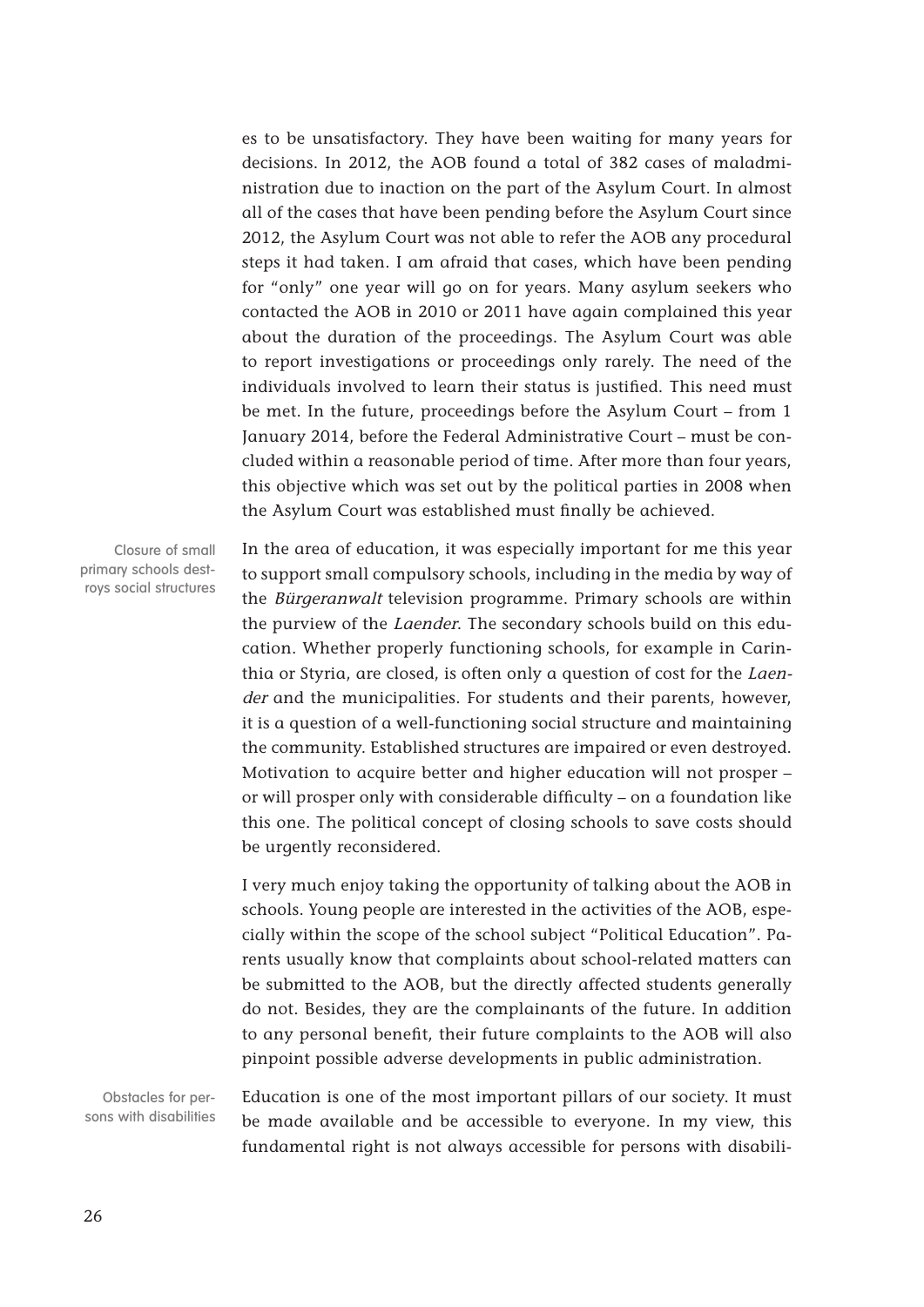ties. Inclusion in the school system is often talked about, but there is a great deal of work ahead of us so that it will benefit everyone. Everyday life is not always easy for disabled persons. For example, the Theseus Temple in the Vienna Volksgarten was expensively renovated, but it has no disabled access. Or the grab handles in the washroom of a police station were forgotten when it was renovated. Of course I address these cases and demand improvements. Legislators took an important step forward with the regulation on ID cards for persons with impaired mobility in the Austrian Road Traffic Act. A legislative amendment made this ID card accessible for more persons with disabilities. The Federal Social Welfare Offices will ensure a uniform enforcement of this legislation in the future.

For me, in addition to ex-post control of public administration, the AOB's monitoring of legislation plays a central role. Unfortunately, the AOB's legislative recommendations are acted upon far too rarely. A tenacious perseverance is often required to achieve improvements to legislation. The AOB's reports clearly show that recommendations must be repeated year after year. That is why it makes me particularly happy that significant improvements in citizenship law appear to be on the horizon. In the Annual Report 2011, the AOB addressed this subject in great detail and summarised all of the suggested recommendations, some of which had been made repeatedly for years. Then things began to stir. The political arena took up some of the items and signalised its willingness to discuss them. Finally both politicians and the Ministry of the Interior held out the prospect of a major amendment of the Citizenship Act that is supposed to contain almost all of the recommendations for improvement made by the AOB. Thus, the persistence of the AOB should soon be rewarded to the benefit of many citizenship applicants.

Legislative recommendations are very important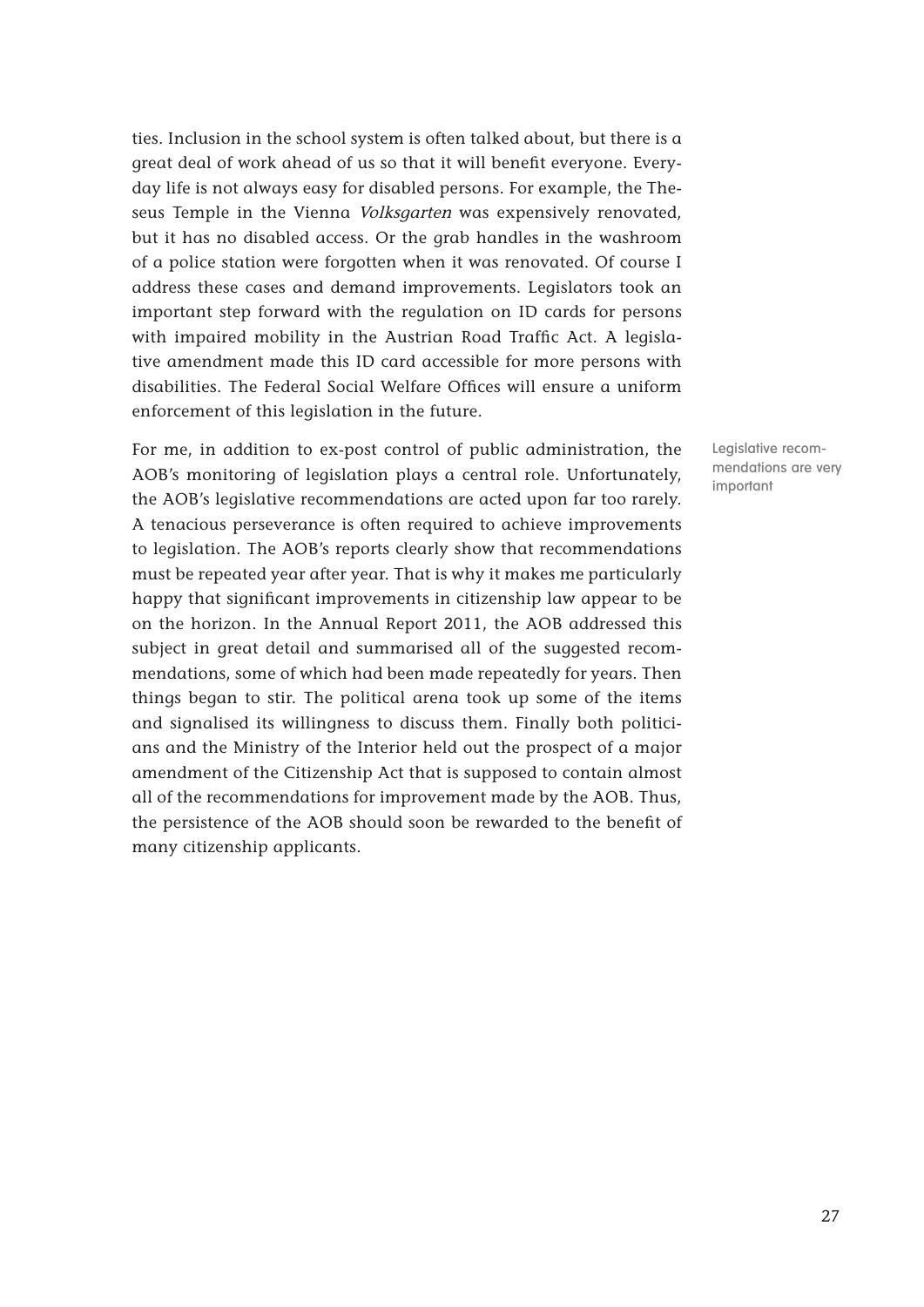## **Ombudswoman Gertrude Brinek**

| The AOB as a comple-<br>ment to the system of<br>judicial protection | From the very beginning, the AOB was set up as a complement to<br>the existing multi-faceted system of judicial protection. And this is<br>precisely why the AOB is particularly called upon to see people not<br>only as subject to the law, but holistically as persons and personalities<br>with their individual worries and problems. And this is also how the<br>AOB is viewed by the population. One of the results of this is the large<br>number of requests for help that go beyond the confines of the AOB's<br>mandate.                                                                                                                                                                          |
|----------------------------------------------------------------------|--------------------------------------------------------------------------------------------------------------------------------------------------------------------------------------------------------------------------------------------------------------------------------------------------------------------------------------------------------------------------------------------------------------------------------------------------------------------------------------------------------------------------------------------------------------------------------------------------------------------------------------------------------------------------------------------------------------|
|                                                                      | I have been very pleased to note that my task as a mediator between<br>the population and legislation and law enforcement is seen as a valu-<br>able contribution, including in professional circles.                                                                                                                                                                                                                                                                                                                                                                                                                                                                                                        |
| Perceptions about the<br>work of the justice<br>system               | In seminars and workshops, I have been able to describe what kind<br>of impression the work of the justice system makes on people. It is my<br>responsibility to give the experts involved qualified feedback. I can<br>summarise this with two impressions that were reinforced in the past<br>year. On one hand, many of the parties involved in a court proceeding<br>have a huge knowledge deficit about the process and bases for court<br>rulings. False expectations collide with ununderstandable legalese.<br>On the other hand, there is the growing feeling that only those cases<br>are given the proper attention that are reported in the media and that<br>"minor" cases fall by the wayside. |
| Improvements in the<br>area of family law                            | For the area of family law, I hope that the new regulations about child<br>custody and the increased inclusion of children's advocates will be<br>accepted by the affected families and will contribute to an improve-<br>ment overall.                                                                                                                                                                                                                                                                                                                                                                                                                                                                      |
|                                                                      | There continued to be numerous questions and complaints about<br>legal guardianship. It remains to be seen whether potential solutions<br>for this growing social issue can be found in the near future.                                                                                                                                                                                                                                                                                                                                                                                                                                                                                                     |
| <b>Taxation of additional</b><br>pensions from<br>Germany            | The recipients of - usually small - additional pensions from Germany<br>were completely caught off guard. Not only are they facing sometimes<br>substantial demands for retrospective payment of the tax on pensions<br>that was introduced in Germany in 2005, but they need assistance<br>regarding the examination of the pension statements and additional<br>information on how they should handle these tax liabilities that are<br>perceived to be "double taxation". Discussions between the Federal<br>Ministry of Finance and the German tax authorities are currently on-<br>going.                                                                                                               |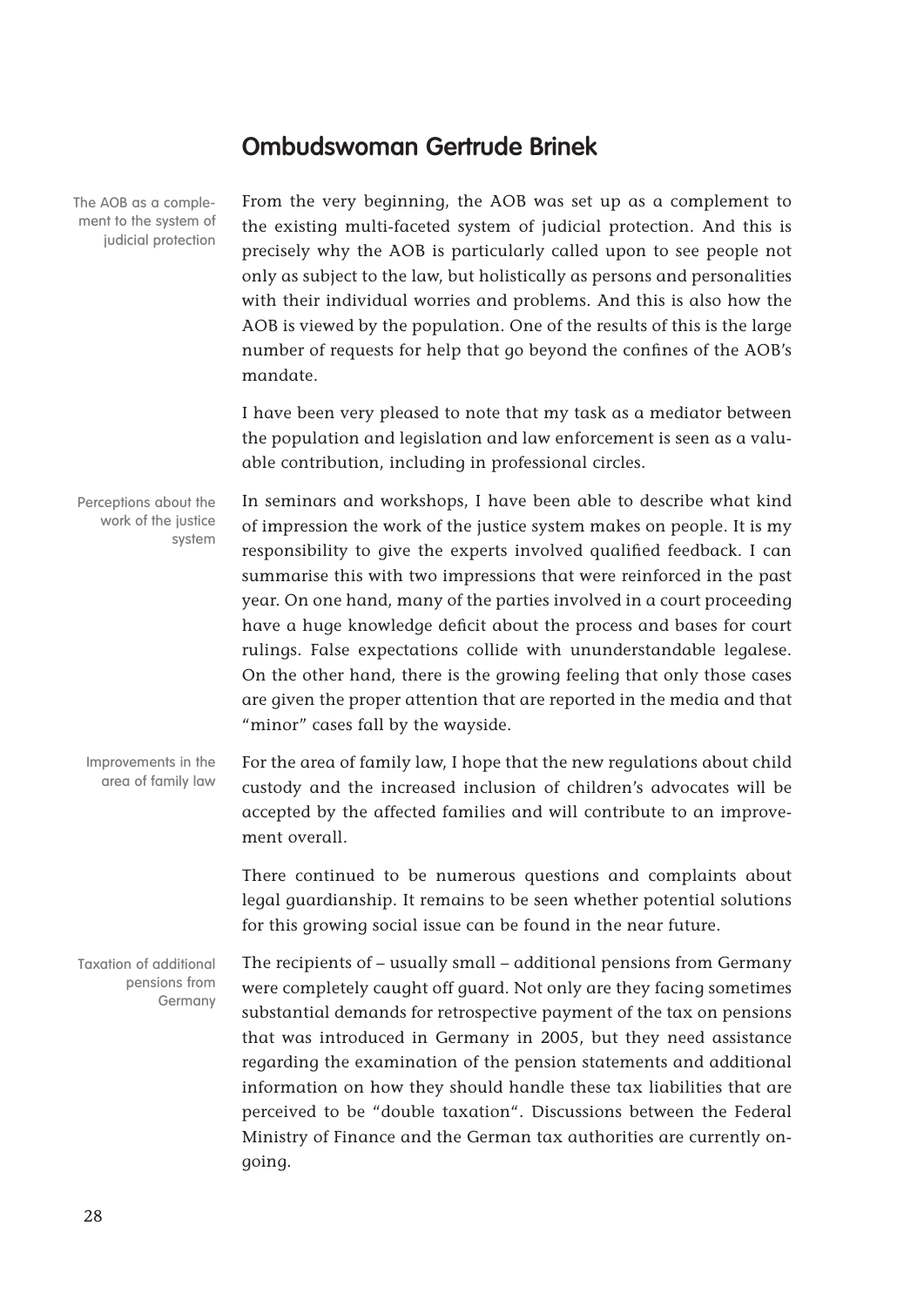As expected, the number of complaints regarding the penal system has increased. This is a reflection of the initial visits undertaken by the AOB Commissions and reports in the media about the AOB's new competences as the National Preventive Mechanism.

Due to our distribution of tasks and duties, the majority of my investigated cases concerned building and regional planning law. The numerous complaints made it obvious that in this area, theory and practice, wishful thinking and reality are often poles apart. The many ways that enforcement of an abatement order can be delayed or frustrated for years drive the affected neighbours to a state of desperation. At the same time, people are expressing the desire for a greater individualisation of the law. The legislators are called upon to enable that all of the personal ideas of the building owner be realised, and this contradicts the equal demands for protection by the State against individual errors.

It was an important issue for me to intensify contacts with educational facilities – both schools and universities. After several lectures in schools within the scope of "Political Education" classes, I was invited by the Working Group of Professors of Political Education, Law and Economy to speak about the competences of the AOB and to promote increased cooperation.

The cooperation with the Medical University of Vienna was especially gratifying. For example, I was able to explore the experience of insurance expert witnesses with participants of a university course on medico-actuarial science. It became clear that the problem areas in the international German-speaking regions are quite comparable.

The expansion of competences that was initiated in 2012 has motivated my staff and me to expand our perspective regarding the concerns that people have.

Building and regional planning law between theory and practice

Intensive cooperation with educational facilities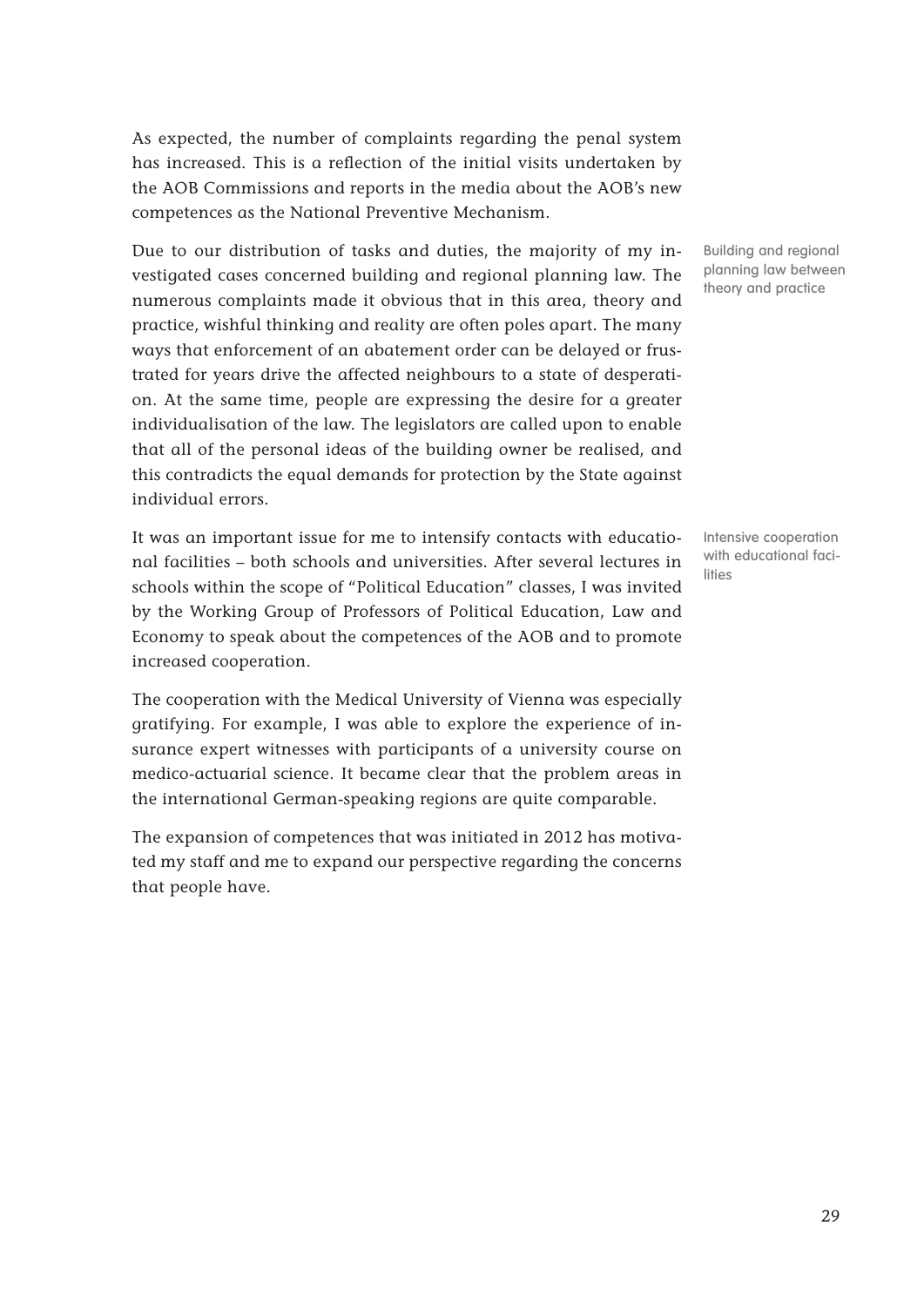#### **Ombudsman Peter Kostelka**

Looking back at the almost twelve years during which I had the honour of being responsible for the organisation and in particular for my area of competence, I can state with a clear conscience that the AOB is in the midst of dynamic development. It was originally constituted for the purpose of "ex-post control of alleged maladministration". There was widespread agreement that undertaking only selective, system-compatible changes would not produce improved "access to justice" nor create an objective interest in the legality of actions by public administration. The perception of what kind of guarantees a State that considers itself to be a so-called state under the rule of law must provide in order to increase the efficiency of its system of judicial protection has changed since then. The process toward comprehensive protection against discrimination – both at the European level and in Austria – is well under way, but it is not finished by far. And the AOB sees this in its day-to-day work.

Much of what we have initiated in the area of preventive monitoring and control – with substantial assistance from our staff – would not have been possible without extended and well-founded preparation. A crucial aspect is that even prior to the Act on the Implementation of the OPCAT we understood our mandate to monitor and control maladministration to be very broad – and inclusive of our obligations under international law as part of the legal system. Knowledge of the normative nature of the international commitments that Austria has undertaken was made a core part of the ex-post control sector as a benchmark. The good contacts that the AOB has maintained for years to the Council of Europe and – through the IOI General Secretariat – to ombudsman institutions worldwide have been very helpful in our National Preventive Mechanism activities, especially in the development phase. I continue to view the new competences as challenging. They are, however, the consistent continuation of a path that this institution had already gradually developed in the past. Protection and promo-

> It is not enough for good governance to be merely efficient, but it must also be highly effective and must – with respect to its dealings with people – be accompanied by communication where both parties are on equal footing. Ombudsman institutions are able to do this and must remain believable and approach others proactively, without putting up barriers. The television programme Bürgeranwalt, which was resumed in 2002, the free telephone hotline and the consultation

tion of human rights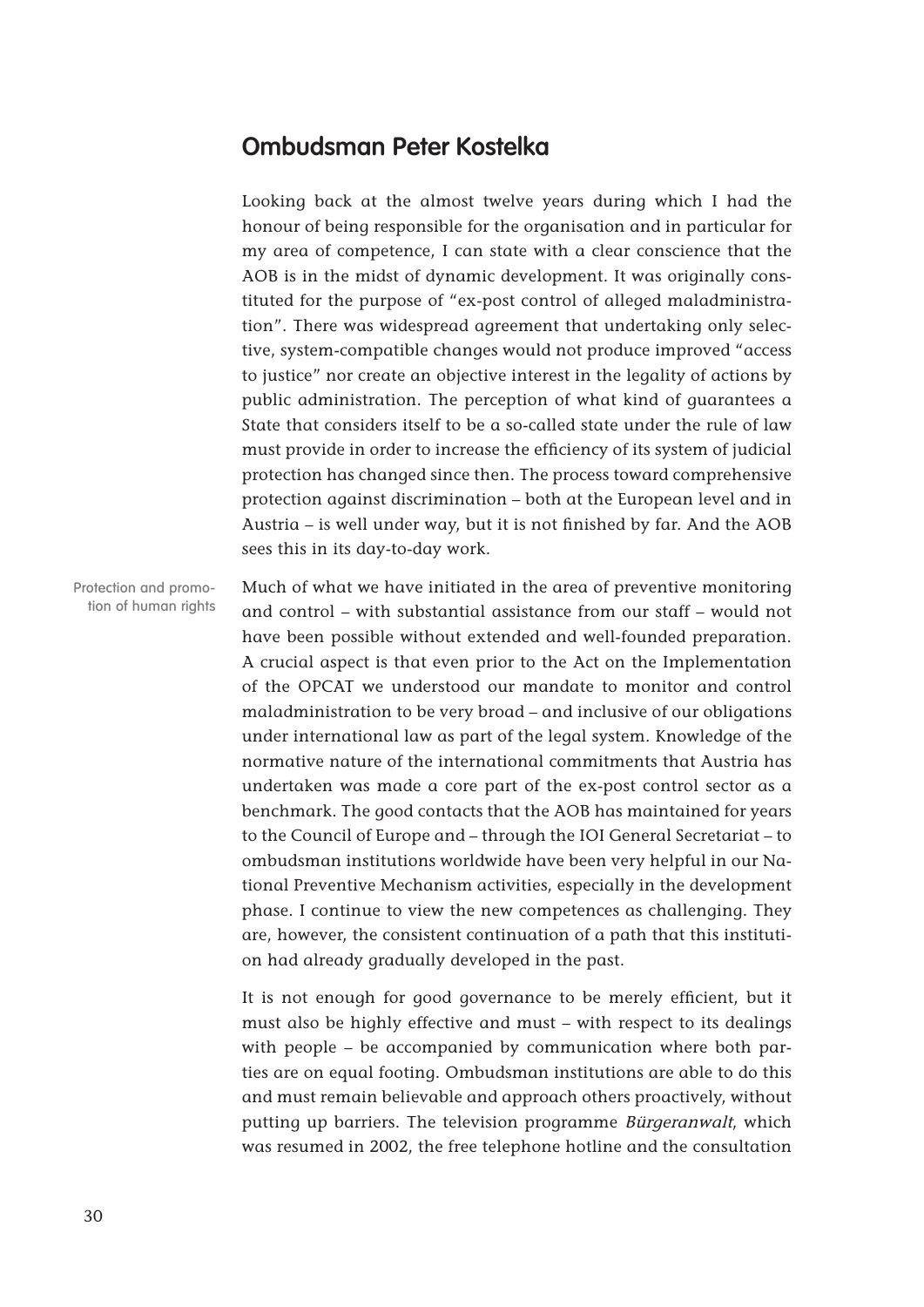days throughout the *Laender* make a significant contribution to this process. At the international level, I have also with deep conviction supported all the initiatives that can be summarised under the slogan "the AOB goes international". The objective of this international commitment by the AOB is primarily to make it possible for ombudsman institutions in the new democracies and the countries that are in the process of becoming states governed by the rule of law to fulfil their duties that are especially important in these countries.

The same applies to both the activities of the AOB and to enforcement: "Justice must not only be done, it must also be seen to be done." In this respect, I can report the most diverse efforts in my area of competence.

For example, we assisted a man who had developed concepts for the Assistive technologies barrier-free provision of telecommunications services but who had not been able to find a contact person at the Ministry level. Neither the Federal Ministry for Transport, Innovation and Technology nor the Federal Ministry of Labour, Social Affairs and Consumer Protection deemed itself to be the proper authority. This hurdle was overcome by way of the amendment of the Telecommunications Act. In early July 2012, the Federal Ministry for Transport, Innovation and Technology had an initial discussion with the Austrian Association of the Deaf and the Austrian Association of the Blind and Visually Impaired to conduct a needs assessment. A pilot operation of a deaf relay centre was initiated. The results of the evaluation are still pending. New technologies for assisted communication, which are already available in other European countries, must still be developed.

Persons who are in difficult situations are in particular danger of experiencing massive interference in areas of their lives that are protected by the Constitution can be easily demonstrated using the example of a health programme that is subsidised by the Public Employment Service Austria. Anyone who wished to participate had to consent to a comprehensive disclosure of his/her health information to all of the main public social insurance carriers, including various offices of the Public Employment Service Austria, and had to waive most of their patient confidentiality as well. In the meantime, the Federal Ministry of Labour, Social Affairs and Consumer Protection has addressed the AOB's concerns regarding data protection and privacy and has ensured that participation in this project is voluntary. As opposed to the initial fears of the complainants, there are no sanctions.

Programme for the unemployed undermines data protection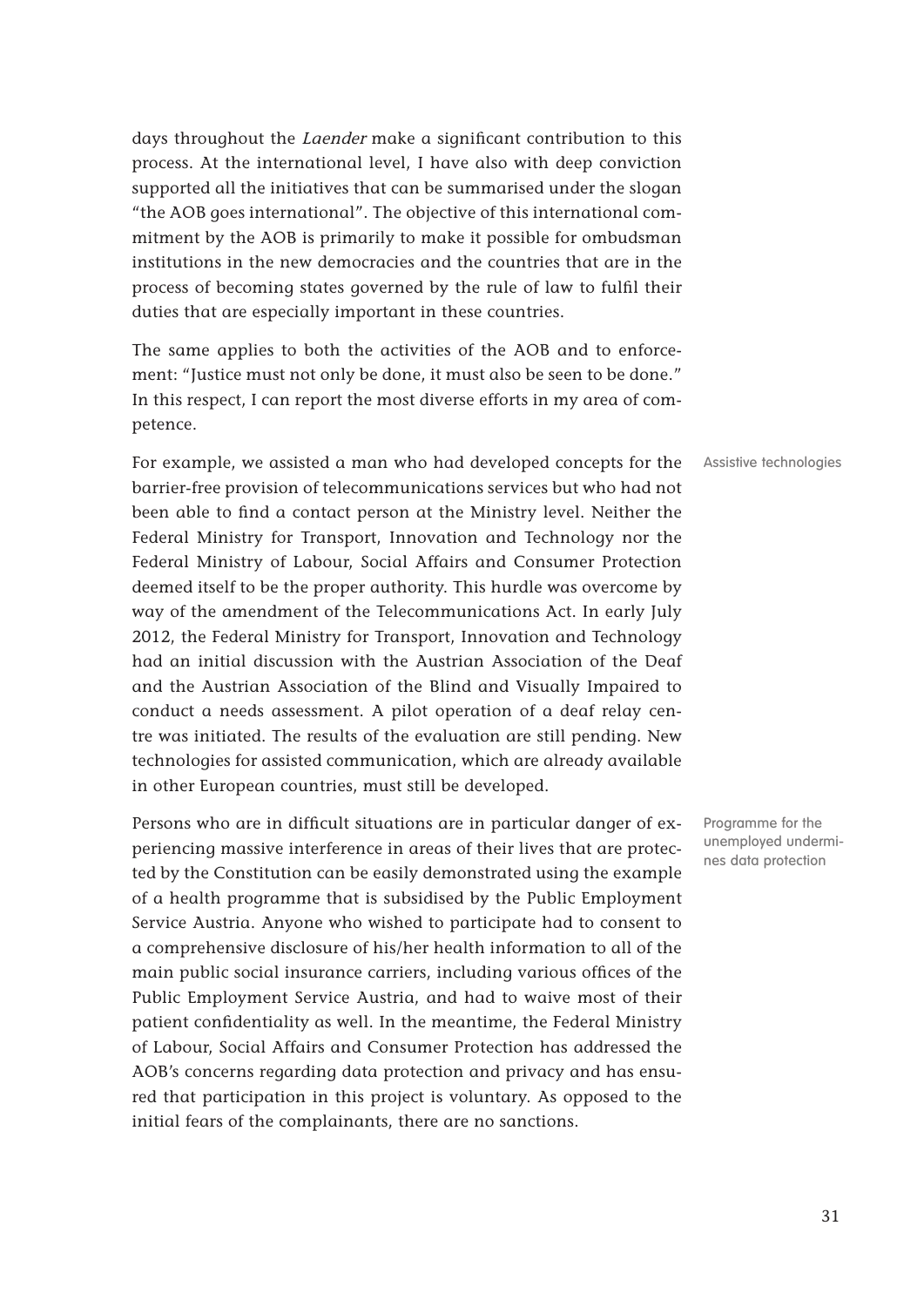- Families from other countries for whom legislators have complicated access to family benefits have difficulty asserting their rights even when they meet the requirements. An administrative practice that has been stipulated as unlawful by the AOB prevents this access although the rulings of the Independent Financial Tribunal coincide with the AOB's viewpoints. Most recently, some partial successes have been achieved in favour of those entitled to subsidiary protection, but otherwise all of the available remedies to correct maladministration determined by the AOB have been exhausted (see p. 80). Access to family benefits
- Referring to a recommendation made by the AOB, Art. III (1) (3) of the Introductory Act to the Administrative Procedure Acts 1991 was revised so that now more efficient prosecution and punishment of discriminatory practices should be possible. In the future namely, the parties involved no longer need to prove that they had been penalised with regard to their access to public assets and services "solely" due to their ethnic origin. Amendment realized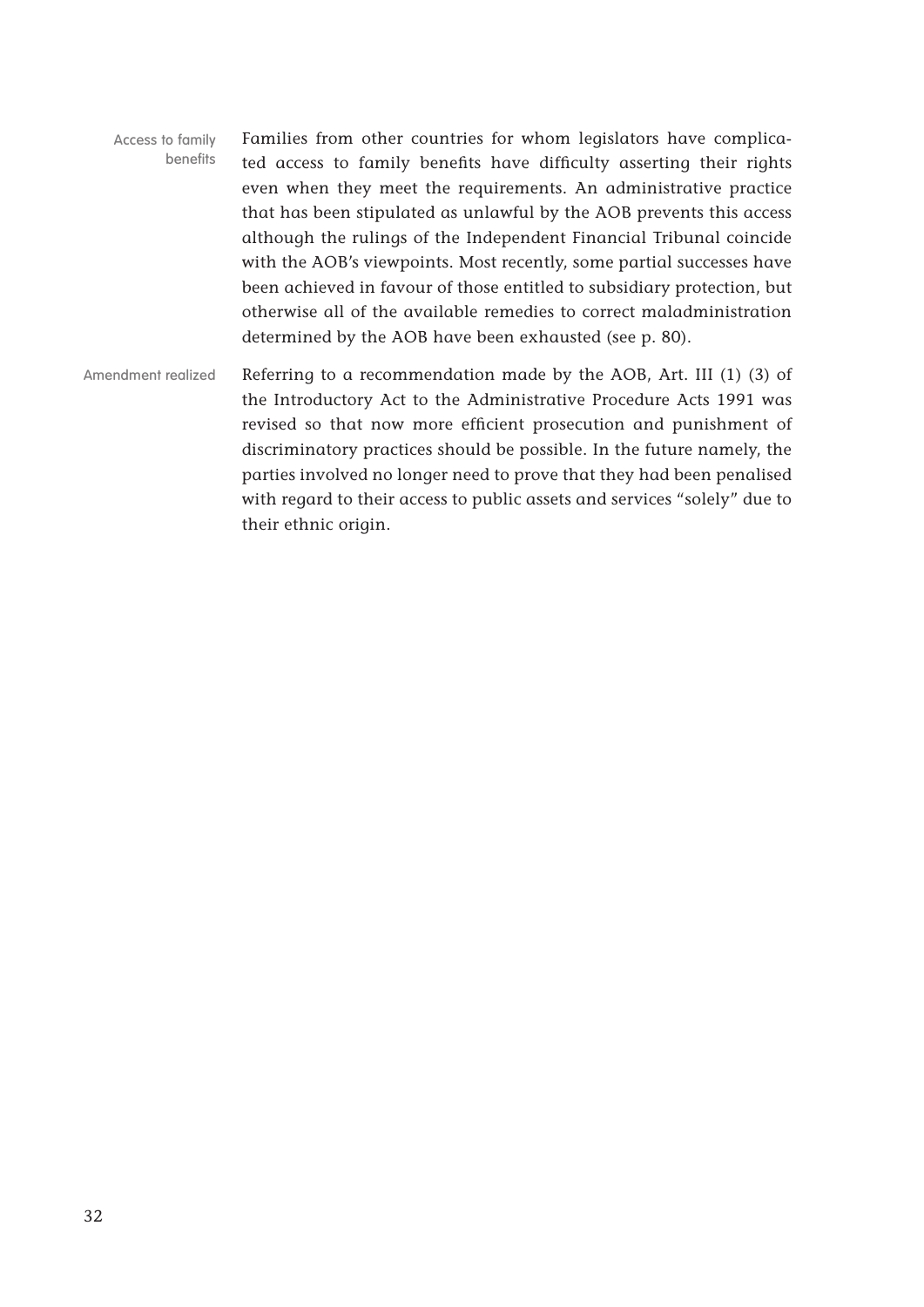# **Preventive monitoring and control - Protection & promotion of human rights**

#### **The new competences of the AOB**

With the Act on the Implementation of the OPCAT (OPCAT Durchführungsgesetz) dated 10 January 2012, Federal Law Gazette (BGBl.) I No. 1/2012, the AOB's competence under constitutional law has undergone its greatest expansion since its establishment in 1977.

The title of the law describes only part of the new competences. Up to now, as a parliamentary ombudsman institution, the AOB was primarily occupied with ex-post control of public administration. Since 1 July 2012, as National Preventive Mechanism (NPM), the AOB's mandate under the UN Optional Protocol of the Convention against Torture and other Cruel, Inhuman or Degrading Treatment or Punishment of 18 December 2002 (OPCAT) includes preventive monitoring and control of all public and private institutions and facilities where persons are or can be detained. This duty has been extended to include the monitoring and control of institutions and facilities as well as programmes for persons with disabilities in accordance with the UN Convention on the Rights of Persons with Disabilities 2006. The third new area of competence covers the in itinere and observatory monitoring of the conduct of the agencies empowered by the State to exercise administrative power and compulsion. It is the duty of the AOB to charge the Commissions it has established with the actual execution of these tasks. A Human Rights Advisory Council has been established as a purely advisory body.

The AOB was included in the legislative process from the very beginning and the individual provisions have been coordinated with it. In accordance with international requirements, the drafts prepared by the Legal and Constitutional Service of the Federal Chancellery were also discussed with representatives of non-governmental organisations (NGOs), which were invited to comment on them prior to deliberations in Parliament.

Three new competences of the AOB

Law discussed with NGOs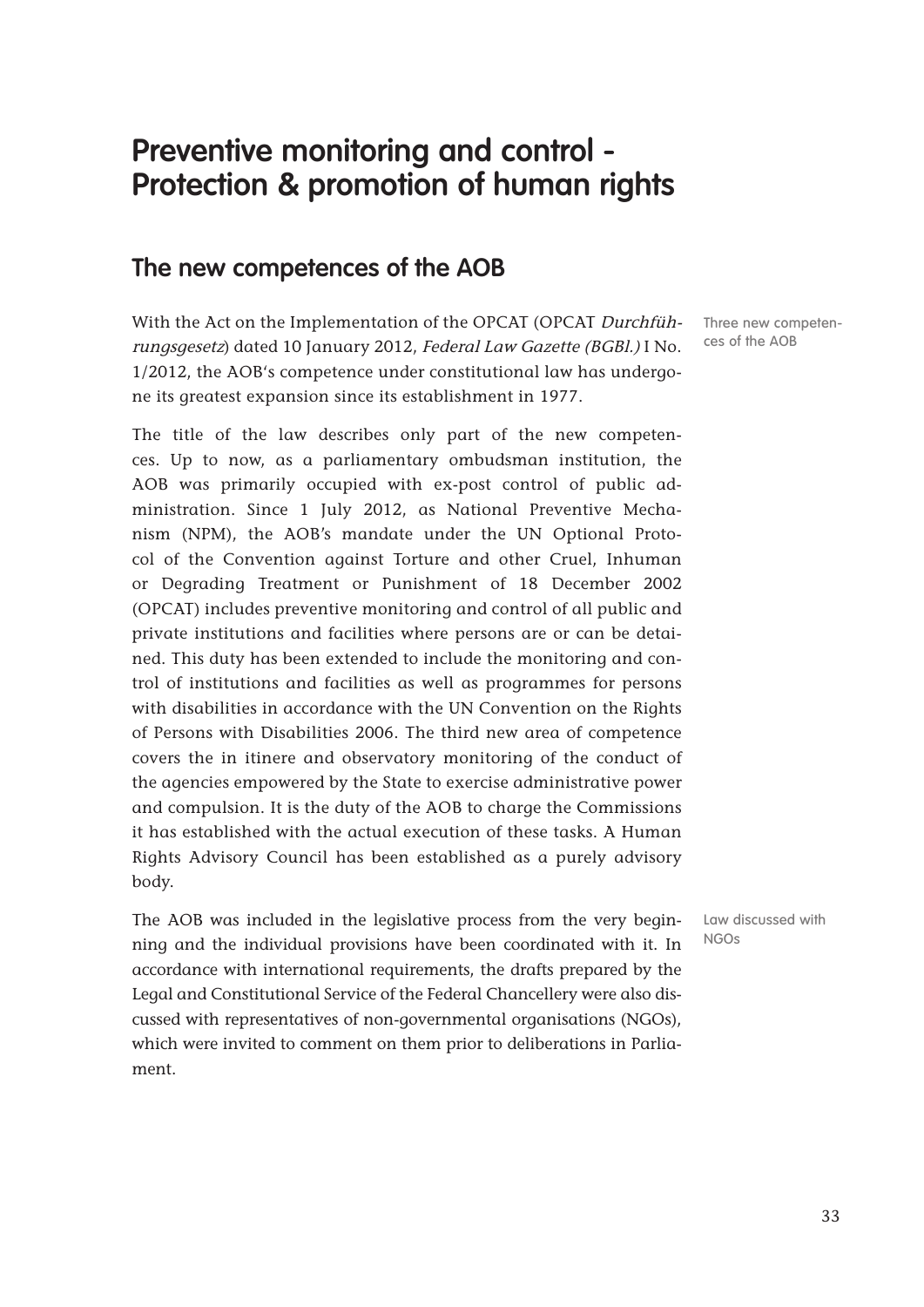#### **Organisational implementation**

In accordance with the common understanding of this institution – positioning the AOB as the "Human Rights House of the Republic of Austria" – the members of the AOB began with the preliminary work for the necessary organisational changes as early as autumn 2011. The AOB was advised by University Professor Stefan Titscher. In numerous internal events, the entire staff was informed about the new competences and the international framework conditions that had to be adhered to. Two project groups focused on the concrete requirements for business to be conducted as smoothly as possible and on compiling the international and national standards necessary for the fulfilment of the duties. Preliminary work

After the official publication of the Act on the Implementation of the OPCAT in January 2012, the members of the AOB designated Renate Kicker to be the Chairwoman of the Human Rights Advisory Council and Gabriele Kucsko-Stadlmayer to be the Deputy Chairwoman. The Federal Ministries were requested to name their members and substitute members. In February, the AOB invited more than 100 NGOs, which are dedicated to the protection of human rights, to an informational event. The AOB offered NGOs the opportunity to determine the organisations, which are eligible to nominate members and substitute members of the Human Rights Advisory Council, themselves. The AOB provided organisational support in this process. In its first meeting on 11 April 2012, the designated Human Rights Advisory Council began to discuss the AOB's draft for its Rules of Procedure (ROP). Human Rights Advisory Council

Concurrently, the AOB publicly advertised the positions of Chairpersons of the Commissions, as well as additional Commission members. The members of the AOB fixed the number of Commissions at six, each Commission consisting of eight members. The AOB received more than 600 applications for the position of member of a Commission. There were statutory regulations to be complied according to which each Commission must be chaired by a "person who is recognised in the sector of human rights". Overall, the AOB had to ensure that the Commissions were "independent, interdisciplinary and pluralistic". After several applicant interviews conducted by the members of the AOB in consultation with designated members of the Human Rights Advisory Council, the members of the Commissions were appointed on 11 July 2012. Formation of the Commissions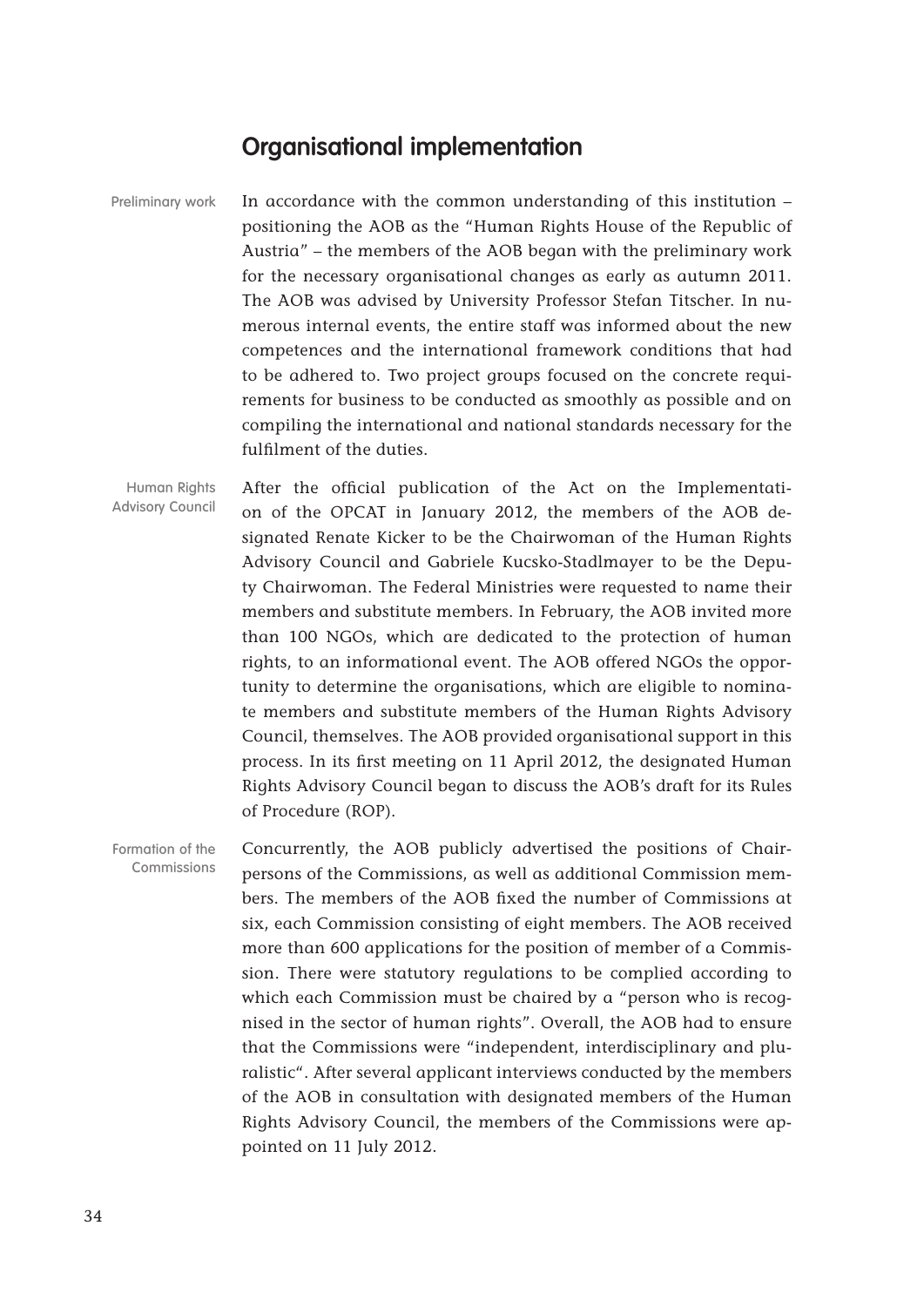The legal parameters for fulfilling the new competences were created with the official publication of the Rules of Procedure of the AOB, its Commissions and the Human Rights Advisory Council (ROP of the AOB 2012) on 13 July 2012, Federal Law Gazette (BGBl.) II No. 249/2012, and the allocation of duties of the AOB, its Commissions and the Human Rights Advisory Council (Allocation of Duties of the AOB 2012) published on the same date, Federal Law Gazette (BGBl.) II No. 250/2012.

# **Implementation for regional administration**

So far, it was up to the Laender to entrust monitoring and control of regional and municipal government administration to the AOB or to set up their own regional ombudsman boards. Due to the obligations of the Republic of Austria under international law to implement OPCAT, the options were restricted. The Laender were obligated to either entrust the new competences under the Act on the Implementation of the OPCAT to the AOB or to entrust their own institutions with these responsibilities by 31 December 2012.

With the amendment to the Regional Constitution (Landesordnung), Regional Law Gazette (LGBl.) No. 147/2012, the Land of Tyrol declared the AOB to be competent "for the control and monitoring duties required for the protection and promotion of human rights". The regional ombudsman board continues to be competent for monitoring and control of maladministration in the regional administration. Vorarlberg, on the other hand, entrusted these duties to its regional ombudsman board. It is therefore possible that there may be overlap in some of the competences, particularly in the monitoring and control of retirement and nursing homes, as the measures that restrict freedom are within the federal area of authority under the Nursing Home Residence Act and the Compulsory Admission Act. The AOB and the Commission that is competent for Vorarlberg have already begun discussions regarding cooperation and coordination of their activities.

The AOB offered to familiarise the administrative departments of the regional governments with the new competences. As these offices also have monitoring and control competences, possible ways of collaboration will be discussed in advance in order to prevent duplication of activities

Eight Laender entrust competences to the AOB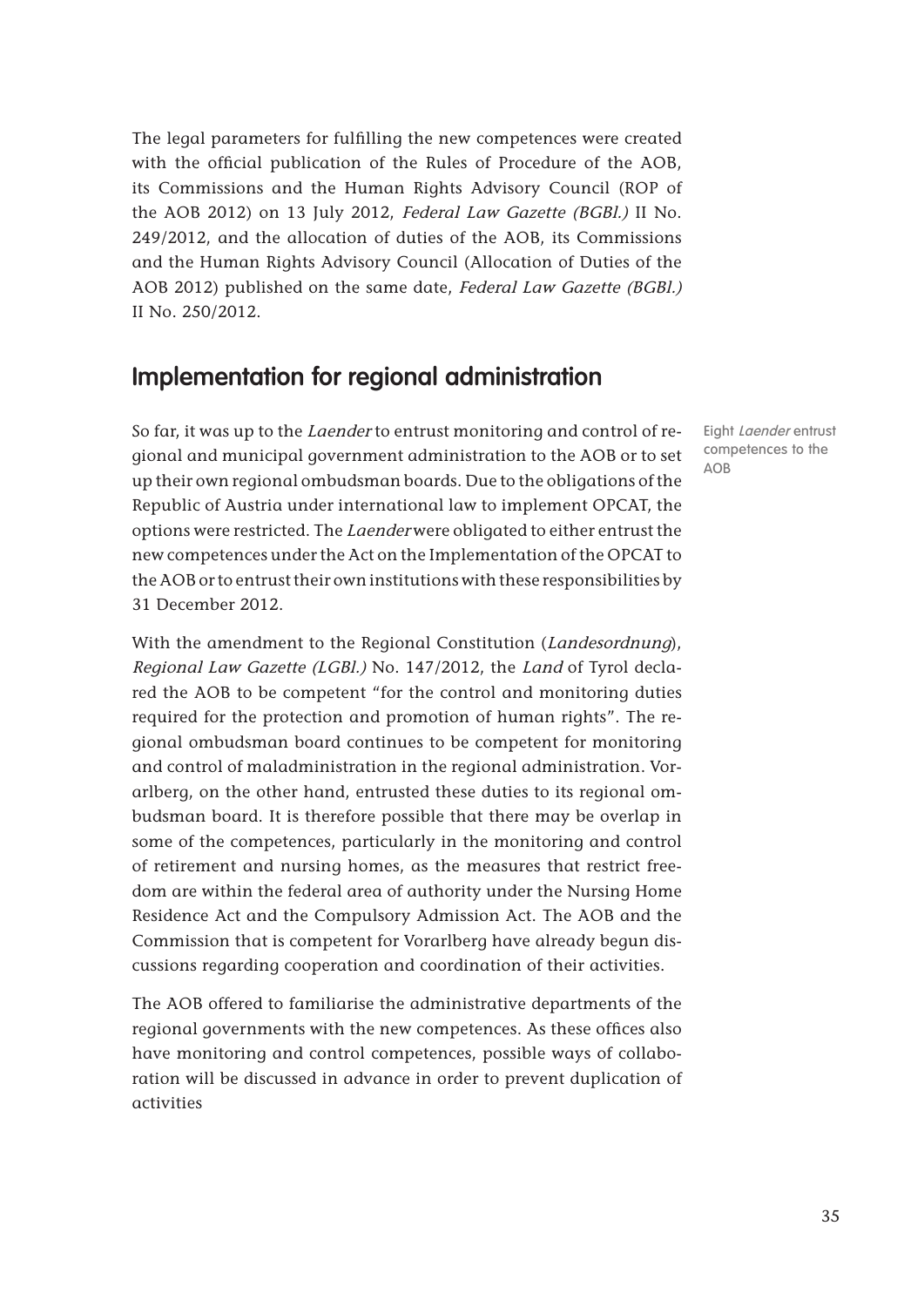# **Competences of the AOB**

# **Monitoring and control of institutions and facilities in accordance with OPCAT**

It is the duty of the AOB and the Commissions it has established to monitor and control all venues where persons "are deprived or can be deprived of their freedom as a result of a decision by a government agency or at its behest or with its explicit or implicit agreement" (see Art. 4 OPCAT). Due this broad mandate, the AOB is assuming a figure of more than 4,000 public and private institutions and facilities, which are to be visited, monitored and controlled by the Commissions on a regular basis either with or without prior notification. OPCAT

Several Laender expressed doubts about the authority of the AOB with respect to socio-pedagogical facilities operated by youth welfare authorities. It should be noted, however, that the Constitutional Committee of the National Council determined during its deliberations that "socio-pedagogical facilities where measures under youth welfare law are being implemented are also subject to the jurisdiction of the AOB in this context". In its statement, the AOB also pointed out that measures by a government youth welfare authority that restrict the residents' freedom must be classified pursuant to Art. 5 of the European Convention on Human Rights and/or Art. 2 of the Federal Constitutional Act on the Protection of Personal Freedom. This is also consistent with the relevant international commentaries on the UN-Convention against Torture (CAT) that also consider care homes, children's homes, foster homes, homes for the young and other family residences as encompassed under the OPCAT mandate.

The AOB has also approached the Human Rights Advisory Council with the question of whether facilities providing a basic level of social services for asylum seekers are in and of themselves subject to monitoring and control. In the opinion of the AOB, jurisdiction exists only if, in the case of unlawful acts of detention, it must be presumed that there is explicit or at least implicit agreement on the part of the competent authorities.

Questions regarding jurisdiction with respect to youth welfare

Basic services and benefits for asylum seekers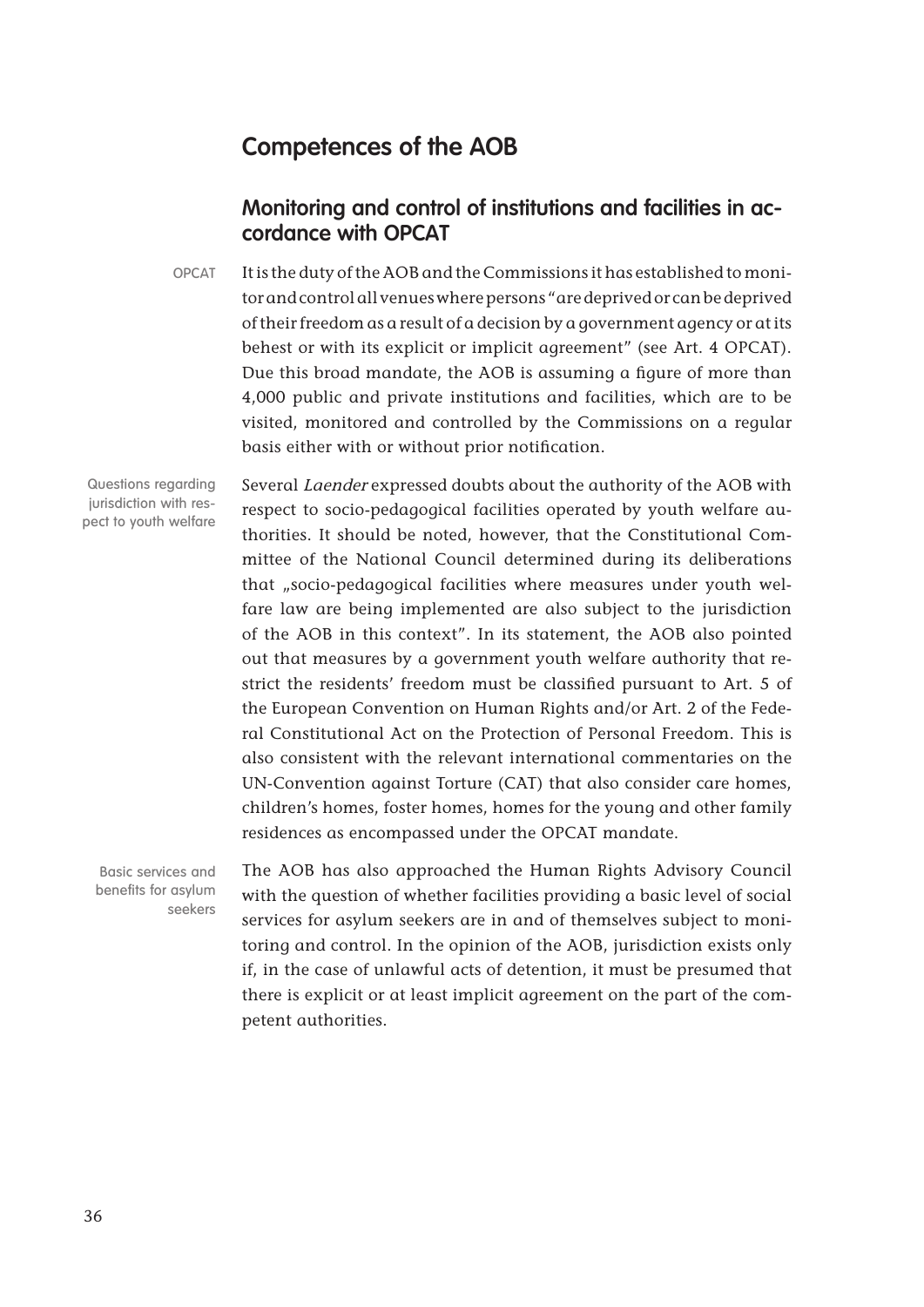# **Monitoring and control of institutions and facilities as well as programmes for persons with disabilities**

Part of the AOB's mandate is to visit and/or inspect institutions and facilities as well as programmes for persons with disabilities. The aim is to prevent any form of exploitation, violence and abuse (see Art. 16 (3) of the UN Convention on the Rights of Persons with Disabilities, CRDP). Based on the discussion that led to the final wording of the provision in the UN Convention, the AOB presumes that it has jurisdiction over those institutions and facilities where special treatment is provided for persons with disabilities and/or if they are especially geared towards persons with disabilities. This applies, for example to inclusion kindergartens and classes.

The scope and meaning of the terms "exploitation, violence and abuse" in Art. 16 (3) of the UN Convention on the Rights of Persons with Disabilities cannot be answered definitively. The Convention itself does not contain an authentic interpretation of these terms. Furthermore, at this time there are no general comments by the UN Committee on the Rights of Persons with Disabilities. In any case, the prohibition against "any form" of exploitation, violence and abuse makes the area of applicability especially large. Therefore, the AOB has referred back to additional international UN and Council of Europe documents.

In its memorandum of understanding, the organisation Austrian Initiative for Independent Living (Selbstbestimmtes Leben Initiative Österreich, SLIÖ) agreed to "extensive portions" of the statements set out by the AOB. It referred specifically, but not exclusively to the past remarks of the Independent Monitoring Committee for the Implementation of the UN Convention on the Rights of Persons with Disabilities that was established within the Federal Ministry of Labour, Social Affairs and Consumer Protection that has dealt comprehensively with this subject. Additionally, the Austrian Initiative for Independent Living suggested including peer counsellors in the activities of the Commissions. The AOB made the memorandum of understanding available to the Commission and pointed out the possibility of consulting additional experts.

UN Convention on the Rights of Persons with **Disabilities**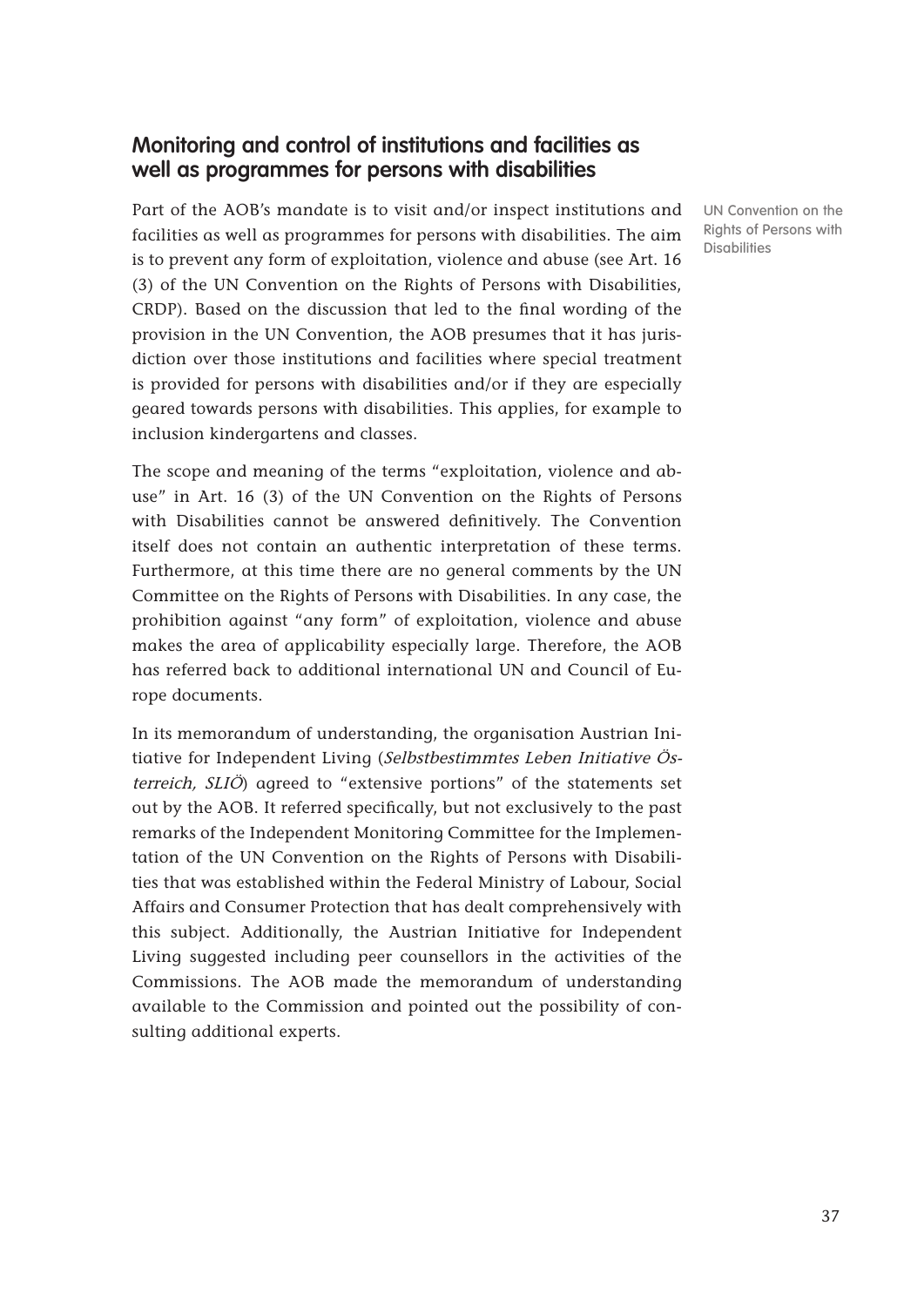### **In itinere monitoring of acts of compulsion**

Monitoring of acts of compulsion

As far as the police are concerned, the in itinere monitoring and control of the conduct of agencies empowered to exercise administrative power and compulsion was hitherto within the remit of the Human Rights Advisory Council, which had been established as part of the Ministry of the Interior pursuant to Section 15a of the Law Enforcement Bodies Act. Now this competence has been included in the mandate of the AOB and the Commissions it has established. In this area, the AOB can take advantage of the experience of the previous Human Rights Advisory Council. In accordance with a decree issued by the Federal Ministry of the Interior, the AOB is informed specifically, but not exclusively with respect to targeted campaigns, major raids, major events, assemblies, as well as forced returns by air or land. Additionally, the AOB receives reports from the Association of Human Rights Austria (Verein Menschenrechte Österreich, VMÖ) about their observations of police conduct during forced returns by charter plane. The AOB is also informed about any allegations of abuse against police authorities, as well as with respect to any deaths or suicide attempts in police custody. A six-month observation period was agreed with the Federal Ministry of the Interior in order to determine if the Commissions have received all the necessary information.

# **Personell and financial resources**

# **Budgetary provisions**

Every treaty state that has ratified the OPCAT is obligated under international law to provide its NPM with sufficient funds. The AOB initially based its budgetary planning on the expenditure for the previous Human Rights Advisory Council pursuant to the Law Enforcement Bodies Act, which, however, had significantly fewer duties to fulfil than the current NPM. Merely the number of institutions and facilities that are to be monitored and controlled has quadrupled to more than 4,000. The AOB anticipates that the number of visits and investigations by the Commissions will increase to around 700 as a result of the expanded mandate. All Commission members receive financial compensation for their activity, and are reimbursed for travel and accommodation costs. An adequate budget

> On top of this are the expenses for other AOB obligations that result from the OPCAT. In particular, the AOB is now obligated to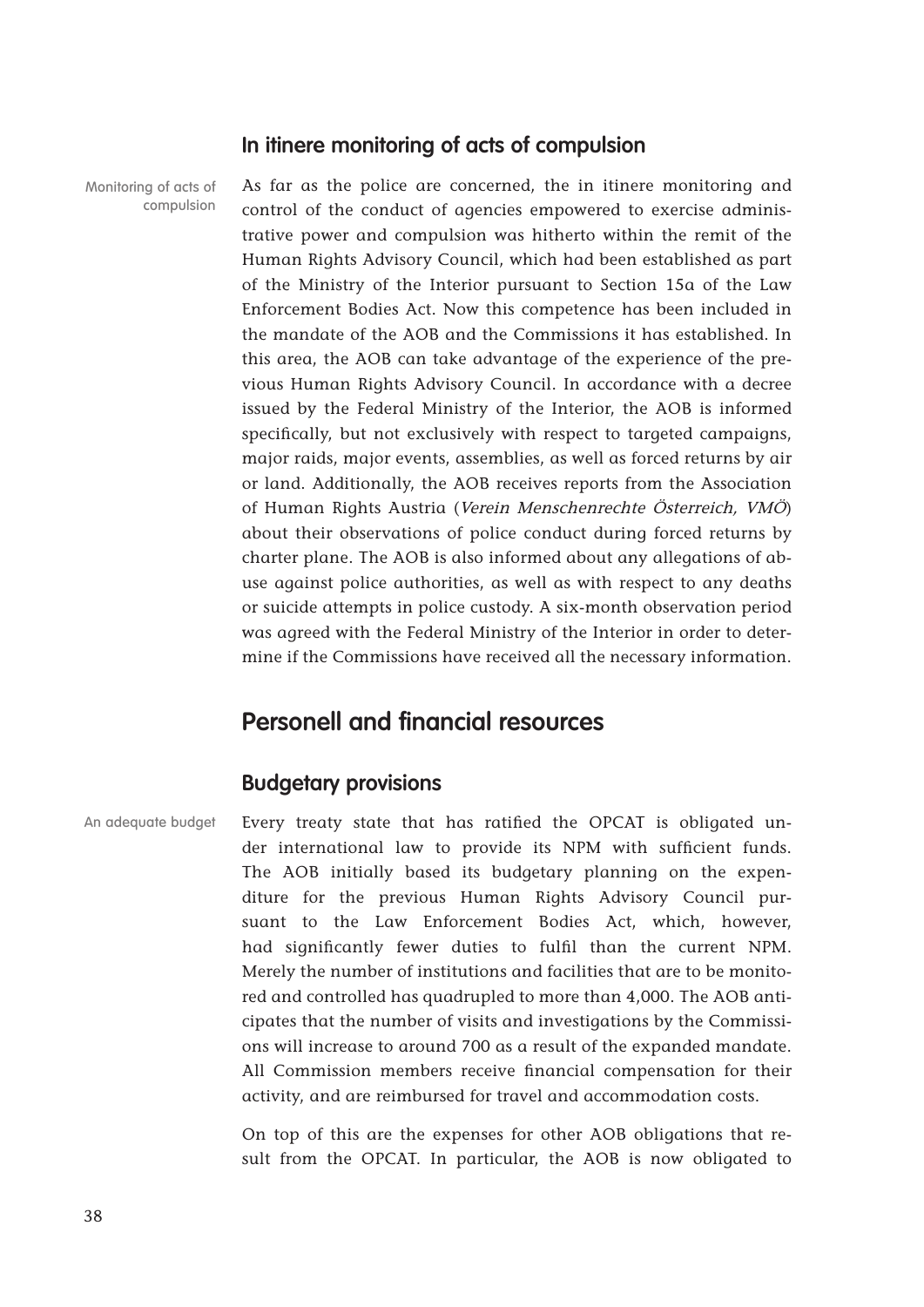work together with international bodies, such as the UN Subcommittee on Prevention of Torture, and to provide it with a report each year. Within the scope of its mandate, the AOB must also participate in evaluation proceedings with respect of the enactment of general legislation by the Federal Government and the Laender. As the National Preventive Mechanism, the AOB has the special duty of cooperating with the scientific community, academia and educational institutions, as well as providing information to the public about its activities.

As a body that manages its own budget, the AOB must manage and bear all of its personnel and material costs. Therefore, the National Council took into consideration the increased staff requirements for the additional administrative tasks.

In total, the AOB was allocated 15 additional permanent positions and had a budget for the second half of 2012 of EUR 1,947,000. For 2013, expenditures in the amount of EUR 2,960,000 have been budgeted in the 2013 Federal Finance Act for fulfilment of the new competences. The AOB is proceeding on the assumption that the current budget is quite sufficient.

**Commissions of the AOB**

The members of the AOB decided to establish six Commissions, each consisting of eight members. This corresponds to the minimum number of Commissions required under the law. After hearing the Commissions, they were structured according to regional criteria (ROP of the AOB 2012, Federal Law Gazette (BGBl.) II No. 250/2012). Alone the regionally highly differentiated number of institutions and facilities to be monitored and controlled can result in unequal work loads for the Commissions. This was taken into consideration when distributing the budget available for the Commissions. Likewise, the monitoring and control activities can result in a need for cross-regional Commissions or Commissions that are structured according to objective criteria. It was agreed with the Commissions to wait until more information was available and, if needed, to revise the ROP of the AOB in 2013

Increased personnel requirements

Six regional Commissions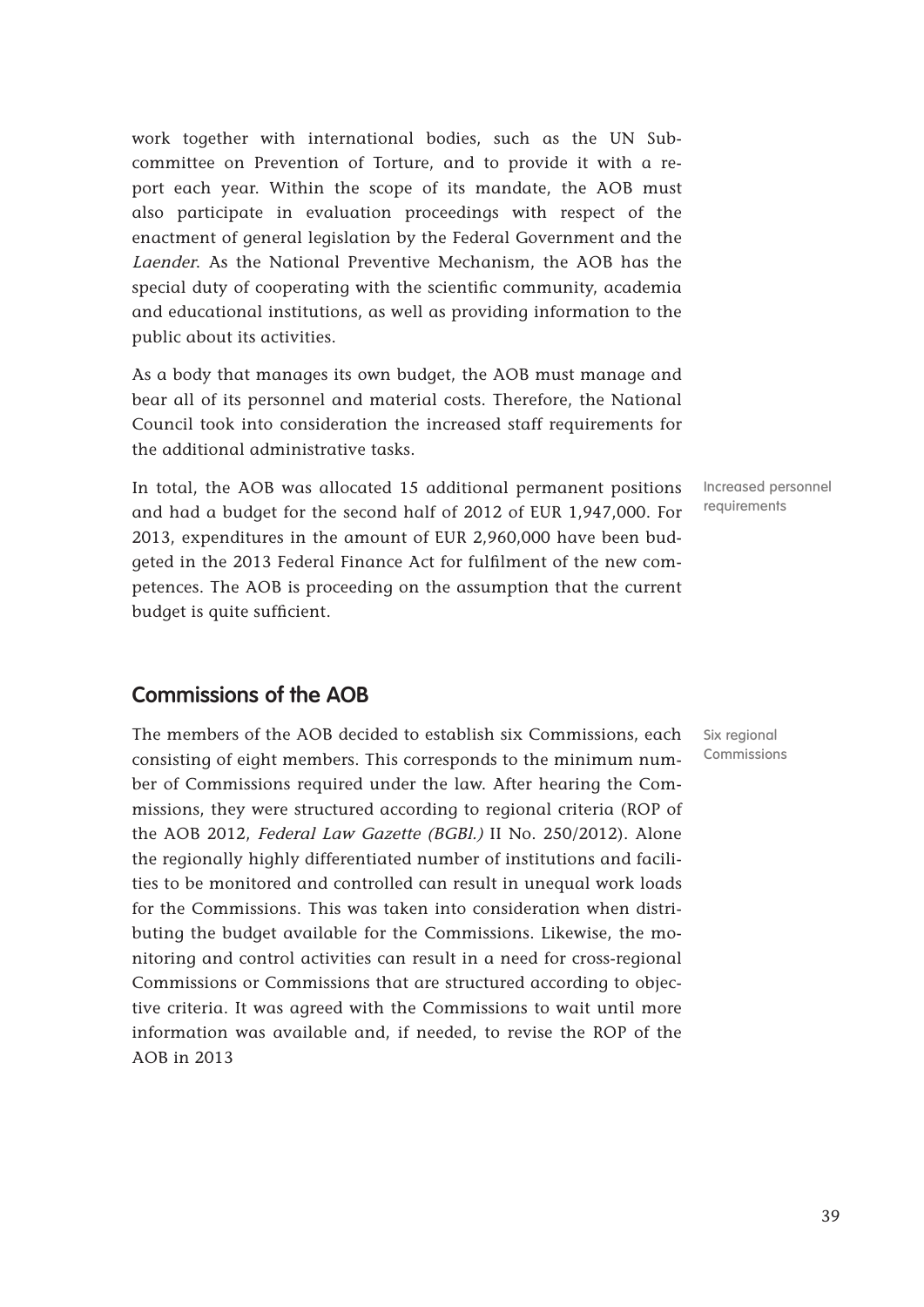Commission members Commission members

Hubert STOCKNER Hanna ZIESEL

#### Commission 1 Commission 2

Tyrol/Vorarlberg Salzburg/Upper Austria

Chairwoman: Karin TREICHL Chairman: Reinhard KLAUSHOFER

Susanne BAUMGARTNER Markus FELLINGER Sepp BRUGGER Wolfgang FROMHERZ Elif GÜNDÜZ Katalin GOMBAR Max KAPFERER Esther KIRCHBERGER Lorenz KERER Robert KRAMMER Monika RITTER Renate STELZIG-SCHÖLER

#### Commission 3 Commission 4

#### **Styria/Carinthia Vienna (districts 3 - 19, 23)**

Chairwoman: Angelika VAUTI-SCHEUCHER

Commission members Commission members

Klaus ELSENSOHN Andrea BERZLANOVICH Daniela GRABOVAC Helfried HAAS

#### Commission 5 Commission 6

Vienna (districts 1, 2, 20 - 22) Lower Austria (political districts Gänserndorf, Gmünd, Hollabrunn, Horn, Korneuburg, Krems, Mistelbach, Tulln, Waidhofen a.d. Thaya, Zwettl

#### Chairman: Manfred NOWAK Chairman: Franjo SCHRUIFF

### Commission members Commission members

Susan AL JAWAHIRI Karin BUSCH-FRANKL Marijana GRANDITS Siroos MIRZAEI Maria SCHERNTHANER<br>
Elisabeth REICHEL

Chairman: Ernst BERGER

Odo FEENSTRA Sandra GERÖ Ilse HARTWIG Christine PEMMER Sarah KUMAR Petra PRANGL Silke-Andrea MALLMANN Nora RAMIREZ-CASTILLO Erwin SCHWENTNER Walter SUNTINGER

Burgenland/Lower Austria (political districts Amstetten, Baden, Bruck a.d. Leitha, Lilienfeld, Melk, Mödling, Neunkirchen, Scheibbs, St. Pölten, Waidhofen a.d. Ybbs, Wr. Neustadt, Wien Umgebung

Lisa ALLURI Süleyman CEVIZ Harald P. DAVID Corina HEINREICHSBERGER Sabine RUPPERT Cornelia NEUHAUSER Hans Jörg SCHLECHTER Karin ROWHANI-WIMMER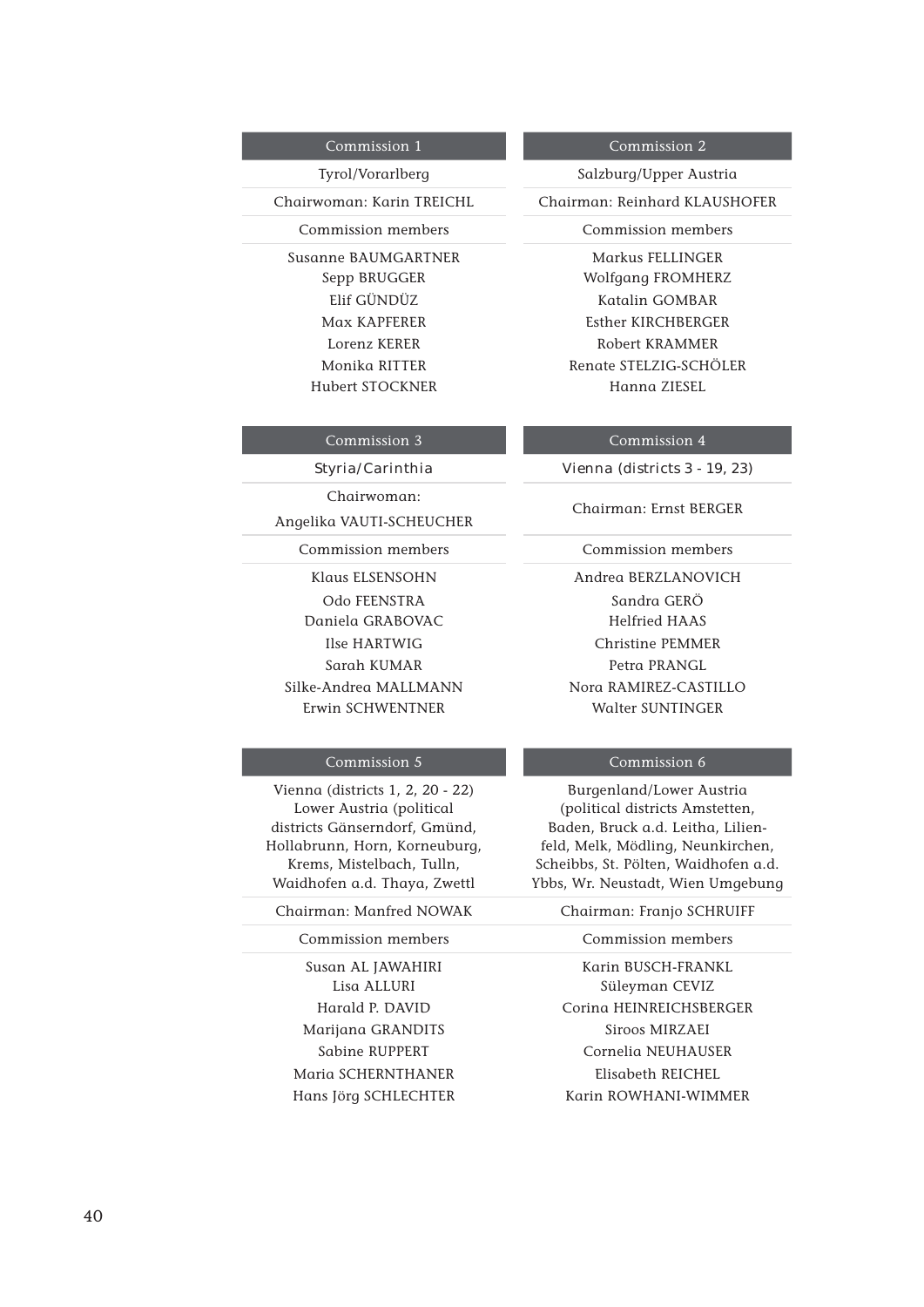# **Human Rights Advisory Council**

The Human Rights Advisory Council has been established as the AOB's advisory body. Its responsibility is to advise the AOB with respect of its new competences, including but not limited to the determination of general investigative focal points and prior to issuing determinations of maladministration and recommendations. Furthermore, it can make suggestions to the AOB on how to ensure a unity of action and investigative standards. The Human Rights Advisory Council consists of the chairperson and deputy chairperson (both appointed by the AOB) and 32 additional members and substitute members who are delegated on the basis of parity by the Ministries, Laender and NGOs.

established as advisory body

|                                               | Human Rights Advisory Council |                                                                       |  |  |  |  |
|-----------------------------------------------|-------------------------------|-----------------------------------------------------------------------|--|--|--|--|
| Chairwoman: Renate Kicker                     |                               |                                                                       |  |  |  |  |
| Deputy Chairwoman: Gabriele Kucsko-Stadlmayer |                               |                                                                       |  |  |  |  |
| Name                                          | Function                      | Institution                                                           |  |  |  |  |
| Mathias VOGL                                  | Member                        | Federal Ministry of the Interior                                      |  |  |  |  |
| Konrad KOGLER                                 | Supstitute<br>member          | Federal Ministry of the Interior                                      |  |  |  |  |
| Anna SPORRER                                  | Member                        | Federal Chancellery                                                   |  |  |  |  |
| <b>Brigitte OHMS</b>                          | Supstitute<br>member          | <b>Federal Chancellery</b>                                            |  |  |  |  |
| Gerhard AIGNER                                | Member                        | Federal Ministry of Health                                            |  |  |  |  |
| Irene HAGER-RUHS                              | Supstitute<br>member          | Federal Ministry of Health                                            |  |  |  |  |
| Christian PILNACEK                            | Member                        | Federal Ministry of Justice                                           |  |  |  |  |
| Gerhard NOGRATNIG                             | Supstitute<br>member          | Federal Ministry of Justice                                           |  |  |  |  |
| Billur GÖKAL                                  | Member                        | Federal Ministry of Defence and<br>Sports                             |  |  |  |  |
| Karl SATZINGER                                | Supstitute<br>member          | Federal Ministry of Defence and<br>Sports                             |  |  |  |  |
| <b>Helmut TICHY</b>                           | Member                        | Federal Ministry for European and<br>International Affairs            |  |  |  |  |
| Ulrike NGUYEN                                 | Supstitute<br>member          | Federal Ministry for European and<br>International Affairs            |  |  |  |  |
| Hansjörg HOFER                                | Member                        | Federal Ministry of Labour, Social<br>Affairs and Consumer Protection |  |  |  |  |
| Alexander BRAUN                               | Supstitute<br>member          | Federal Ministry of Labour, Social<br>Affairs and Consumer Protection |  |  |  |  |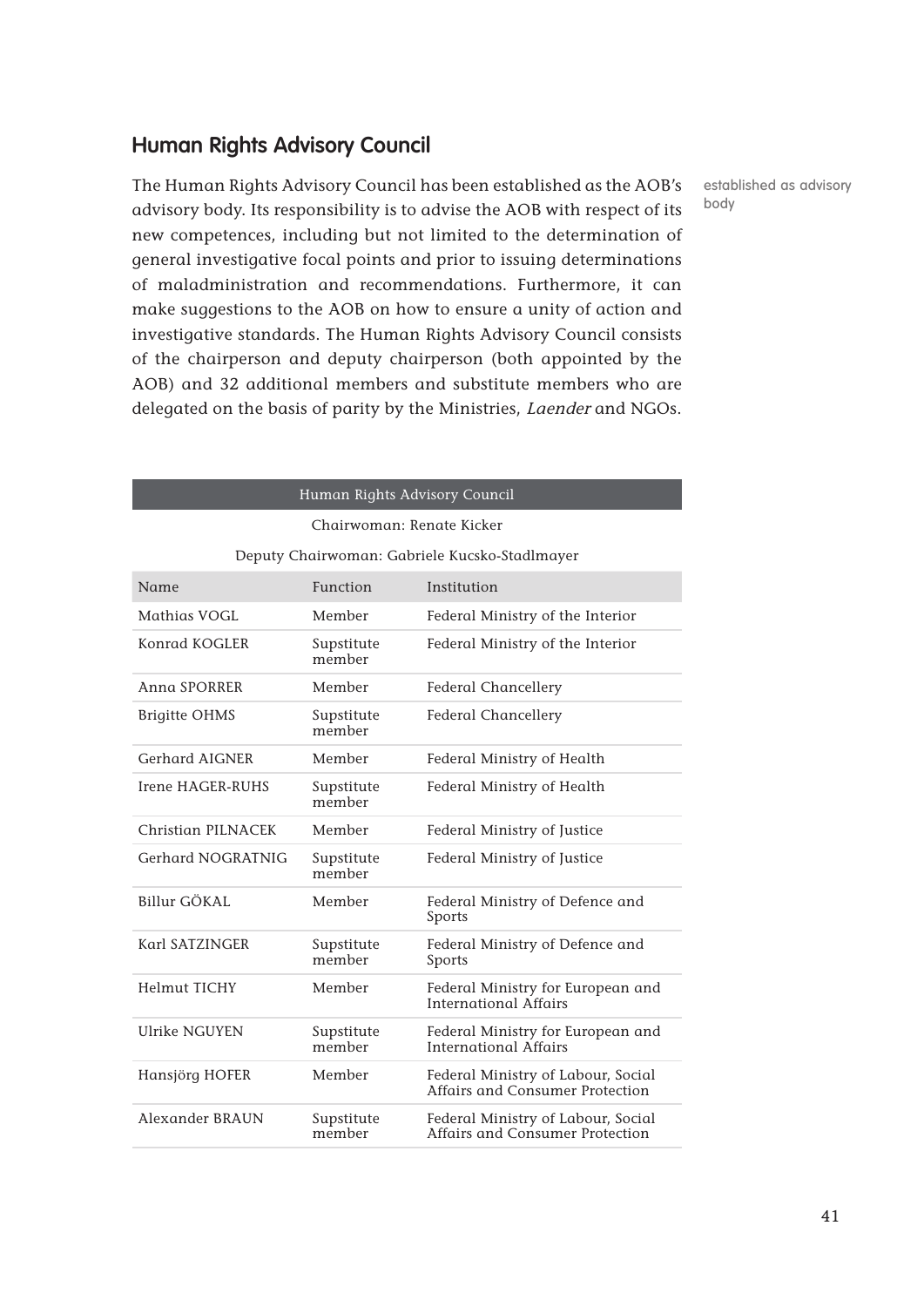| Waltraud BAUER,<br>Government of Styria | Member               | Representation of the Laender                                                                                                                                      |
|-----------------------------------------|----------------------|--------------------------------------------------------------------------------------------------------------------------------------------------------------------|
| Shams ASADI,<br>Municipality of Vienna  | Supstitute<br>member | Representation of the Laender                                                                                                                                      |
| Heinz PATZELT                           | Member               | Amnesty International Austria in<br>collaboration with SOS Children's<br>Villages                                                                                  |
| <b>Barbara WEBER</b>                    | Supstitute<br>member | Amnesty International Austria in<br>collaboration with SOS Children's<br>Villages                                                                                  |
| Bernd WACHTER                           | Member               | Caritas Austria in collaboration<br>with VertretungsNetz                                                                                                           |
| Susanne JAQUEMAR                        | Supstitute<br>member | Caritas Austria in collaboration<br>with VertretungsNetz                                                                                                           |
| Martin SCHENK                           | Member               | Diakonie Austria in collaboration<br>with <i>Volkshilfe</i>                                                                                                        |
| Erich FENNINGER                         | Ersatzmitglied       | Diakonie Austria in collaboration<br>with <i>Volkshilfe</i>                                                                                                        |
| Michael FELTEN                          | Member               | Pro Mente Austria in collabortaion<br>with HPF.                                                                                                                    |
| Angelika KLUG                           | Supstitute<br>member | Pro Mente Austria in collabortaion<br>with HPE                                                                                                                     |
| Bernadette FEUERSTEIN                   | Member               | Austrian Initiative for Independent<br>Living                                                                                                                      |
| Martin LADSTÄTTER                       | Supstitute<br>member | Austrian Initiative for Independent<br>Living                                                                                                                      |
| Philipp SONDEREGGER                     | Member               | SOS Mitmensch in collaboration<br>with Integrationshaus and Asyl in<br>Not                                                                                         |
| Nadja LORENZ                            | Supstitute<br>member | <i>SOS Mitmensch</i> in collaboration<br>with Integrationshaus and Asyl in<br>Not                                                                                  |
| Barbara JAUK                            | Member               | Violence prevention centers: Verein<br>für Gewaltprävention, Opferhilfe<br>und Opferschutz (Graz, Styria) in<br>collaboration with<br>Gewaltschutzzentrum Salzburg |
| Renate HOJAS                            | Supstitute<br>member | Violence prevention centers: Verein<br>für Gewaltprävention, Opferhilfe<br>und Opferschutz (Graz, Styria) in<br>collaboration with<br>Gewaltschutzzentrum Salzburg |
| Katrin WLADASCH                         | Member               | ZARA (Association for civil<br>courage and anti-racism work)<br>in collabortaion with Neustart                                                                     |
| Roland MIKLAU                           | Supstitute<br>member | ZARA (Association for civil<br>courage and anti-racism work)<br>in collabortaion with Neustart                                                                     |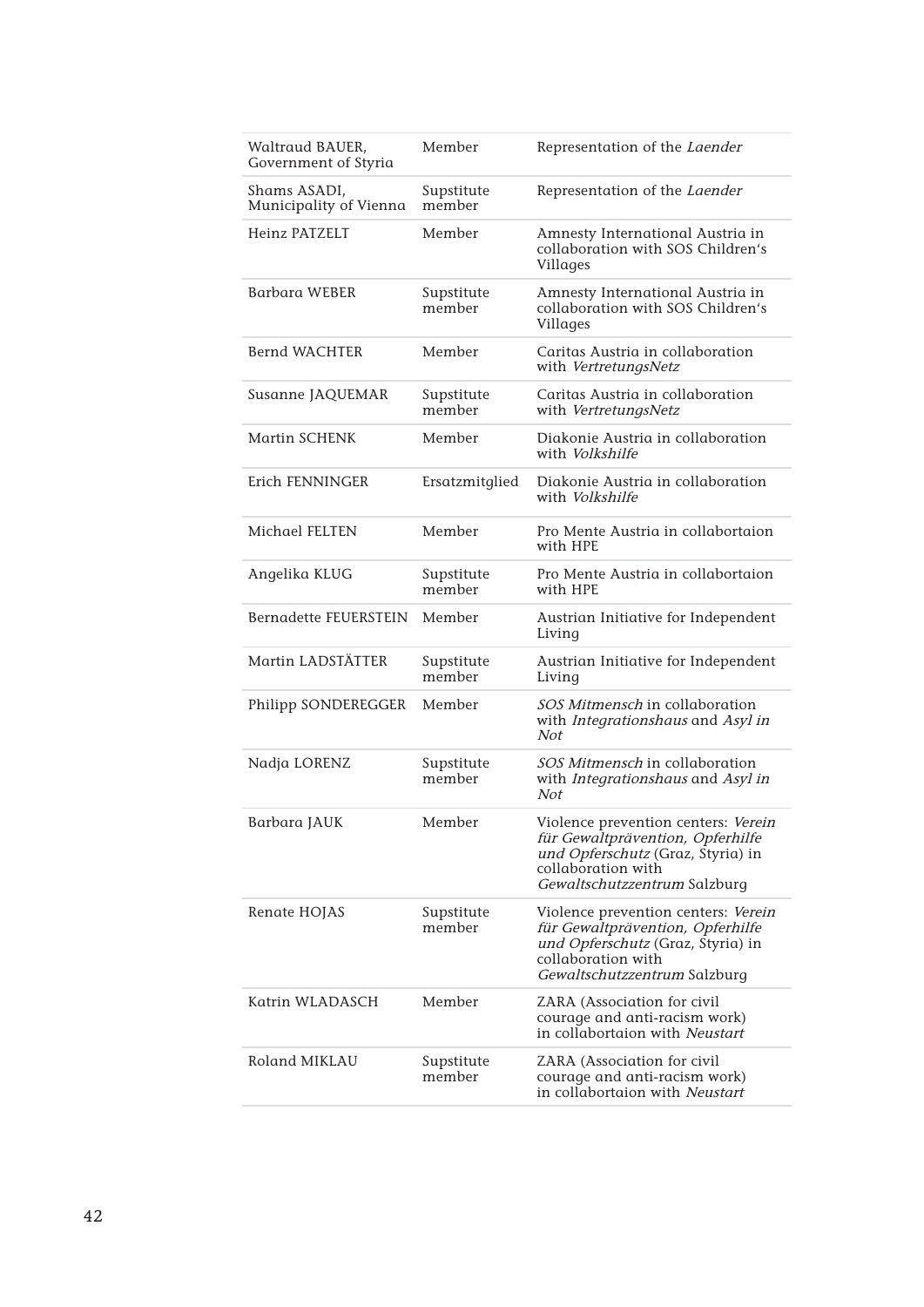# **Investigative proceedings in the year under review**

# **Investigative focal points**

While taking the AOB's general investigative focal points into consideration, it is the duty of the Commissions to proceed so that all areas are covered seamlessly as a matter of routine. Due to this statutory requirement, the National Preventive Mechanism must fulfil its competence equally with regard to all the duties with which it has been charged. Additionally, however, investigative focal points should be defined in order to ensure that the available capacities are utilised as efficiently and effectively as possible.

In accordance with the NPM, the intensity with which the Commissions pursue their duties is decisive for the determination of the investigative focal points. Merely the specification how many of the available financial resources should be spent, for example, for the investigation of the various types of institutions and facilities does not, in and of itself, indicate, what the delegations should focus on during their visits. The purpose of the visit is therefore determined by the defined issue to be investigated and the relevant international and national standards for this issue. It should also be kept in mind that the Commissions should develop a uniform methodology for how they proceed and their approach with regard to content. This is the only way to ensure that the subsequent evaluation of their on-site observations and findings is possible.

For the initial phase of the NPM, the members of the AOB and the Commissions decided to first of all visit the largest and most important institutions and facilities of the respective regions. In this context, the Chairpersons of the Commissions expressed the desire that the AOB suggests issues regarding the penal system based on its previous handling of individual complaints.

The performance of urine and drug testing in penal institutions was mutually agreed as the issue to be investigated. During recent years, there have been repeated complaints that these tests are not conducted with the necessary respect or with optimum protection of the privacy of the test subject. The AOB made the criteria, which it intends to use subsequently to evaluate the determinations it has made, available to the Commissions in advance. In particular, it asked the Commissions

Seamless and routine procedures

Subject, standards and methodology are decisive

Initial investigative focal point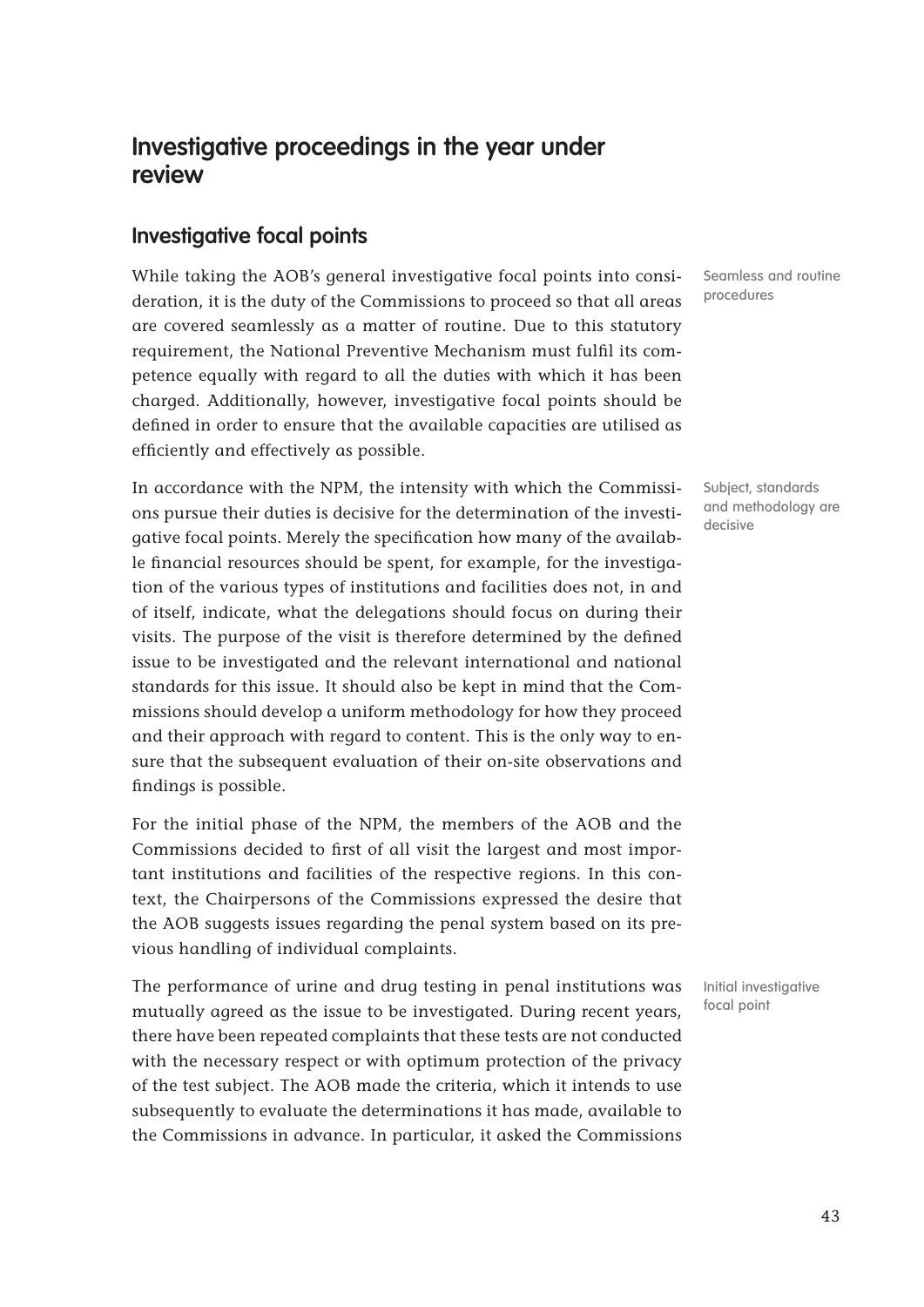to ascertain when urine and drug tests are ordered in correctional institutions as well as where – and especially – how they are conducted.

Previous reports showed that there is a need for improvement that should not be ignored in order to exclude human rights violations in the future to the greatest possible extent. A number of investigative proceedings were initiated with the Federal Ministry of Justice in accordance with the Commissions' observations.

The members of the AOB will define several investigative focal points for 2013 jointly with the Chairpersons of the Commissions. During this process, suggestions by the Human Rights Advisory Council, which advises the AOB with regard to determining general investigative focal points, will be taken into account Human Rights Advisory Council advises the NPM

### **Investigation in numbers**

#### **The development phase of the National Preventive Mechanism**

In the constitutive meeting on 10 July 2012, the AOB and the Commissions decided that the first activities would not begin until after a joint kick-off workshop, which took place in mid-September. The primary objective of the kick-off workshop was to provide some basic knowledge regarding the fundamental legal principles of a National Preventive Mechanism. At the same time, the goal was to develop a common understanding of the applicable investigative standards and to develop a keener awareness of the competences of the Commissions and the AOB. Kick-off workshop

Additionally, in November the AOB organised a shadow monitoring training module in collaboration with the Council of Europe. In this three-day seminar, the NPM shared its initial experiences with six experts from the Council of Europe. The methodology for preparing monitoring and control visits, conducting visits in six selected institutions and analysis of the findings were at the forefront of the training. Not least because of the extremely positive feedback by the Commission members, additional seminars of this kind are planned with international participants. Shadow monitoring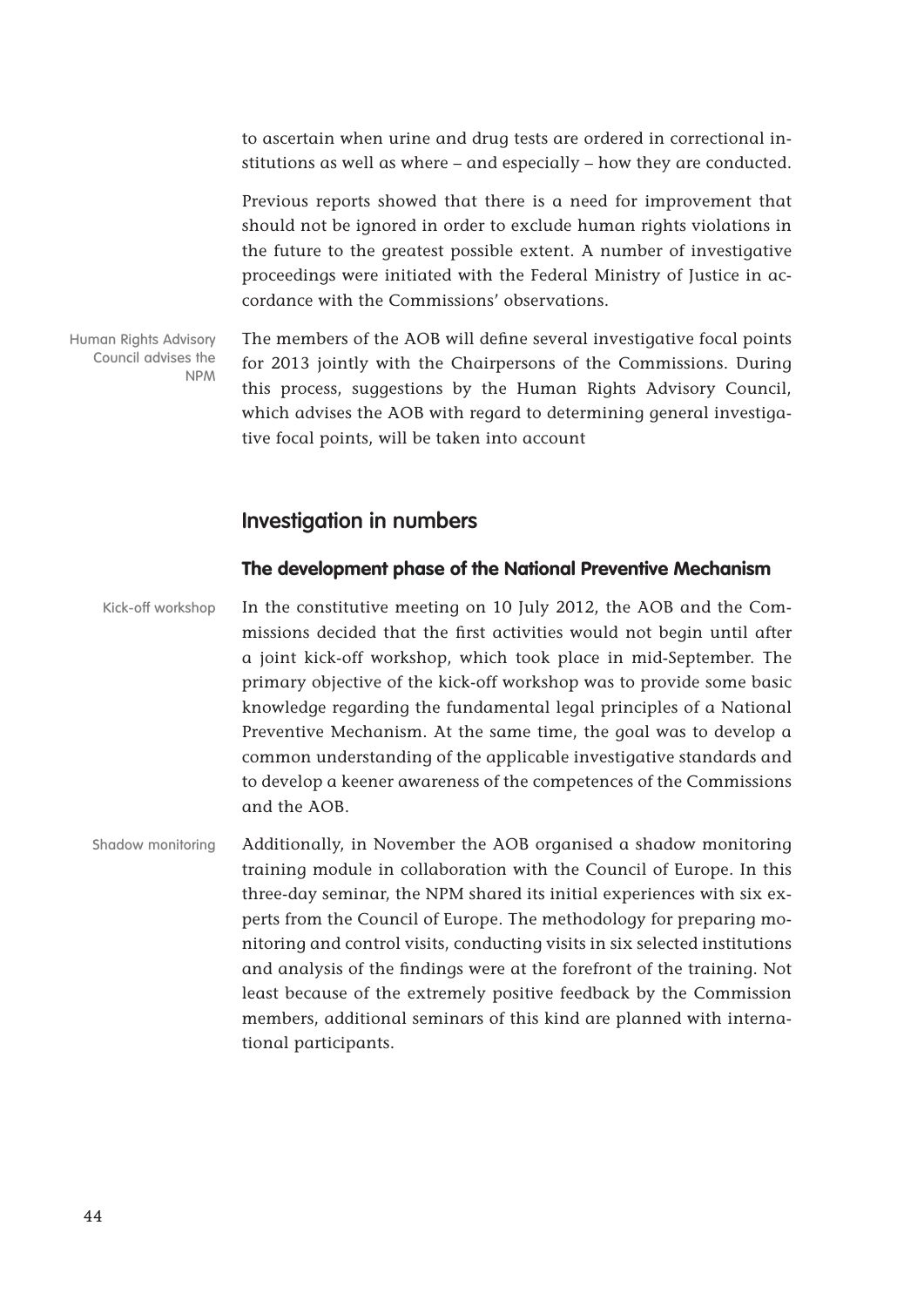## **Monitoring and control activities in numbers**

An overview of the 133 cases investigated by the Commissions shows that the first months were defined by the set-up and development of the NPM. Around 23.5% concerned the in itinere observation of forced returns and manifestations. With regard to the first institutions and facilities visited, the focus was on police departments and prisons

|                        | Forced returns | Manifestations raids<br>/ events |
|------------------------|----------------|----------------------------------|
| Vienna                 | 17             | 4                                |
| Burgenland             |                |                                  |
| Lower Austria          | $\mathbf{1}$   |                                  |
| Upper Austria          | 3              | $\mathbf{1}$                     |
| Salzburg               |                |                                  |
| Carinthia              |                |                                  |
| Styria                 |                | $\mathcal{L}$                    |
| Vorarlberg             |                |                                  |
| Tyrol                  |                | 3                                |
| <b>TOTAL</b>           | 21             | 10                               |
| (of which unannounced) | 4              | $\mathfrak{D}$                   |

#### **Direct administrative power and compulsion**

#### **Types of institutions and facilities**

|                         | $\overline{\text{Policy}}$ | $Ret. +$<br>nur.h. | YW           | Inst. f.<br>disabl. | Psych.<br>depts. | CIs            | BAR. |
|-------------------------|----------------------------|--------------------|--------------|---------------------|------------------|----------------|------|
| Vienna                  | 9                          | 7                  | 2            | 3                   | 3                | $\mathbf{1}$   |      |
| Burgenland              | 2                          | $\mathbf{1}$       |              |                     |                  |                |      |
| Lower Austria           | 7                          | 5                  |              | $\overline{4}$      | 3                | 5              |      |
| Upper Austria           | 12                         |                    | $\mathbf{1}$ |                     | 1                | 2              |      |
| Salzburg                | $\mathbf{1}$               | $\mathbf{1}$       |              |                     |                  | $\mathbf{1}$   |      |
| Carinthia               | 2                          |                    |              | 2                   | $\mathbf{1}$     | $\mathbf{1}$   |      |
| Styria                  | 2                          | $\mathbf{1}$       | $\mathbf{1}$ |                     | $\mathbf{1}$     | 3              |      |
| Vorarlberg              | 2                          |                    |              |                     |                  | $\overline{2}$ |      |
| Tyrol                   | 2                          | 5                  |              |                     | 4                | $\mathcal{L}$  |      |
| <b>TOTAL</b>            | 39                         | 20                 | 4            | 9                   | 13               | 17             |      |
| of which<br>unannounced | 36                         | 19                 | 4            | 7                   | 10               | 12             |      |

Legend:<br>Ret. + nur.h. YW  $=$  Youth welfare<br>Inst. f. disabl.  $=$  Institutions are  $CIs = Correctional institutions  
\nBAR. = Barracks$ 

Ret. + nur.h.  $=$  Retirement and nursing homes  $YW =$  Youth welfare

Inst. f. disabl.  $=$  Institutions and facilities for persons with disabilities

Psych. depts = Psychiatric departments in hospitals and medical facilities

 $=$  Barracks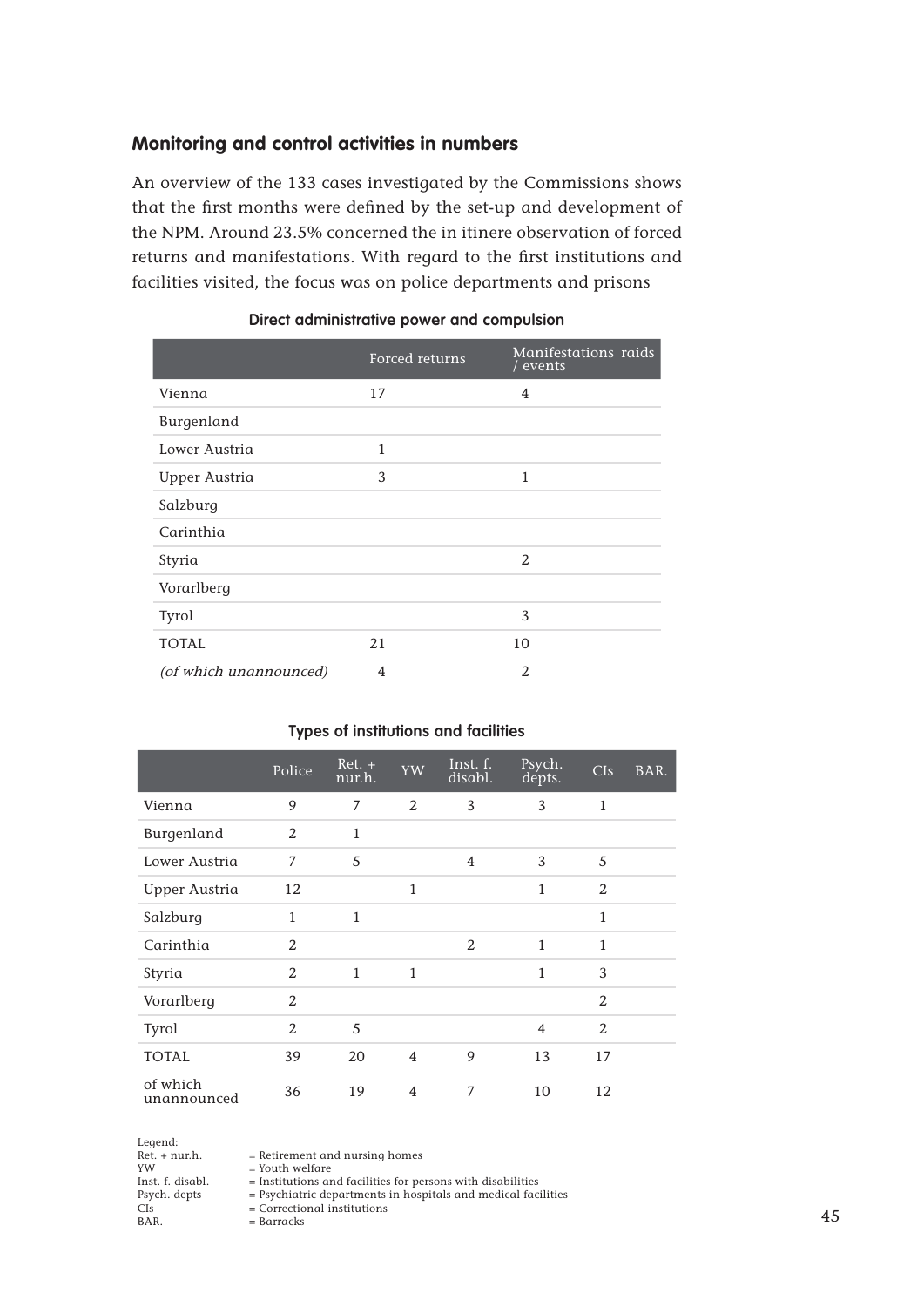# **Procedure of monitoring and control visits**

### **Visit programmes**

Visits from September 2012

As the NPM, the AOB is obligated by law to visit places of detention on a regular basis and it is its duty to charge the Commissions it has established with this task. The Chairpersons of the Commissions must prepare visit programmes in accordance with the ROP. As the monitoring and control visits did not begin until mid-September 2012, a period of time until the end of the year was agreed with the members. The visit programmes enable the AOB to provide advance information to the Commissions about its previous observations during investigations of individual complaints. At the same time, they represent important information for the AOB, which comparable types of institutions and facilities should be visited Austria-wide.

The visit programmes are, however, not carved in stone, if for no other reason than that each Commission must fulfil all three new competences within the limits of its allocated budget. Furthermore, the Commissions must have the necessary flexibility to undertake "ad hoc" visits in urgent cases or to act for the AOB upon its request in the AOB's ex-post control of public administration.

Apart from their activities within the scope of the defined investigative focal points, the Commissions themselves determine the subject of their visit and the size of the delegation. It is at their discretion to include additional experts insofar as this seems necessary due to the type of institution or facility or the selected subject of the visit. In any case, a concluding discussion must be conducted with the management of the facility, the documented content of which is to be sent to the management of the home, the head of the public agency or the management of the facility upon its request. In the course of their work, the Commissions must show consideration for the requirements of the operation of the institution or facility, especially as the visits are generally unannounced. Inclusion of experts possible

> The Commissions' observations are recorded in the visit reports that are provided to the AOB, which reviews them and uses them as the basis for its decision as to whether this is a case of maladministration. The Human Rights Advisory Council advises the AOB during this process.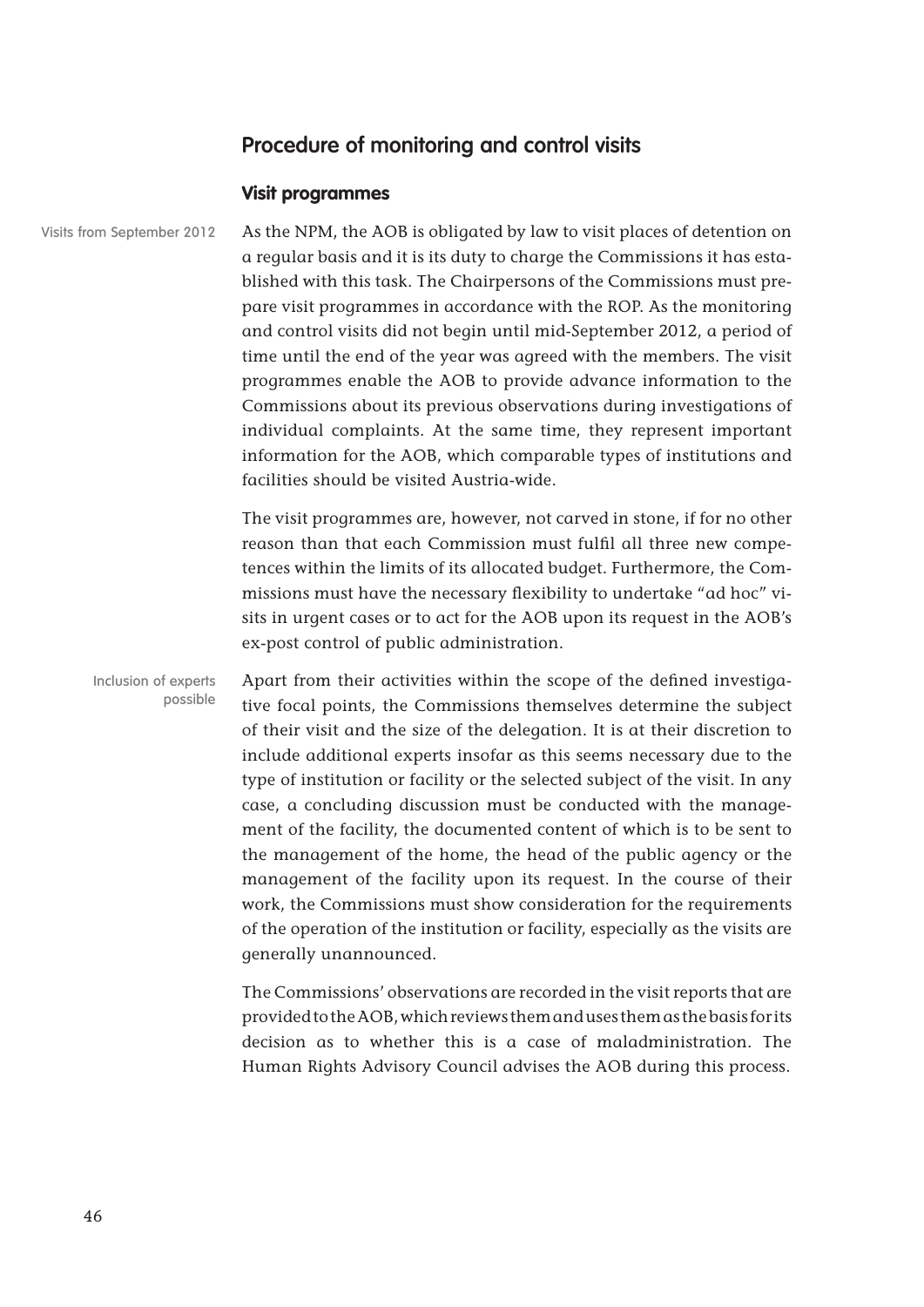# **Reports of the Commissions**

#### **Familiarization phase**

The first half of the year was defined by the familiarization phase. The six Commissions consist of both experienced members and new members who are serving on such a commission for the first time. Therefore, it was necessary to work on team building and to develop work methodologies. The shadow monitoring training, which was conducted jointly with the Council of Europe, brought sweeping and important insights for the Commissions' work. Therefore, the Commissions welcomed the fact that the AOB intends to conduct other thematic workshops.

The teamwork between the Commissions and the AOB is a decisive factor for their success as the NPM. In the joint meetings of the AOB members and the Commission Chairpersons, a very good and cooperative modus operandi was developed within an extremely short time. It was important for the Commissions that they have the necessary flexibility during their visits in order to be able to react to the situations they were confronted with on-site. Besides, they did not want to lose valuable time with excessive requirements regarding the gathering of information about the institutions and facilities. A reporting tool was jointly developed that can be applied equally to various types of institutions; it simplifies the AOB's process of evaluating the reports by the Commissions.

The further work on the creation of a database that will be available to all the Commissions should be completed quickly. In this database, the Commission members will not only be able to access all visit reports, but also the international and national documents that are necessary for preparation and the human rights assessment.

Many of the first visits were organised as inaugural and introductory visits and combined with a "pilot monitoring visit" that enabled the Commission members to get to know new areas, such as institutions and facilities for persons with disabilities, youth welfare facilities, psychiatric institutions and correctional facilities. Based on the experience of the prior Human Rights Advisory Council in the Federal Ministry of the Interior, the Commissions know that it is necessary to build a relationship of trust with the management of the facilities. This is the only way to enable the solution of observed shortcomings immediately on site. The Commissions found a fundamental willingness to cooperate among their counterparts. The most frequent reaction during the visits can be described as "sceptical curiosity". Occasionally,

Familiarization phase

Inaugural visits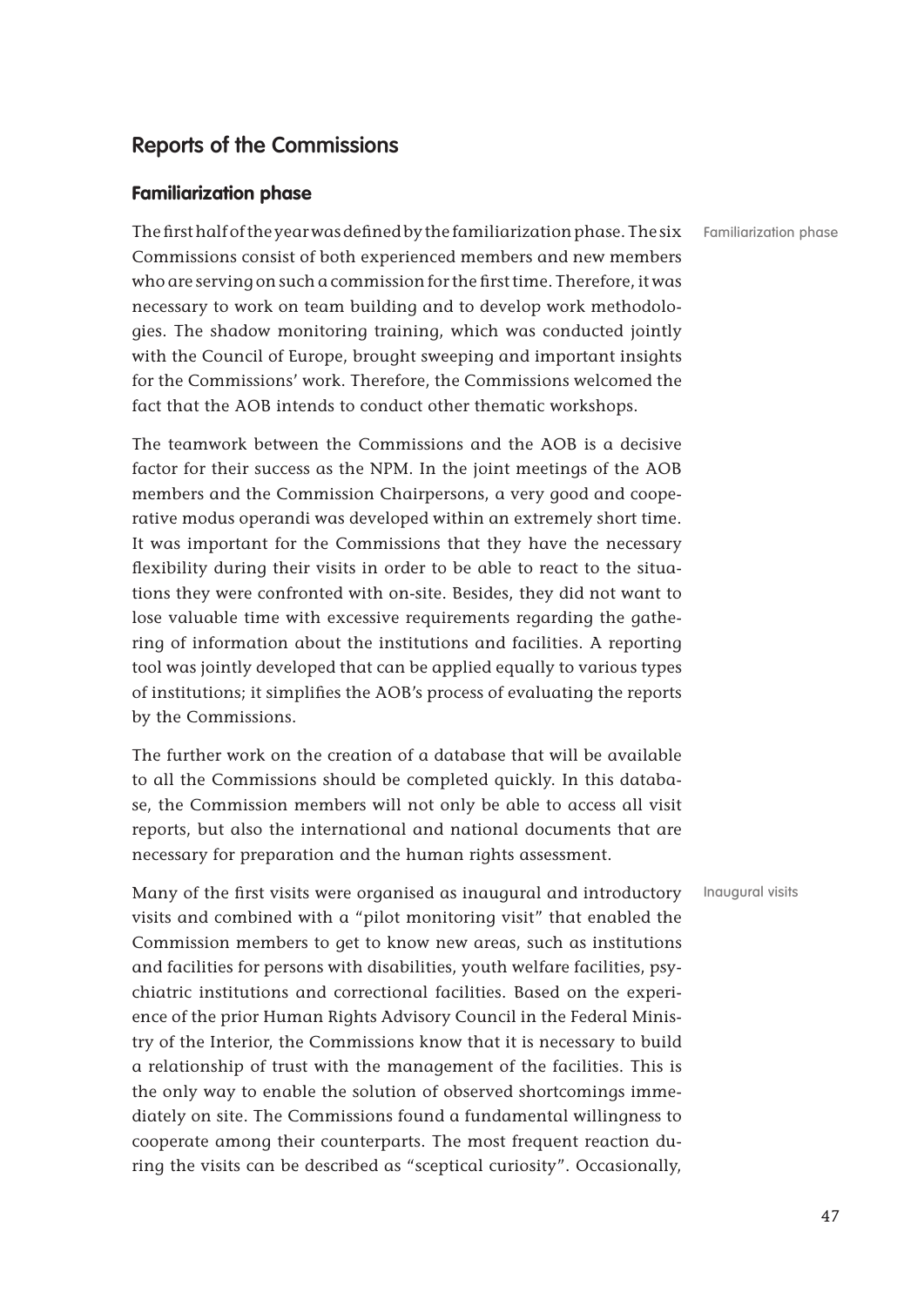the delegations encountered attitudes on the part of the managers of the institutions and facilities that ranged from mistrustful to hostile.

It became obvious during the initial visits that conducting the visits requires a larger number of Commission members. For certain institutions and facilities, in particular for those for persons with disabilities, the inclusion of peer counsellors is necessary.

In this context, the list of relevant professional associations that the AOB provided to the Commissions is a valuable aid. The AOB is also grateful to the associations governed by the Legal Trusteeship for Associations, Patients and Inhabitants of Homes and Institutions Act and to the children and youth advocates for their willingness to cooperate. Based on the cooperation agreements that have been executed, the Commissions now have access to competent contact persons in these institutions. The contacts with NGOs have also provided valuable information. The AOB's collaborations

#### **Observations made by the Commissions**

The following will provide an overview of the Commissions' observations thus far. On several occasions, the initial assessments of the reports by the Commissions resulted in the initiation of investigative proceedings by the AOB, which have not yet been concluded.

**Monitoring and control of institutions and facilities in accordance with OPCAT and Art. 16(3) of the UN Convention on the Rights of Persons with Disabilities**

#### **Correctional institutions**

In the year under review, the Commissions conducted investigations of a total of 17 correctional institutions. With the exception of the defined investigative focal point of the conduct of urine and drug testing, the Commission delegations did not have any additional thematic parameters. The comparison of the visit reports, however, shows that the Commissions observed the same problems Austria-wide during these initial, generally unannounced visits.

Some of these problems seem to be of a structural nature and the result of shortages of corrections personnel. The UN Subcommittee on Prevention of Torture (SPT) had already mentioned the long hours inmates are held in their cells with some concern. A lack of financial Structural problems and personnel shortages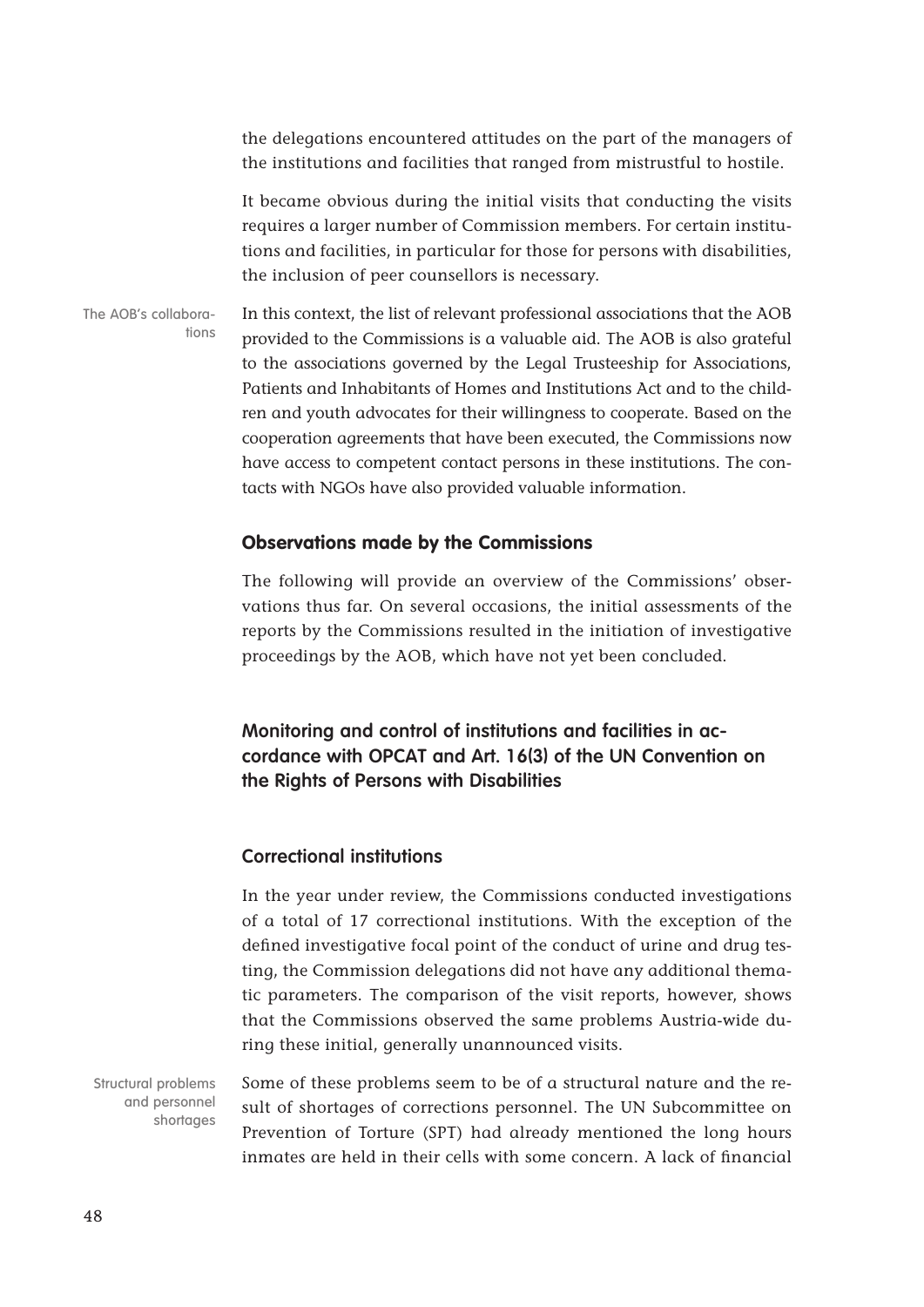resources for activity programmes was increasingly noted, as well as phased out educational and work opportunities as a result of workshops and trade enterprises that had been closed.

Deficits in medical care seem to be particularly alarming. The Commissions determined independently of one another that the presence of a doctor in correctional institutions at night or on weekends and often even during the afternoons is not ensured. As a result, emergency decisions in crisis situations are made by medical laypersons and adequate medical care of suicidal inmates is not guaranteed. As far as any correctional or therapeutic treatment is concerned, due to a lack of resources, no psychotherapy or sociotherapy is available, leaving only psychopharmacological treatment. Therefore, the inmates are largely left to their own devices. In the meantime, the Federal Ministry of Justice has been notified of these observations. The AOB views adequate medical care of prisoners who have gone on a hunger strike as particularly urgent.

To the extent that the Commissions observed deficits in the living conditions of the inmates that could be quickly remedied, such as a defective socket or the inadequate ventilation of rooms, the prospect of a prompt remedy was held out by the management of the facility in the concluding discussion. Insofar as the Commissions found that treatment of the prisoners by the correction officers was committed and respectful despite the shortage of resources, they mentioned this fact in their concluding discussions.

In late August, the AOB received several complaints, according to which prisoners had been abused in the course of a drug raid in the correctional facility in Feldkirch. Upon the AOB's request, the Commission competent for this region conducted an ad-hoc visit within one week. The AOB's investigative proceeding in this regard has not yet been concluded. Likewise still ongoing is an investigation by the local Public Prosecutor's Office which has jurisdiction and was involved by the management of the facility after the allegations became known.

Investigative proceedings initiated

Ad-hoc visit upon the AOB's request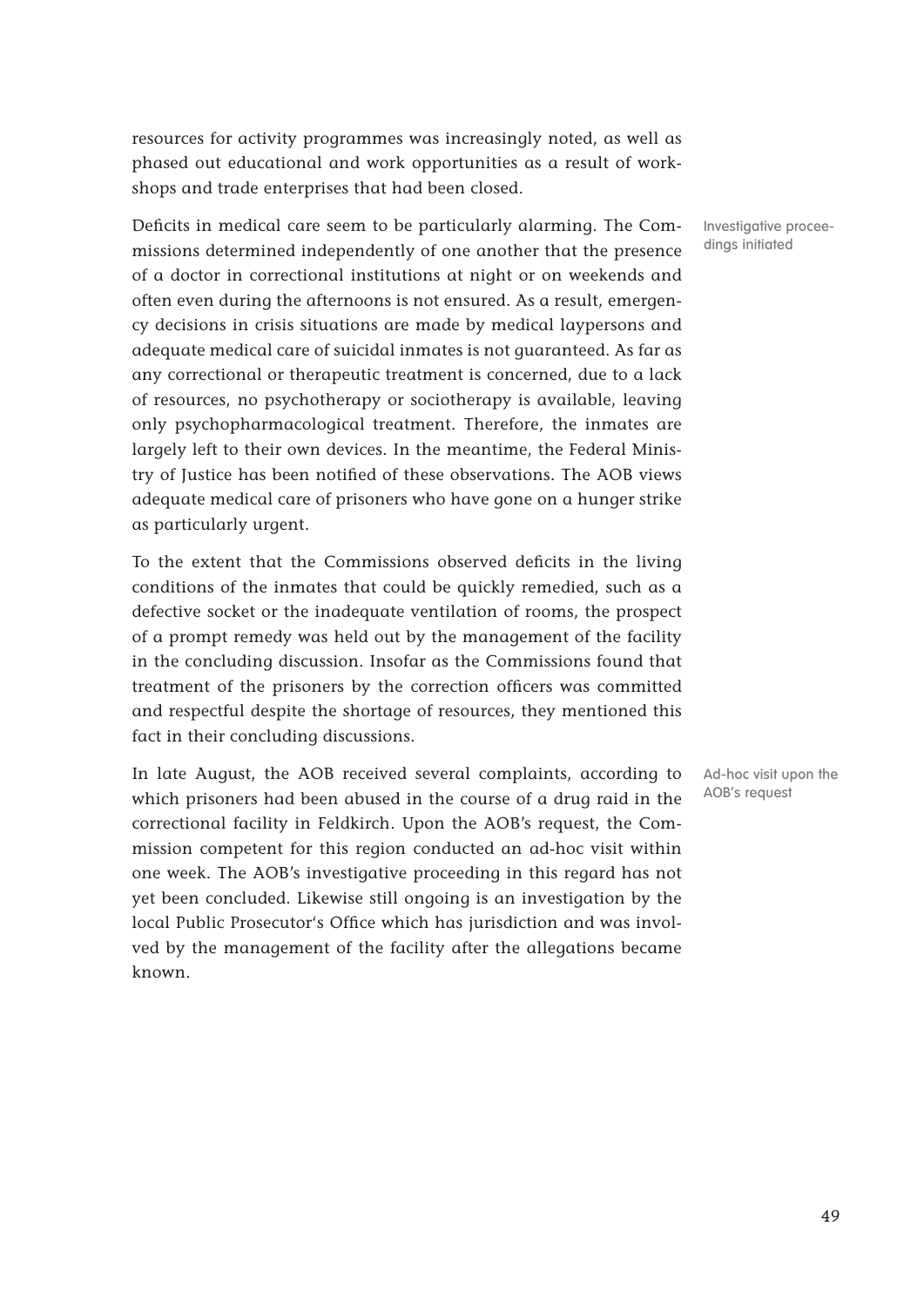#### **Police agencies**

Conditions in police detention centres

From the beginning of their activities until the end of the year, the Commissions conducted 39 visits to police agencies. The majority of the visits was to police stations and police detention centres. Police detention centres are prisons where primarily detainees awaiting forced returns and prisoners serving an administrative penalty are being held. The conditions in these police detention centres were always subject of criticism by NGOs and by the former Human Rights Advisory Council. The AOB Commissions also found that these confinement conditions often had structural problems, which applied, for example, to the practice of day release, inadequate work and occupational opportunities, questions regarding health care, supervision of highsecurity cells and access to information and legal advice. Training and supervision of the personnel was also an important issue for the previous Human Rights Advisory Council.

The AOB evaluated the Commissions' reports received thus far and has initiated comprehensive investigative proceedings. The objective is to develop framework conditions for confinement in police detention centres that is consistent with national and international human rights standards. Recommendations will be made to the Federal Ministry of the Interior based on these findings. The AOB also sees room for improvement in the detention regulations that govern the conditions in police detention centres.

During their visits to police detention centres, several Commissions were not allowed to access or given only limited access to the medical records of the detainees by the management of the detention centre. Therefore, one of the Commissions was not able to view the medical records of a detainee on hunger strike until he had provided his consent. In other cases, the Commissions were given access to medical records of detained persons or persons awaiting forced returns; however, they were prohibited from making copies of the documents or from subsequently transmitting documents. Thereupon, the AOB contacted the Federal Ministry of the Interior to Access to medical records

find a solution that ensures comprehensive access to medical records by the Commissions. At the time of the editorial deadline of this report, a result had not yet been achieved in this regard.

During an investigation in the police detention centre Klagenfurt (Carinthia), the suspicion arose that a woman from the Ukraine could be a victim of human trafficking. This suspicion was confirmed after Protection of victims of human trafficking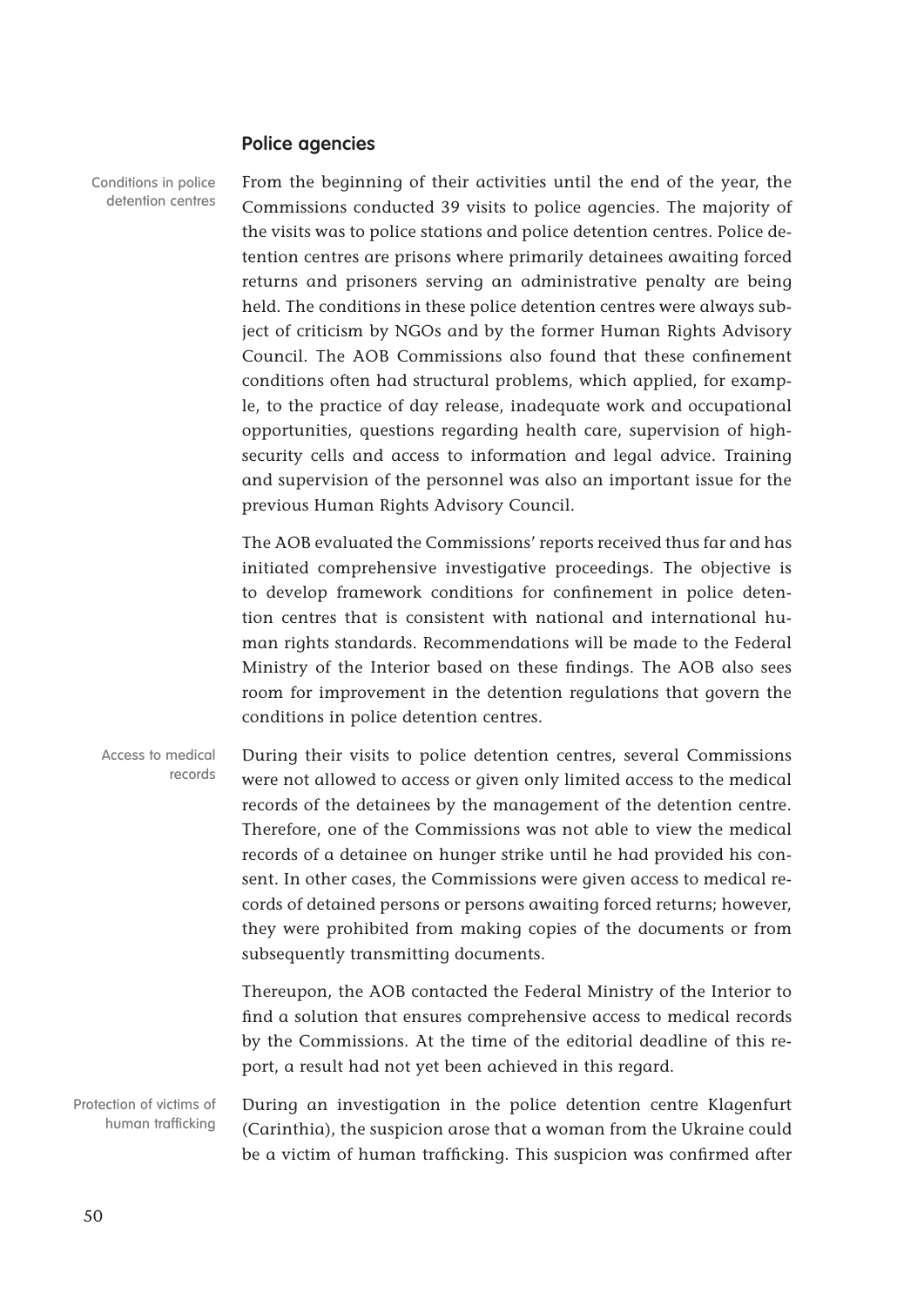the woman was questioned by officers of the State Office of Criminal Investigation. In light of this visit, the competent Commission recommended that a good practice guideline for dealing with suspected victims of human trafficking be developed for police officers and training on the subject of "human trafficking" be intensified, thus building on recommendations made by the previous Human Rights Advisory Council, which had dealt with this subject in great detail.

In late June 2012, the former Human Rights Advisory Council published a report on the subject of identifying and protecting victims of human trafficking. It submitted recommendations to the Federal Ministry of the Interior on how to expand support and protective structures Austria-wide, a good practice guideline for police officers and guidelines on how to identify these victims. According to the Federal Ministry of the Interior, some measures have already been or will be implemented.

One can say that the Commissions have already reached some conclusions that are consistent with observations made by the former Human Rights Advisory Council. Therefore, some of the AOB's ex-officio investigative proceedings are dealing with problems that this Human Rights Advisory Council was not able to resolve. In any case, the AOB would like to continue to engage with these issues to further the protection and promotion of human rights.

#### **Support facilities for asylum seekers**

The failed visit by a Commission to a support facility for asylum seekers led to a dispute about the scope of the mandate of the NPM. Federal support offices have been set up at the reception centres East in Traiskirchen (Lower Austria) and West in Thalham (Upper Austria), which are part of the Federal Asylum Office. Asylum seekers receive care and support there. In the opinion of the Federal Ministry of the Interior, the federal support facility East cannot be classified as a place of detention. According to the Ministry, it must differentiated in which building on the site the asylum seekers are located and what stage of the asylum proceedings they are in. This was the reason why the Federal Ministry of the Interior ordered that the AOB Commission be denied access to this facility.

The AOB will have to examine the Federal Ministry of the Interior's interpretation of law from the perspective of whether asylum seekers in the federal support facility East are subject to legally inadmissible acts of detention.

Continued engagement with issues handled by former Human Rights Advisory Council

Place of detention?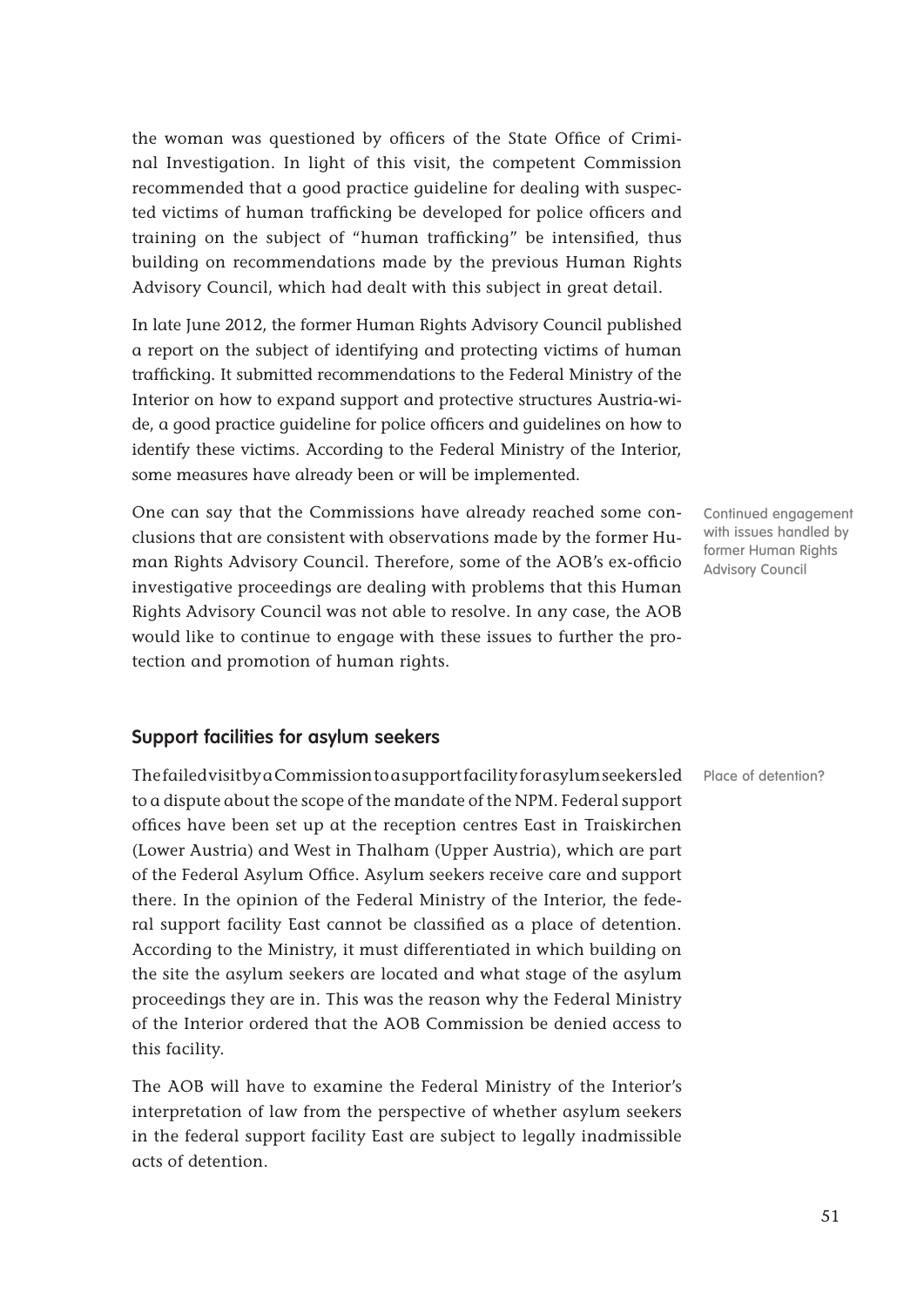Using the example of the Saualm (Carinthia) as a controversial, privately operated facility that provides a basic level of services, the AOB has defined throughout the Laender that the operators of such facilities are not permitted to undertake measures depriving asylum seekers of freedom or to specify such measures in house rules, etc. If unlawful measures depriving them of freedom are nevertheless undertaken and the competent supervisory authority is aware of these practices without taking action against them, or if it could have become aware of these practices, if it had undertaken proper supervision and exercised its authority, then establishments providing a basic level of social services in the Laender would also have to be classified as places of detention under Art. 4 of the OPCAT.

#### **Facilities for health and social services**

Up until the end of the year, 46 investigations of social institutions took place: 20 facilities for the elderly and the aged, 9 facilities for persons with disabilities, 4 children's and youth welfare facilities, and 13 psychiatric hospitals or departments. 46 investigations

Without exception, the Commissions met with a willingness to cooperate. It should be highlighted that the Commissions can attest that the personnel – across all the different types of institutions and facilities – showed expertise and professionalism, as well as empathetic treatment of the persons under their care. High willingness to cooperate

After being notified by NGOs, a Commission visited a facility for unaccompanied minors twice within three weeks. It was determined that three care-givers working 24-hour shifts were alternately responsible for 17 (occasionally 20) minors aged 8 to 18. The facility is set up for the care of ten minors and was devised to be a temporary solution. One of the adolescents has, however, already lived in this facility for an entire year. Overcrowding and a shortage of personnel, the long working hours and the lack of a sociopedagogical concept have resulted in unacceptable conditions for everyone involved. Additional factors are that intake case histories have not been taken and no therapy in the native languages of the minors is available, although obvious trauma symptoms and attachment disorders were observed. There are reports of self-mutilation and violence-prone incidents. An emergency report to the AOB recommended an immediate increase in personnel and the creation of more care capacity that corresponds to customary standards in youth welfare. The AOB took immediate action. Urgent need for action in a facility for minors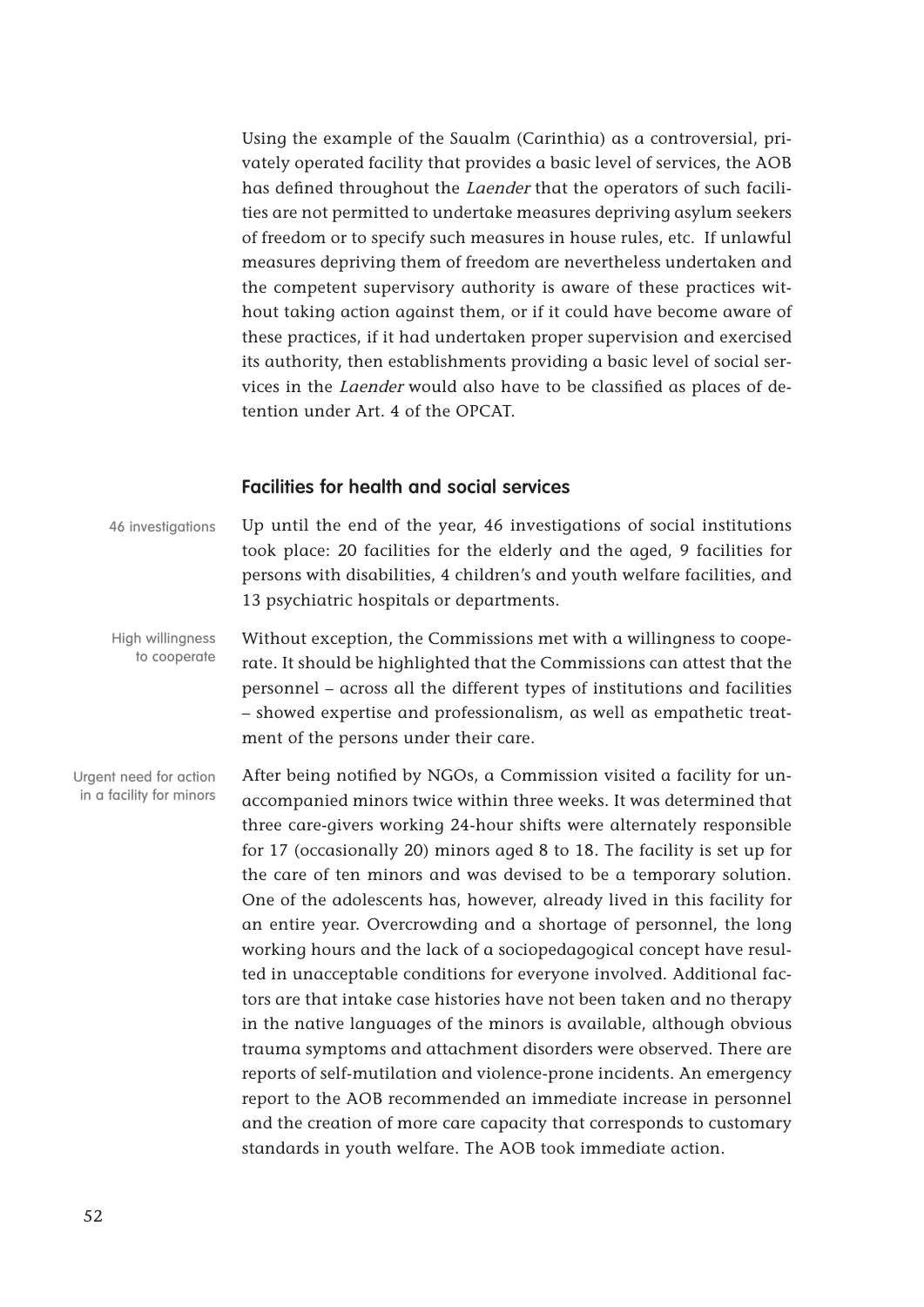A problem area that the activities of the Commissions have confirmed is the placement of younger patients with mental disorders and/or persons with multiple disabilities in geriatric centres and retirement or nursing homes. In a senior citizens' home, a Commission came across a 53-year-old man who is under guardianship, but has unrestricted mobility. He stated to the Commission that he rarely leaves his room and has no interest in contact with others. The psychiatric aftercare that the Commission believes to be necessary cannot be provided by this institution. It was recommended to specify other possibilities to the 53-year-old and his legal guardian in order to enable the freedom of choice with regard to housing required under human rights law. In another case, a Commission found that persons under the age of 50 needing increased care were living in a geriatric centre. This Commission also recommended that the AOB take action.

Numerous problems that the Commissions found in homes were due to a shortage of resources, During shift changes the employees do not have sufficient time for information sharing and briefings or for supervision. Due to personnel shortages, the residents of the homes are subject to restrictions, for example, therapy kitchens are used too rarely or persons with mobility impairments cannot get daily assistance to use the gardens that have been landscaped for dementia care. Inadequate psychological care, particularly with regard to end-of-life care, was also observed.

A common issue were the menus that cannot be categorised as balanced and that can result in malnutrition. In one case, the sole alternative to a meat-based diet were sweet dishes. In one psychiatric clinic, the excessively small servings were criticised.

With regard to a group home for dementia patients, part of which was in a completely separate building, a Commission questioned its safety, as personnel was never present during the night in one part of the facility, even though the facility guarantees the 24-hour presence of qualified care personnel (orderlies) in both residential wings in its contracts. The initiation of an investigative proceeding was recommended.

In several facilities, inadequate accessibility for persons with disabilities was found. In the case of one facility for senior citizens, for example, the thresholds at the access to the showers and at the exits to the terrace were too high and the corridors too dark. The doors could not be opened automatically so that access for persons in wheelchairs was almost impossible without assistance.

Inadequate freedom of choice with regard to housing

Resource shortages

**Malnutrition** 

Safety risks

Inadequate accessibility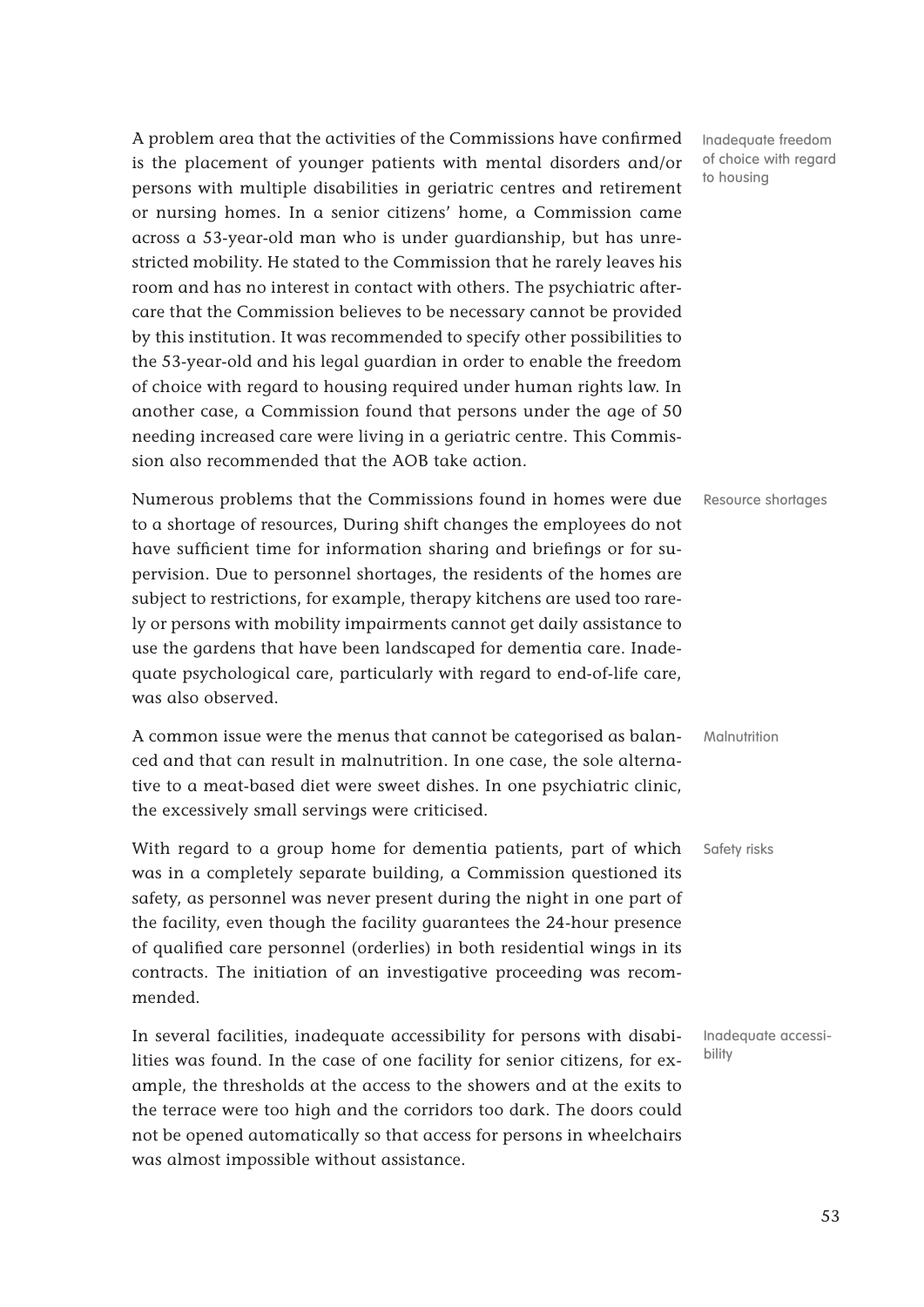In the assessment of the question whether measures restricting the freedom of these persons are "suitable", "absolutely necessary" and "reasonable" to avert hazards and/or whether the hazards could have been averted by means of alternative, more benign measures, the Commissions found significant differences in the culture of how the law is applied. Statutory obligations were interpreted differently and not pursued with the same vigour. Furthermore, when examining the psychopharmacological medications that were prescribed, the Commissions found that some prescriptions could not be explained based on the diagnosis. This subject area will be pursued in depth by all the Commissions and the AOB. Nursing Home Residence Act

The Commissions determined further that the SPT recommendation [see SPT/Inf (2010) 5, margin no. 139] to set up a central register, in which all restrictions on freedom in psychiatric institutions be recorded centrally according to type, reason and duration, was not carried out seamlessly. This also applies with respect of the use of cage beds that, according to the opinion of the SPT, must be phased out as a means of depriving agitated patients in psychiatric institutions and nursing homes of their freedom [see SPT/Inf (2010) 5, margin no. 134]. In Western Austria, their use has already been discontinued for some time. Institutions in Eastern Austria sometimes use them frequently – as was determined – and additionally use security services. The AOB will investigate this matter. Psychiatric institutions

#### **In itinere monitoring of coercive acts**

In 31 cases, the Commissions observed the conduct of authorities that are empowered to exercise direct administrative power and compulsion. The Commissions specifically, but not exclusively attended forced returns, manifestations, major events and targeted campaigns.

As a result, the Commissions often criticised the conduct of the representatives of the Association of Human Rights Austria. They are called in by authorities – in various roles – in the case of forced returns. They also found the assistance provided by a representative of the Association of Human Rights Austria to a man being deported as inadequate. The representative of the Association of Human Rights Austria did not even note the man's request for clothing and toys for his children.

The Association of Human Rights Austria was requested by the Federal Ministry of the Interior to accompany forced returns by way of charter

Role of the Association of Human Rights Austria during forced returns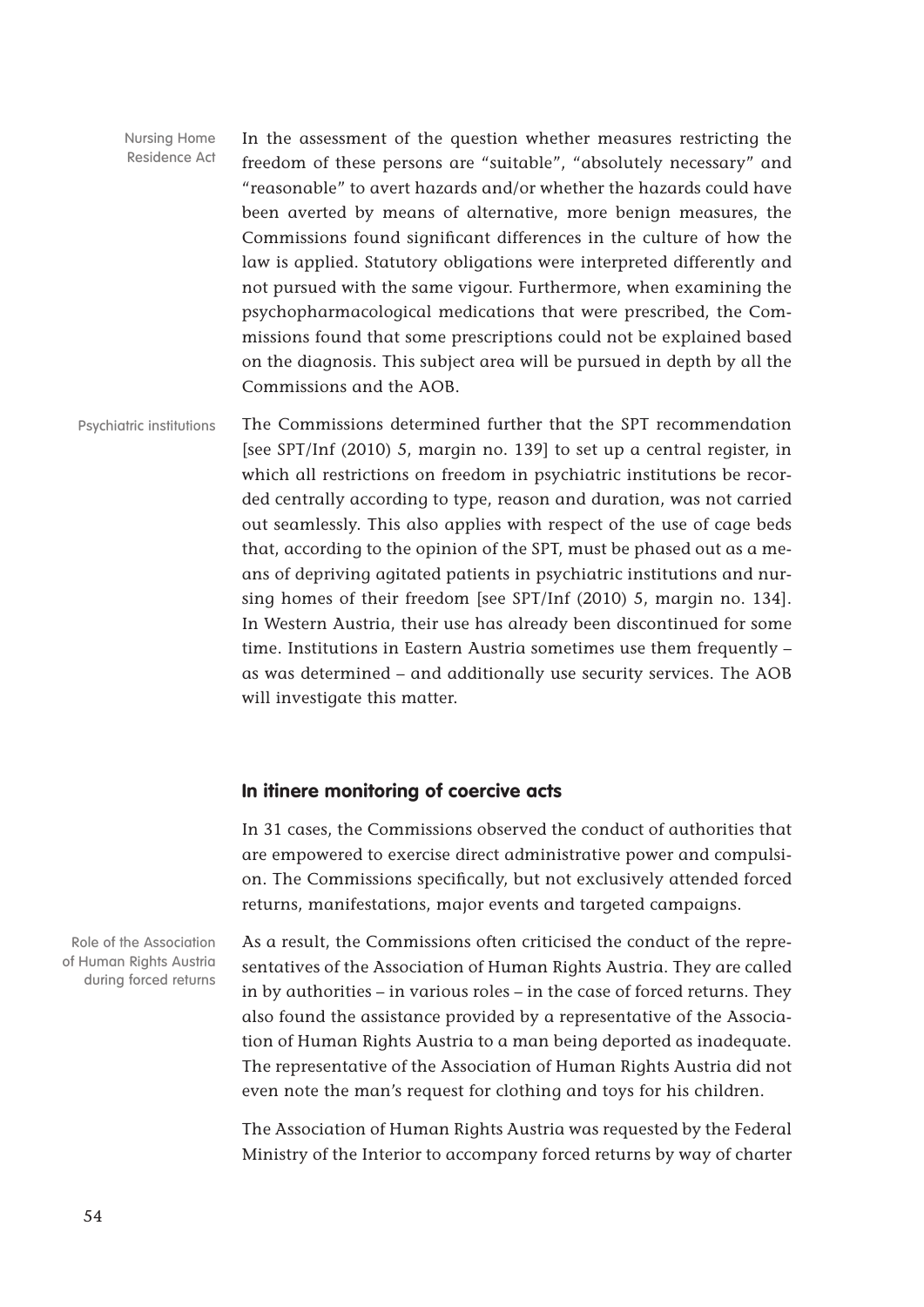flights as an "independent human rights observer". Furthermore, the Association of Human Rights Austria is active in providing legal advice, in the assistance of persons being detained pending their forced return and in repatriation counselling of aliens.

The Human Rights Advisory Council that was active within the Federal Ministry of the Interior until the end of June 2012 criticised that solely the Association of Human Rights Austria that has been entrusted with the observation of forced returns by air. Furthermore, it was alleged that the concurrent exercise of different tasks within the scope of the same official act leads to a conflict between the tasks. The former Human Rights Advisory Council recommended that other institutions and persons be assigned as human rights observers. Role conflicts, such as the concurrent use as interpreter and human rights observer should, in any case, be avoided. The Federal Ministry of the Interior did react to these recommendations; however, some questions have remained unresolved.

Prompted by the observations of the Commissions and the criticism by the former Human Rights Advisory Council, the AOB initiated an ex-officio investigative proceeding about the role of the Association of Human Rights Austria in forced returns.

During the observation of a forced return from Vienna to Lagos, the question of the scope of the Commissions' rights arose. The case involved a charter flight by Air Italia which was being carried out within the scope of FRONTEX with the participation of seven other European countries. At the Vienna International Airport, the AOB's delegation wanted to enter the passenger area for the flight, which was not yet ready for boarding, because it had observed an altercation – apparently with police involvement. The members of the delegation were prevented from doing so by a member of the deportation team. Therefore, the delegation could not fulfil its duty of observing the exercise of direct administrative power and compulsion by police. It should be clarified – for future cases as well – whether the Commissions may accompany persons being deported during the flight. After all, the reason for the establishment of the former Human Rights Advisory Council was the death of Marcus Omofuma, whom a police officer had "restrained" on the airplane.

In this case, the AOB contacted the Federal Ministry of the Interior in order to come to a common understanding of the scope of the rights of the NPM as quickly as possible.

Access to the airplanes by the Commissions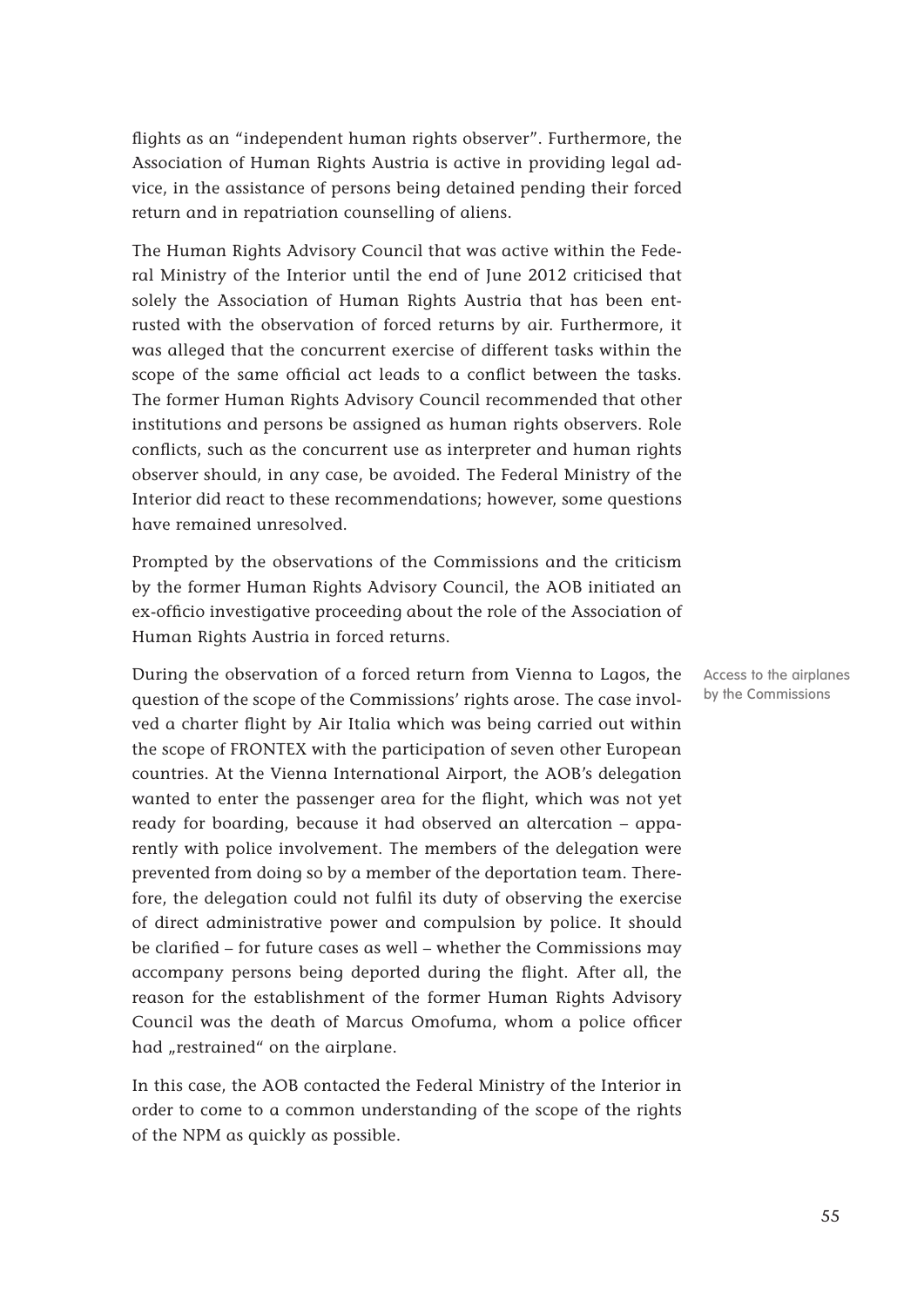Transfer of an asylum seeker to Hungary

In light of an individual complaint regarding a pending forced return of an asylum seeker to Hungary, the AOB has been vigilantly following the reports about Hungary since January 2012.

Apart from this investigative activity that was initially on a caseby-case basis, a Commission visited an Afghan family in the family housing in the Zinnergasse. The planned forced return of the family of five to Hungary had previously failed because the mother had suffered a self-inflicted injury. The family stated that it had entered Austria via Hungary and had spent one month in detention pending forced return. Their cell had not had any furnishings and their sick children had not received any medical attention. The father related that his brother had been transferred from Hungary to Serbia as part of a chain of deportations. The Commission stated that it considered the (planned) forced return of the family to Hungary alarming.

Reports from international NGOs gave rise to doubts that the Hungarian asylum system offers sufficient protection. According to a report by the UNHCR from October 2012, asylum seekers who have travelled via Serbia are at risk of a chain of deportations to Serbia. According to the UNHCR, Serbia is not deemed a safe third country (i.e. a country outside the EU). The Federal Ministry of the Interior considers a general ban of deportations to Hungary unnecessary; however, it emphasised that the situation for asylum seekers in each EU member country is evaluated if necessary.

# **Reports of the human advisory council**

# **The new Human Rights Advisory Council's understanding of its role**

Advisory function

The Human Rights Advisory Council is a new body with an advisory function to assist in the fulfilment of the competences with which the AOB, as the National Preventive Mechanism (NPM), has been charged; these competences include the prevention of torture and abuse in Austria, prevention of any form of exploitation, violence and abuse in institutions and facilities, as well as programmes that have been established for persons with disabilities. Its legal foundation is in the Act on the Implementation of the OPCAT, which builds on already wellknown structures. The model for this advisory body was the Human Rights Advisory Council that had operated within the Federal Ministry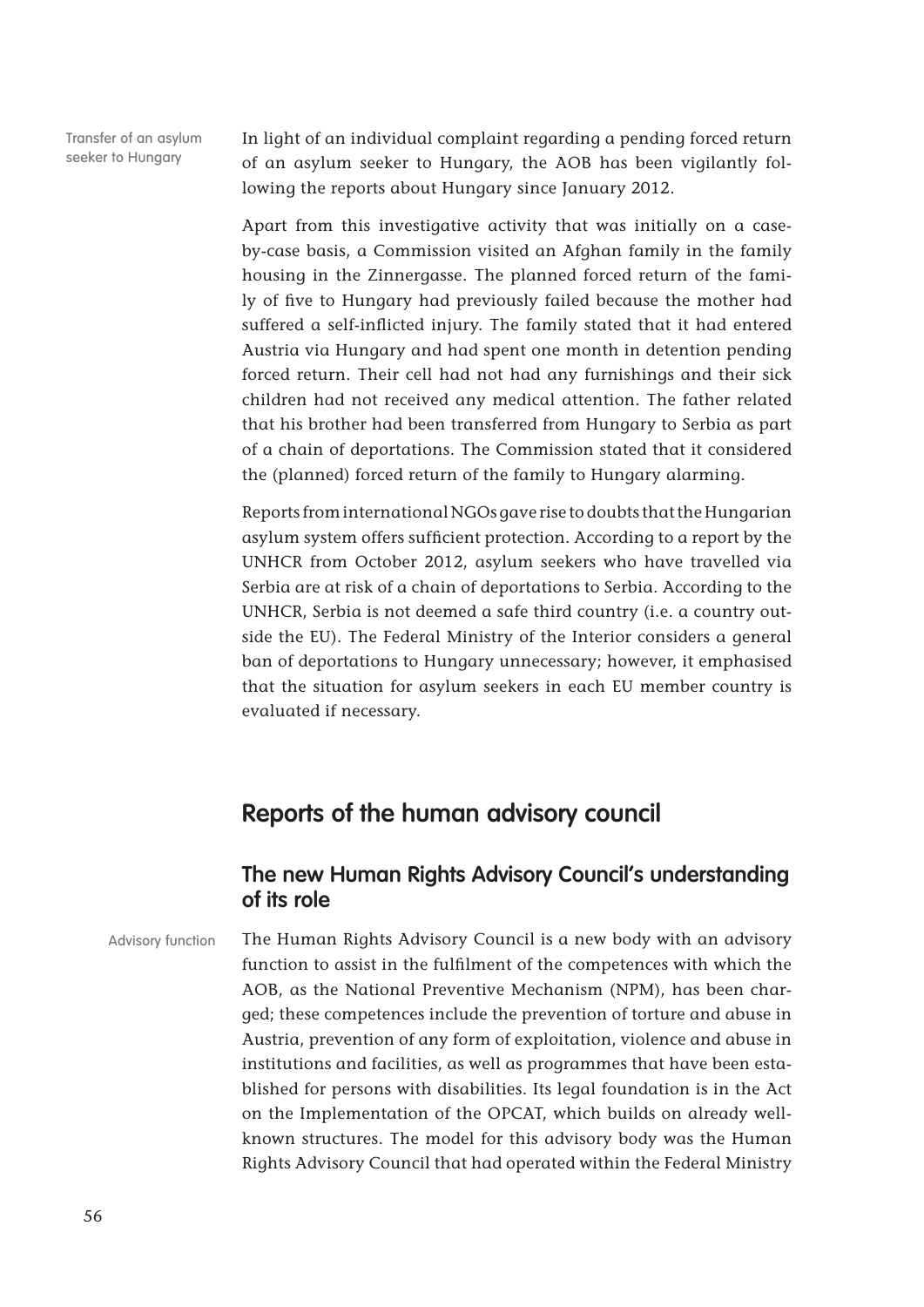of the Interior until the end of June 2012; it had the responsibility of addressing any structural inadequacies within the police force in order to safeguard human rights and to recommend countermeasures to the Federal Minister of the Interior. The AOB's Human Rights Advisory Council not only bears the same name but it is comparable to the former Human Rights Advisory Council of the Federal Ministry of the Interior in its composition of representatives of the Federal Chancellery and several Ministries, as well as NGOs. It is in part staffed with the same persons. This continuity ensures that the valuable experience of the former Human Rights Advisory Council, especially with regard to collection of data and the setting of standards concerning the security authorities, will be carried forward to the new body.

# **Activity profile of the Human Rights Advisory Counci**

The purpose of the Human Rights Advisory Council is to contribute by way of its advisory activities to the proper wording of recommendations by the AOB when maladministration has been determined and to help ensure that the AOB can properly utilise its options for action. It is also the task of the Human Rights Advisory Council to advise the AOB in defining investigative focal points to be applied as a top priority Austria-wide during preventive monitoring and control of institutions and facilities, in which persons are detained or where measures restricting their freedom can be implemented, as well as in the monitoring and control of institutions and programmes for persons with disabilities. Concurrently with defining these investigative focal points, the investigative standards that are to be applied by the Commissions and their visiting delegations as monitoring bodies of the AOB must be set out in advance. The intention is to guarantee consistent action. As a forum for dialogue for representatives of human rights organisations and the relevant Ministries, the Human Rights Advisory Council has the potential of adapting international human rights standards and incorporating them into national investigative standards. The uniform investigative standards then become the benchmark for the Human Rights Advisory Council when it advises the AOB in the determination of maladministration and a guideline for the assessment of whether the provided recommendations can attain the predefined human rights standards.

Recommendations for investigative focal points and standards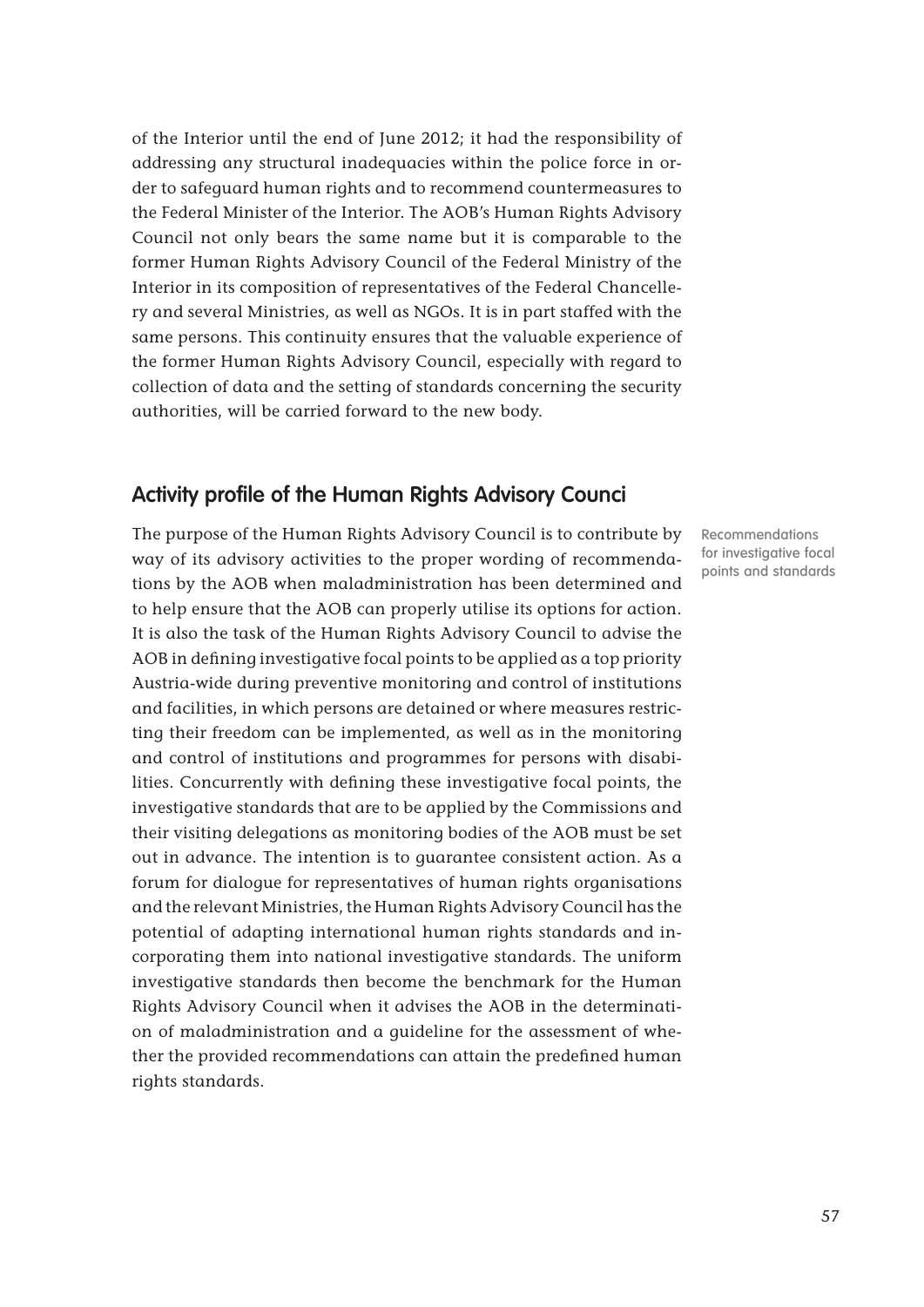## **Annual report of the Human Rights Advisory Council**

The constitutive meeting of the Human Rights Advisory Council took place on 11 April 2012 in order to ensure the entry into force of the Act on the Implementation of the OPCAT on 1 July 2012 and to enable the appointment of the members as of this date. Furthermore, this made it possible to guarantee the Council's right to be heard with regard to the appointment of the Commission members and with respect of the enactment of its own rules of procedure.

Participation in the selection of the Commission members

The Council was heard prior to the appointment of the Chairpersons of the six Commissions in a meeting of the Human Rights Advisory Council on 14 May 2012. At this meeting, the two chairwomen of the Human Rights Advisory Council reported on the hearings, which had taken place with regard to the applications that were on the shortlist and which it had actively participated in upon invitation of the AOB. The Human Rights Advisory Council took note of the AOB's recommendation that ensued after consultation with the two chairwomen of the Human Rights Advisory Council. The members of the Commissions were appointed using a similar process. One of the two chairwomen and one additional member or substitute member of the Human Rights Advisory Council took part in the hearings. At the meeting of the Human Rights Advisory Council on 18 June 2012, it took note of the AOB's recommendation, which was adopted after consultation with the members and the substitute members of the Human Rights Advisory Council and with the Chairpersons of the Commissions who had been present at the hearings. The Chairpersons of the Commissions also attended this meeting. They introduced themselves to the entire Human Rights Advisory Council and responded to questions.

Right of the substitute members to attend meetings

The hearing of the Human Rights Advisory Council with regard to its own ROP, which is an integral part of the AOB's and the Commissions' ROP, was conducted by way of written statements regarding the draft submitted by the AOB. This draft was discussed at the Human Rights Advisory Council's meeting on 14 May 2012 and accepted by consensus between the AOB and the Human Rights Advisory Council.

It is especially worthy of attention that the concurrent and equal participation of members and substitute members in the deliberations of the Human Rights Advisory Council was incorporated into the ROP upon the suggestion of the Human Rights Advisory Council. This is intended to specifically, but not exclusively ensure that all nongovernmental organisations, which participated in the process of selfnomination and, due to the excessive number, could, in some cases,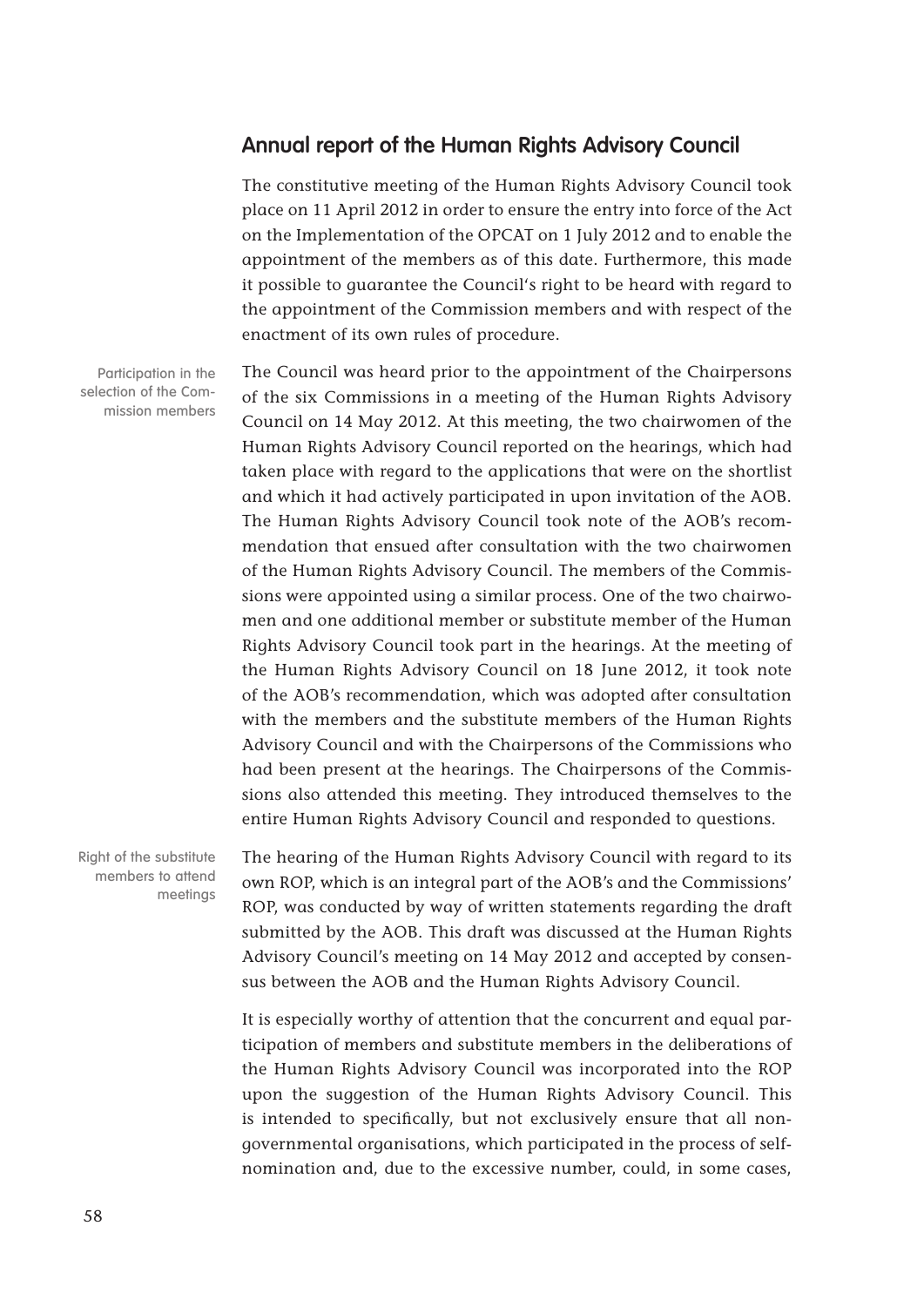not be appointed as a member but only as a substitute member can attend all the meetings. Only the voting rights shall remain the exclusive prerogative of members.

Initial deliberations by the Human Rights Advisory Council regarding the investigative focal points of the Commissions' investigations shall take place at the Human Rights Advisory Council meeting on 10 July 2012, in which the members and substitute members will be invited to submit suggestions in written form. They were discussed within the "Investigative Focal Point" working group on 13 September 2012. An already existing catalogue of thematic focal points was discussed at the Human Rights Advisory Council's meetings on 4 October 2012 and 6 December 2012. A list of focal points that was revised in light of the previous discussions will be prepared in early 2013.

# **Additional activities in the period under review**

# **Training and continuing education**

### **Cooperation with the Council of Europe**

A shadow monitoring training module was carried out in cooperation with the Council of Europe. The Council of Europe has extensive and longstanding expertise in the area of monitoring and control of places of detention in accordance with the European Convention for the Prevention of Torture (CAT). Jointly with international experts, the Commission members and AOB employees visited six selected institutions and facilities. This seminar gave the participants the opportunity to coordinate and develop the modalities for preparatory work, the visits themselves and the processing of the findings in accordance with international standards. Due to the very positive reactions of the Commission members, the cooperation will be continued.

Currently, the AOB, jointly with the Chairpersons of the Commissions, is developing a continuing education programme for 2013. Several workshops that address special topics are planned in order to further harmonise the work of the six Commissions and the collaboration with the AOB.

Cooperation with the Council of Europe

Continuing education plan for 2013

Initial deliberations regarding investigative focal points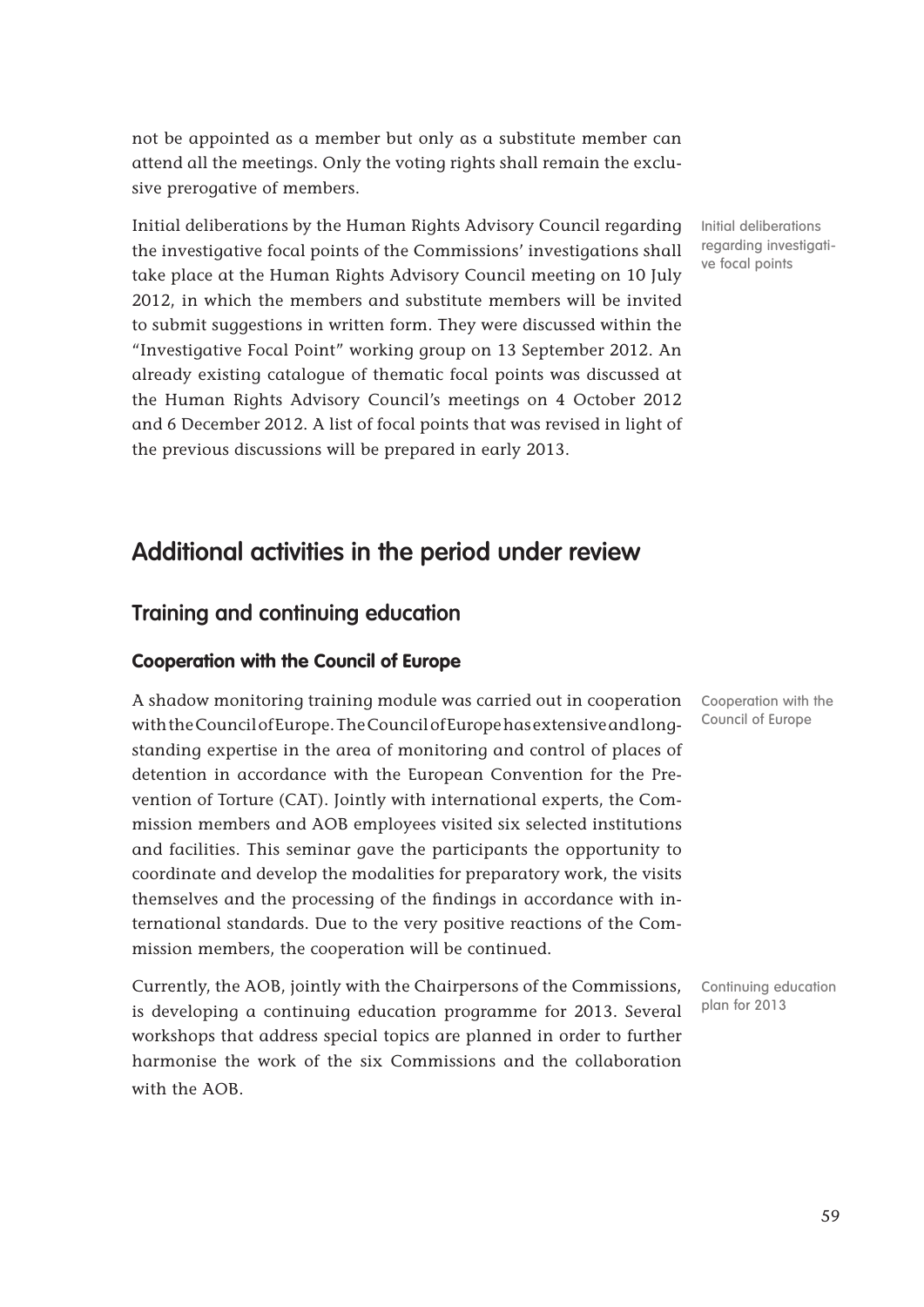# **Cooperation with NGOs**

Cooperation with civil society is not only required by law, but it is also very important for the effectiveness of the AOB's work.

This cooperation has been institutionalized by the inclusion of representatives of NGOs in the Human Rights Advisory Council. As an advisory body, the Human Rights Advisory Council is also a forum for information sharing between representatives of Ministries and nongovernmental organisations. A result of this collaboration is, for example, the definition of investigative focal points and is therefore an essential factor in deciding which institutions and facilities and which subject areas will be selected by the expert Commissions of the AOB.

Furthermore, the cooperation with NGOs is crucial because, due to their wide experience, they are able to point to possible maladministration and thus provide an important impetus for monitoring and control visits. The AOB is endeavouring to ensure this collaboration by way of cooperation agreements, thus putting the sharing of information on an effective basis that provides reliable expectations.

Going beyond its statutory mandate, the AOB views itself as a forum for sharing information with and among non-governmental organisations. The creation of a proper platform is being planned.

# **Public relations**

The AOB is obligated by law to inform the public about its new competences and especially about the results of its work. In addition to the classic ways of providing information via the website and publishing informational folders, the AOB is aiming to establish a greater degree of cooperation with the Political Science faculties at institutions of higher learning. The purpose is to place a greater emphasis on the importance of protecting human rights as an essential part of a democratic system.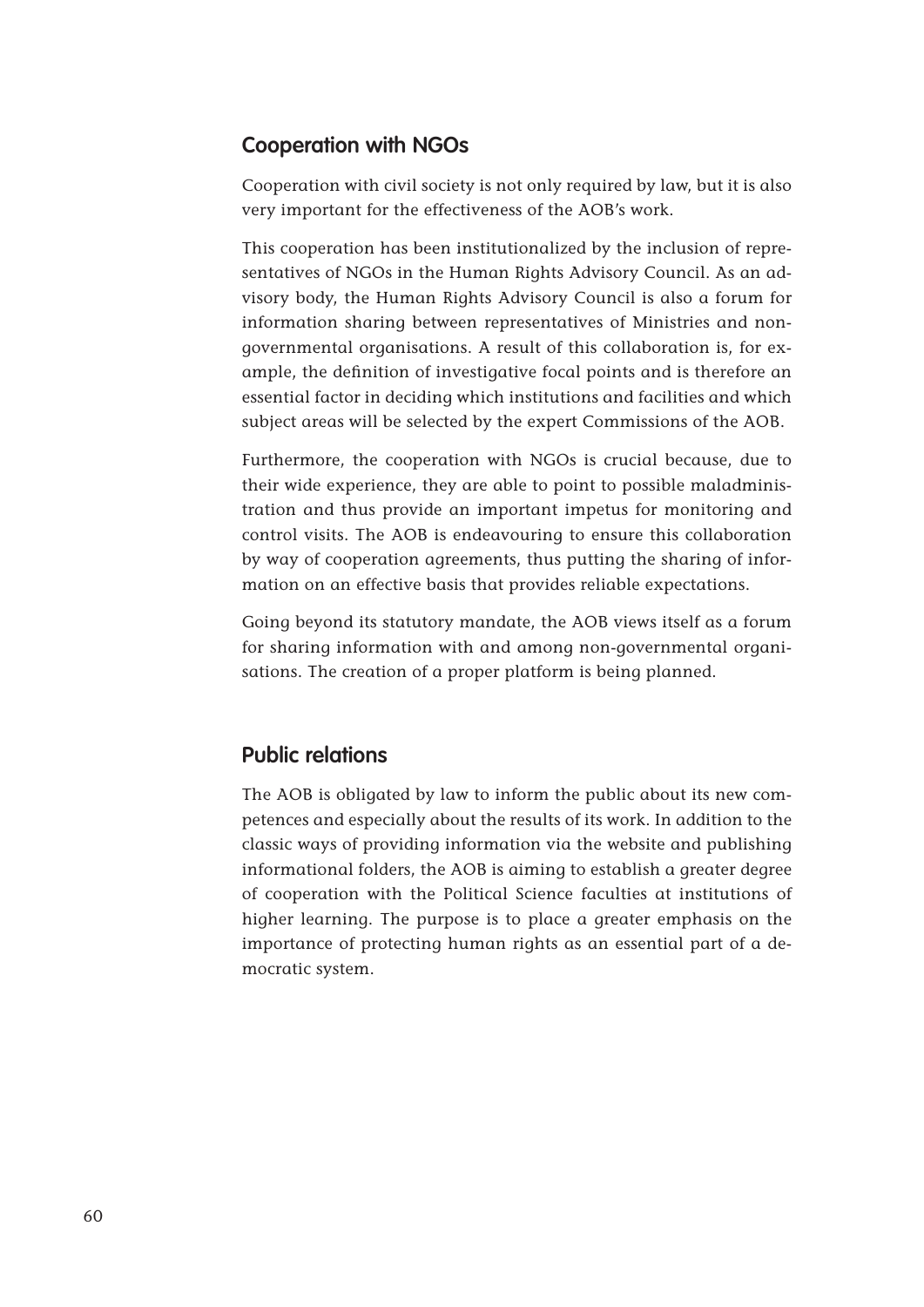# **Ex-post control: Investigations of public administration**

# **Anti-discrimination**

# **General Information**

The AOB has a mandate under Austrian constitutional law to protect and promote human rights. Although all human rights have equal value and/or are coequal, protection against discrimination has particular significance. Fundamentally, prohibited discrimination and the realisation of human rights exclude one another. This is the reason why the AOB is dedicating an entire chapter of this report to this topic.

Within the scope of its investigative activities, the AOB has encountered discrimination due to disabilities, gender, sexual orientation, as well as nationality or ethnic origin. In this chapter, a number of exemplary cases will be presented in detail. There is, however, potential for improvement at the legislative level as well. The AOB's recommendations and Austria's international obligations will be discussed in the following.

In addition to United Nations human rights conventions, it is primarily the EU regulations and the Council of Europe's European Convention on Human Rights that define Austria's obligations with regard to protection against discrimination at the international level. The European Convention on Human Rights prohibits discrimination only in conjunction with the granting of rights set out in the Convention. A general prohibition of discrimination was agreed in the 12th Additional Protocol which, however, has not yet been ratified by Austria.

At the EU-level, it is the EU Charter of Fundamental Rights and three directives that primarily regulate protection against discrimination. The Charter contains a general prohibition against discrimination that all member states must comply with when implementing EU law. In 2000, the EU created a framework for minimum requirements by way of the Directive on Equal Treatment Irrespective of Racial or Ethnic Origin, as well as the Directive on the Implementation of the Principle of Equal Treatment for Men and Women in Occupational Social Security Schemes. This was expanded in 2004 by way of the Directive on Equal Treatment of Men and Women in the Access to

Recommendations for improvement of statutory framework conditions

Obligations in respect of protection against discrimination

EU Charter of Fundamental Rights and EU directives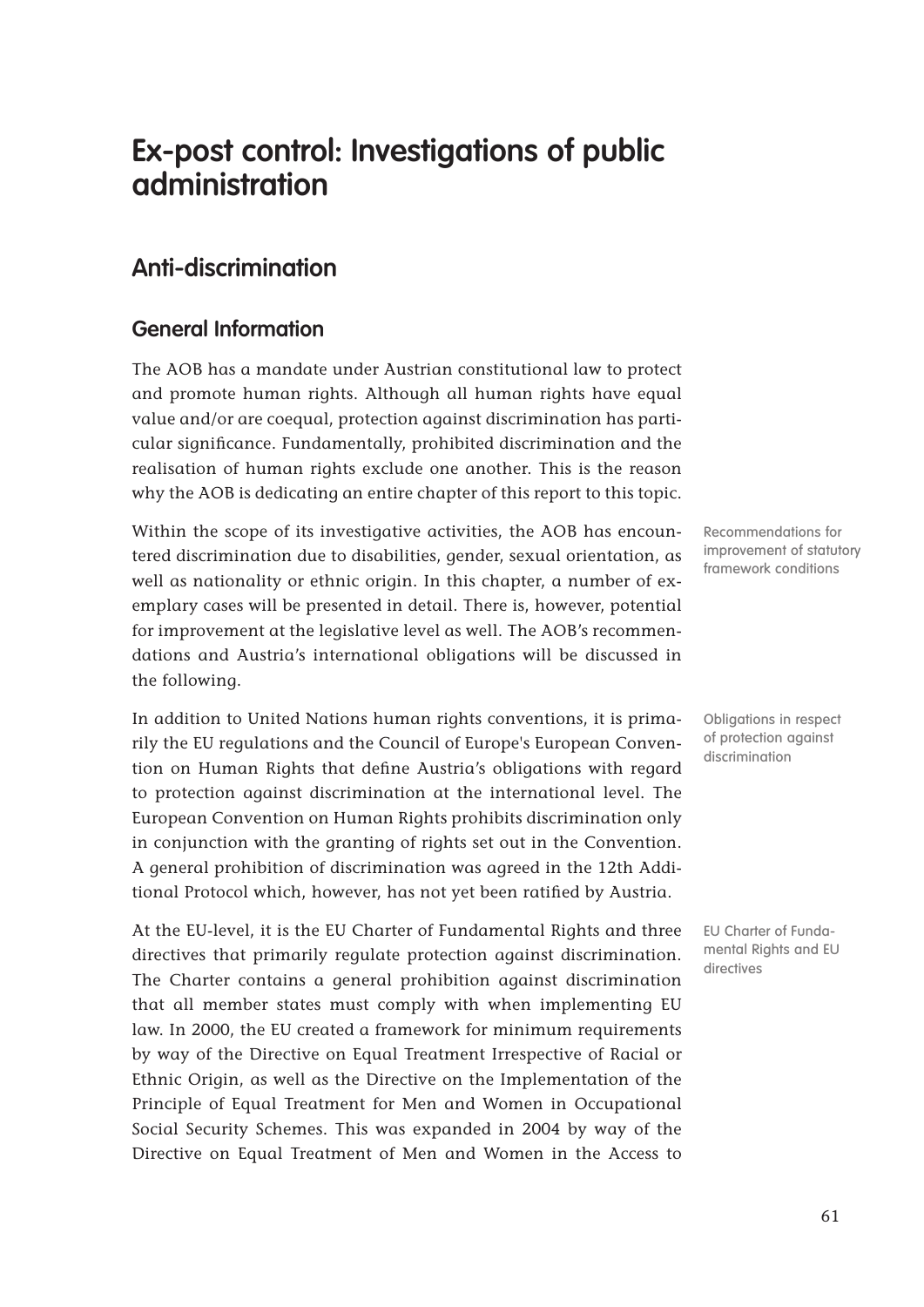and the Supply of Goods and Services. Despite these achievements, as determined by the Commission, the European legal framework in respect of protection against discrimination is still incomplete. There are differences between types of discrimination within and outside of the area of employment. In the protection against discrimination, any ranking is inadmissible. Therefore, Austria must implement the minimum EU requirements on one hand and on the other, also work on the guarantee of a comprehensive protection against discrimination.

The situation regarding protection against discrimination in Austria was recently analysed in three international reports: In 2010, by the European Commission against Racism and Intolerance; in 2011, within the scope of the Universal Periodic Review of the UN Human Rights Council and in 2012, by the Commissioner for Human Rights who was appointed by the Council of Europe. The main criticisms were aimed at the high degree of fragmentation of anti-discrimination legislation, the varied levels of protection for the respective groups, the many different institutions, inadequate building laws and building codes with regard to accessibility, insufficient entitlement to the removal of discriminating barriers, as well as long periods of transition for the implementation of accessibility in public buildings. It was also criticised that there were no possibilities for interpleader action in proceedings as were the framework conditions for financial assistance for children with special needs, especially with regard to schools, which were deemed inadequate. In particular gender discrimination, discrimination due to ethnic origin, age and religion were also viewed critically. It was recommended to institute higher compensation for damages in the case of injuries and to collect data relevant to cases of discrimination. International points of criticism

AOB sees need for action regarding legislation

Since autumn 2012, draft legislation has been under consideration for amendments to the Austrian Equal Treatment Act, the Equal Treatment Commission and Ombudsman Act, the Employment of Disabled Persons Act and the Federal Equal Opportunities for People with Disabilities Act. These amendments are intended to remedy existing inadequacies in legislation for protection against discrimination. Although the recommended changes are steps in the right direction, the AOB sees additional need for action in the current draft legislation and other regulations, similarly to, for example, the Litigation Association of NGOs against Discrimination or the Independent Monitoring Committee for the Implementation of the UN Convention on the Rights of Persons with Disabilities.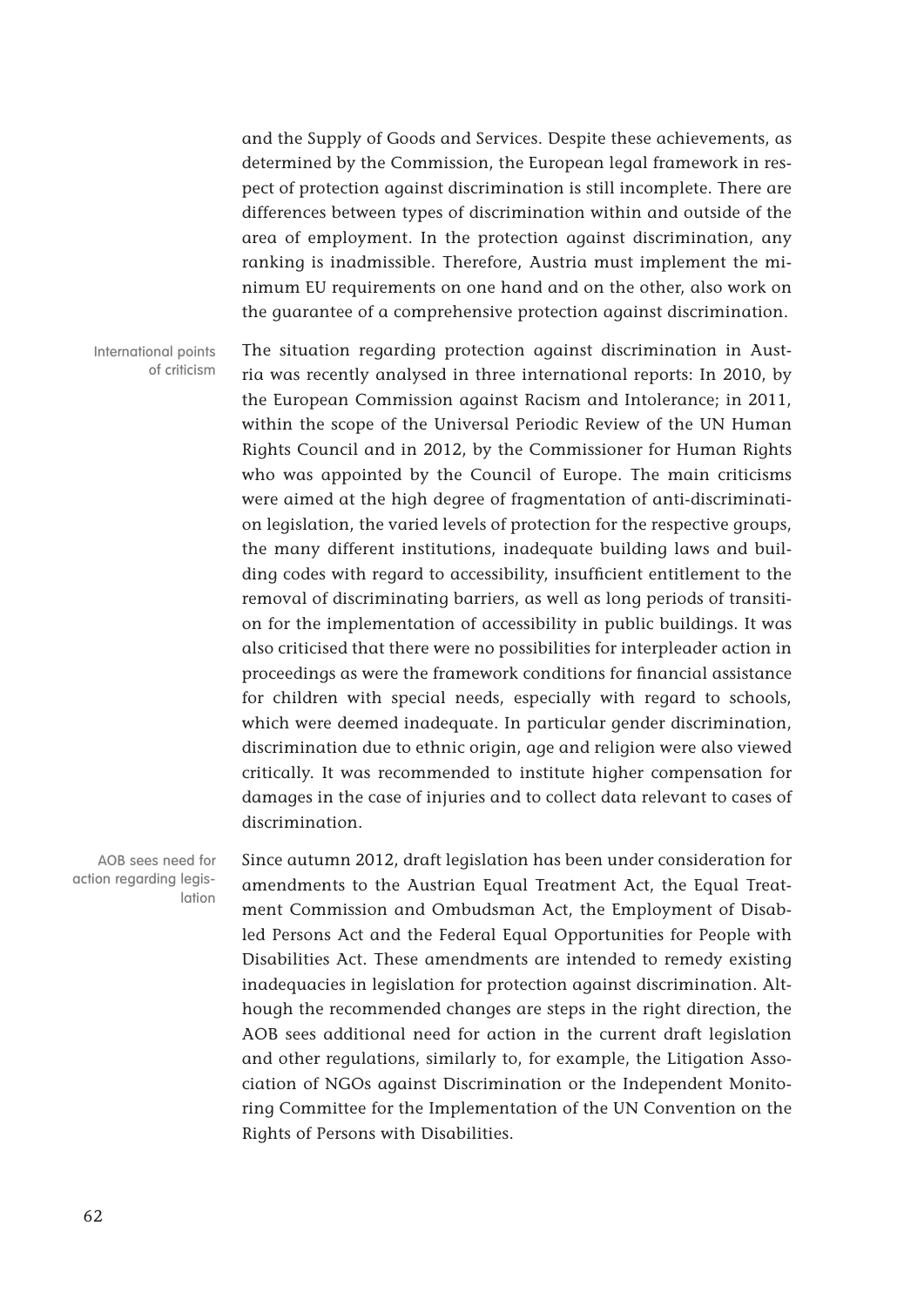A basic problem is the fragmentation of protection against discrimination legislation in numerous, different federal and Laender laws. As a result, the legal situation is not only confusing, but there is the risk that different levels of protection against discrimination are created, depending on the protected area. This is apparent, for example, in the provisions of Section 31 of the Austrian Equal Opportunities Act, which differentiates between gender, religion and world view, age and sexual orientation on one hand and ethnic origin on the other. Although it is the intention of the planned amendment to extend protection against discrimination with regard to the criteria of religion, world view, age, and sexual orientation and to adapt it to that of other criteria, such as gender or ethnic origin; however, the risk of different levels of protection will continue to exist.

This becomes apparent within the scope of the topic of disabilities. The purpose of the UN Convention on the Rights of Persons with Disabilities – the equal enjoyment of all human rights and fundamental freedoms, as well as protection against discrimination – must be incorporated in all political policies and agendas. Equal treatment of persons with disabilities has, however, not been harmonised with other legislation and guidelines, but is regulated by way of its own standards of protection and has therefore been separated from other prohibitions of discrimination. This is not unproblematic with regard to multiple discrimination and its enforcement under the law. In any case, the uniform regulation of the prohibition of discrimination would be positive in respect of the equality of the protected attributes. Specific aspects of the various groups can all be taken into consideration, even in a single, uniform law.

Dialogue forums between government representatives and NGOs should be set up by law. As inclusion is not a subject that can be dealt with in isolation, but must be considered in all political areas, a joint, institutionalised dialogue within the meaning of the UN Convention on the Rights of Persons with Disabilities and with the purpose of combating all forms of discrimination would be desirable. In this context, the AOB would like to note that it considers a regular exchange of ideas and information with the Monitoring Committee to be worthwhile in order to be able to properly fulfil its expanded mandate as an independent supervisory agency for the purpose of preventing the exploitation, violence or abuse of persons with disabilities.

As the EU Commission has determined, in order to achieve true equal treatment of persons with disabilities, we need not only prohibitions Fragmentation and different levels of protection

The area of disabilities is regulated separately

Dialogue forums are necessary

Adjustment of care allowances for inflation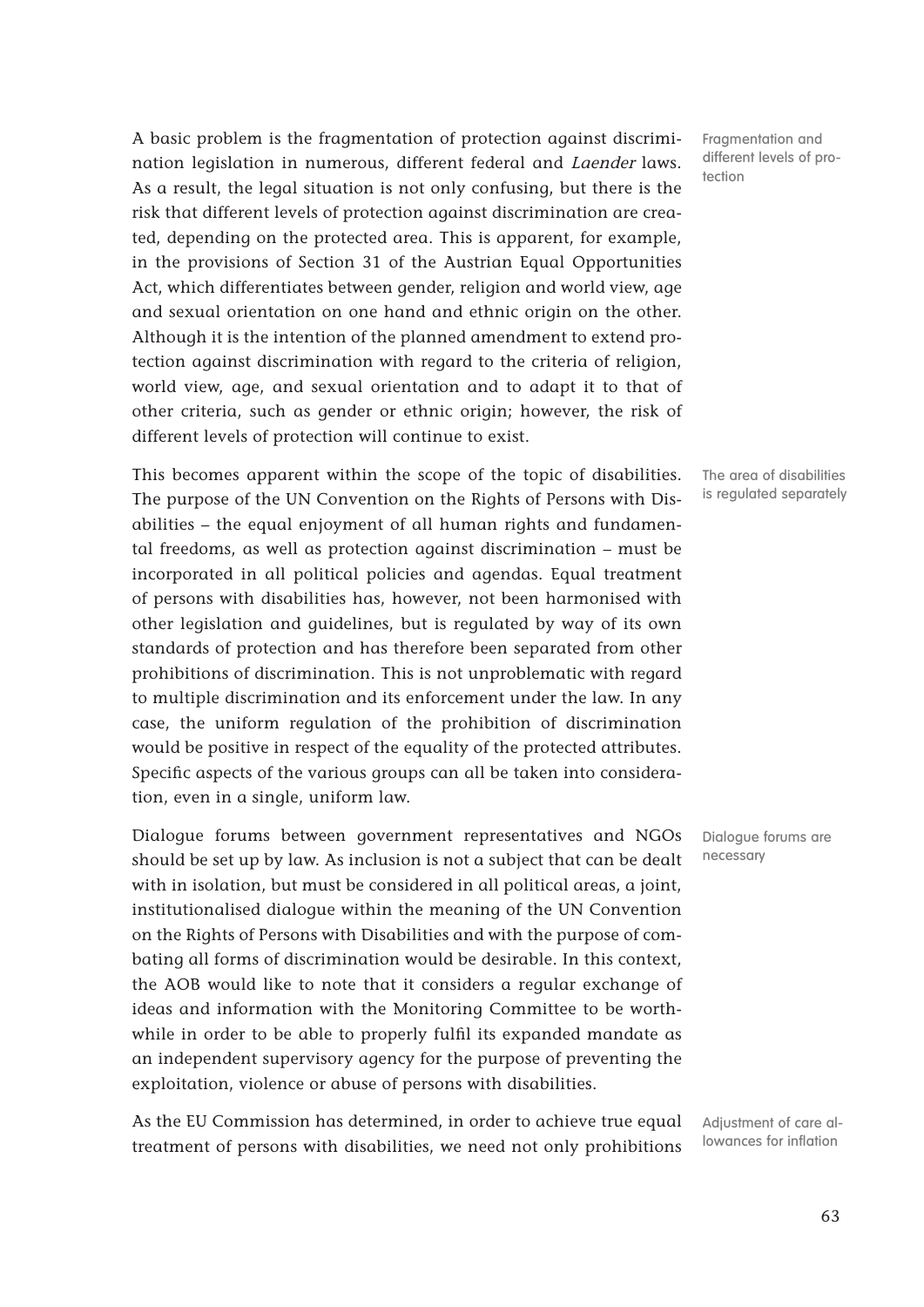but positive measures as well. Currently, more than 500,000 people in Austria need full-time care. Care allowances are meant to contribute to the ability to lead as self-determined a life as possible. As they are not adjusted for inflation, care allowances are increasingly not fulfilling this purpose. For some time, the AOB has been demanding adjustment of the care allowance that is guaranteed under the law, in order to give those affected greater equality.

The AOB also finds that legal certainty is lacking in the area of personal assistance. Financial support for those affected is currently often a question of good will. Under the UN Convention on the Rights of Persons with Disabilities, for example, children and adolescents may not be excluded from the general educational system due to a disability. Therefore, the AOB welcomes the acceleration of inclusive education that is provided for in the draft of the National Action Plan for Persons with Disabilities. However, the procedures for a successful and sensible integration must be made more concrete and more comprehensive. Clear rules for personal assistance

Another important step would be the entitlement to the removal of barriers, suspension of discrimination and/or fulfilment of equal treatment obligations. Currently, persons with disabilities can demand compensation for damages but not the creation of an environment that is free of discrimination. Entitlement to the removal of barriers

This is specifically, but not exclusively inadequate, because people have been aware of the problems arising from insufficient structural accessibility or the absence of structural accessibility for a long time. The societal attitude shift and the demographic development are changing the demands with regard to constructed space. As defined by the Federal Disability Equality Act and the UN Convention on the Rights of Persons with Disabilities, constructed space should be accessible and usable for everyone in the generally customary way, without particular difficulty and without assistance. Accessible planning and construction is no longer limited solely to impaired motor skills (and has not been for a long time), but it also includes sensory perception, cognition and anthropometry. The challenge confronting modern architecture is to embrace and make room for social diversity. This is precisely where creativity is needed – creativity that uses its theoretical knowledge to develop new spatial and technical solutions. The focus should be on recognising the needs of the various user groups, analysing them and integrating them into both the early conceptual planning phase and the detailed plans. As the primary basis of any planning, the well-founded understanding of the subject and current Barrier-free construction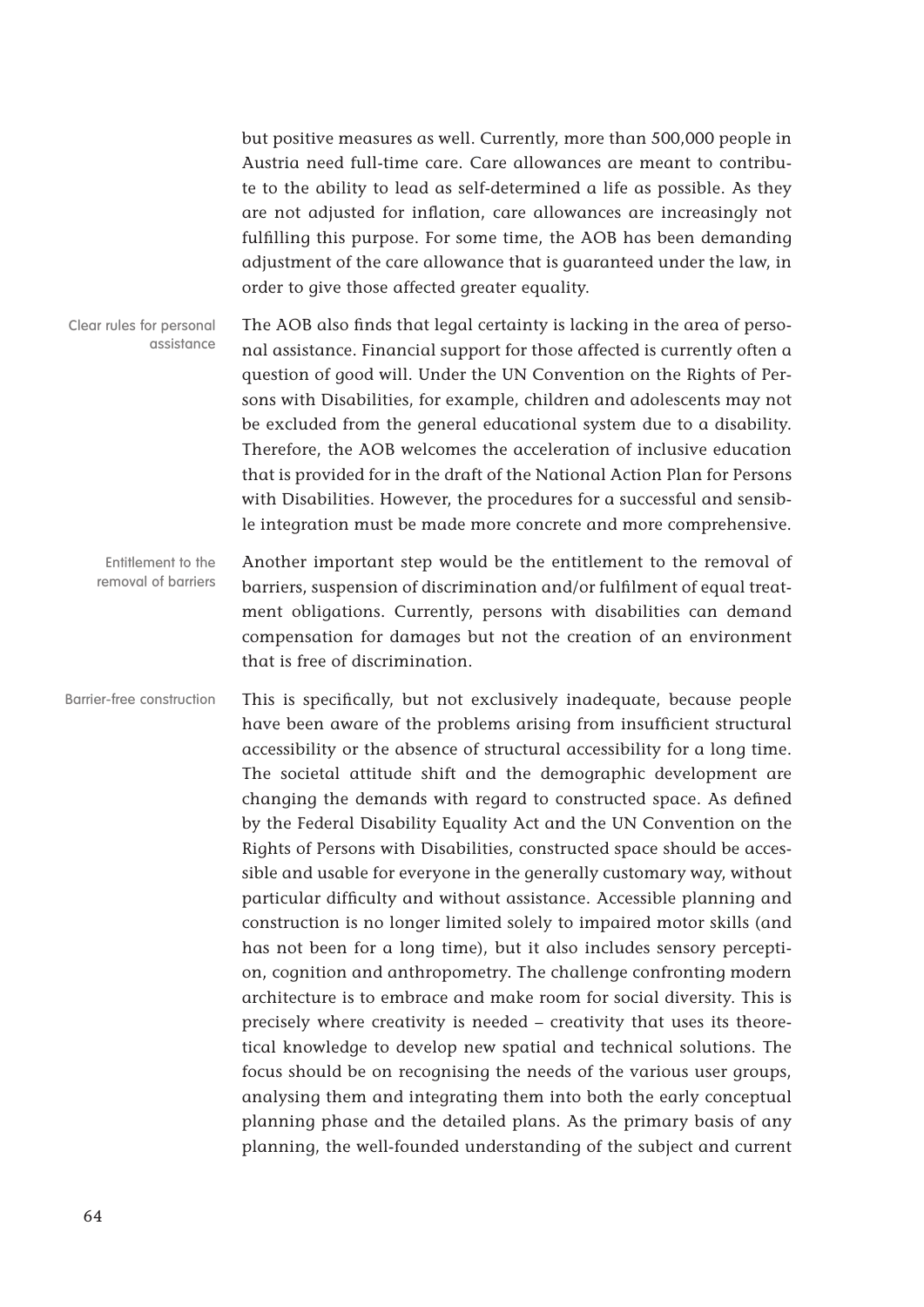scientific insights must be at the forefront. In German-speaking countries outside of Austria, there are very ambitious research projects that are dealing with key issues relating to the future (e.g. evidence-based planning and construction in the health care sector). At the scientific level, Austria seems to have some catching up to do. An Austria-wide evaluation of existing construction regulations that builds on the results of research would be a first step towards progress.

A class-action lawsuit would be a particularly important instrument to remove barriers. Even under the current government bill, only the Austrian Working Group for Rehabilitation can file a class-action lawsuit pursuant to the Federal Equal Opportunities for People with Disabilities Act. Thus far, this has never occurred. An expansion of the standing to sue to other organisations is therefore urgently needed; likewise, additional possibilities for interpleader action by qualified organisations in proceedings.

For other protected groups, there are no possibilities for a class-action lawsuit at all. A class-action lawsuit is necessary if no affected party is willing to undertake a lawsuit, but the discrimination is "publicly" apparent. This would be the case for discriminating advertisements or General Terms & Conditions. The right to a class-action lawsuit should be a key item in the amendment to equal treatment law.

Penalties and compensation for damages make sense theoretically in order to prevent discrimination. Under the current draft law, compensation for damages should be effective, commensurate and serve as a deterrent. This demonstrates the correct intention of the regulation and its orientation towards EU law; however, without parameters and decision-making guidelines, it will be very difficult for courts to find a consistent approach. It would therefore make sense to define measurement criteria for all areas of discrimination and to introduce minimum compensation for damages.

The AOB also recommends increasing and/or introducing a penalty range under the Austrian Equal Treatment Act and the Employment of Disabled Persons Act to more than 360 euros, expanding the group of persons entitled to file complaints, widening the area of prohibition to include all goods and services, creating a registry of administrative penalties and granting qualified organisations the legal standing of a participating party. As demonstrated in the presentation of the individual cases below, there has already been an amendment to the penalty provisions of the Introductory Act to the Administrative Procedure Acts 1991 after the AOB demanded improvements.

Class-action lawsuit is necessary

Penalties and compensation for damages

The AOB's recommendations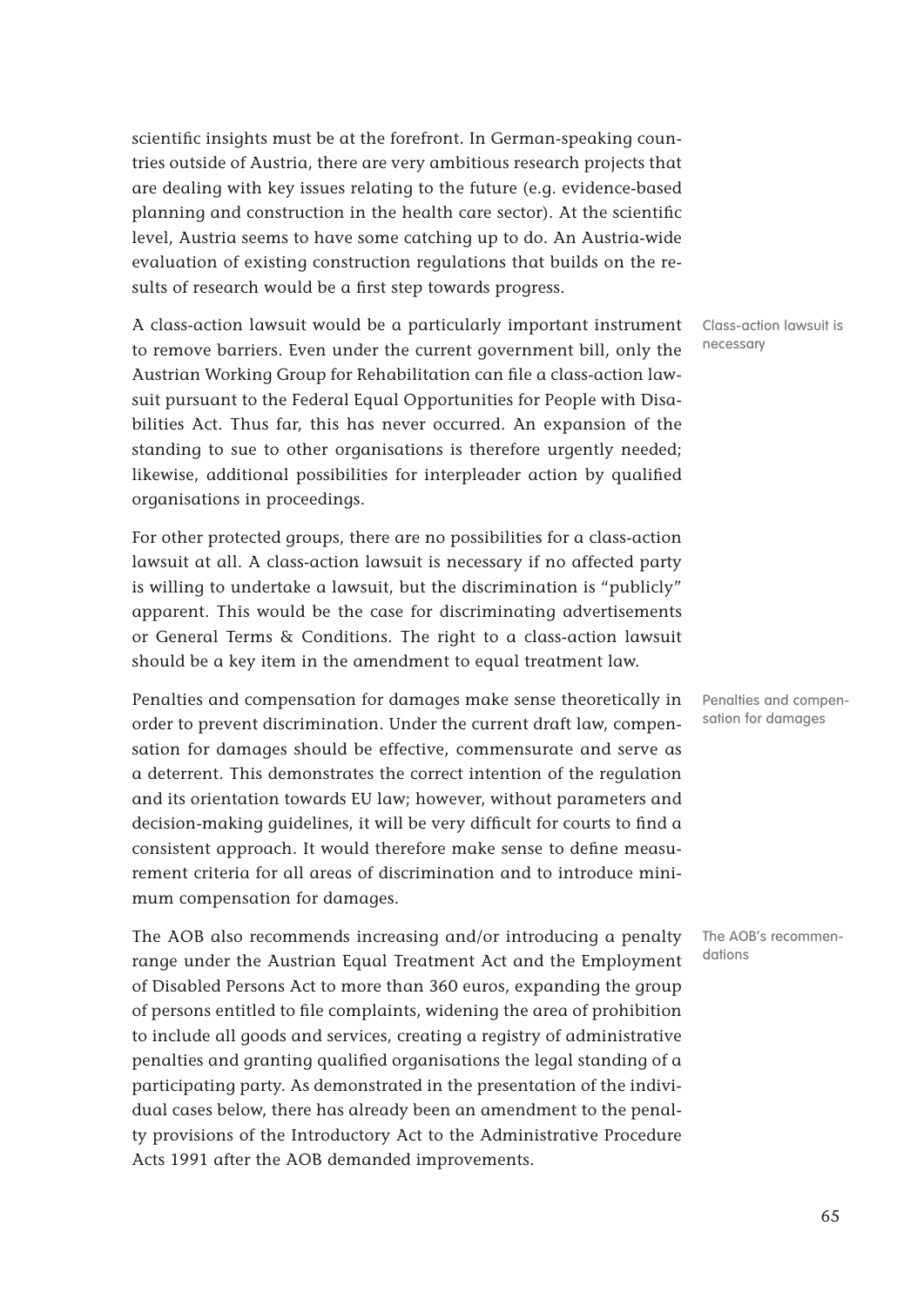Sufficient resources for the Equal Opportunities Commission;

The planned reduction in size of the Civil Senates is basically a positive step for the acceleration of the proceedings before the Equal Opportunities Commission. It is, however, questionable if this measure will suffice to shorten the length of the proceedings and encourage persons seeking legal recourse to file a complaint. The basic prerequisites are sufficient financial and personnel resources. Furthermore, the AOB recommends a comprehensive obligation to publish court rulings on the Equal Opportunities Commission website, which could also illustrate differences of opinion between the Equal Opportunities Commission and the courts.

The following AOB investigative proceedings show that in 2012, there were improvements in the enforcement of existing laws, but that there are still shortcomings. The AOB was confronted with various topics, including inadequate accessibility, gender-stereotypical assignment of roles in job application procedures, sex changes of transgender women, discrimination with regard to family benefits for foreigners and discrimination due to sexual orientation.

# **Discrimination due to illness or disability**

#### **Discrimination due to aptitude tests which are not barrier-free**

There is no doubt that aptitude tests, which are not barrier-free, and inadequate conditions, such as the available time, represent prohibited discrimination

Mr. N. was diagnosed with spastic diplegia that had been present since birth. He is also visually impaired. Mr. N. applied at the Federal Ministry of Labour, Social Affairs and Consumer Protection for a job as administrative intern, which had been explicitly put out to tender for the severely disabled in accordance with the Employment of Disabled Persons Act. He was invited to take an aptitude test; however, the test results did not reflect his knowledge and capabilities, as the test procedure was not barrier-free.

The Federal Ministry of Labour, Social Affairs and Consumer Protection stated in this regard that Mr. N.'s application documents did not show that he was visually impaired. In such cases, the aptitude test was naturally not used, they said. Therefore, it was clear that the negative test results would not be considered in the further selection process. Test results not taken into consideration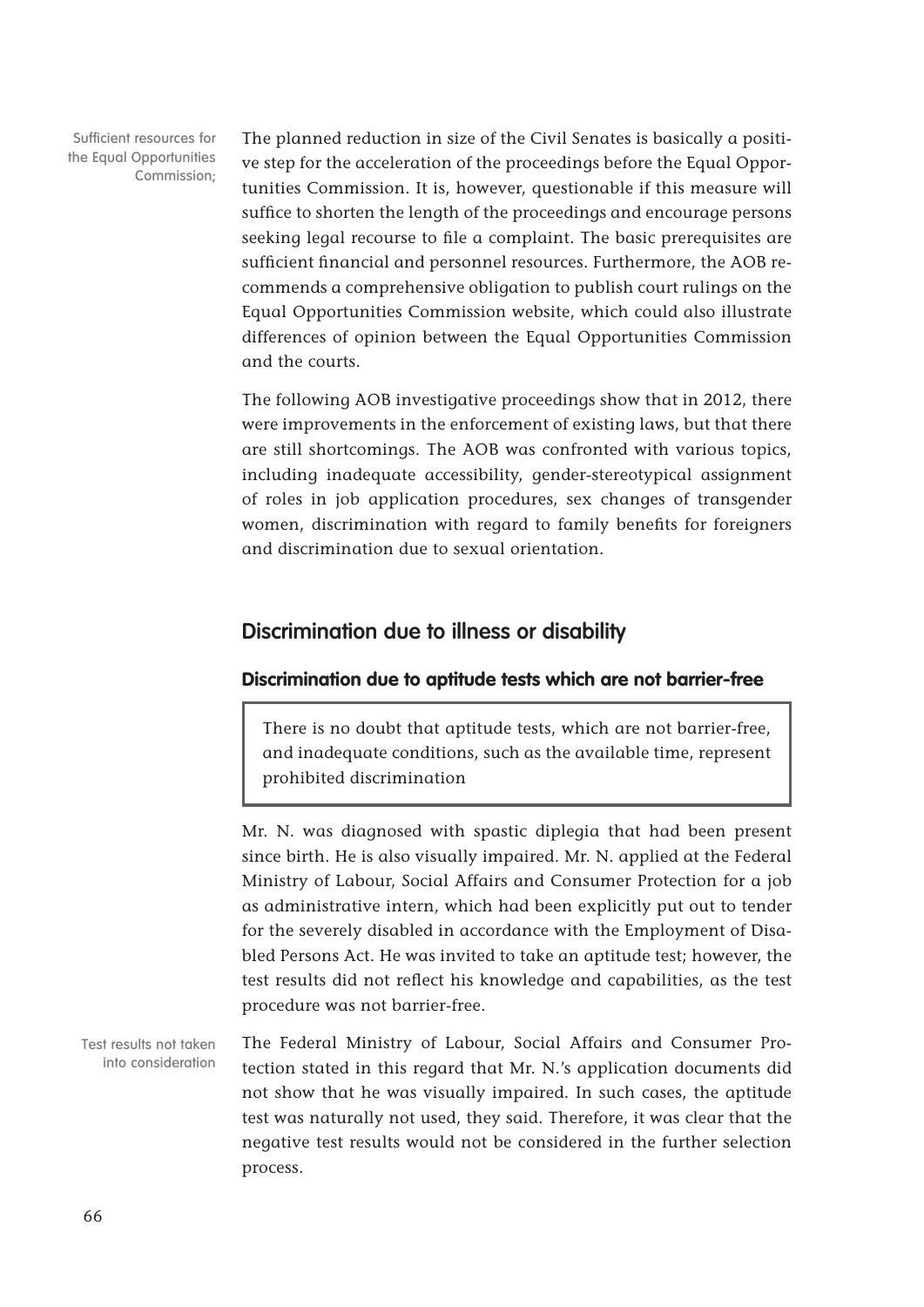Even though this resolved the concrete case, the fundamental question arises of why aptitude tests that are not barrier-free are still being used at all in (and outside of) the Civil Service.

The UN Convention on the Rights of Persons with Disabilities prohibits discrimination of persons with disabilities, in particular when applying for a job (Art. 5 and 27 leg. cit.). Section 7b of the Employment of Disabled Persons Act also contains such a protection against discrimination.

There are statutory regulations for the Civil Service that (seemingly) take account of protection against discrimination. Under the Civil Service Job Tender Act, an aptitude test does not have to be administered if a permanent position has been explicitly put out to tender for the severely disabled. In accordance with Section 9 (4) of the Aptitude Test Directive, consideration should be shown with regard to disabilities of applicants insofar as this is not inconsistent with the purpose of the test.

The Federal Ministry of Labour, Social Affairs and Consumer Protection considers that now protection against discrimination has been implemented.

The AOB, however, is of the opinion that effective protection against discrimination during testing procedures cannot be ensured by way of exemptions. Only barrier-free testing procedures ensure that factors, which are not relevant to personal aptitude are blocked out. If this were the case, this would be a confirmation for persons with disabilities – as it would be for everyone else – that they need to note only those circumstances in their applications that qualify them in accordance with the requirement profile of a job that has been put out to tender.

Individual case: VA-BD-SV/0560-A/1/2012

Protection against discrimination

Regulation for the Civil Service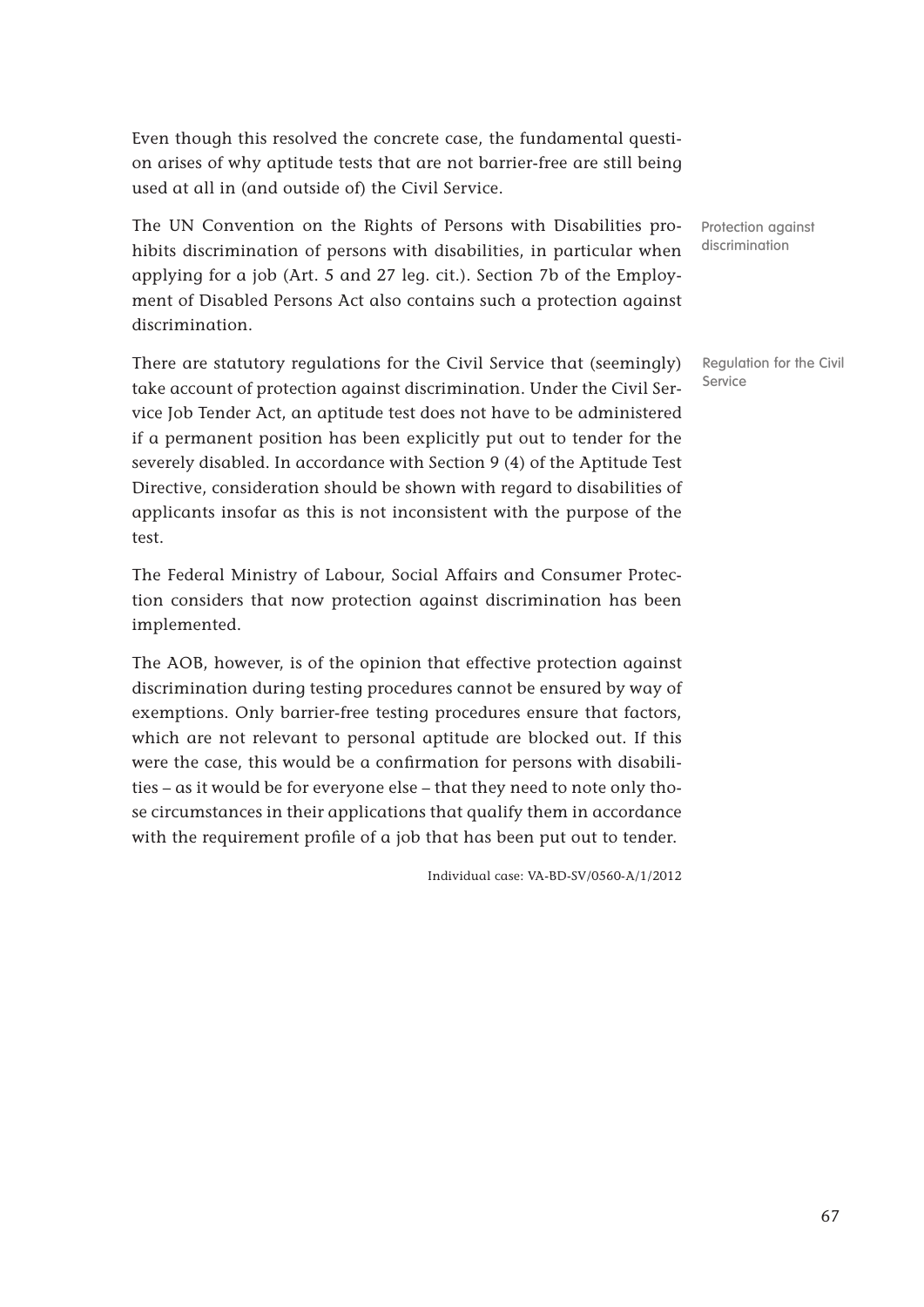### **Barrier-free access to telecommunications services**

Telephone relay centres enable persons who cannot hear or speak to use the telephone. As opposed to many other countries, such services are not yet available in Austria. After a conflict of jurisdiction between the Federal Ministry for Transport, Innovation and Technology and the Federal Ministry of Labour, Social Affairs and Consumer Protection that has gone on for years, the former is now taking initiative.

Telephone relay centres enable barrierfree telephone use

A telephone relay centre enables hearing- and speech-impaired people to communicate by telephone with hearing and speaking people. Telecommunications services can thus be used equally by disabled and non-disabled persons. Barrier-free telephone use is often needed in everyday life and in emergency situations it can be lifesaving. Currently, hearing- and speech-impaired people cannot use the emergency call system in Austria.

This possibility is not available in Austria at present. For years, the Federal Ministry for Transport, Innovation and Technology and the Federal Ministry of Labour, Social Affairs and Consumer Protection could not agree which one is competent for this matter. Mr. N., who has been advocating the establishment of such a system in Austria has also had to deal with this negative conflict of jurisdiction.

Jurisdiction of the Federal Ministry for Transport, Innovation and Technology

The Federal Ministry for Transport, Innovation and Technology declared in a statement to the AOB that it has jurisdiction, which had previously not existed but which has become clearly defined due to the newest amendment of the Telecommunications Act. Section 17 of the Telecommunications Act now states that a directive of the Federal Ministry for Transport, Innovation and Technology can require that persons with disabilities be enabled to take advantage of telecommunications services to the same extent as users who are not disabled. Furthermore, under Section 20 of the Telecommunications Act, a connection to all emergency call numbers must be guaranteed for disabled users as well.

In early July 2012, the Federal Ministry for Transport, Innovation and Technology had an initial discussion with the relevant interest groups, such as the Austrian Association of the Deaf and the Austrian Association of the Blind and Visually Impaired to conduct a needs assessment. The Austrian Association of the Deaf initiated a pilot operation Pilot operation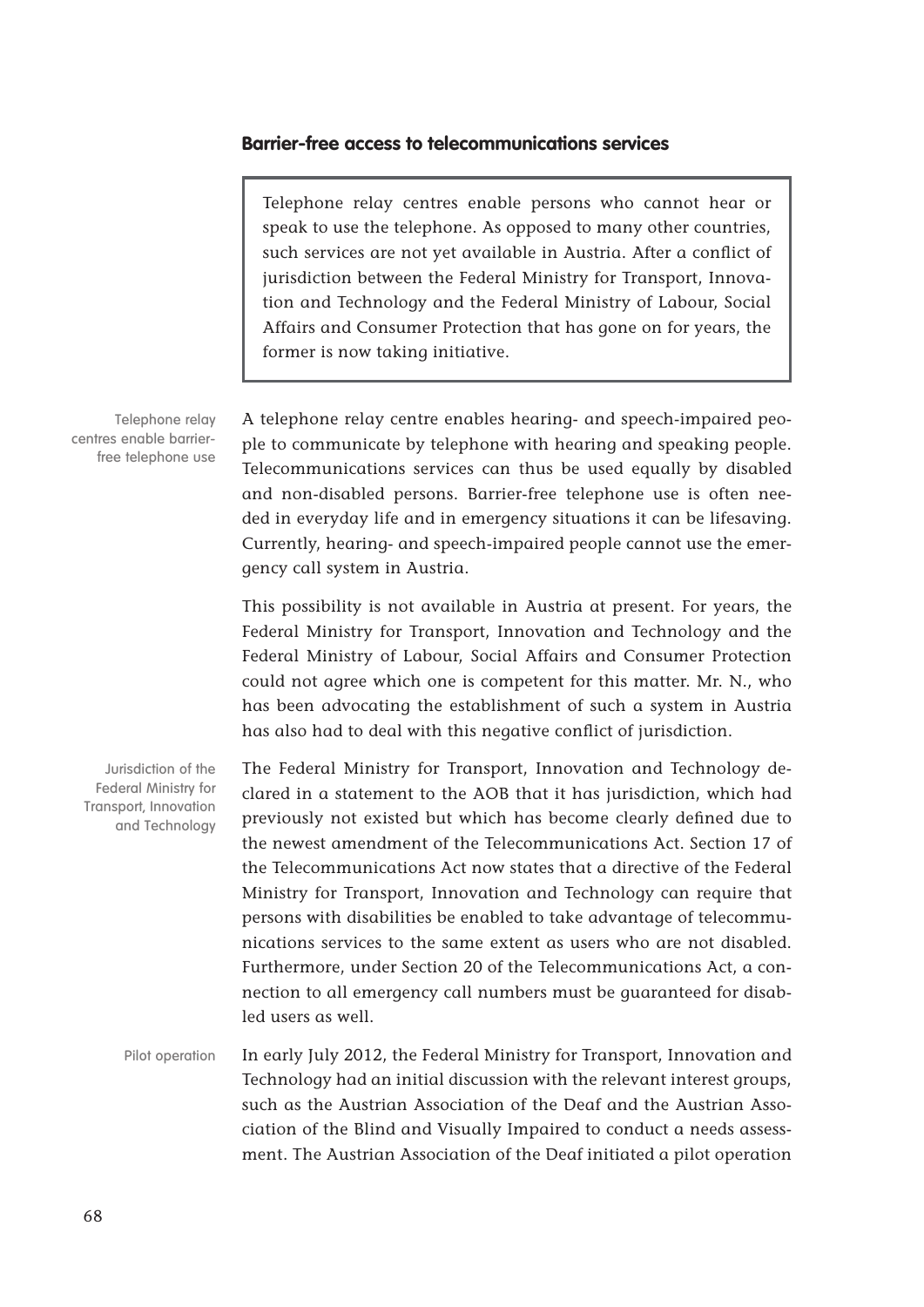of a deaf relay centre; as of the end of the year, the Federal Ministry for Transport, Innovation and Technology had not yet received an analysis of the results. The results and experiences gained during this pilot operation will be the basis for possibly issuing a directive.

The AOB welcomes these first steps towards barrier-free telecommunications services and will continue to observe the progress being made.

Assistive technologies and supported communications – as the foundation of a self-determined life and full and equal participation in society – are human rights. They must be developed, offered and made widely available in accordance with the UN Convention on the Rights of Persons with Disabilities.

Individual case: VA-BD-VIN/0060-A/1/2012

# **Increased family allowance granted for metabolic disorders for the first time**

Due to an amendment of the Assessment Ordinance of the Employment of Disabled Persons Act, the metabolic disorder phenylketonuria was granted the same status as celiac disease. As a result, receipt of an increased family allowance in comparable areas of life is guaranteed for all persons affected.

The Annual Report 2011 described the case of a five-month-old boy who is suffering from the metabolic disorder PKU. This requires a lifelong low-phenylalanine diet. This is a diet that uses a protein substitute made from specially prepared compounds that contain all protein building blocks with the exception of phenylalanine. The strict adherence to the diet means a major psychological and social burden for the parents of children suffering from PKU. Every intake of food must be precisely planned in advance.

Although in the opinion of many experts, PKU has even more dramatic effects on the lifestyle of the person affected than celiac disease, up to now it was given a low level of disability of only 30% (Assessment Ordinance of the Federal Ministry of Labour, Social Affairs and Consumer Protection, Federal Law Gazette [BGBl.] II No. 261/2010, Item 09.03.01). The AOB considered this as objectively unjustified.

Dramatic effects on lifestyle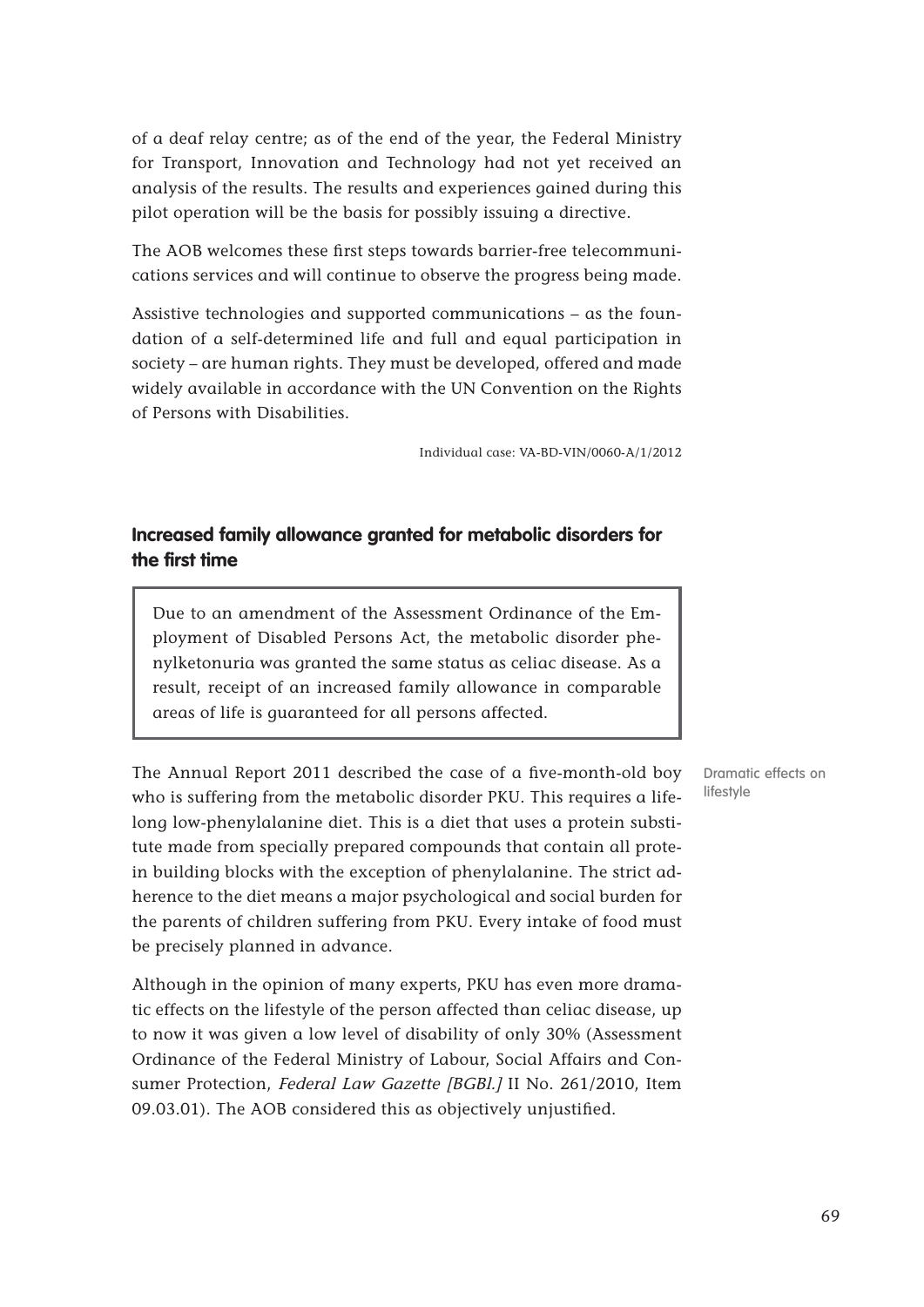A reaction to criticism by the AOB was expressed within the scope of an evaluation of the Assessment Regulation by the Federal Ministry of Labour, Social Affairs and Consumer Protection: PKU was granted equal status as celiac disease so that parents of children suffering from PKU received the increased family allowance for the first time. Regulation amended

Individual case: VA-BD-JF/0121-A/1/2011

## **Gender discrimination**

## **Discrimination in filling a leading position of a regional Public Employment Service Austria office**

Gender-stereotypical assignment of roles in job application procedures are not harmless offences but human rights violations.

Ms. N. contended vis-à-vis the AOB that she had been discriminated against because of her gender in the application procedure for a leading position in a regional office of the Public Employment Service Austria Burgenland. She is a civil servant in the Public Employment Service Austria, a pri-Allegation of gender discrimination

vate company providing public services, and since 1983, she has been working as a consultant in a directly adjacent organisational unit. On 7 January 2009, she applied for a leading position that had been put out to tender by way of an internal announcement. In her application, Ms. N. noted that she had experience in project management, including in the sector of advancement of women. She was the only woman among the total of four applicants.

The Review Commission expressly noted that all four persons fulfilled the tender requirements. Based on the standard preference rule in favour of female candidates when all candidates are equally qualified made standard in the Federal Equal Opportunities Act, the Commission recommended entrusting Ms. N. with the leading position. Review Commission recommendation

After a hearing, however, the Regional Board of Directors of the Public Employment Service Austria decided unanimously on 6 February 2009 to entrust the management of the regional office to a male candidate. Regional Board of Directors awarded the position to the man

> Ms. N. then requested an expert opinion from the Federal Equal Opportunities Commission. In her petition, she stated specifically, but not exclusively that at the hearing on 6 February 2009 on the topic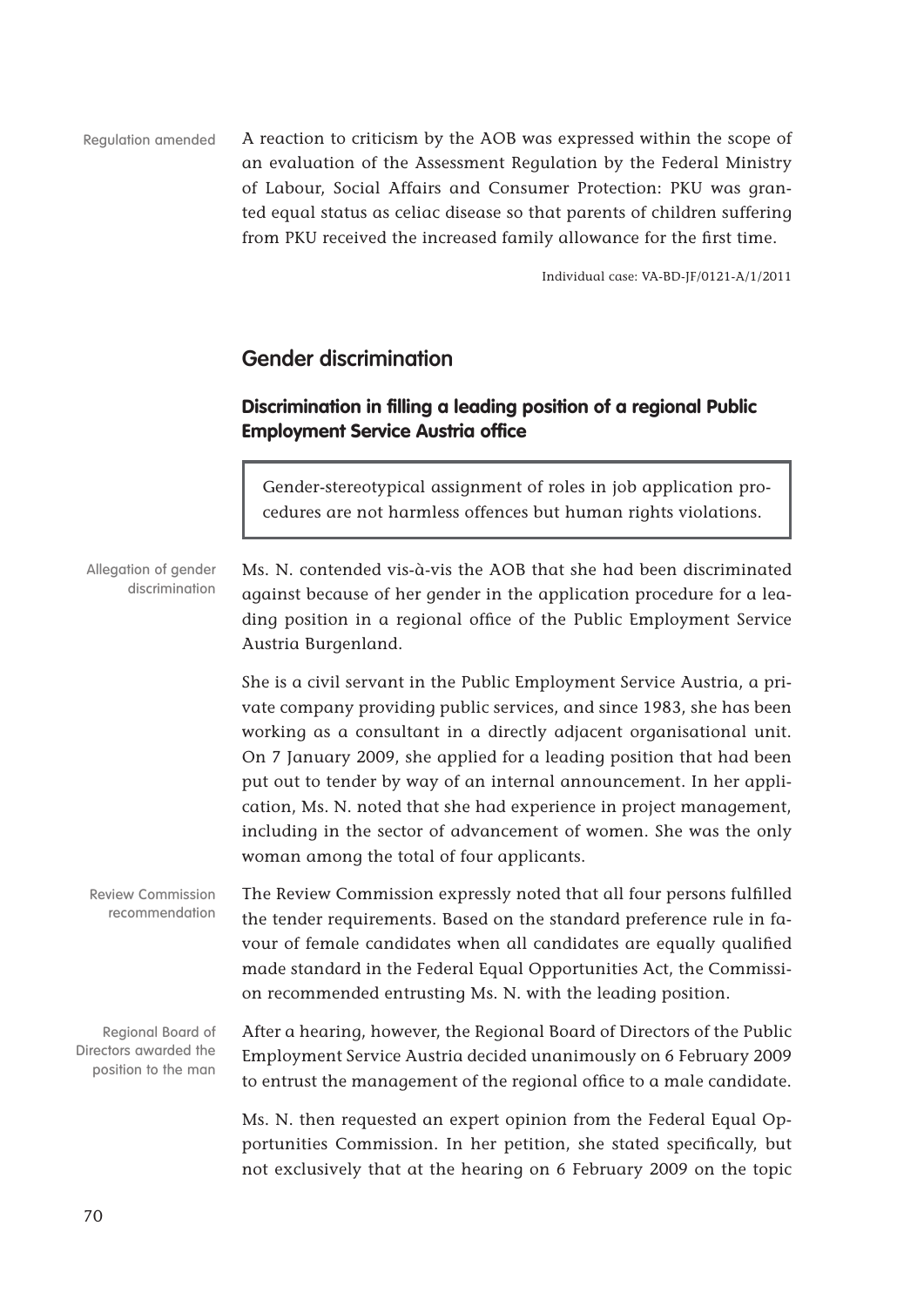of "Women and Advancement of Equality" she was asked by a representative of the Chamber of Commerce and Industry why women could not find their fulfilment in raising children. As she was the only women among the candidates, she could only assume that the male candidates were not asked this question.

After a more detailed examination, it was determined in the expert opinion dated 21 January 2010 that the rejection of Ms. N.'s application was a violation of the preferential treatment guarantee for the advancement of women pursuant to Section 11c of the Federal Equal Opportunities Act and of the equal treatment guarantee pursuant to Section 4 (5) leg. cit.

It was disappointing for Ms. N. that after the expert opinion had been issued, no one was willing to talk to her about it. She wanted to find out in what way an out-of-court settlement of the financial damages could proceed. In her opinion – and in the opinion of the Federal Equal Opportunities Commission – she had suffered damages. Ms. N. asserted compensation for damages in the proceeding due to having been discriminated against. This compensation for damages results from solicitor's fees and the difference between her current monthly salary and the salary that she would have received if she had been hired for the management position of the regional office.

Ms. N.'s petition was rejected by way of a notice by the federal office of the Public Employment Service Austria dated March 2011 and later by way of the decision on the appeal by the Federal Minister of Labour, Social Affairs and Consumer Protection dated September 2011. The justification was that there was no discrimination present in this case. The grounds given were that, after conducting a new review, Ms. N. was considered the worst qualified of the four candidates due specifically, but not exclusively, to the following considerations: "While Ms. N. is familiar with the labour market in the region on a general level, her knowledge, in comparison to the candidate who was ultimately chosen and who has worked for many years and in a variety of ways in the XY area of competence, must be considered as more limited."

By way of an ex-officio investigative proceeding, the AOB wanted to assist Ms. N. in her efforts for a quick, out-of-court financial settlement despite an already pending proceeding before the Austrian Constitutional Court. It was viewed as a possible case of maladministration, as the Public Employment Service Austria – in its Plan for Equal Treatment and Advancement of Women 2008–2012 – had given itself the objective of opening up more opportunities for women when

Equal Opportunities Commission agreed with Ms. N.

Claim for damages denied

Federal Ministry defends action taken vis-à-vis the AOB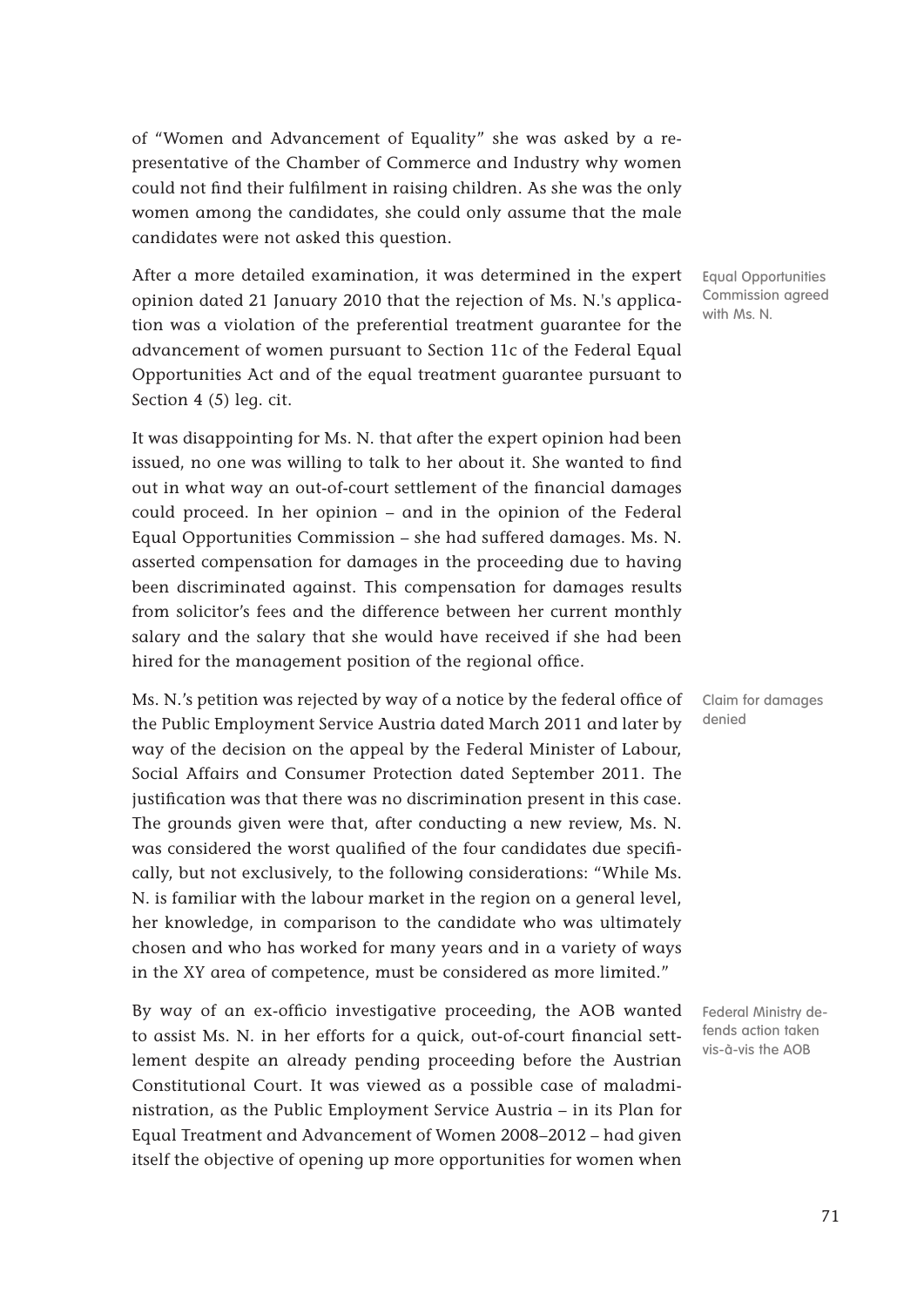filling leadership positions. In addition to the statutory obligation to advance women in the event they are underrepresented – this is clearly the case in the Public Employment Service Austria in Burgenland where there is one female regional office manager and six male managers – the tender criterion "knowledge of the regional labour market" cannot be understood to mean that inevitably every other application that is not from a member of the current staff must be viewed as lower ranking. Still, the Federal Minister defended his decision and stated with regard to the discriminating remark alleged by Ms. N. in her appeal petition, which had been made during the hearing, that this remark is not to be found in any of the documents available.

The Austrian Constitutional Court, to whom Ms. N. addressed her complaint, took a completely different position. In its ruling on 27 June 2012, it determined that Ms. N.'s right of all citizens to equality before the law, which is guaranteed under the Austrian Constitution, had been violated. Obviously, the Austrian Constitutional Court is presuming that in a tort litigation pursuant to Sections 18a and 20 (3) of the Federal Equal Opportunities Act every investigating public agency must pursue ex officio all indications pointing to possible discrimination. Austrian Constitutional Court determines violation of equality

According to the grounds for the cited ruling, Ms. N. alleged in her appeal that the question was asked during the proceeding, why women could not find their fulfilment in raising children. The fact that this remark had been made was never disputed either in the administrative proceeding or in the preliminary proceeding before the Constitutional Court and had been explicitly confirmed in the expert opinion of the Federal Equal Opportunities Commission. Nevertheless, the Federal Ministry of Labour, Social Affairs and Consumer Protection neglected to deal with this question, which the Austrian Constitutional Court characterised as yet another deficiency of the proceedings that extends into the constitutional sphere. Austrian Constitutional Court sees arbitrariness

AOB demands that procedural methods adhere to the Constitution

In light of this ruling, the AOB demanded that both the Federal Ministry of Labour, Social Affairs and Consumer Protection and the Public Employment Service Austria amend all contradictory procedural guidelines.

Both the Federal Ministry of Labour, Social Affairs and Consumer Protection and the Public Employment Service Austria assured the AOB that in the meantime appropriate steps had been taken and that negotiations were being conducted regarding an out-of-court settlement in respect of the amount of Ms. N.'s claim for damages.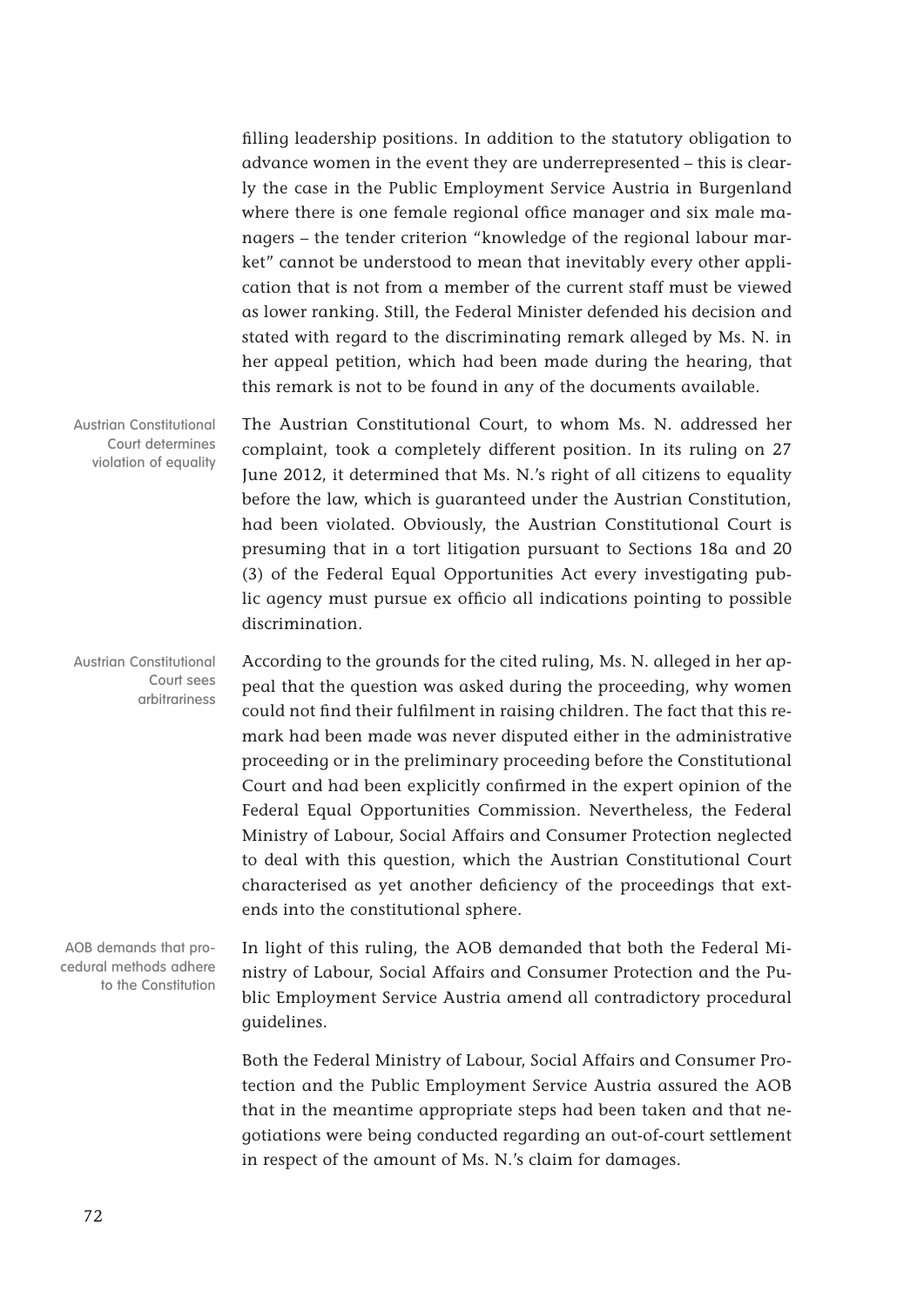Bitter aftertaste

An extremely bitter aftertaste remains, because the course of the proceedings and the openly demonstrated stereotypical patterns of justification – despite the many contrary avowals that have been proclaimed – make it clear in this exemplary case how difficult it is for women, even in a (divested) Civil Service unit, to attain a leadership position. It requires great power of endurance to be in a still valid employment relationship and to have to fight for a claim for damages against the employer in a legal dispute that continues for years.

Individual case: VA-BD-SV/1018-A/1/2011

#### **Breast augmentation operations for transgender persons**

Breast augmentation operations for transgender women can be medically indicated. In such cases, this should be covered by the Public Regional Health Insurance Offices.

Two transsexual complainants contacted the AOB because the Vienna Public Regional Health Insurance Office had rejected an assumption of costs for breast augmentation operations several times. In both cases, there were expert opinions that attested that underdeveloped breast growth could no longer be expected to change under the influence of hormone treatments and that this caused massive psychological problems.

The Vienna Public Regional Health Insurance Office took the point of view that such operations basically fall into the area of cosmetic surgery and the situation is comparable to genetic women who have small breasts.

The AOB could not comprehend this approach to the subject nor the across-the-board exclusion of benefits. Rather, it had the opinion that a claim to a medically indicated anatomical approximation had already been considered as guaranteed due to previous decisions. After having had sex reassignment surgery, both complainants had undergone hormone therapy. As it was nevertheless impossible to achieve approximate gender alignment, existing alternatives to unsuccessful treatments were necessary. This was particularly the case if not performing this surgery was harmful to their health.

Medically indicated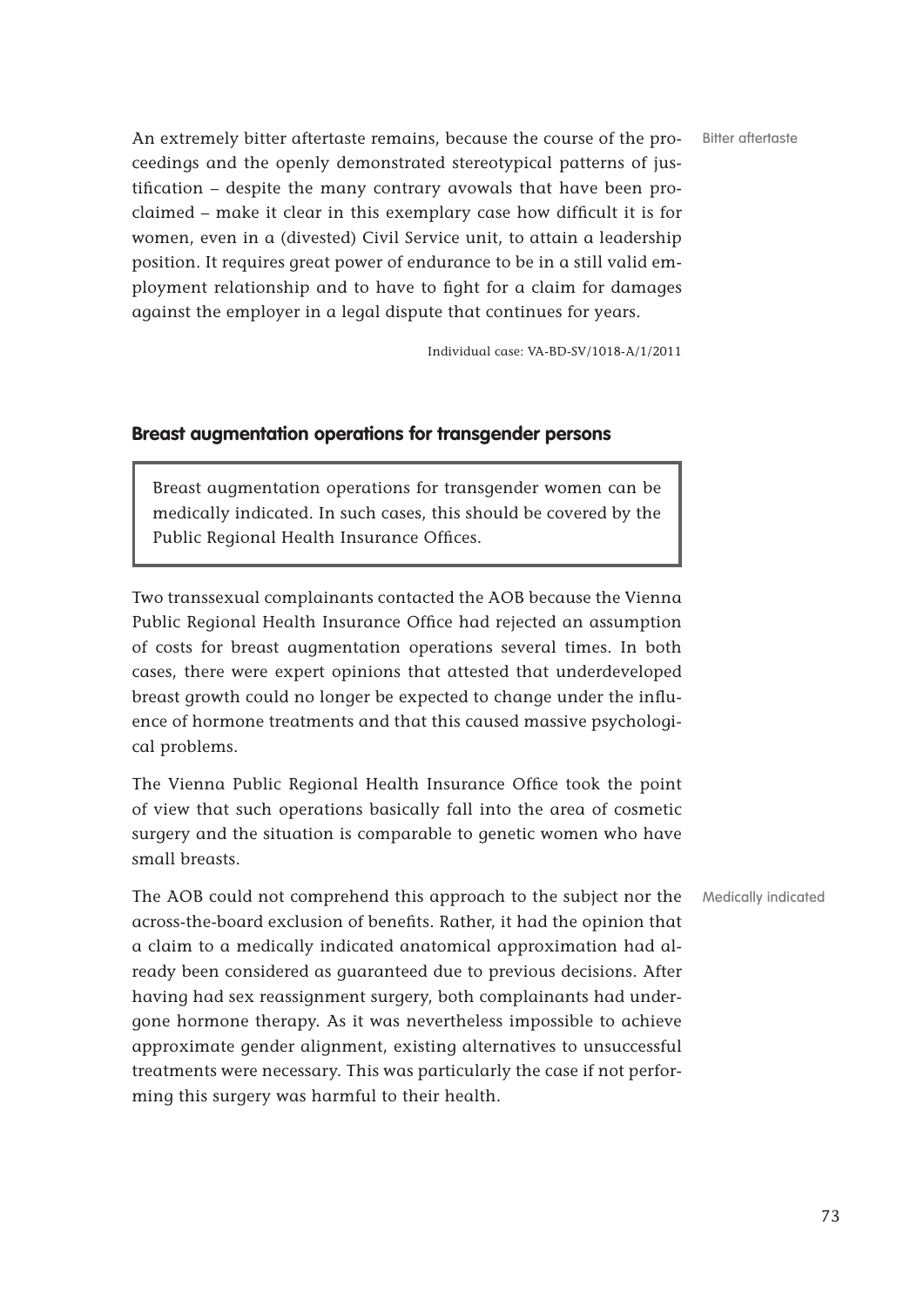After another examination, the Vienna Public Regional Health Insurance Office undertook to cover the costs for both operations. In the statement of grounds, reference was made to the German Federal Social Court, which assesses bra size A as the benchmark for covering costs within the scope of gender reassignment surgery.

The Association of Social Security Institutions, which was contacted with regard to a standardisation of such issues, considers generally valid rules for the assumption of costs to be unnecessary. It informed the AOB that these are individual cases that required that the overall picture and medical-psychological topics be part of a resolution and this could not be adequately represented by way of statutory provisions.

No matter how difficult the relevant considerations are, a non-discriminatory approach to medical services can only exist if it remains undisputed and there are evaluation criteria that build on the premise that such questions do indeed fall into the catalogue of services covered by statutory health insurance.

> Individual case: VA-BD-SV/0818-A/1/2012; see also Annual Report 2011, VA-BD-SV/742-A/1/2011

## **Discrimination based on nationality or ethnic origin**

#### **The AOB welcomes the expansion of the prohibition of discrimination in administrative criminal law**

An amendment of the law that came into force on 1 September 2012 implemented a recommendation by the AOB and created more efficient prosecution and punishment of discriminating practices.

VA criticises inadequate protection against discrimination

For a long time, the AOB has been pointing out the unadequate implementation of the prohibition against discrimination based on ethnic origin with regard to access to public places and public services.

As previously reported, in its collective decisions taken in 2007 and 2011, the AOB determined that there was maladministration on the part of the authorities insofar as the inconsistent and inefficient enforcement of Art. III (1) (3) of the Introductory Act to the Administrative Procedure Acts 1991 could not fulfil Austria's international,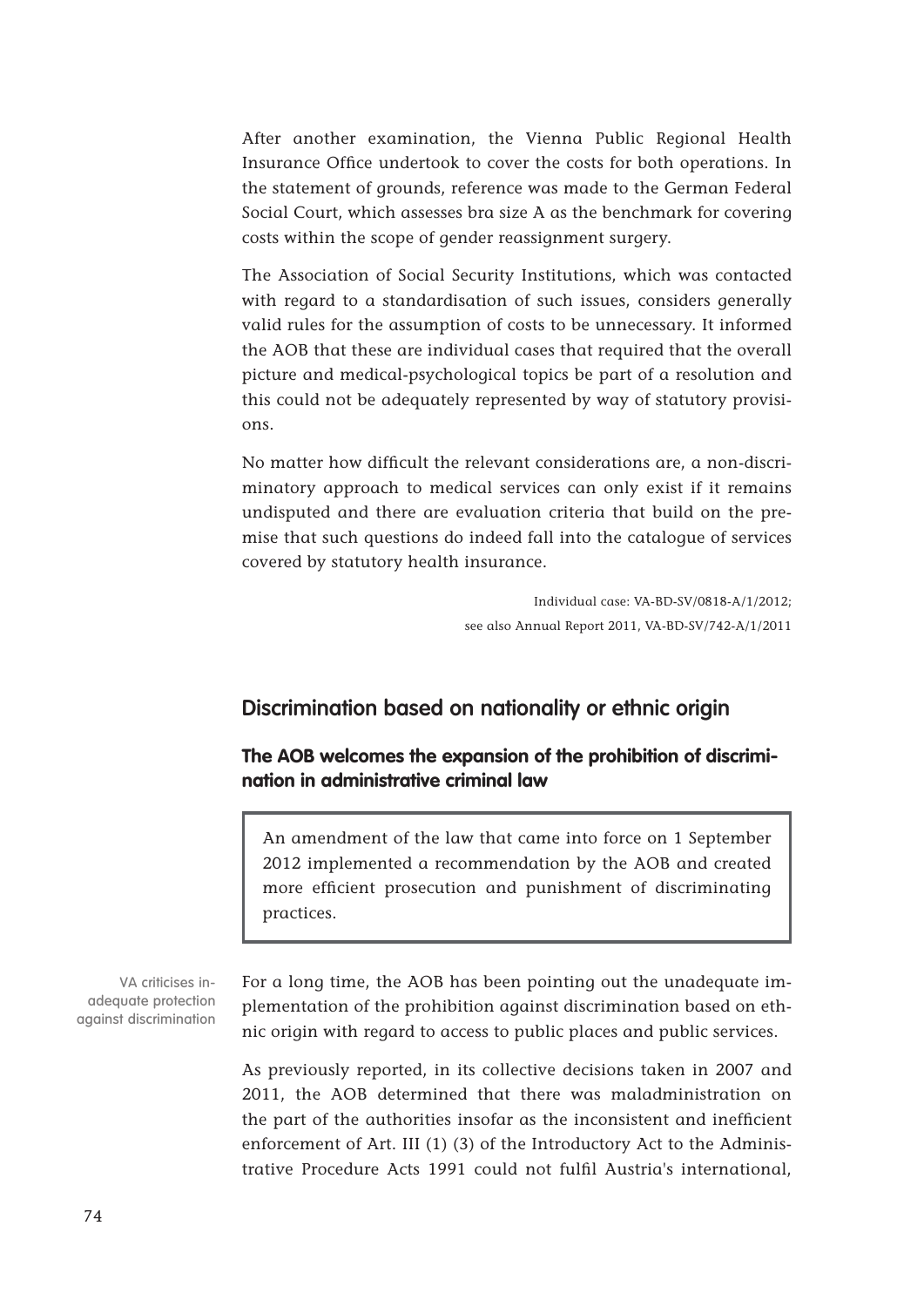Community law and national commitments regarding the combating of discrimination. These recommendations also referred to the restrictive interpretation of the prohibition against discrimination that cannot comply with international and Community law requirements ín respect of protection against discrimination.

For example, cases of Turkish men being denied access to discotheques or advertisements that offer jobs or housing for Austrians only were not adequately prosecuted and punished. In accordance with the observations of the AOB and many NGOs, this is also a reason why affected persons seldom make complaints to the authorities despite having experienced discrimination and why the few proceedings that are initiated are often dismissed without any penalties.

Therefore, the AOB has already directed a recommendation twice to the Federal Government to ensure that the prohibition of discrimination based on ethnic origin is consistent Austria-wide and is enforced effectively.

An amendment of the law came into force as at 1 September 2012. Referring to a recommendation made by the AOB, Art. III (1) (3) of the Introductory Act to the Administrative Procedure Acts 1991 was revised so that now more efficient prosecution and punishment of discriminatory practices should be possible. In future namely, the parties involved no longer need to prove that they had been penalised with regard to their access to public assets and services "solely" due to their ethnic origin.

The AOB hopes that this – in addition to other necessary measures, such as training of government agency employees and information campaigns – will contribute to a significant improvement of protection against discrimination relative to access to public assets and services.

Individual case: VA-ST-LAD/0007-A/1/2010

New legal situation enables more efficient prosecution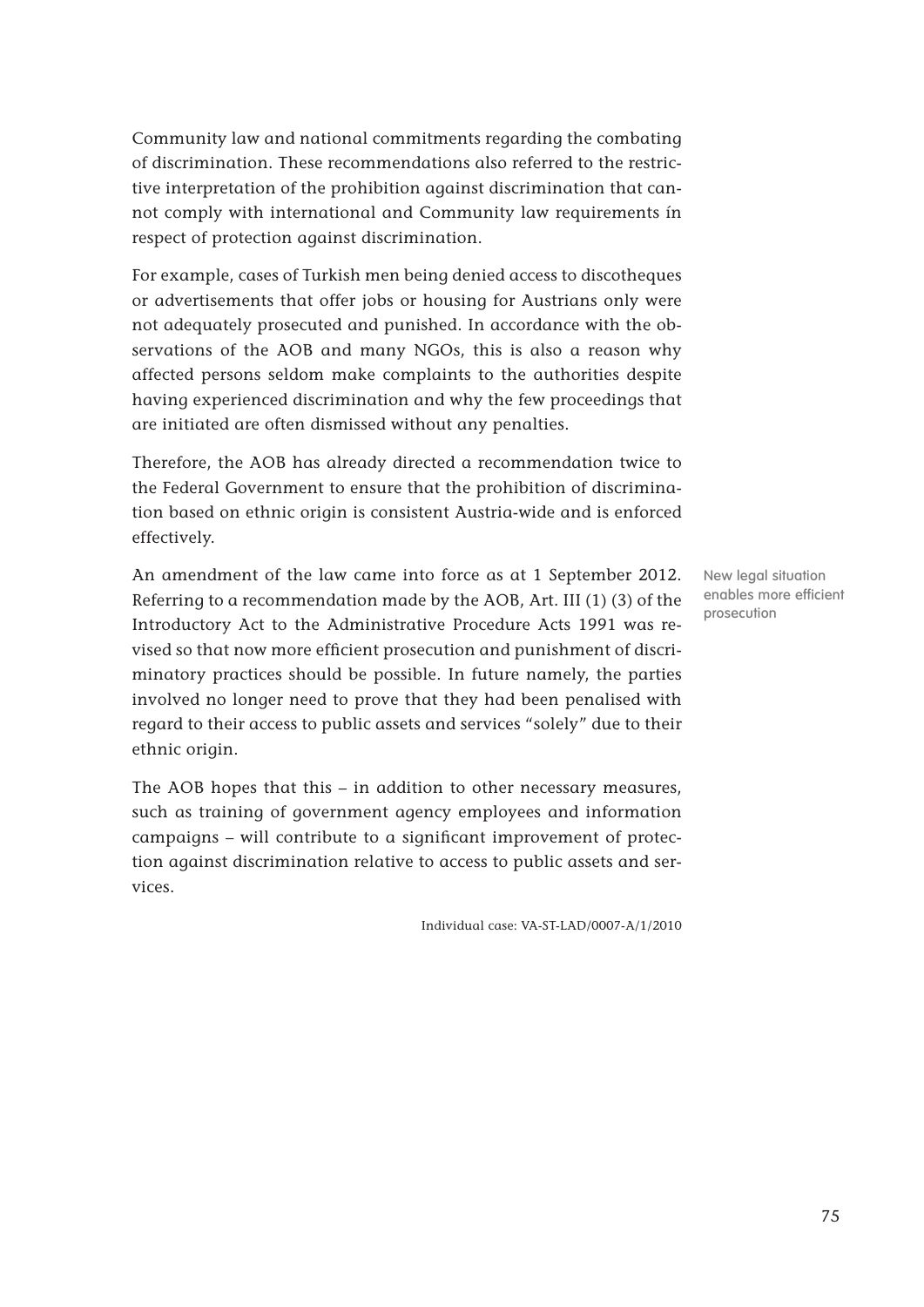#### **Unjustified termination of family benefits for families from other countries**

When a residence permit expires, the family allowance and child care benefits are no longer paid. This is the case even if the persons affected have properly applied for an extension of their residence permit and are thus lawfully residing in Austria.

Several foreign families contacted the AOB, because they had not received a family allowance for their children for months. As a result, the families found themselves in an extremely difficult financial situation. For parents of small children, it is an additional hardship that child care benefits and the associated health insurance protection are also discontinued. Families do not receive benefits for months

> The reason for this is the Austria-wide administrative practice of discontinuing family benefits when the residence permit expires. Family allowances and child care benefits are paid only retrospectively, once the new residence permit has been obtained. This is the case even though the persons affected had applied to the proper settlement authority for an extension or a change in purpose of their residency in a timely manner and had submitted the confirmation thereof to the Tax Office.

This procedure does not correspond to current law: Non-Austrian citizens are entitled to a family allowance when the child and the parent who applies for it are residing lawfully in Austria in accordance with Sections 8 and 9 of the Settlement and Residence Act. This applies mutatis mutandis to child care benefits. Section 8 of the Settlement and Residence Act cites all the types of residence permits for foreign nationals. Section 9 of the Settlement and Residence Act regulates the documentation regarding residence for citizens of EU countries. Almost all residence permits are initially granted for a limited period of time. Extension of the respective residence permit must be applied for prior to expiration of its validity. Then the applicant continues to reside "lawfully in Austria without prejudice to provisions of the Aliens Police Authority until the legally effective decision regarding the application has been made" (Section 24 (1) of the Settlement and Residence Act). Residency during extension procedure is lawful

The legislators wanted to make it clear that foreign nationals continue to reside in Austria legally, even if the decision relative to the extension application is still pending. They retain their status temporarily. The expired residence permit thus continues to provide the Entitlement to family benefits continues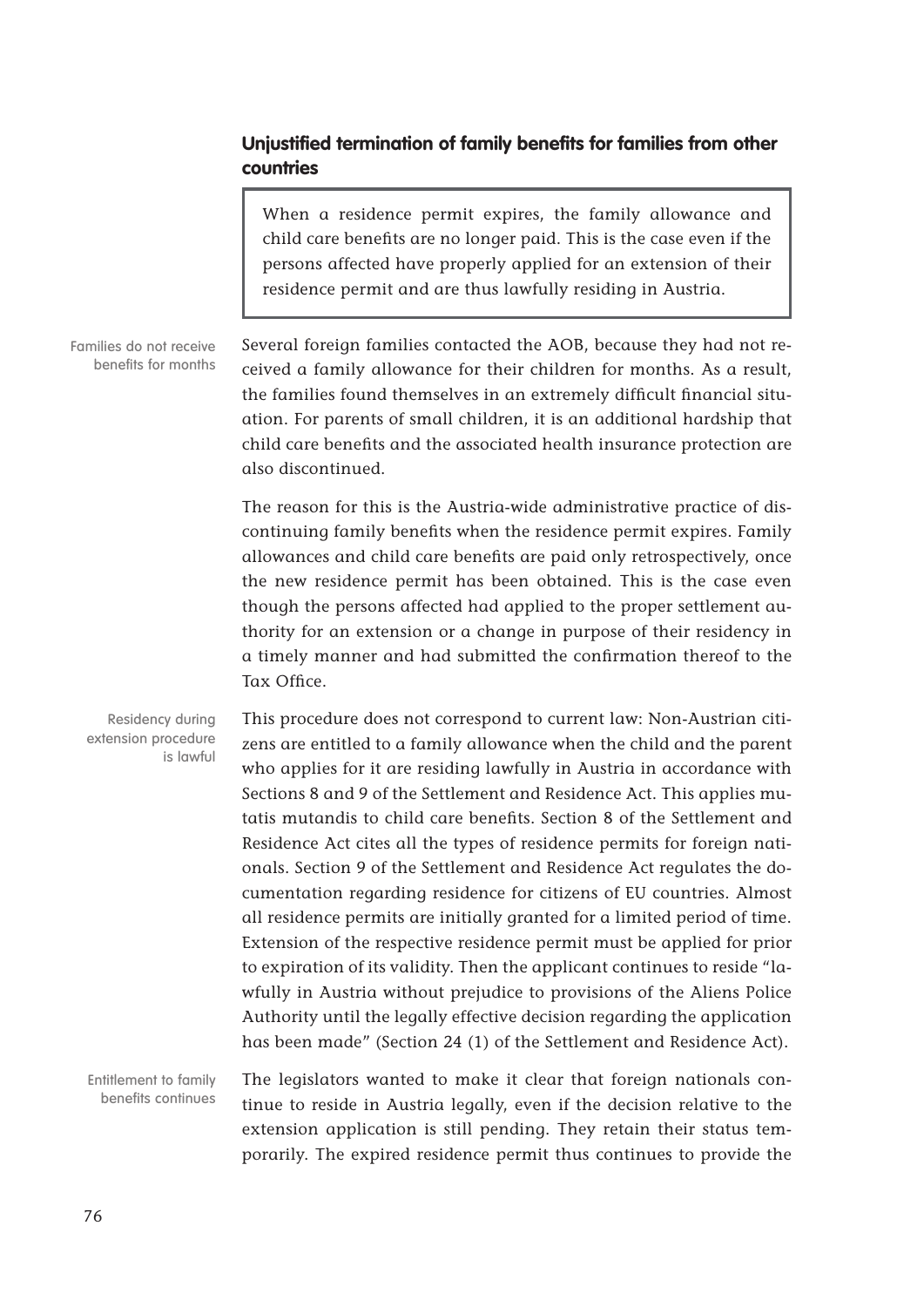associated rights, including the entitlement to a family allowance and child care benefits. The family benefits must continue to be provided on an ongoing basis.

The Independent Financial Tribunal shared this opinion. In several decisions, it has ruled that ongoing entitlement to family benefits persists for the duration of the extension procedure under the aliens' law.

On 24 August 2012, the AOB decided to issue a finding of maladministration. In this finding, a recommendation was made to the Federal Minister of Economy, Family and Youth to grant the family allowance and child care benefits during the duration of the extension procedure under the aliens' law provided that the other requirements had been met.

The Federal Ministry of Economy, Family and Youth has unfortunately not yet adopted this recommendation; it stated that it was not possible to waive the formal requirement of a current residence permit. This is intended to avoid unnecessary recovery of payments and ensure economical and efficient enforcement.

This argument misjudges the current legal situation. Therefore, the AOB recommends to all persons affected to appeal against the decision of the Tax Office and to request submission to the Independent Financial Tribunal. If and insofar as the Tribunal maintains its established ruling practice, measures will be introduced at the parliamentary level. The AOB has exhausted all of the means at its disposal to remedy the maladministration it has ascertained.

> Individual cases: VA-BD-JF/0059-A/1/2012, VA-BD-JF/0105-A/1/2011, VA-BD-SV/1218-A/1/2011

AOB issues recommendation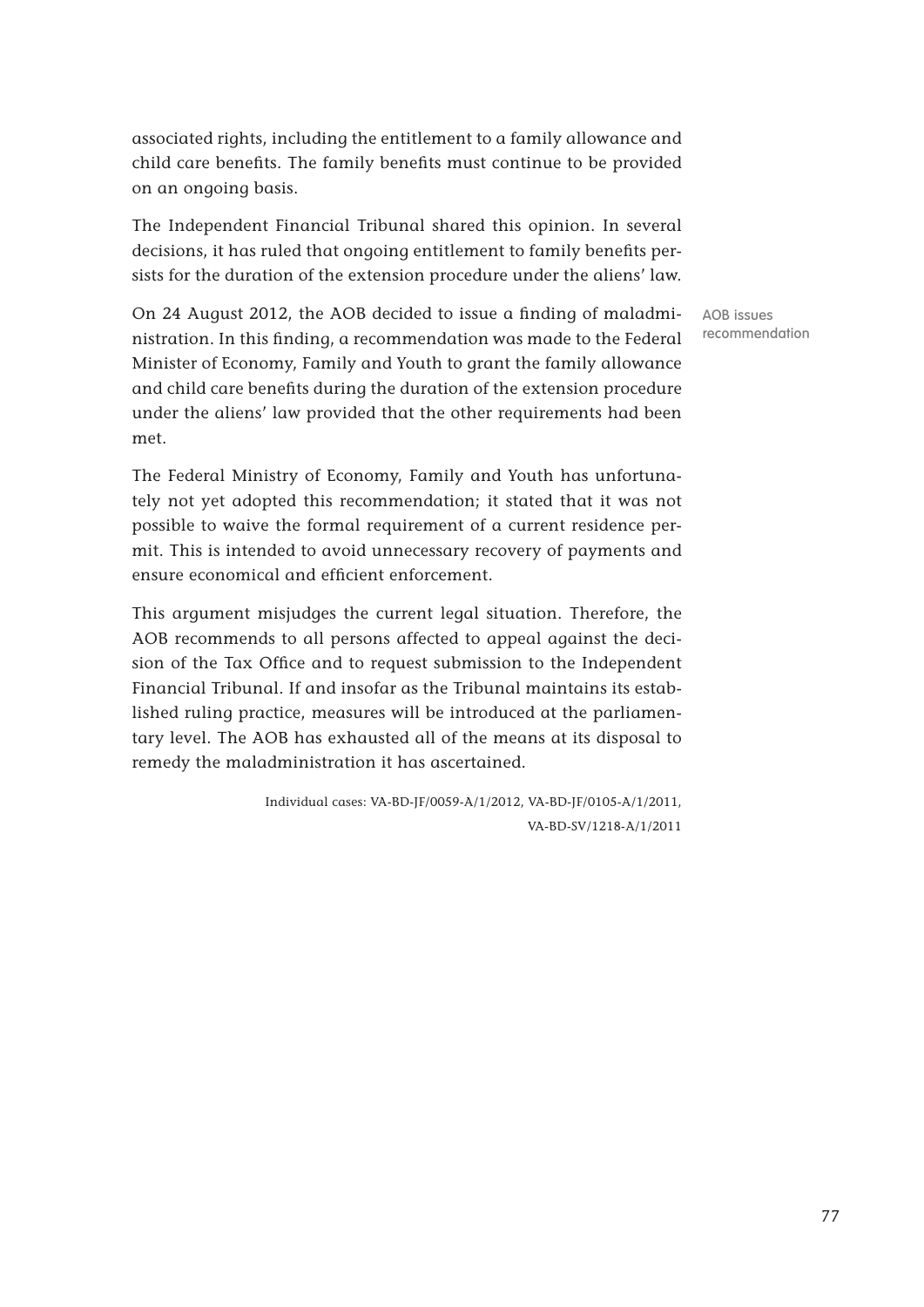#### **The less favourable treatment of beneficiaries of a subsidiary protection in respect of family benefits**

| The AOB addressed the issue of less favourable treatment of be-     |
|---------------------------------------------------------------------|
| neficiaries of a subsidiary protection, the temporary obligation    |
| to provide benefits under provisions of EU law, as well as with the |
| problem of so-called "posthumously born children" and unob-         |
| jective limitations of benefits.                                    |

The AOB pointed out the less favourable treatment of beneficiaries of a subsidiary protection in comparison to persons eligible for asylum; most recently in the Annual Report 2011. Beneficiaries of a subsidiary protection receive family benefits only if they are gainfully employed and are not receiving the basic level of social services (Section 3 (4) of the Family Allowance Act 1967, Section 2 (1) (5) (c) of the Child Care Benefit Act). In the reporting year, the AOB criticised the so-called "family review" Less favourable treatment of beneficiaries of a subsidiary protection "Family review" is unlawful

that is applied in everyday practice when the family receives basic level of social services: Even if the applicant or the child is not receiving the basic level of social services, but another family member is, payment of a family allowance is rejected. This contradicts the wording of Section 3 (4) of the Family Allowance Act 1967 and is unlawful (Independent Financial Tribunal 12.4.2010, RV/3463-W/09).

The AOB also spoke out against an administrative practice, according to which the mere entitlement to the basic level of social services excludes payment of a family allowance. According to the clear wording of Section 3 (4) of the Family Allowance Act 1967, only the actual receipt of the basic level of social services is the decisive factor. It cannot be based on a notional entitlement, which does not result in an actual receipt of the basic level of social services (thus also ruled by the Independent Financial Tribunal 4.3.2010, RV/0490-I/09 among other rulings). Notional entitlement is not sufficient

Assistance from the minimum benefit system is not grounds for exclusion Finally, the AOB again expressed to the Federal Ministry of Economy, Family and Youth that benefits provided by the needs-based minimum benefit system must not be considered similar benefits. In accordance with the current legal situation, only receipt of the basic level of social services can exclude payment of a family allowance; from the AOB's perspective, an extension to the minimum benefit system must be rejected.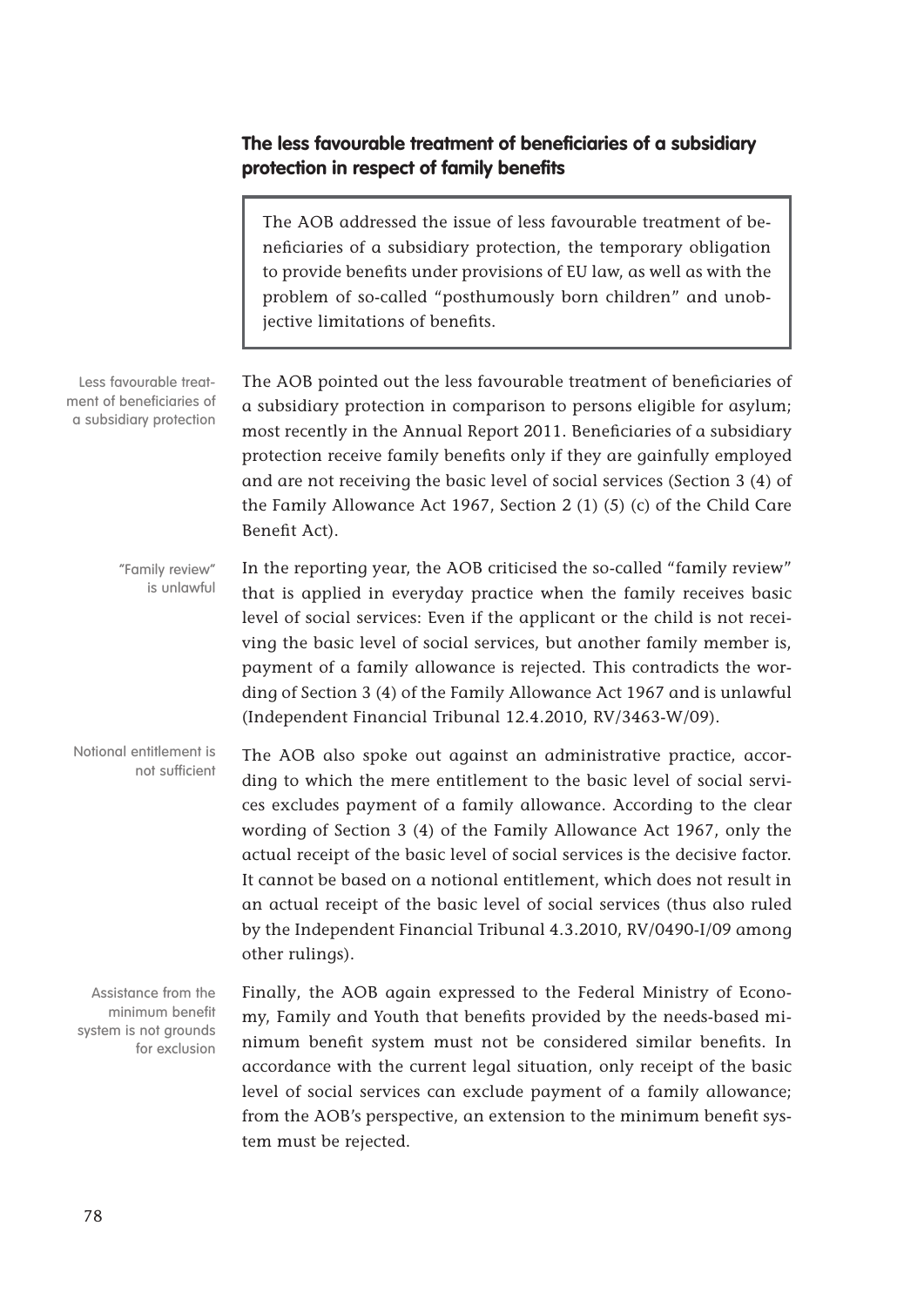In the year under review, the Federal Ministry of Economy, Family and Youth again commented on these legal questions and, ultimately, agreed with the AOB's view with regard to all items. The revenue authorities were instructed by way of a multi-address message to proceed in accordance with the following principles:

- Receipt of the basic level of social services is to be verified only with regard to those persons who have applied for a family allowance (rejection of the so-called "family review").
- Only the actual receipt of the basic level of social services is relevant; it will not be verified if a (notional) entitlement exists or would exist.
- Granting of benefits under the needs-based minimum benefit system will not be equated with receipt of the basic level of social services.

Furthermore, the AOB continues to uphold its recommendation that, with regard to receipt of family allowances, beneficiaries of a subsidiary protection receive equal treatment as persons eligible for asylum. The Federal Ministry of Economy, Family and Youth continues to reject this fundamental recommendation.

In the year under review, several Austrian stepfathers contacted the AOB, as the family allowance for their foreign stepchildren had been cancelled under reference to the decision of the European Court of Justice in the "Slanina" legal matter (26.11.2009, case no. C-363/08). According to this decision, the stepfather's gainful employment in Austria could not constitute an entitlement to a family allowance, because only that country is competent where the biological father is employed.

The AOB had spoken out against this viewpoint already in the Annual Report 2011. After repeated correspondence, a statement was finally received from the Federal Ministry of Economy, Family and Youth after one and a half years. It states that the topic is currently being discussed in the Administrative Commission in Brussels in order to enable the member states to share their experience. The objective is enforcement that is uniform throughout Europe to the greatest possible degree. It is, however, impossible to estimate how long discussions will last.

Federal Ministry of Economy, Family and Youth agrees

AOB upolds its recommendation

Stepfathers – European Court of Justice "Slanina" decision

Federal Ministry of Economy, Family and Youth refers AOB to EU level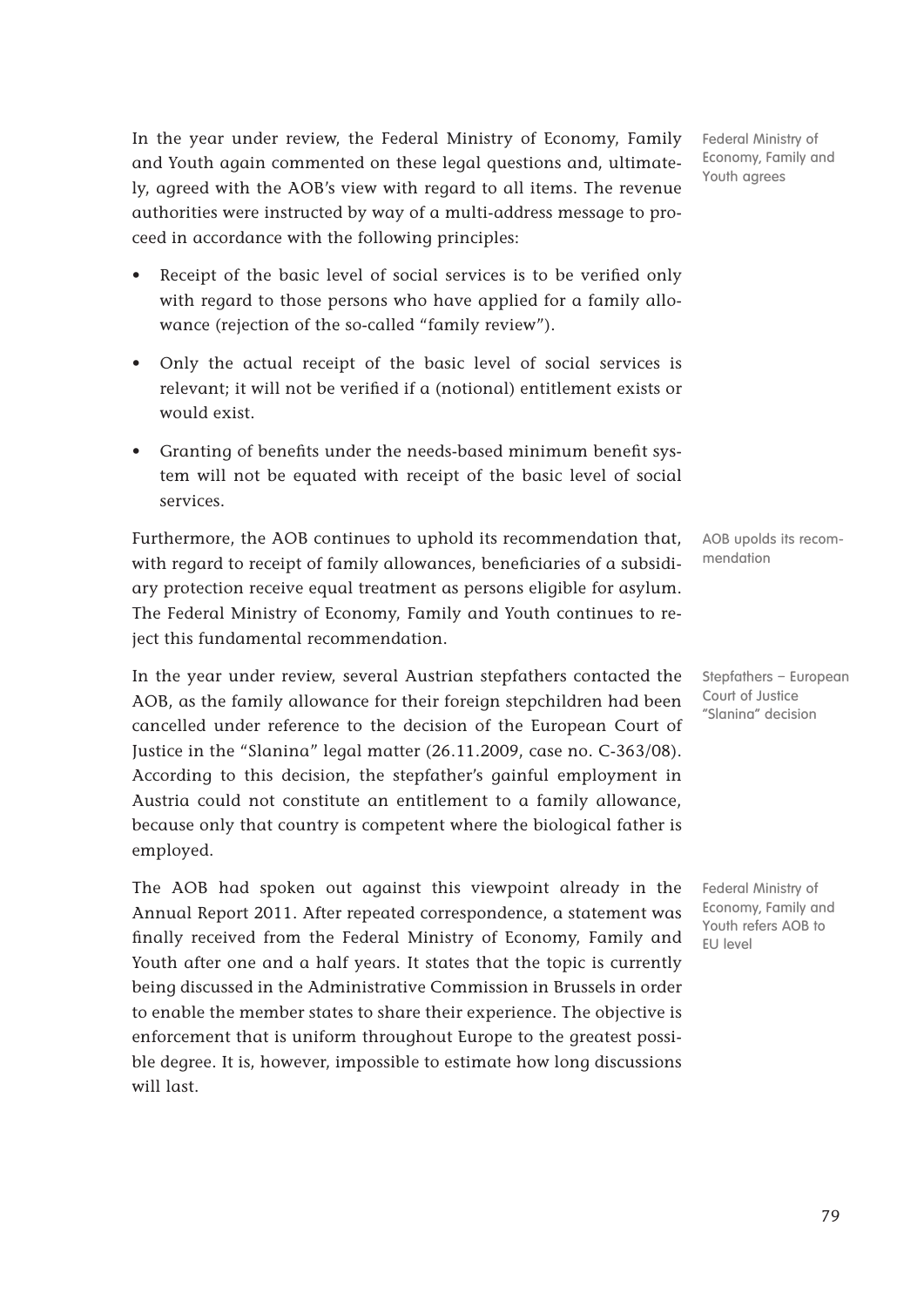| Temporary obligation<br>to provide benefits | Nevertheless, the Federal Ministry of Economy, Family and Youth<br>agrees with the AOB's viewpoint that any difference of opinion bet-<br>ween the EU member states may not be played out at the expense<br>of families. The Tax Office is therefore being advised, in the event of<br>conflicts of jurisdiction, to apply the requirements under EU law (Sec-<br>tion 6 (2) jointly with Section 60 (4) of the EU Regulation 987/2009),<br>according to which that country, in which the family is living, must<br>temporarily grant family benefits after two months. This also applies<br>when extensive investigations between entities in two member states<br>are necessary and last for many months (e.g. in order to determine the<br>amount of a benefit; see recital no. 10 of the Regulation 987/2009).<br>In the AOB's experience, this is currently not being complied with by<br>the authorities. |
|---------------------------------------------|-----------------------------------------------------------------------------------------------------------------------------------------------------------------------------------------------------------------------------------------------------------------------------------------------------------------------------------------------------------------------------------------------------------------------------------------------------------------------------------------------------------------------------------------------------------------------------------------------------------------------------------------------------------------------------------------------------------------------------------------------------------------------------------------------------------------------------------------------------------------------------------------------------------------|
| "Posthumous children"                       | As was the case in the previous years, in some cases the AOB was<br>able to clarify that it was so-called "posthumous children" within the<br>meaning of Section 3 (5) of the Family Allowance Act 1967 that were<br>at issue. This means that the entitlement to a family allowance and<br>child care benefits exists from the date of the birth (respectively, from<br>the arrival in Austria) and not from the date of the later granting of<br>a residence permit. In the concrete case of a Chinese girl, it must be<br>noted that the regulation also includes stepchildren.                                                                                                                                                                                                                                                                                                                              |
|                                             | Then continue to be constructive influentified that Bultetians of $\ell_+$                                                                                                                                                                                                                                                                                                                                                                                                                                                                                                                                                                                                                                                                                                                                                                                                                                      |

There continue to be occasionally unjustified time limitations of family allowances for persons who are not Austrian citizens. During the year under review, for example, the Tax Office granted a French citizen a family allowance for her newborn daughter only for 23 months, although she has had her permanent residence and centre of vital interests in Austria for 15 years, jointly with her Austrian life partner and father of the child. As a result of the AOB's intervention, the family allowance has now been time limited until the daughter's majority. Time limitations of family allowances

> Individual cases: VA-BD-JF/0016-A/1/2011, 0073-A/1/2012, 0065-A/1/2012, 0057-A/1/2011, 0130-A/1/2011, 0015-A/1/2011, 0005/1/2011, 0041-A/1/2012, 0089-A/1/2010), 0102-A/1/2012, 0036-A/1/2012, 0022-A/1/2012, 0007-A/1/2012, 0026-A/1/2012, VA-BD-SV/1265-A/1/2011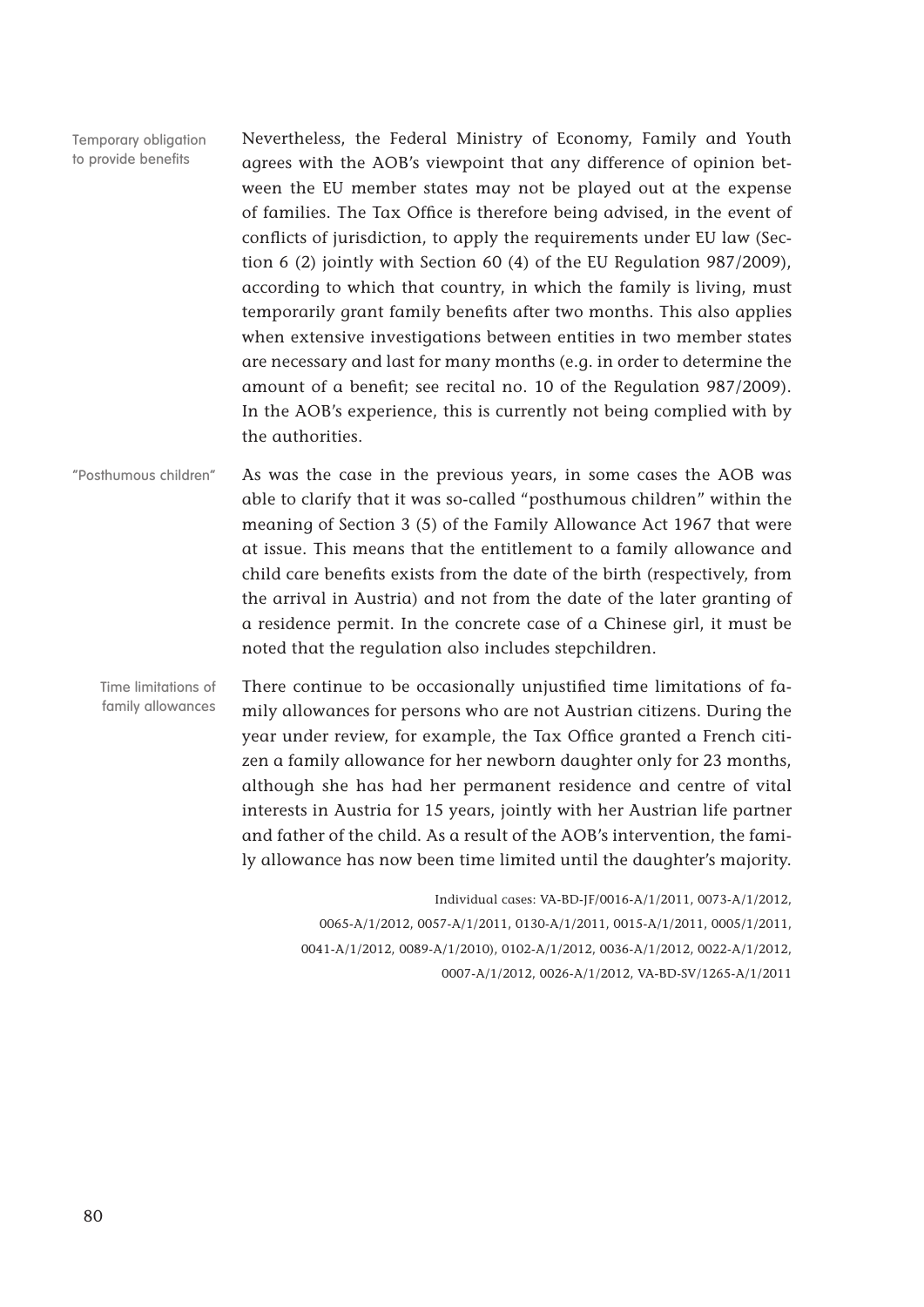# **Discrimination due to sexual orientation**

#### **Prohibition against donating blood for risk groups**

A study was conducted on behalf of the European Commission in order to clarify the effects of risky sexual behaviour by blood donors in respect of the safety of blood transfusions. According to this study, there is currently no information available that would provide a reason to change the current recommendations.

In Annual Report 2010, the AOB reported on the case of two men who felt discriminated against because homosexual men were generally prohibited from donating blood.

The European Commission had a study conducted on this subject in Risk Behaviour Study order to scientifically clarify the effects of risky sexual behaviour by blood donors in respect of the safety of blood transfusions. The results became available in April 2012. In October 2012, a corresponding resolution was discussed in the Council of Ministers of the Council of Europe, but had not yet been adopted.

The Federal Ministry of Health affirmed the position that it continued No change to be the decisive factor for them to not view certain groups of persons as a particular risk but to determine and evaluate individual risk behaviour. The study shows that there are currently no epidemiological data that appear to support a change in the existing recommendations.

The efforts of the Federal Ministry of Health to achieve impartiality and objectivity should be applauded.

Individual case: VA-BD-GU/0047-A/1/2009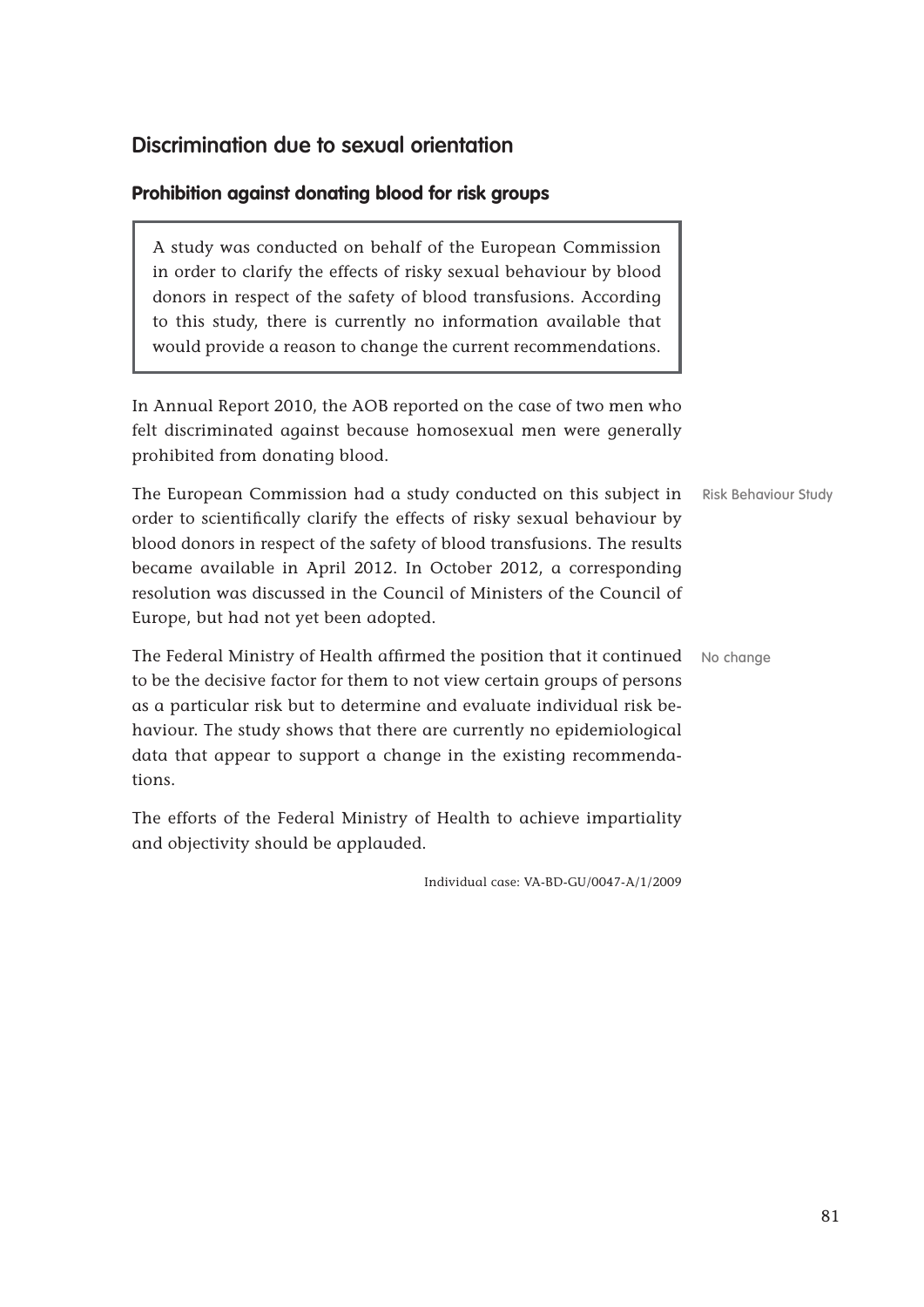# **Labour, social affairs & consumer protection**

#### **Health programme for the unemployed undermines data protection**

The Constitution recognises the particular sensitivity of health data. Within the scope of the "fit2work" programme that was established for the unemployed and other persons, unclear care agreements were used. As a result, the fundamental right to data protection and privacy was obfuscated. By signing up for this programme, all the participants had agreed to a comprehensive disclosure of their health-related information.

Referral of an unemployed man to a health programme

Mr. N. had been unemployed for a long period of time and was receiving emergency financial aid from the Public Employment Service Austria. Due to his age, but for health reasons as well, Mr. N. had not been able to find a suitable employment, despite sending innumerable job applications to various companies. During an appointment with the Public Employment Service Austria, his adviser offered him the opportunity to participate in the "fit2work" health programme at ÖSB-Consulting GmbH (hereinafter: ÖSB). Initially, the offer sounded promising.

The disillusionment began when Mr. N. went to see the ÖSB. The ÖSB gave him an agreement to sign that was titled "Care Agreement and Consent Declaration fit2work Case Management". The disturbing thing was that Mr. N. was supposed to consent to a comprehensive disclosure of his health information to all of the main public social insurance carriers, including various branch offices of the Public Employment Service Austria and the Federal Social Welfare Office, and also had to waive most of his patient confidentiality. As far as the details were concerned, the "Care Agreement" was very contradictory. Text passages regarding health care services were inseparably mixed in with consent declarations regarding disclosure of data; in another places, "confidentiality" was mentioned. The agreement did not make it clear what applied and what did not apply. Alarming care agreement

> Mr. N. contacted the AOB und requested clarification as to whether he had to accept such an agreement. In addition, the unsure, unemployed man wanted to know whether the Public Employment Service Austria could cancel his emergency financial aid if he were to reject the agreement with ÖSB.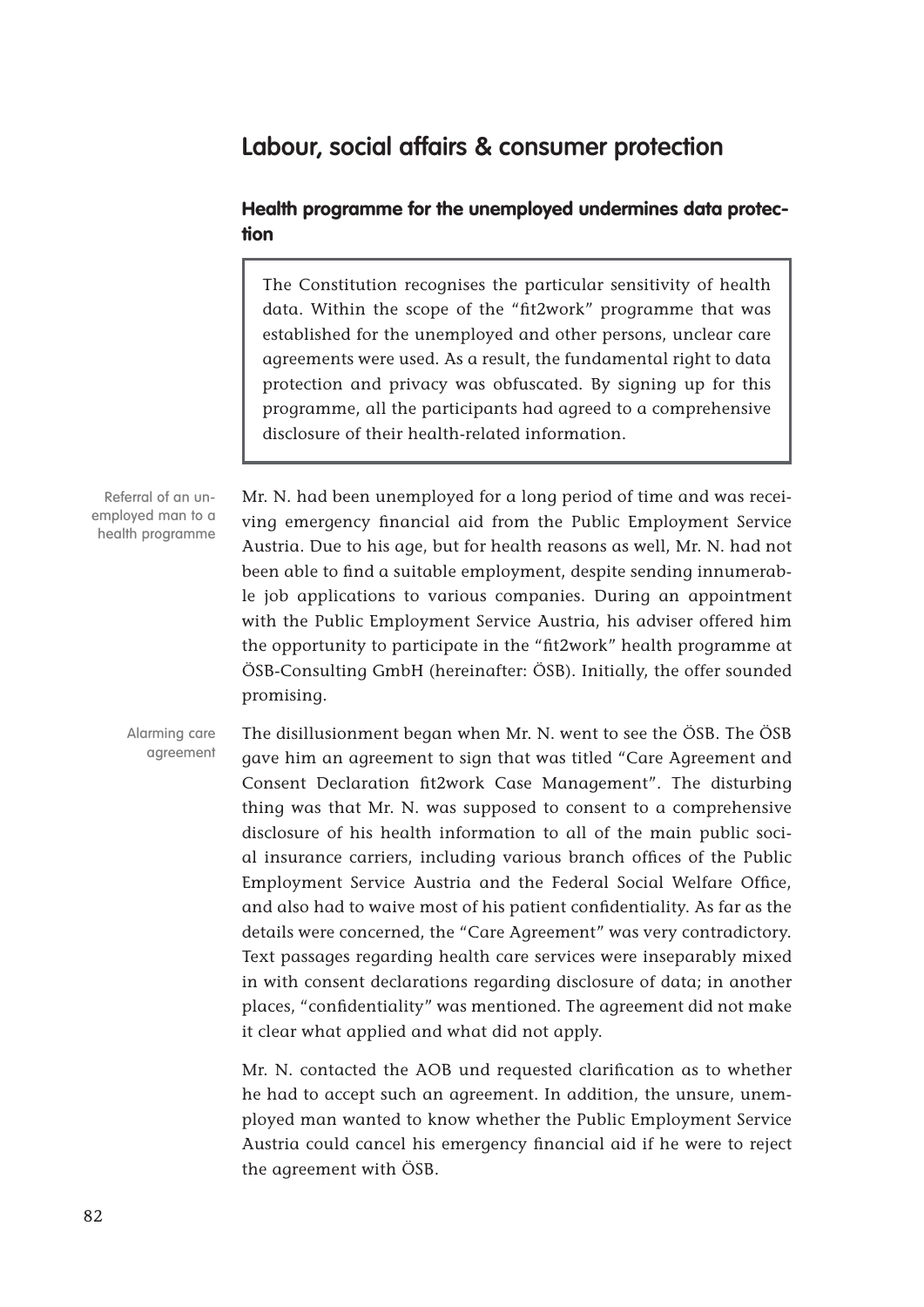The AOB immediately contacted the Federal Ministry of Labour, Social Affairs and Consumer Protection, the main office of the Federal Social Welfare Office and ÖSB. The AOB's main message was as follows: This "care agreement" undermines the fundamental right to data protection and privacy. The confusing structure of the agreement obfuscates the rights of the party involved and thus erodes guarantees provided under the Constitution. Insofar, the refusal to sign such an agreement cannot justify a cancellation of unemployment benefits or emergency financial aid.

The point of origin of the AOB's legal evaluation was the Labour and Health Act, which presumes that participation in health programmes and, in particular, consent to disclosure of health information is based on a voluntary action. The participating authorities and ÖSB must clearly point out this legal situation. The written care agreement for a health programme must specifically, but not exclusively contain unambiguous (!) information about those rights of potential participants. The AOB made it clear that the fulfilment of this duty of clarification is the basic requirement that a consent to disclosure of personal information can become legally effective at all.

The AOB emphasised two additional points: On one hand, sections AOB demands changes of the agreement that refer to the provision of care services must be clearly separated from consent declarations regarding the use and disclosure of personal data. And on the other hand, one would have to phrase the cited consent declarations in such a way that a differentiated treatment of consents is possible: The participants in the health programme should, for example be able to permit use of personal information by ÖSB, but prohibit disclosure to other parties in whole or in part. This is the only way to ensure that the individual can profit from the health programme, while at the same time retaining authority over his/her private sphere.

From the AOB's perspective, the fundamental right to data protection and privacy in the present context dictates that the Federal Ministry of Labour, Social Affairs and Consumer Protection, as the highest authority in the administration of the labour market, and all other cooperation partners of ÖSB must ensure that care agreements are worded in such a way that all participants of the current health programme are actively in a position to assert their right to data protection and the preservation of their private sphere.

AOB initiates comprehensive investigation

Insufficient clarification and circumvention of data protection and privacy guarantees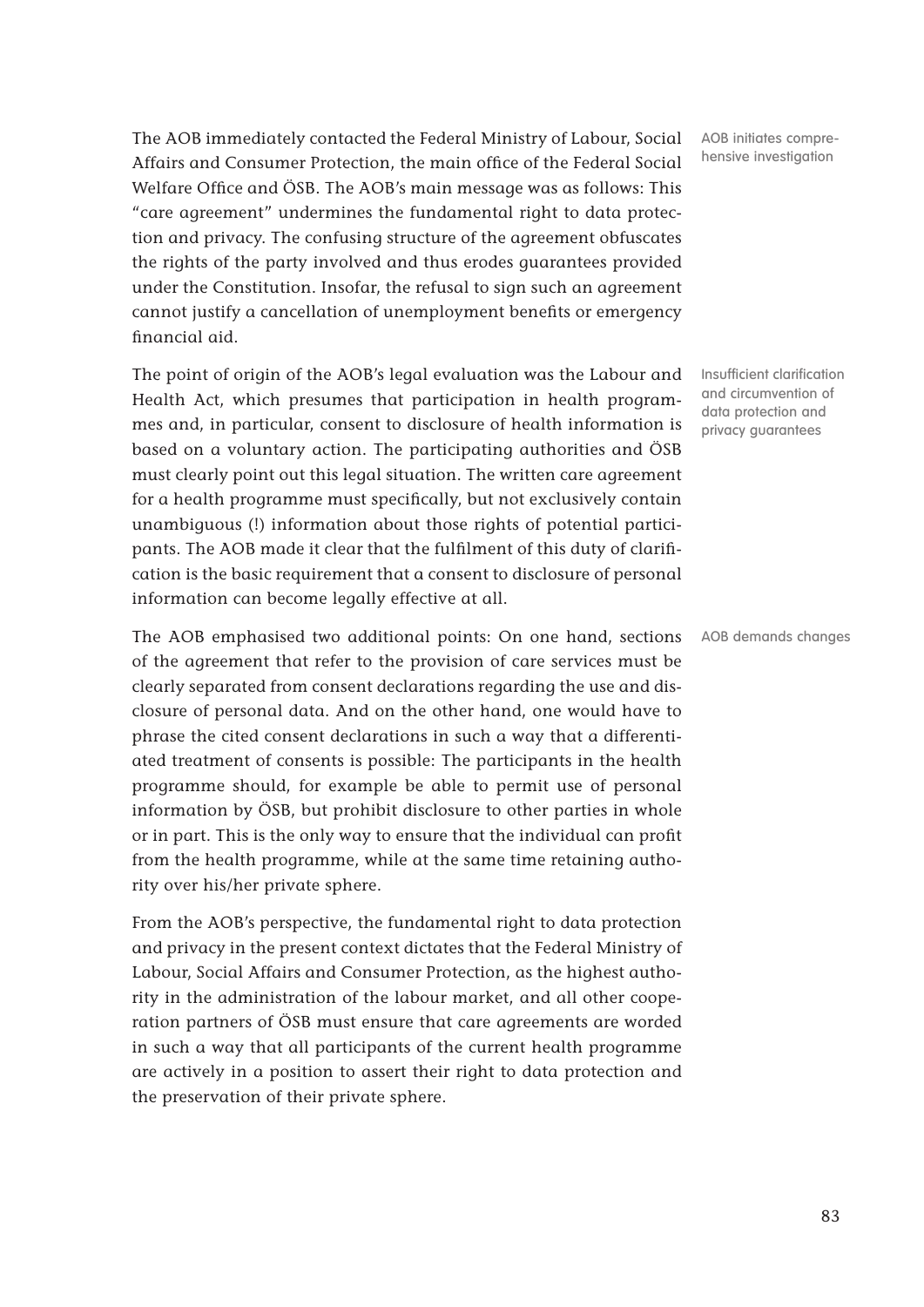Federal Ministry of Labour, Social Affairs and Consumer Protection concedes It was gratifying that the Federal Ministry of Labour, Social Affairs and Consumer Protection agreed with the AOB's arguments and informed that AOB that the "care agreement" that was objected to may no longer be used for health programmes governed by the Labour and Health Act. In future, the care agreement will be clearly separate from the consent declarations under data protection law. Furthermore, the parties involved will receive a written clarification of their rights. The Federal Ministry also ensured the AOB that unemployed persons who refuse to participate in programmes governed by the Labour and Health Act, for example "fit2work", do not need to fear any sanctions, such as a time-limited cancellation of financial benefits. In any case, the principle of voluntary participation that is enshrined in the Labour and Health Act would contradict a cancellation of unemployment benefits or emergency financial aid.

Individual case: VA-BD-SV/0808-A/1/2012

### **Finances**

#### **Treatment of disabled employees in the Federal Ministry of Finance**

The first collective report about the implementation of the planned measures regarding integration of disabled employees was now made available.

The section titled "Treatment of disabled employees in the Federal Ministry of Finance" in the Annual Report 2011 reported that the agreed evaluation reports about the integration of persons with disabilities in the Federal Ministry of Finance had not been prepared. A "collective report" had been promised by the Federal Ministry of Finance.

This "collective report" was now provided. It presented the integration efforts that the Federal Ministry of Finance had hitherto undertaken (protection against discrimination, structural accessibility, education, employment, employability, awareness and information). This report had been decided upon by the department heads and the Central Committee. It was agreed to prepare another evaluation report in three years. Collective report now available

Individual case: VA-BD-FI/0253-B/1/2010, BMF-410101/0087-I/4/2012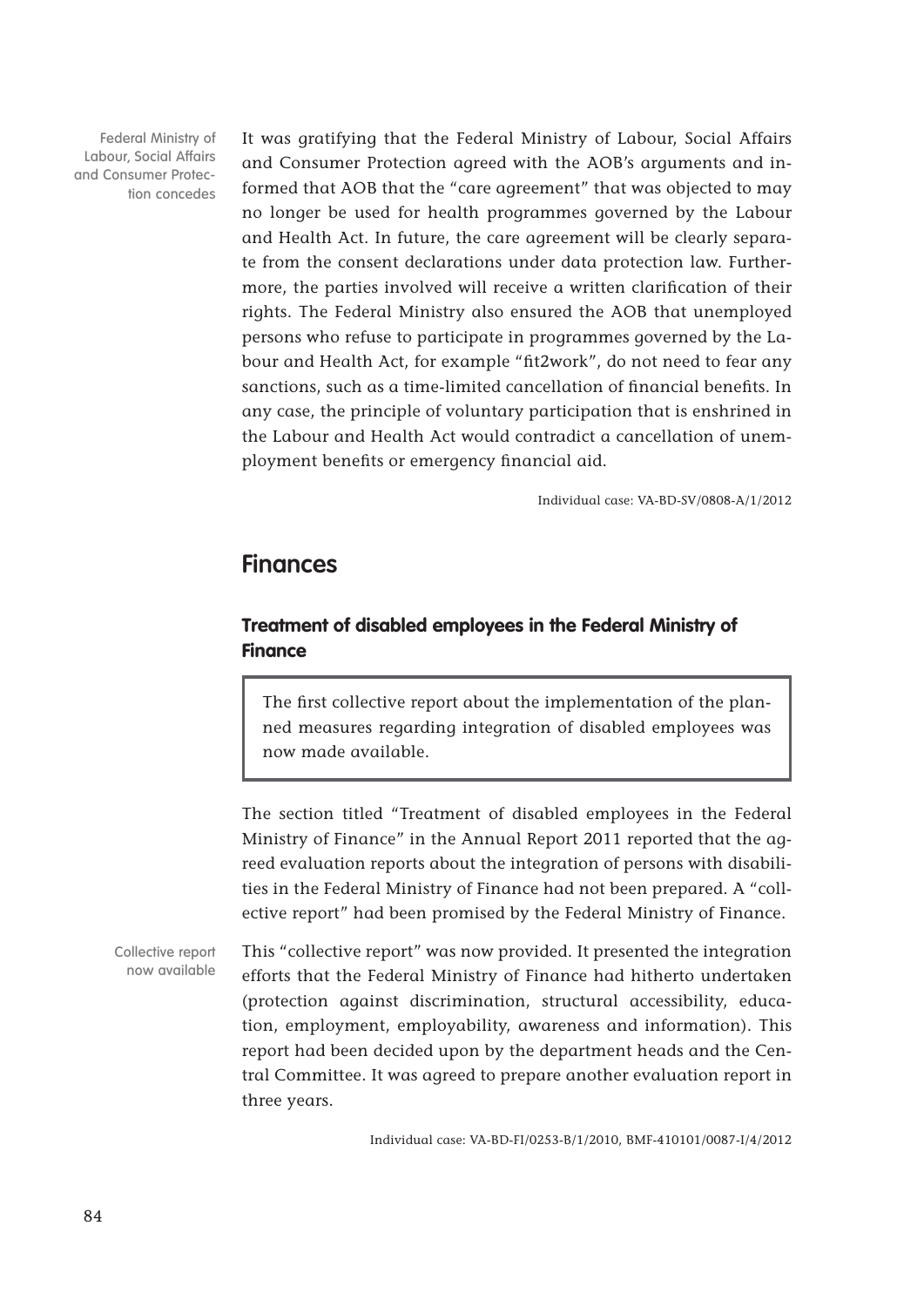# **Interior**

#### **Inadequate investigations prior to deportation to Hungary**

In 2011, NGOs reported on serious shortcomings in the Hungarian asylum system. The danger of inhuman or degrading treatment in accordance with Section 3 of the European Convention on Human Rights could not be excluded. Despite unclear reports, the Federal Police Directorate Vienna wanted to transfer an asylum seeker to Hungary. The European Court of Human Rights stopped the deportation by way of an emergency order.

The EU Dublin II Regulation regulates the competence for the examination of applications for asylum within the EU. Fundamentally, that member state has jurisdiction through which the asylum seeker enters into the EU.

In January 2012, an asylum seeker who had entered Austria via Hungary was supposed to be transferred back to Hungary. While in detention, he filed a second asylum application and alleged that deportation to Hungary is not permitted due to the risk that Section 3 of the European Convention on Human Rights (Prohibition of inhuman or degrading treatment) would be violated. As a result of an emergency order issued by the European Court of Human Rights, the planned transfer was not carried out.

According to the newest rulings of the European Court of Justice and the European Court of Human Rights, a transfer is not permitted under the Dublin II Regulation if it is known that there are systemic weaknesses in the asylum procedure and that as a result there is a danger of inhuman or degrading treatment of the asylum seeker. The practice of the asylum authorities of the host country must be carefully examined (European Court of Human Rights dated 21.1.2011, No. 30696/09, European Court of Justice dated 21.12.2011, No. C-411/10 and C-493/10).

The AOB examined the reports about Hungary that were available to the Federal Police Directorate Vienna in January 2012 as well as the determinations in the country documentation. The conclusions of some of the cited sources contradicted the reports of well-known NGOs and the UNHCR with regard to serious shortcomings in the Hungarian asylum system. The AOB reached the conclusion that the Federal

Does a proper asylum system exist in Hungary?

Federal Police Directorate should have examined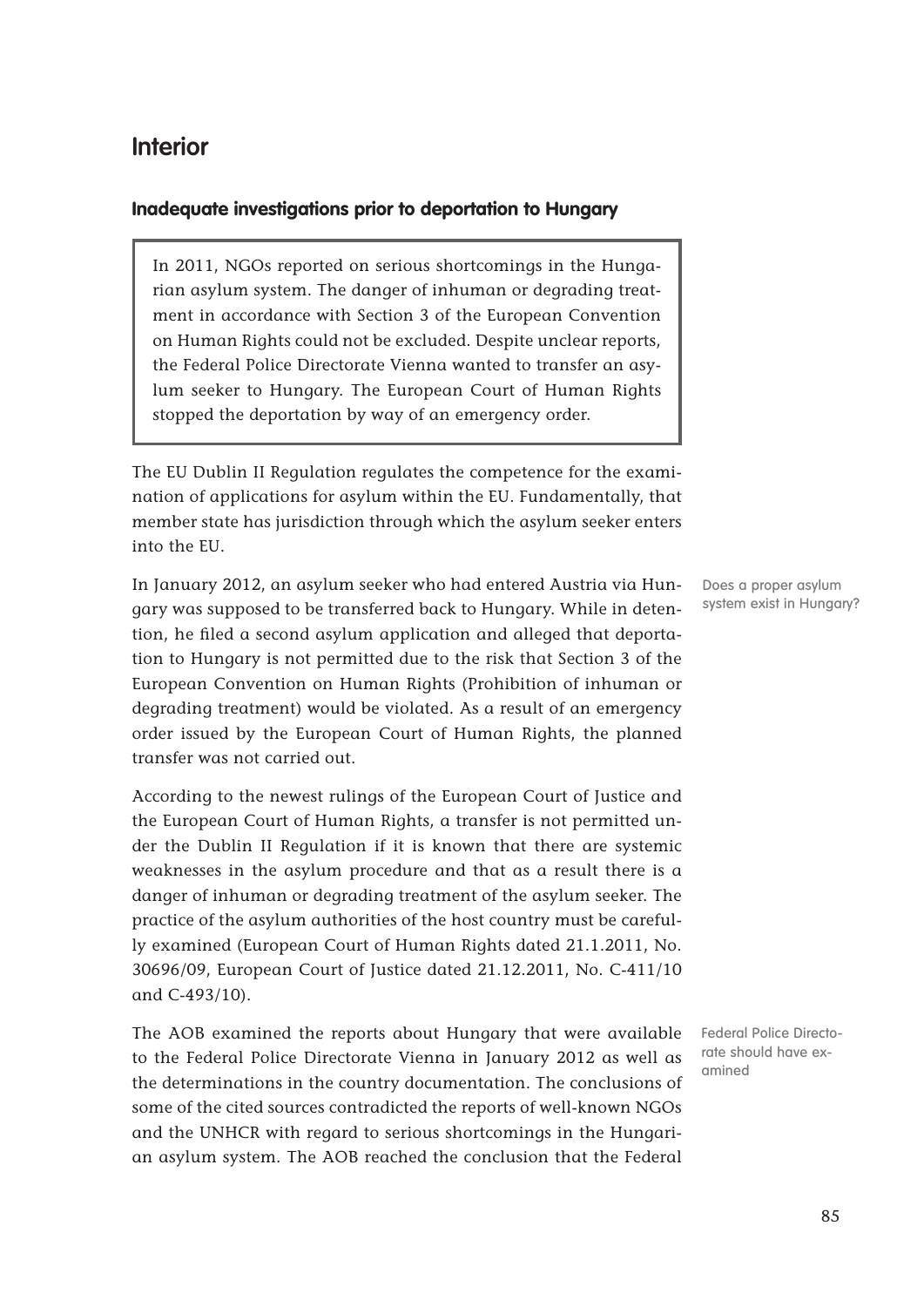Police Directorate Vienna should have obtained supplementary reports in order to clarify the practice of the Hungarian asylum authorities. It should have addressed the potential violations of fundamental rights with greater care.

Additionally, the AOB repeated its suggestions to include information about possible judicial protection remedies before the European Court of Human Rights in the information summary about the purpose of detention pending deportation (see Annual Report 2011, p. 149 et seqq.)

Individual case: VA-BD-I/0012-C/1/2012, BMI-LR2240/0169-II/3/2012

#### **Federal Asylum Office disregards the right to private and family life**

In several family proceedings under the Asylum Act, the Federal Asylum Office refused and/or prevented entry into Austria of family members and intervened in the right guaranteed by the Constitution of private and family life being respected pursuant to Section 8 of the European Convention on Human Rights.

Duty to protect on the part of the State

Section 8 of the European Convention on Human Rights obligates the state to effectively respect family life (Austrian Constitutional Court dated 27.6.2008, case no. 246/07). "Family" includes all family members connected by way of blood relationship, marriage or adoption who are actually living together or whose relationship consists of a dependent relationship.

The Asylum Act enables family members of persons who are eligible for asylum or beneficiaries of a subsidiary protection to file an application for entry into Austria at an Austrian embassy or consulate abroad. Family members must be given visas for entry if the Federal Asylum Office informs the embassy that family members will probably be given the same protection as the reference person.

Pursuant to the Asylum Act, only the wife or husband, unmarried, minor children and parents of a minor, illegitimate child fall under the term "family members". With regard to spouses, the marriage must have already existed in their home country.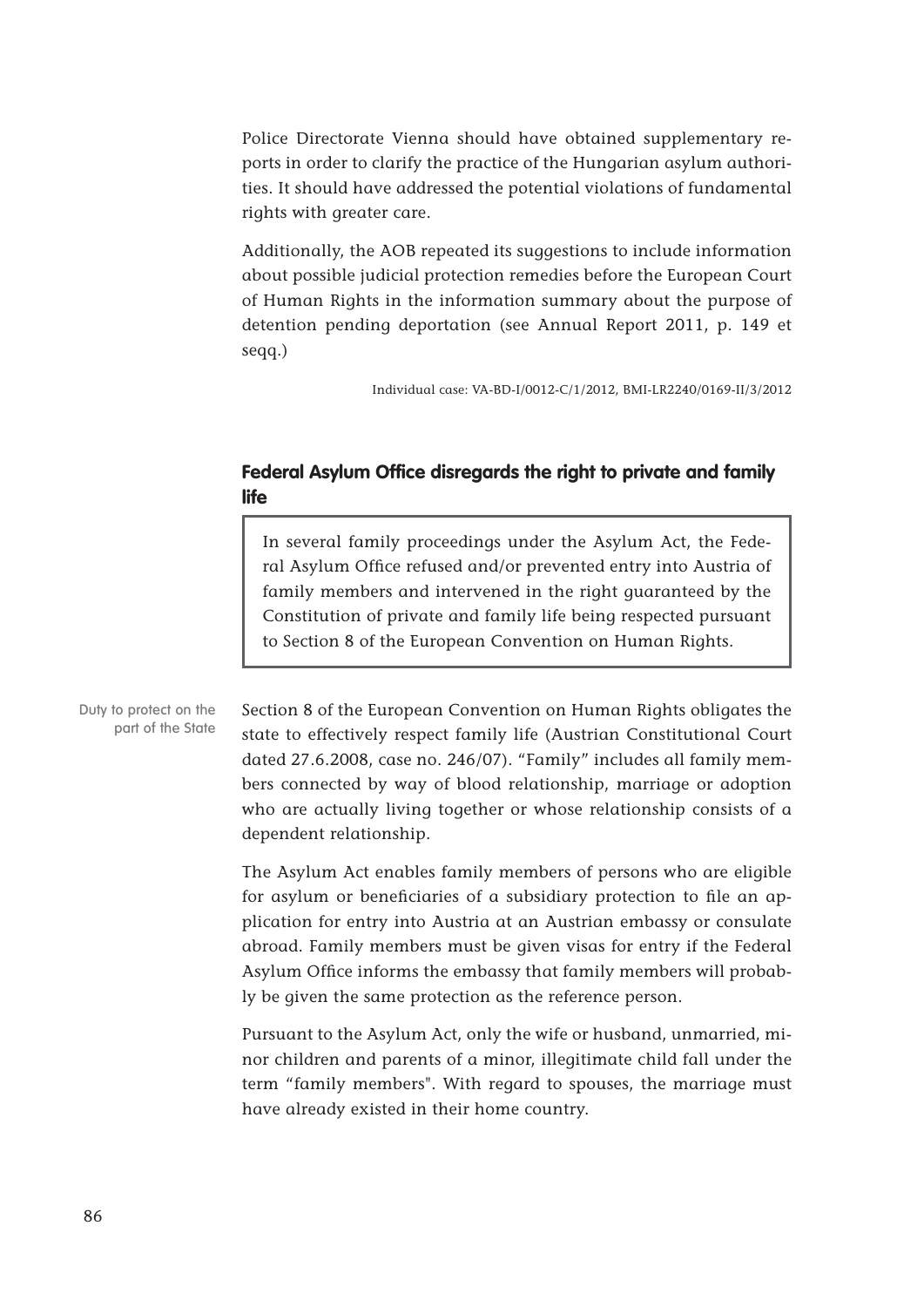The application for entry into Austria made by the wife of an Afghan man who was a beneficiary of a subsidiary protection was rejected in late 2011. The field office of the Federal Asylum Office in Eisenstadt (Burgenland) did not doubt the marriage, which had taken place in the Russian Federation, but the fact that they had actually lived together as a family in Afghanistan. The authorities criticised that the marriage had never been legally recognised in Afghanistan. The family had not been able to live together on a permanent basis either in the Russian Federation or in Afghanistan.

The AOB shared the viewpoint of the European Court of Human Rights that male-female relationships based on a legal marriage are included in the area of applicability even if individual characteristics that are typical for life as a family are missing (European Court of Human Rights dated 28.5.1985, Abdulaziz, 9214/80, in line with the aforementioned ruling, Constitutional Court dated 24.11.2000, 2000/19/0216). According to the ruling, the refusal to allow the wife to enter Austria prevents the restoration of the family unit and represented inadmissible interference in their family life.

It is gratifying to note that after the conclusion of the investigative proceedings, the Federal Ministry of the Interior confirmed family status of the wife and the uniform application to similar cases.

In another family proceeding, the wife and four children of an Afghan man who was the beneficiary of a subsidiary protection were permitted to enter Austria. The Austrian Embassy in Islamabad had refused to grant him a visa in April 2011, as the field office of the Federal Asylum Office in Eisenstadt presumed that he had reached majority.

The authorities referred globally to the inauthenticity of Afghan documents and did not examine the submitted passport, which confirmed that the child was a minor. An expert opinion regarding determination of his age was obtained in Pakistan; however, it did not correspond to the standards applicable in Austria.

As, in the view of the AOB, the expert opinion could not remove doubts regarding the actual age, the Federal Asylum Office should have presumed his minority in favour of the applicant. The AOB recommended that this be taken into consideration in the ongoing proceedings.

In July 2010, the wife and three children of a man from Ethiopia who was the beneficiary of a subsidiary protection applied for family re-

Wife not recognised as a family member

Ministry admitted mistake

Inadequate investigation of the child's age

Longer wait fo clarification of DNA analysis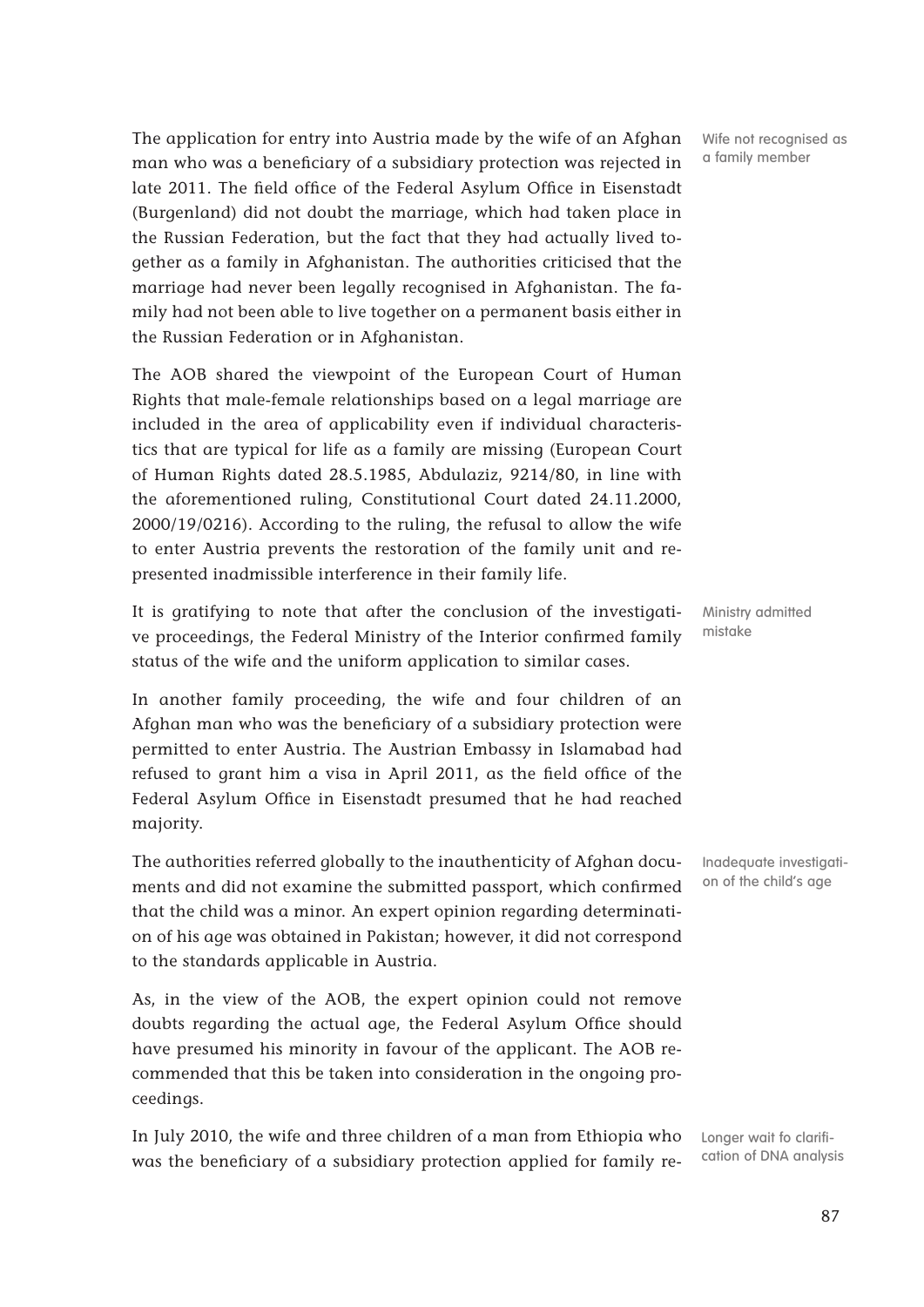unification. The embassy recommended in early August 2010 that a DNA test be conducted to prove paternity. The Federal Asylum Office did not explain this possibility to Mr. N. until mid-May 2011 and gave him a deadline of 1 September 2011. The Austrian Embassy did not inform the Federal Asylum Office of the receipt of the sample kit nor of the additional procedure. Therefore, on 2 September 2011, the Federal Asylum Office made a negative predictive decision.

On 2 February 2012, the family again applied for entry into Austria. At the end of May 2012, the DNA analysis expert opinion was received by the Federal Asylum Office and proved paternity. The Austrian Embassy in Addis Ababa was instructed in July 2012 to issue visas to the three children.

In another family proceeding, the AOB determined an intervention that violated Section 8 of the European Convention on Human Rights, as the Federal Asylum Office did not provide information about the possibility of DNA analysis to prove the family status. It is true that the Somali man who was eligible for asylum was instructed accordingly within the scope of a family reunification in 2009, however, not during the new proceeding in 2011 that pertained to other children. No instruction provided about DNA analysis

> Individual cases: VA-BD-I/0062-C/1/2012, BMI-LR2240/0702-III/5/2012; VA-BD-I/0099-C/1/2012, BMI-LR2240/0391-II/3/2012; VA-BD-I/0127-C/1/2012, BMI-LR2240/0437-II/3/2012; VA-BD-I/0274-C/1/2012, BMI-LR2240/0398-III/5/2012

#### **Duration of the proceedings before the Asylum Court – efficient system of judicial protection?**

Since 2010, the complaints regarding the duration of the proceedings before the Asylum Court have significantly increased. In 2012, the number of complaints fell for the first time. It is clear from the concerns of the parties involved that they finally want to know where they stand. The system of judicial protection can only be efficient if the proceedings are concluded within a reasonable period of time.

Almost all the complaints referred to the duration of the proceedings. In a few cases, asylum seekers requested an investigation of the decisions by the Asylum Court. As the AOB cannot investigate court decisions, these persons received explanations. 481 complaints referred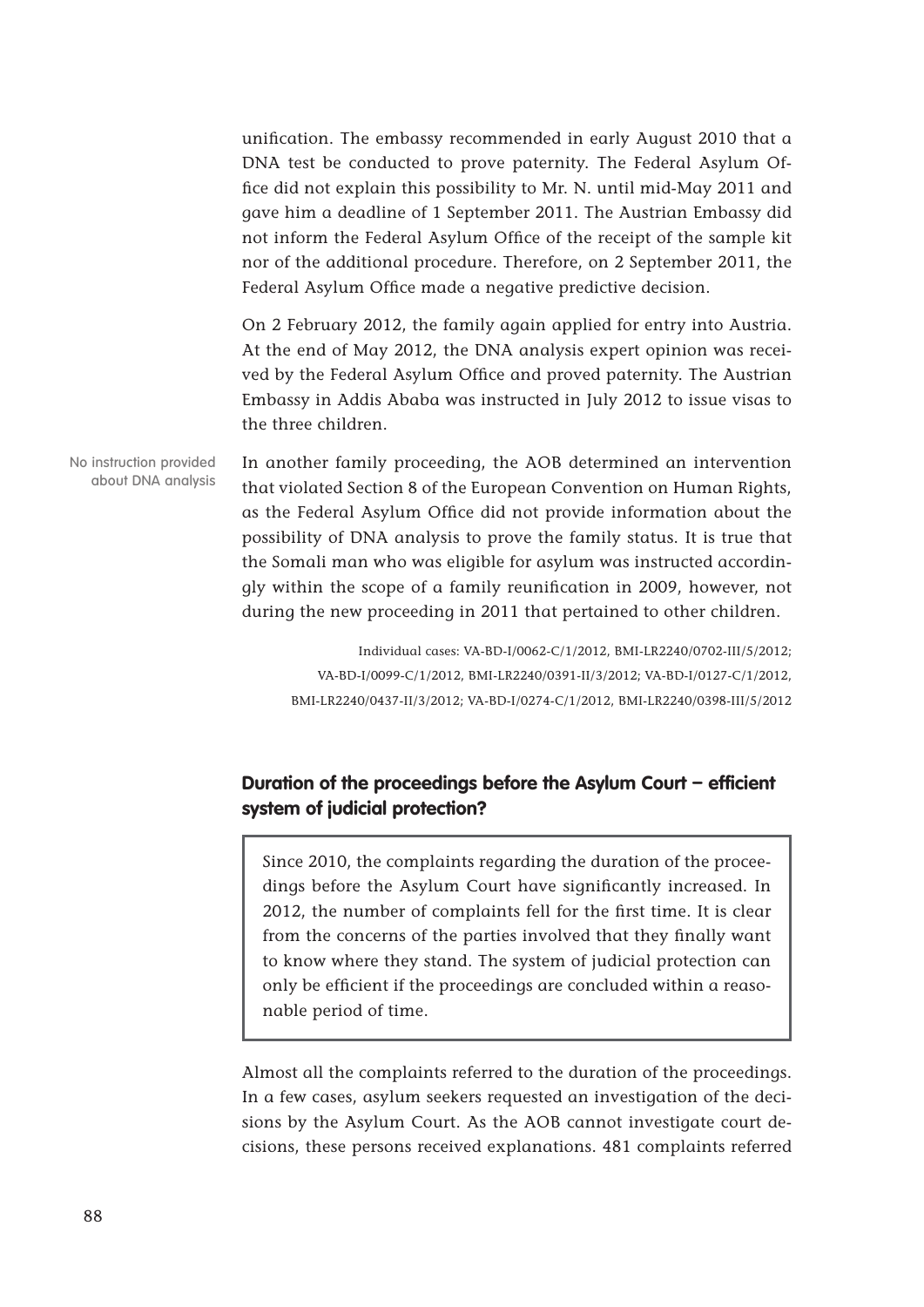to new proceedings pending before the Asylum Court. 23 complaints referred to old proceedings that had been assumed by the Independent Federal Asylum Senate. The Asylum Court concluded a total 144 of 717 investigative proceedings from 2011.

The number of complaints went down from 717 in 2011 to 538 this year. Particularly, there were fewer complaints regarding old proceedings. In 2011, around 20% of the investigative proceedings referred to old proceedings; in 2012, this figure fell to less than 5%. Therefore, it can be concluded that the reduction of old proceedings, which – according to the intention of the legislators was supposed to have been completed by the end of 2010 – has been largely successful. The Asylum Court has described the number of still pending old proceedings as "a few hundred". However, there are still 19 investigative proceedings from 2004, 2005, 2006 and 2007 that have not been concluded, in other words, they have been pending for five to eight years (!).

There were few changes with regard to complaints about new proceedings. Some of these proceedings have been pending since the Asylum Court was established (1 July 2008). In most of the investigated complaints, the Asylum Court has not taken any steps – during a period of up to four and a half years. 21 complaints referred to proceedings that had been pending since 2008, 40 to proceedings pending since 2009, 131 to proceedings pending since 2010, 204 to proceedings pending since 2011 and 90 to proceedings pending since 2012. Many of the complaints had been filed by Afghan citizens.

The AOB can inform numerous asylum seekers only that the Asylum Court could not provide an estimate regarding the conclusion of the proceedings. Nevertheless, after some time has passed, they again contact the AOB and again request that an enquiry be made. In numerous cases from 2011, the AOB contacted the Asylum Court ex-officio. In 186 investigative proceedings from 2011 and 2012, the Asylum Court was not able to report on any judicial proceedings or the conclusion of a proceeding.

The AOB contacted the Asylum Court for the first time in November 2010 regarding a proceeding that had been pending since July 2009. It held out the vague prospect of a decision in late 2011/early 2012. According to their estimate at the time, all complaint proceedings should be decided upon on the average within the statutory deadlines by this point in time. In December 2011, the AOB enquired on the progress of the proceedings. The Asylum Court only pointed out the general backlog. In the proceeding, the Asylum Court had not taken

Few complaints about old proceedings

Many delays in new proceedings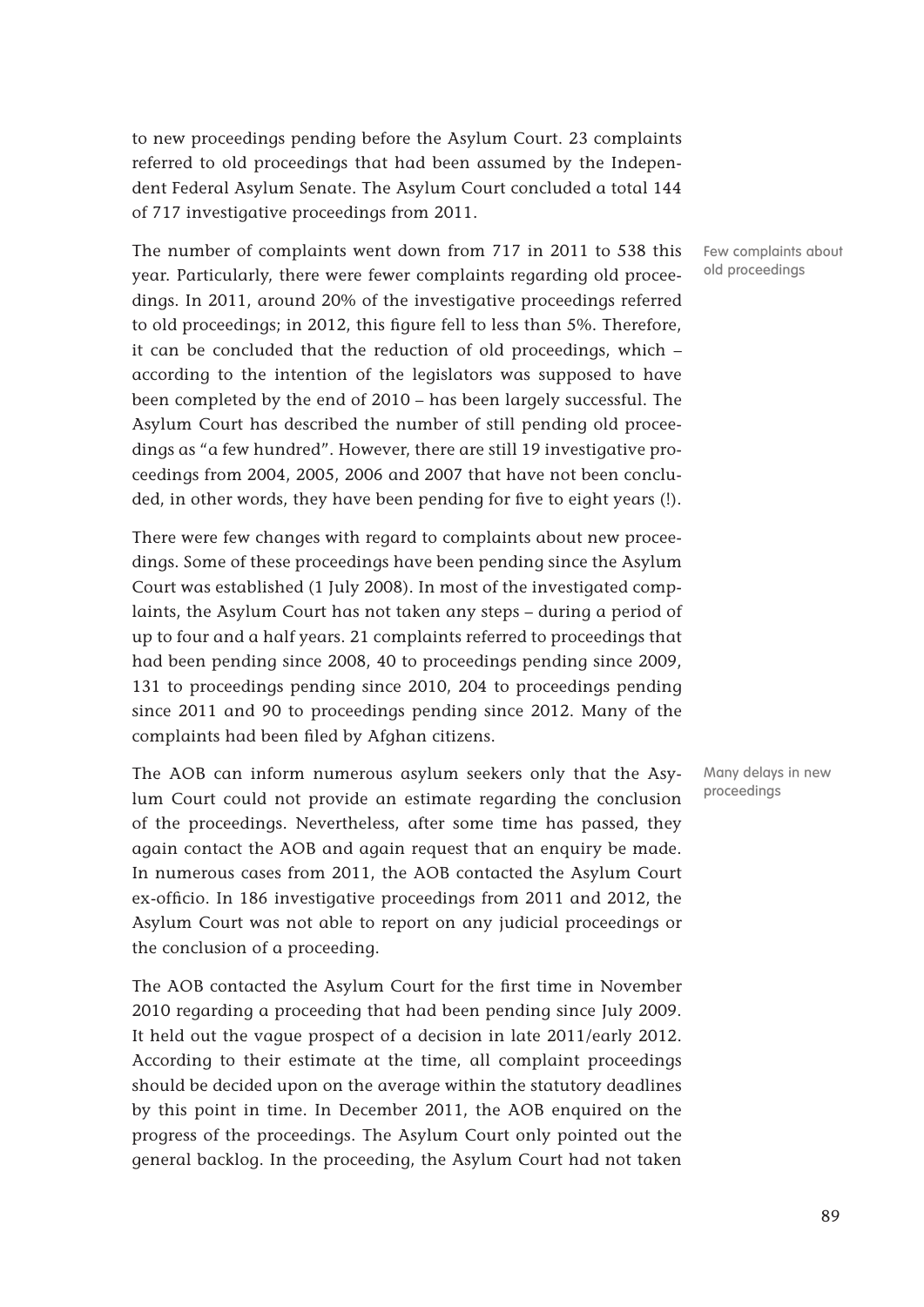any steps for the period of one year since the first enquiry. Other enquiries by the AOB in April and October 2012 had the same result. Thus, the proceeding has been pending for three and a half years without the Asylum Court having undertaken even a single procedural step. This investigative proceeding represents many other cases.

Unfortunately, the cooperation with the Asylum Court is flawed. The Asylum Court responds to enquiries by way of form letters without going into the individual case. Subsequently, enquiries in cases where the AOB had received a form response were again answered with just such a form letter. Proceedings, in which the Asylum Court had held out the prospect of a judicial proceeding or the conclusion of a proceeding – albeit within a longer time frame – are merely designated as "not yet concluded" in the case of an enquiry. The Asylum Court does not provide reasons why originally made promises are not kept. The AOB regrets this development deeply, as it presumes that the Asylum Court should also be interested in an improvement of the situation. Inadequate assistance by the Asylum Court

The Austrian Constitutional Court presumes that the legal system must provide an efficient system of judicial protection (Collection of decisions of the Austrian Constitutional Court 14.702/1996). Institutions providing judicial protection are included in the fundamental principles of the Constitution. The Asylum Court is such an institution providing judicial protection that had been established under constitutional law. However, the Austrian Constitutional Court also requires a minimum of actual efficiency to benefit persons seeking legal recourse (Collection of decisions of the Austrian Constitutional Court 11.196/1986 and many more). This means that the Asylum Court must handle a petition within a reasonable period of time. Proceedings of such length do not meet these requirements. It is not merely a matter of a few proceedings, but a significant percentage of them. System of judicial protection is not efficient

Therefore, systemic deficiencies must be presumed, for example, too few personnel or structural deficits in the distribution of cases. The Asylum Court has said that despite the increase in complaints, the number of pending proceedings has gone down. Nevertheless, from the AOB's perspective, there is reason to fear that the backlog will be passed on to the Federal Administrative Court, which will have jurisdiction from 1 January 2014. Systemic deficiencies?

> Individual case: VA-BD-I/1004-C/1/2011, AsylGH-AsylGH 100.920/0775-Präs/2011; VA-BD-ASY/0437-C/1/2012, AsylGH-AsylGH 100.920/0706-Präs/2011 and many others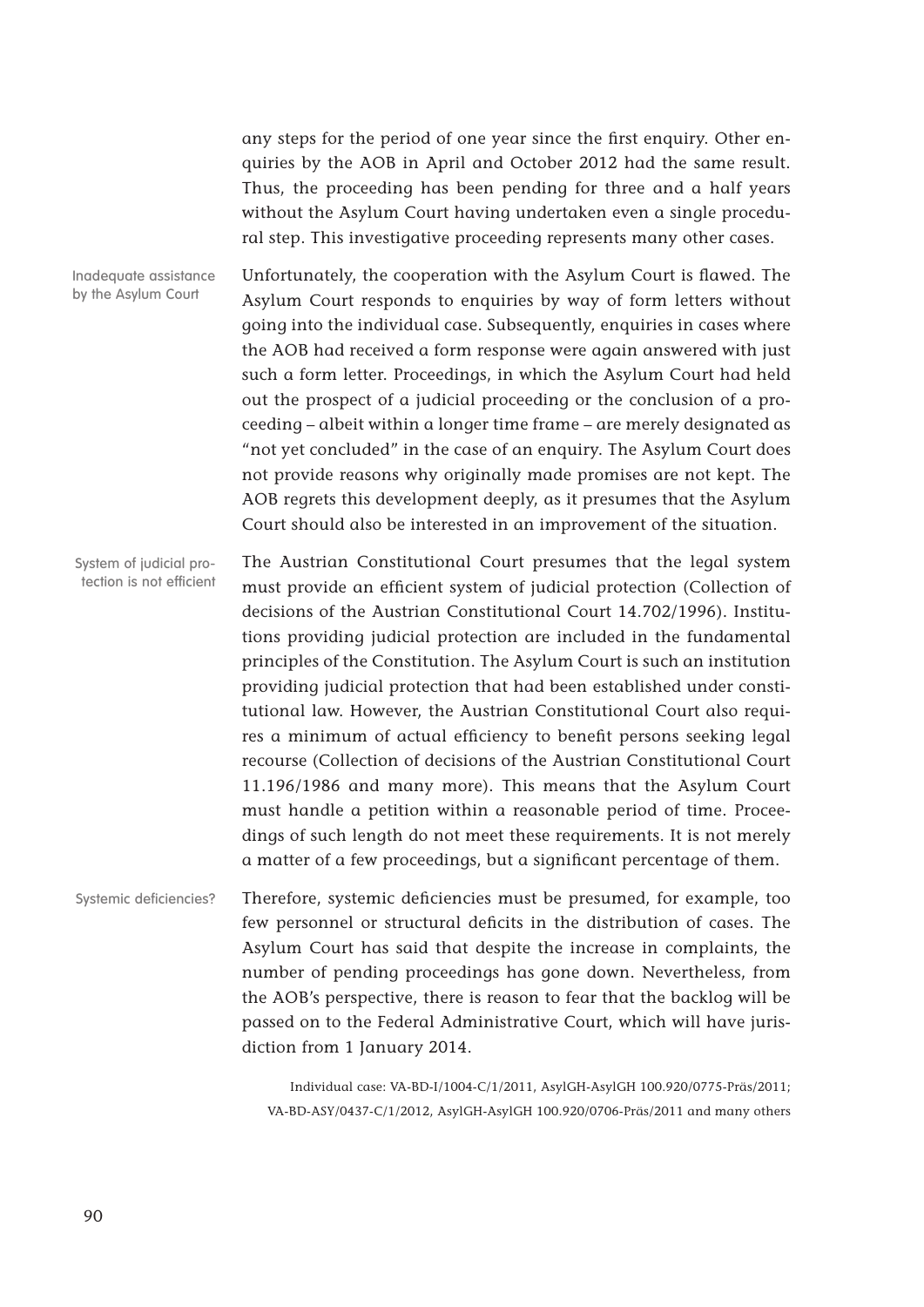# **Justice system**

#### **No fees for copies made by the parties themselves**

Since 1 January 2012, there are no fees when parties make copies themselves without needing any court infrastructure, i.e. use their own devices, such as scanners or digital cameras.

In its Annual Report 2011, the AOB addressed the problem of copying costs and pointed out that charging fees when the parties themselves make copies without utilising court infrastructure (e.g. paper, toner, electricity, etc.) by way of their own devices (e.g. scanners, digital cameras, etc.) while there are no fees for merely accessing the files, violates the principle of equality.

In December 2011, the Constitutional Court rescinded the statutory fee provisions as inconsistent with the principle of equality. The rescission was supposed to become effective as of 30 June 2012. By way of the Second Stability Act 2012 that came into force retrospectively as of 1 January, no fees will be charged for copies made by the parties themselves.

#### **Discriminatory security check**

A search for medications by a security service during checks at the entrance to a court building is not permitted. This is within the competence of the security police.

Ms. N. wanted to attend a proceeding of the Regional Court Salzburg within the scope of an educational event. As she entered the courthouse together with a group of students, she was questioned by an employee of a security service, who was checking those accessing the building, with regard to the medications in her purse and her illnesses. She complained that she was questioned in front of the other visitors.

The statement that was obtained from the Federal Ministry of Justice admitted that the employee of the security service had overstepped his supervisory duties and had not treated Ms. N. properly.

Supervisory duties were overstepped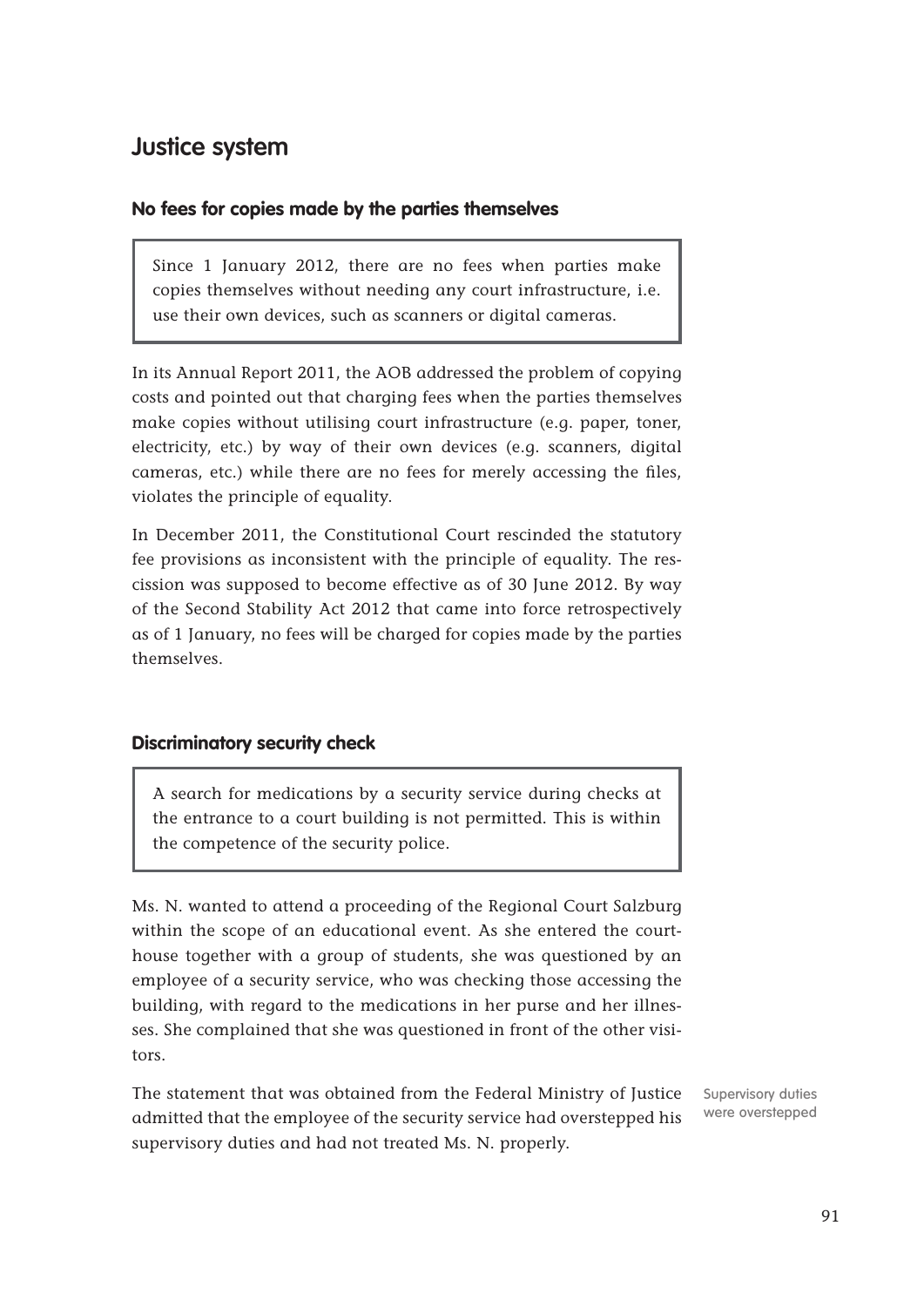Under the provisions of the Court Organisation Act, the justice system is required to guarantee safety in court buildings by way of security checks. The checks are to be limited to whether persons who are entering a court building or are present therein are carrying a weapon. In order to fulfil this task, the security guard is authorised and obligated to require persons to show him any items they are carrying. Luggage and clothing may be searched by hand – with the greatest possible consideration and discretion.

It is not permitted to search for medications or drugs; this is within the competence of the security police.

The employee of the security service overstepped his duty that is established by law. He discriminated against Ms. N. with his questions regarding the medications she was carrying and her illnesses and violated her rights.

Court apologises and promises additional training

The AOB has taken favourable note that the President of the Court of Appeal Linz, within whose competence the authorisation of security services lies, promptly apologised in written form to Ms. N. and pointed out the necessity of additional training of its employees to the security company.

Individual case: VA-BD-J/0268-B/1/2012, BMJ-99003093/0001-Pr3/2012

# **Economy, family and youth**

#### **Access to Theseus Temple in Vienna not barrier-free**

After its complete renovation, since 2012, the Theseus Temple is used as exhibition space during summer but does not offer a barrier-free access. Is the UN Convention on the Rights of Persons with Disabilities being disregarded?

A wheelchair user who wanted to visit an exhibition in the Theseus Temple and found the access was not barrier-free contacted the AOB. The Federal Ministry of Economy, Family and Youth explained, that the Burghauptmannschaft (responsible for conservation aspects and building maintenance) had renovated the building, which is protected as a historic monument, between 2008 and 2010. Since 2012, it has been used by the Museum of Fine Arts for temporary exhibitions. Utilisation as a venue for exhibitions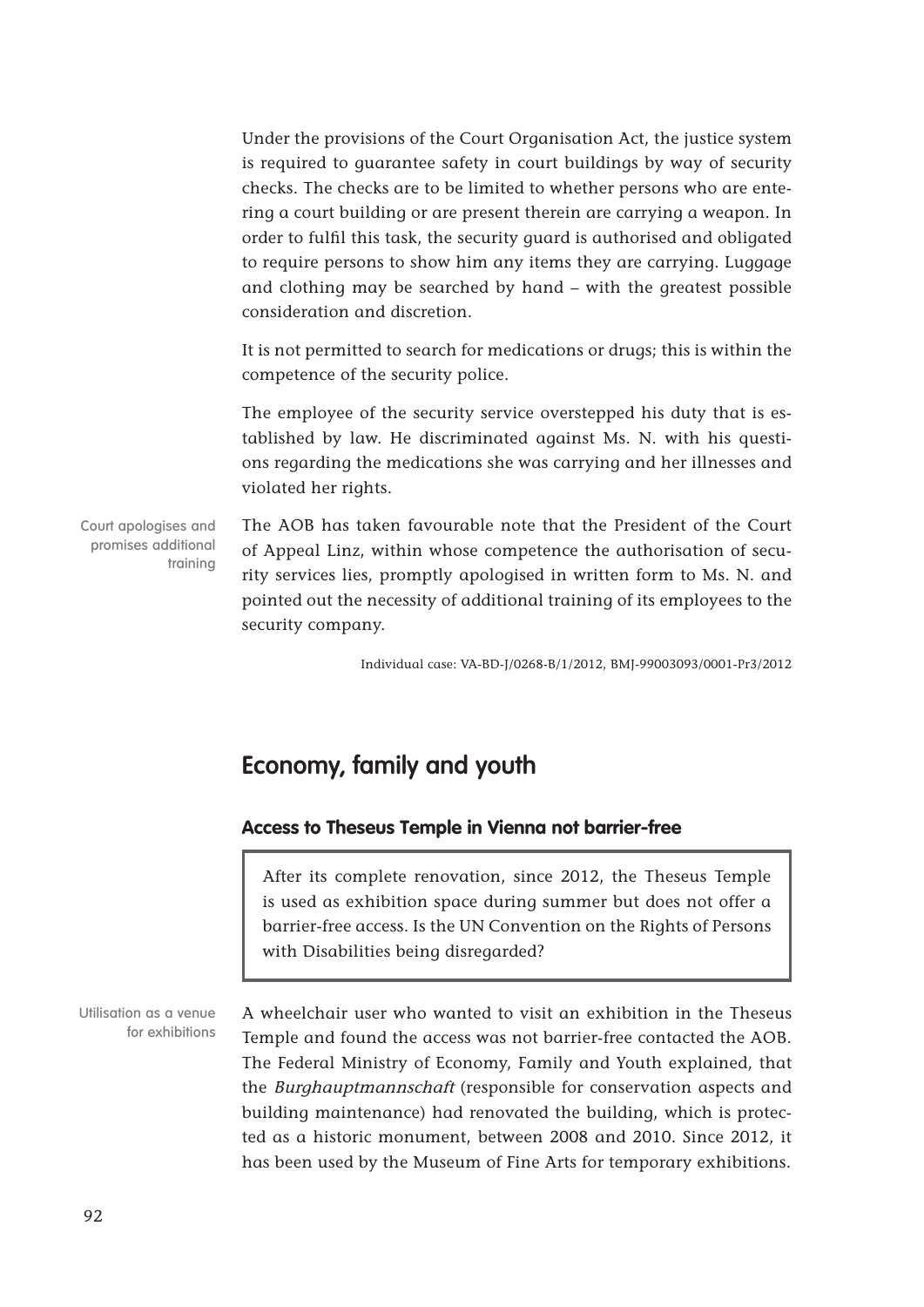When the renovation was being planned, barrier-free access was discussed. Due to the big height differential between ground level and entrance level, it would have been necessary to install a 16-meterlong ramp. According to information provided by the Federal Ministry of Economy, Family and Youth, the Austrian Federal Office for the Care of Monuments had rejected this project. The Federal Ministry of Economy, Family and Youth did not cite the reasons for the rejection.

Due to the intervention by the AOB, a discussion took place in October 2012 with representatives of the Museum of Fine Arts, the Federal Office for the Care of Monuments, the Burghauptmannschaft and the Austrian Working Group for Rehabilitation. They discussed a transportable and temporary structure (ramp or lift) to make the exhibition area accessible. The search for a solution has not yet been concluded.

In light of the UN Convention on the Rights of Persons with Disabilities, the fact the accessibility was neglected as described above is open to criticism. The AOB will monitor this matter.

Individual case: VA-BD-WA/0099-C/1/2012

Did Office for Care of Monuments reject ramp?

Team of experts is looking for a solution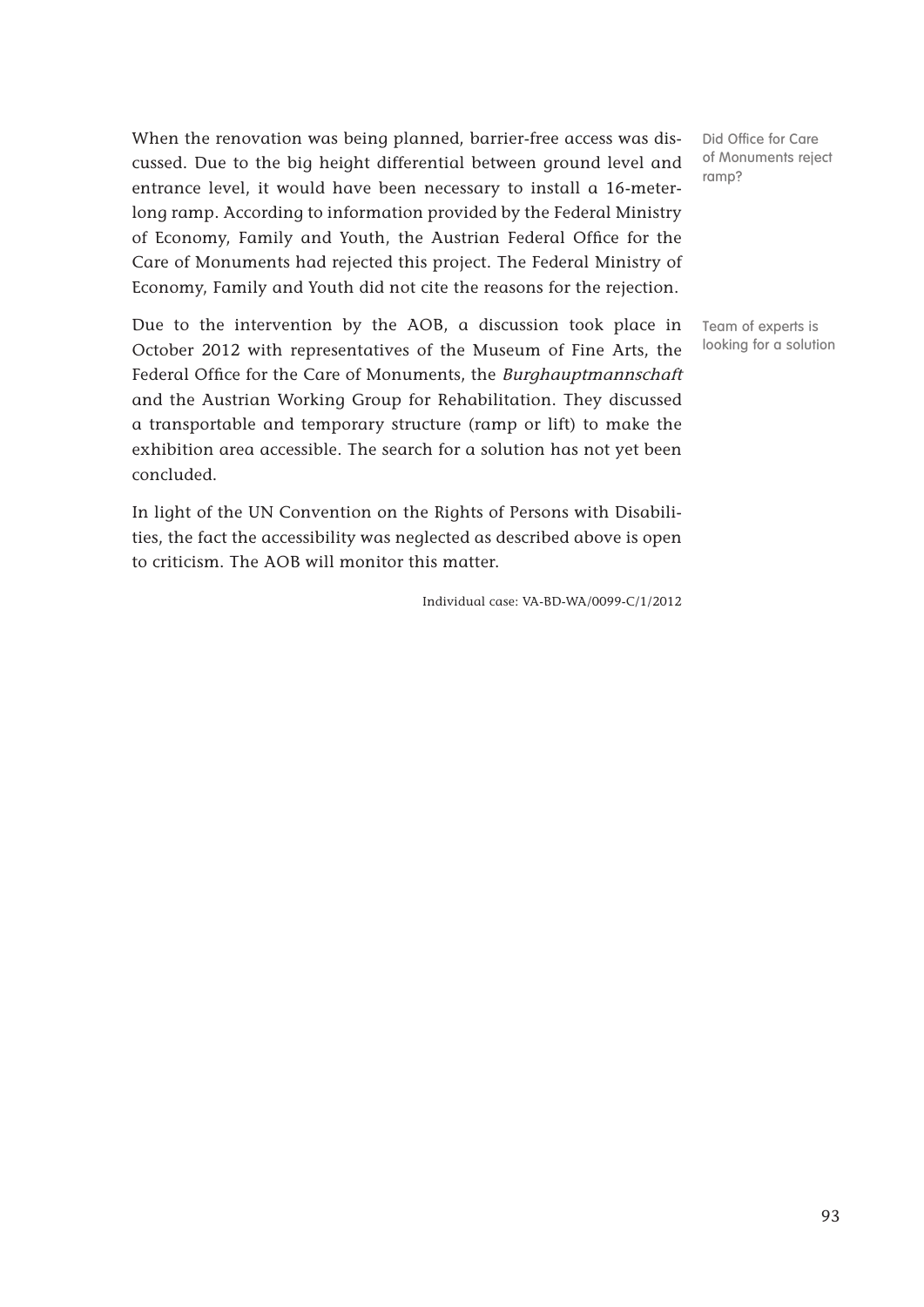# **International activities**

# **International ombudsman institute (IOI)**

| Headquarters<br>in Vienna     | Since 2009, the AOB has been the home of the General Secretariat<br>of the International Ombudsman Institute (IOI). The IOI links more<br>than 155 independent ombudsman institutions from more than 90<br>countries in the African, Asian, Australasian and Pacific (APOR), Eu-<br>ropean, Caribbean and Latin America, as well as the North American<br>Region. The members are institutions that monitor and control public<br>administration on the national, regional and/or local level.                                                                        |
|-------------------------------|-----------------------------------------------------------------------------------------------------------------------------------------------------------------------------------------------------------------------------------------------------------------------------------------------------------------------------------------------------------------------------------------------------------------------------------------------------------------------------------------------------------------------------------------------------------------------|
| <b>IOI World Conference</b>   | The 10 <sup>th</sup> World Conference of the IOI took place in Wellington, New<br>Zealand, in November 2012. This important international conference<br>was hosted by the New Zealand Ombudsman to mark the occasion of<br>the 50-year anniversary of the ombudsman institution in New Zea-<br>land. Around 300 participants from more than 70 countries took ad-<br>vantage of this opportunity to share their experiences and opinions,<br>especially with regard to the focus of the conference: "Speaking Truth<br>to Power - The Ombudsman in the 21st Century". |
| <b>Wellington Declaration</b> | Another topic at the World Conference was the support of ombuds-<br>man institutions, which are being prevented from carrying out their<br>independent activity by political pressure - in the case of Malawi, this<br>actually went as far as a brief incarceration of the ombudswoman -<br>or budgetary cuts. Therefore, the member organisations represented<br>in Wellington unanimously adopted the "Wellington Declaration" in                                                                                                                                  |

In the four years since the IOI General Secretariat relocated its headquarters to Vienna, the activities of this international organisation have been increasingly expanded. The extensive reform of the IOI By-Laws has been a particular focus in the last year. A comprehensive draft of the By-Laws was prepared under the committed leadership of Dame Beverley Wakem (IOI President and Chief Ombudswoman of New Zealand). The main emphasis of the reform was on a more inclusive direction of the IOI, while at the same time developing clearly worded membership criteria. Other important components of this reform are a greater involvement of the member organisations in the Institute's decision-making processes and making the activities of the IOI reform

order to send a clear signal against these (cost-cutting) policies that

result in the curtailment of citizens' access to the rule of law.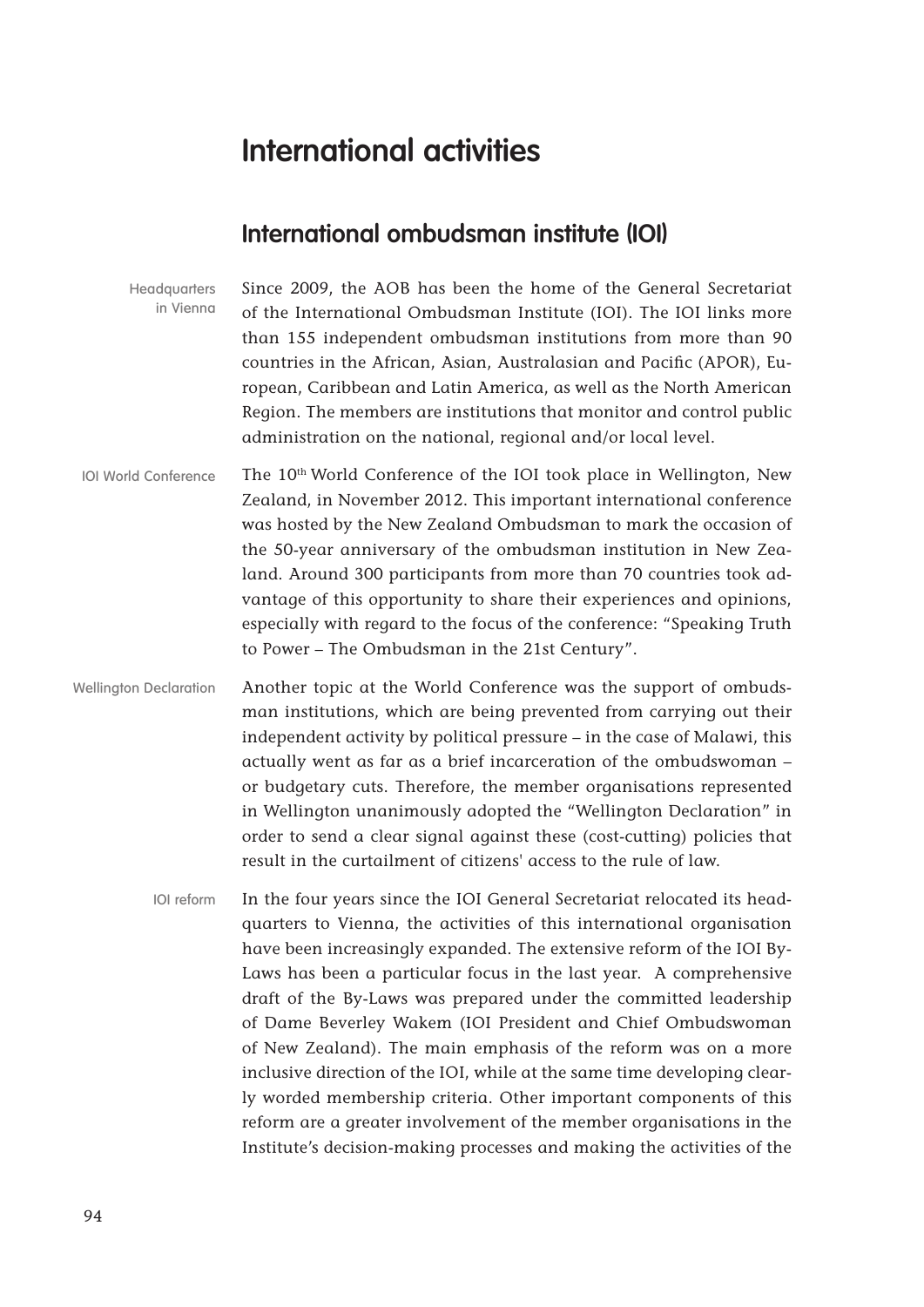IOI more sustainable by extending the terms of office of the officials. After a transparent consultation process, which included all the members of the IOI, the General Assembly in Wellington adopted the final draft of the By-Laws with a clear majority of 96.3%.

While there were practically no trainings up to 2009, the training offerings for the staff of ombudsman institutions has been greatly increased worldwide. In September 2012, due to lively demand, the IOI General Secretariat again hosted an ombudsman training that brought 36 interested participants from ombudsman institutions in 23 different countries to Vienna. Well-respected trainers from the Queen Margaret University (QMU) in Scotland presented an interactive workshop on how to deal effectively with complaints. In 2012, with assistance from the City of Vienna, the IOI gave subsidies to financially weaker institutions. Staff members from ombudsman institutions from Sierra Leone, Botswana, Pakistan, Ukraine and Lithuania were thus able to participate in this highly valuable training. For 2013, four additional IOI trainings have been scheduled (including locations in Africa and Asia).

Funding from the IOI membership fees can not only provide financing for trainings in Austria, but can also subsidise (supra)regional projects organised by IOI member institutions. For example, using an innovative training tool, a webinar (an Internet-based seminar) has been developed in the North American Region on the subject of how to deal properly with complaints by persons from different generations. A series of trainings on effective complaint management and conduct in difficult situations surrounding complaints, which was organised by the institutions in Hong Kong and Macao in May 2012, was directed toward participants from the APOR Region. Additionally, the IOI enabled simultaneous interpretation into French of a training about dealing with difficult complainants, held by the Forum of Canadian Ombudsman (FCO) in November 2012 in Montreal.

In his function as IOI General Secretary, Ombudsman Peter Kostelka signed a Memorandum of Understanding in November 2012 with the International Anti-Corruption Academy (IACA), which is headquartered in Laxenburg. A jointly organised training focused on anticorruption will be offered to IOI members in fall 2013.

In the area of science and research, the IOI was able to take an important step closer to its goal of making comparative analyses of ombudsman institutions worldwide available for everyone on the IOI website. After the study about European ombudsman institutions that was

Expansion of training offerings

(Supra)regional projects

Cooperation with the IACA

Science and research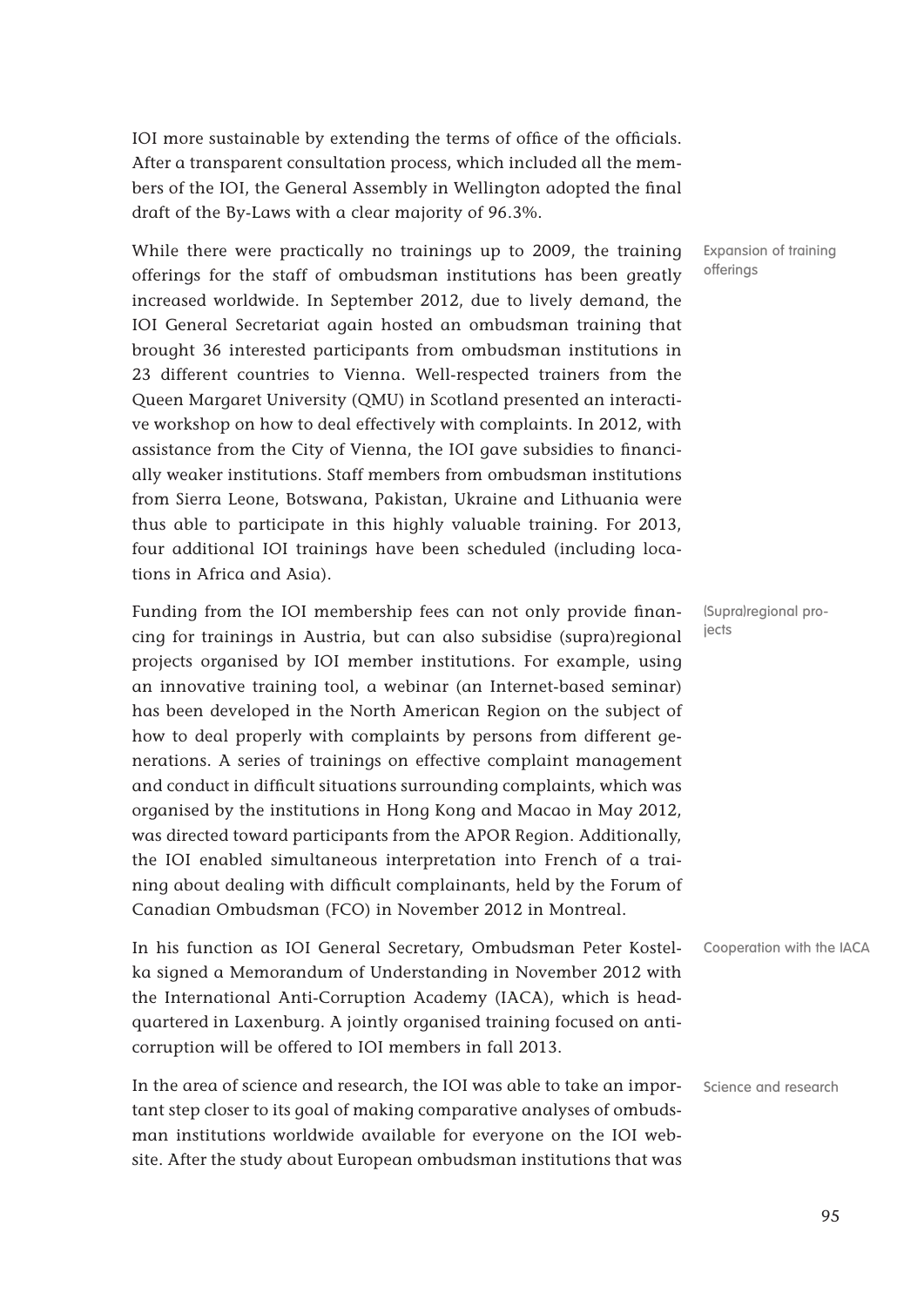published by Gabriele Kucsko-Stadlmayer in 2008, a research project initiated by the IOI, which is dedicated to a comparative analysis of ombudsman institutions in the APOR Region, was concluded in collaboration with the Ludwig Boltzmann Institute for Human Rights (BIM). The next part of the series of studies will concentrate on Asia. The thematic focus is on an analysis of the legal principles, how they are embedded in the political system, as well as an analysis of the mandates of the respective ombudsman institutions.

# **International organisations**

- During his three-day visit in Vienna, the Human Rights Commissioner for the Council of Europe, Nils Muižnieks, met with members of the AOB. He showed an interest in details regarding the expansion of the competence of the AOB and, in this context, gathered information about the basic elements of how human rights protection is implemented in Austria. Council of Europe
	- After its reaccreditation, the AOB, as a National Human Rights Institution (NHRI), is represented on the International Coordinating Committee (ICC) of National Human Rights Institutions with a B-status. In this function, it has regularly made its expertise on areas that are relevant to human rights available, particularly to the European Group of the ICC. Furthermore, upon invitation of the OHCHR, the AOB has spoken out extensively regarding the review of the country report for Austria in respect of the implementation of the Convention on the Elimination of All Forms of Racial Discrimination (CERD). ICC / OHCHR
		- In late 2012, the Handbook for NHRIs on Women's Rights and Gender Equality by the OSCE/ODIHR came out. The AOB actively participated in this project, contributing to information sharing in this field. OSCE
		- Every year, the European Fundamental Rights Agency (FRA) organises a meeting of the National Human Rights Institutions of the EU member states. The AOB was also represented at one of these annual meetings which took place in April 2012 in Vienna. Additionally, the AOB also took advantage of the opportunity to participate in a follow-up meeting of the Fundamental Rights Platform (FRP). In 2012, the AOB provided input for a handbook about the accreditation of National Human Rights Institutions, which was published by FRA. FRA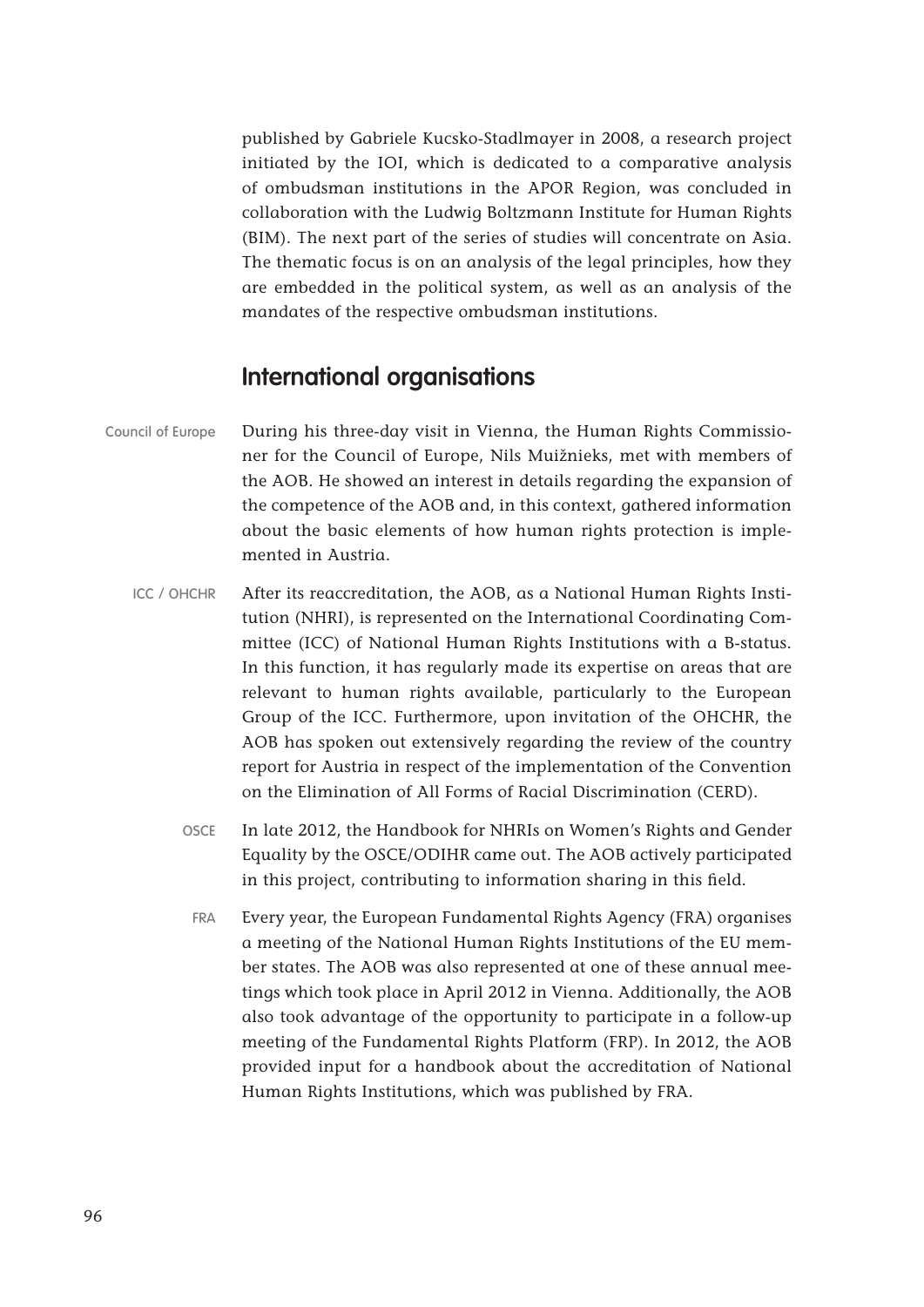In September 2012, the members of the AOB met with Barbara APT Bernath, the Director of Operations of the Association for the Prevention of Torture (APT) for a discussion. Discussions centred around the development process of the Austrian National Preventive Mechanism and the AOB's new competences. The visit provided an excellent opportunity to intensify the cooperation with the APT.

# **Bilateral contacts**

The AOB views itself as a partner of newly established ombudsman Assistance institutions; it was therefore glad to assist the Parliamentarian North-South Dialogue project within the scope of its cooperation with the Parliament of Mozambique. The main topic of the visit by the members of Parliament was the desire to advance the establishment of an ombudsman institution in Mozambique. In his function as Secretary General of the IOI, Ombudsman Peter Kostelka has encouraged the sharing of experience with member institutions in Africa. Furthermore, he has established contact to the African Ombudsman and Mediators Association (AOMA). In June 2012, the Vice-President of the African Region of the IOI confirmed the appointment of José Imraimo Abudo as Ombudsman of Mozambique.

In September 2012, Ombudswoman Brinek hosted a member of the National Human Rights Commission in Togo (Commission Nationale des Droits de l'Homme – CNDH). As the CNDH has recently begun its duties as the designated NPM in Togo, the visitor was interested in the AOB's experience in this area. It was especially valuable for him to receive detailed information on the extensive preparatory measures necessary for this work.

Since 2009, the AOB is also the headquarters of the General Secretariat of the International Ombudsman Institute (IOI); it takes advantage of this "dual function" in various discussions and information sharing with international colleagues. In March 2012, a delegation of the Petition Committee of the Diet of Saxony visited the AOB in order to get an overview of the diverse duties of the AOB. In October 2012, representatives of the Thai ombudsman institution held discussions with the AOB that included future in-depth cooperation with the IOI. A staff member of the Norwegian Organisation for Asylum Seekers (NOAS) met with the AOB in November 2012. AOB experts provided information about the expansion of AOB's competence and its monitoring activities, as well as the integration of civil society into the

**Meetings**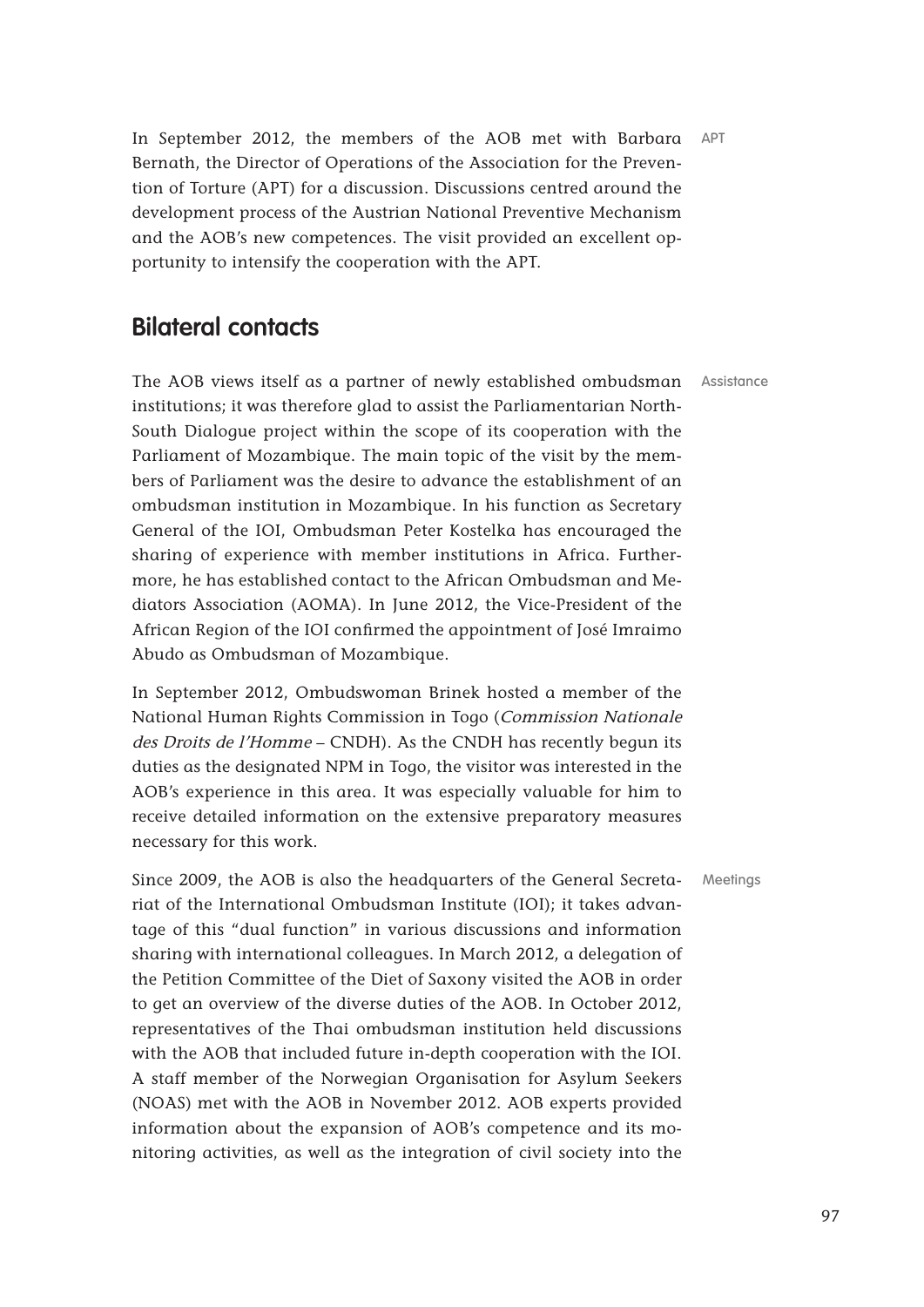Human Rights Advisory Council. In December 2012, AOB members hosted a delegation of the Korean Anti-Corruption and Civil Rights Commission and provided the visitors with deeper insights into the competences and functions of the AOB.

## **International conferences**

In 2012, the AOB was represented at various international conferences. In October 2012, Ombudspersons Brinek and Kostelka participated in the 8<sup>th</sup> Regional Seminar of the European Network of Ombudsmen in Brussels. The two main topics of discussion were the settlement of disputes for ombudspersons and communication with citizens. An expert represented the AOB at the 8<sup>th</sup> Liaison Seminar of the European Network of Ombudsmen, where the European Citizen Action Service, the handling of investigative proceedings and the reorganisation of ombudsman institutions were discussed. December 2012 saw the 5th Fundamental Rights Conference on the subject of "Justice in times of austerity – challenges and opportunities for the access to justice". An AOB staff member participated in this conference, which was organised by FRA in collaboration with the European Parliament. European Ombudsman

Within the scope of the European NPM project, an AOB staff member attended a workshop in March 2012, which took place in Geneva and was organised by the Council of Europe, the Swiss NPM and the National Committee on the Prevention of Torture. The twoday workshop addressed the monitoring of the risk of abuse during forced returns and included discussions on how monitoring can contribute effectively to the prevention of abuse and torture. In June 2012, a follow-up event took place in Belgrade, which was organised by the Council of Europe in collaboration with the Serbian NPM. An AOB expert attended this event. NPM project organised by the Council of Europe